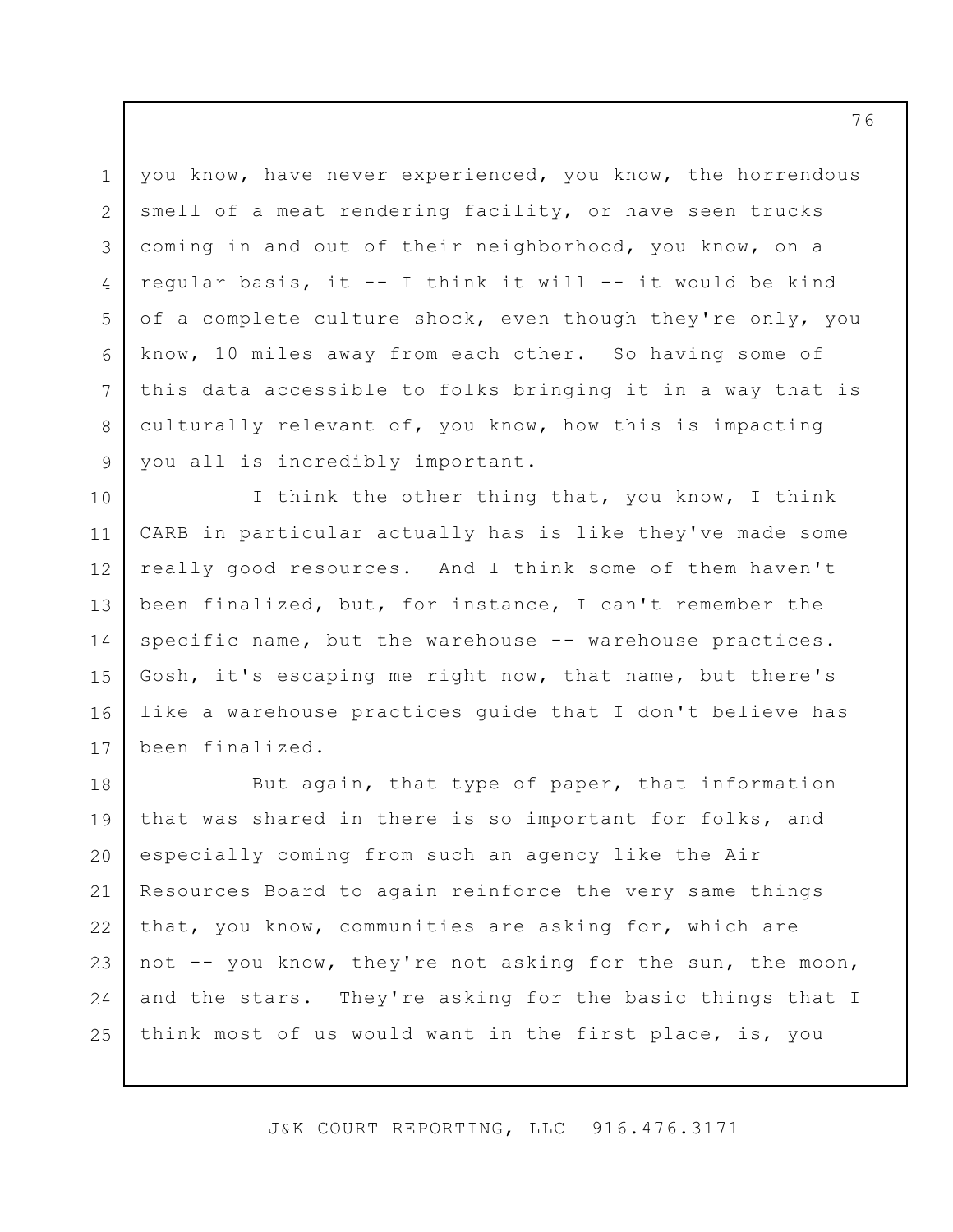1 2 3 4 5 6 7 8 9 10 11 12 13 14 15 16 17 18 19 20 21 22 23 24 25 know, kind of finalizing that type of data, and again bringing it to the community that I think -- I'll commend CARB on a couple of workshops they had a few months back around community listening sessions, around freight, around ports, and everything, because I thought those, you know, kind of went really well. I think -- would love to see where it -- what the next steps are from that. I think, you know, having that follow through is incredibly important as well. CARB CHAIR RANDOLPH: And I think it's the Warehouse Handbook that you're thinking of. GRECIA ELENES: Yes. CARB CHAIR RANDOLPH: Okay. Thank you very much. Commissioner Lyou. CTC COMMISSIONER LYOU: Thank you, Chair Randolph. I guess I have part comment, part recommendation, part Coalition for Clean Air advocacy hat, part CTC hat, and part history lesson here. But, you know -- and maybe part personal history lesson, because, you know, 20 years ago, I was deeply involved in environmental justice stakeholders group with Air Resources Board. And through that process, we really honed in on what we thought were the two most complicated and difficult issues when it came to environmental justice, and that was cumulative environmental impacts and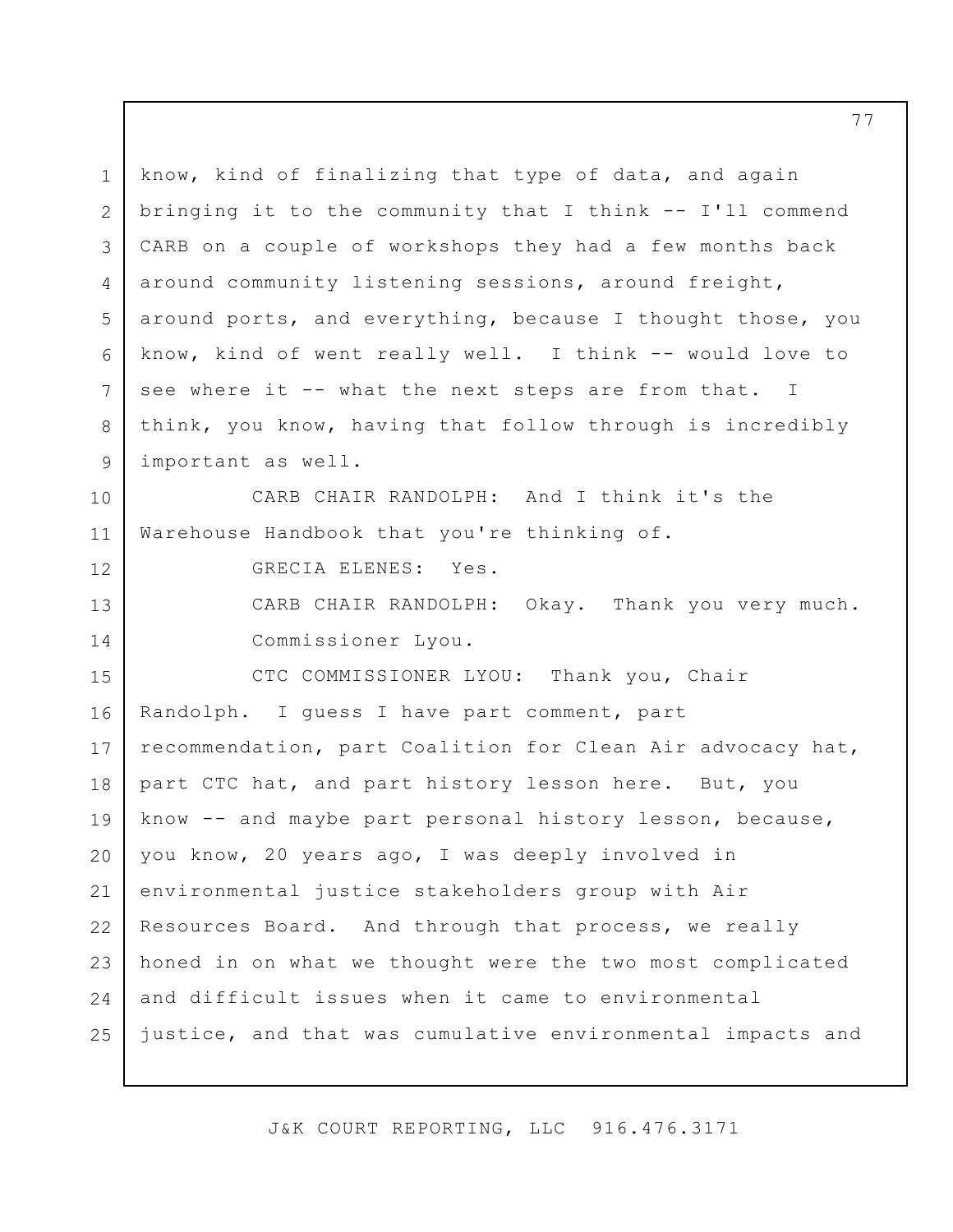land use.

1

2 3 4 5 6 7 8 9 10 11 12 13 14 15 16 17 18 And through that process, we helped develop a land-use recommendations guidance document that the Air Resources Board eventually adopted. It was quite a fight over what would go in and what would not go into that document. And I would just say in response to Dr. Balmes' comment that, you know, what the Air Resources Board can do from my perspective is probably revisit that and take another look at it, because it's been nearly 20 years since that was adopted, but also think of it in terms of the fact that that land use recommendations document has had real staying power, and people still refer to it, and look at it, and rely upon it, because if you look at it from a local elected official land-use decision-maker's perspective, they get very little opportunity to learn about these issues when it comes to air quality and public health impacts. And they find it I think at times very useful to have this sort of information.

19 20 21 22 23 24 25 And along those lines, of course, the Warehouse Handbook is another extraordinarily important resources for those local land-use decision-makers to have. And sometimes they may choose to ignore it and sometimes they may not, but at least the Air Resources Board and others could help by providing that information and making sure that they do have that information and they make informed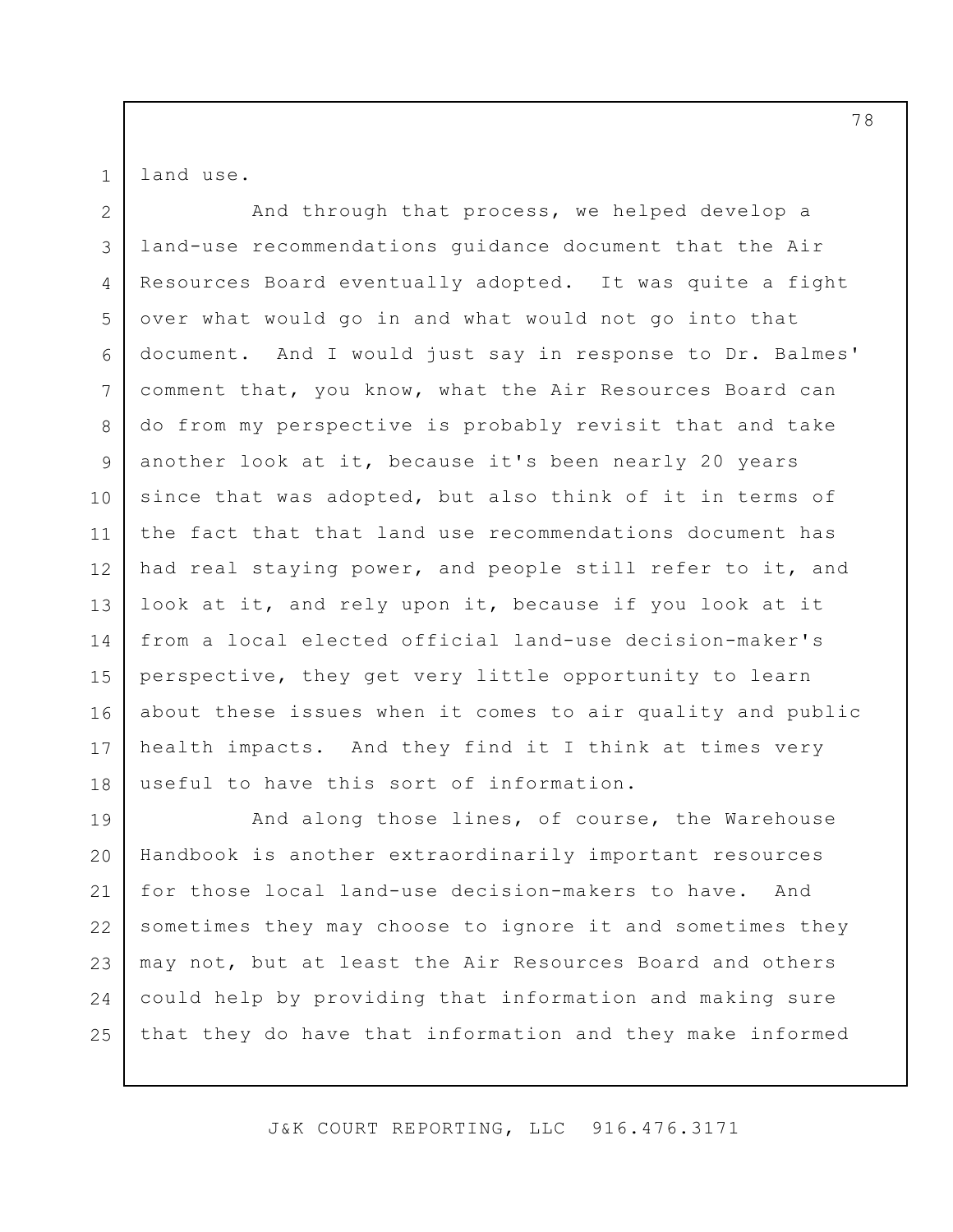decisions.

1

2 3 4 5 6 7 8 9 10 11 One other thing that came out of the advocacy work was many years ago a request to your Executive Director that with key important huge projects that the Air Resources Board use their resources to comment on Environmental Impacts Reports. It wasn't necessary to comment on all of them, just the -- a few really important ones. And that has worked really, really well, because when the Air Resources Board bothers to take a look at an Environmental Impact Report and submit comments, I think the decision-makers pay particular attention to that.

12 13 14 15 16 17 18 19 20 And so I have found that over the years, and very grateful that the Air Resources Board has done this, that these few key important projects do get comment letters, has been really important. Another thing that we haven't really talked about is how SB 375 might be improved in order to give the Air Resources Board a little more leverage when it comes to local air quality issues, as well as, you know, obviously the greenhouse gas goals, and perhaps other things.

21 22 23 24 25 And I know there was legislation and there is legislation seeking revisions to strengthen SB 375. But that is an important tool I think to get to local land use decision-makers. When SB 375 was adopted, I was a little skeptical. It was I forget how many pages. It was like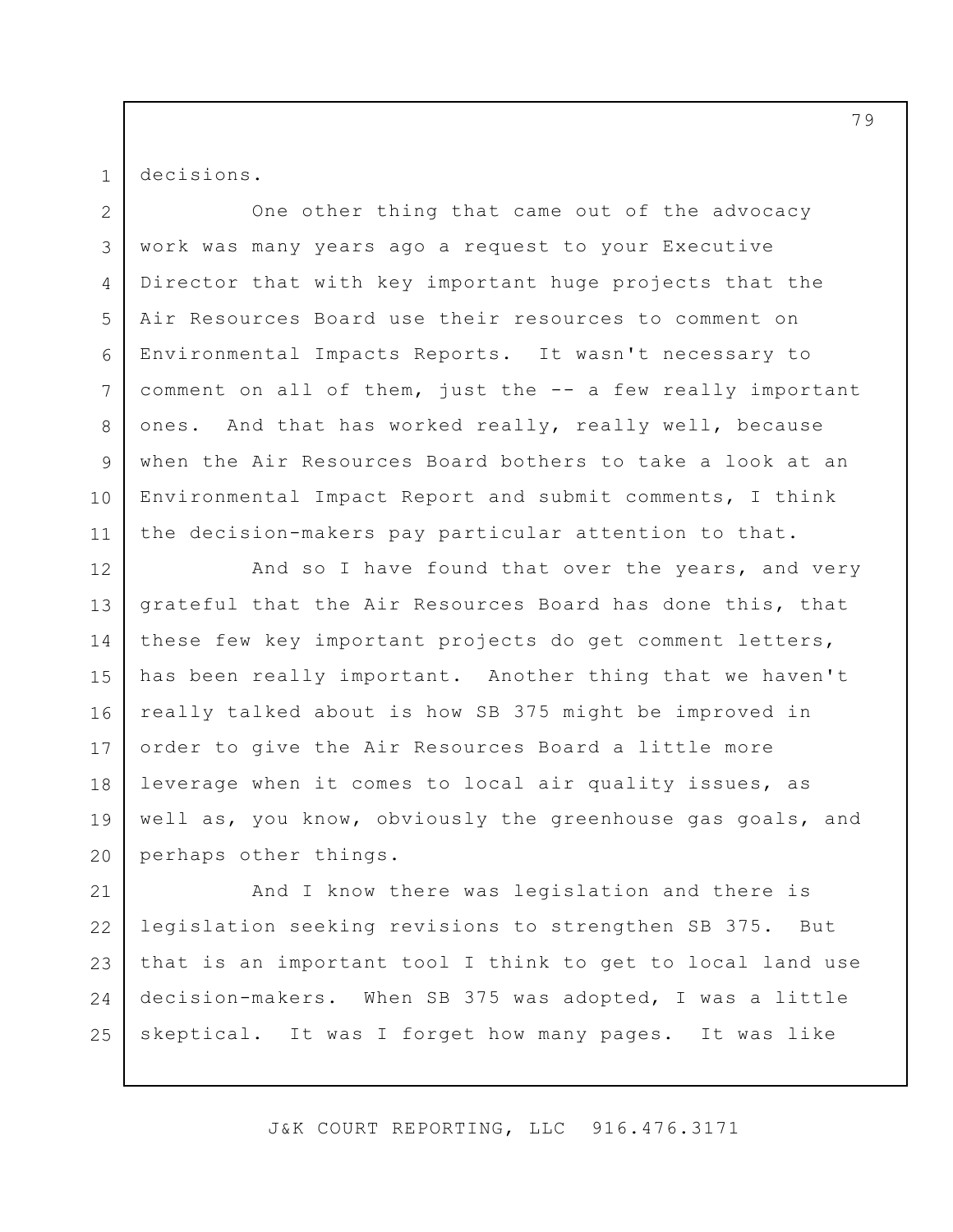60-, 70-page legislation, which is frustrating, because it's hard to really get a grip on how it might impact things.

1

2

3

4 5 6 7 8 9 10 11 12 But one of the things I didn't anticipate, and I saw immediately was that city council members and supervisors immediately started paying attention to climate issues, because they had to. And I hadn't anticipated how important 375 was for those reasons. So I think strengthening 375 would be an important reminder to local land use decision-makers about how they can play an important role in our climate and air quality goals through their land use decisions.

13 14 15 16 17 18 19 20 21 22 And one last thing, in terms of the tools, the mention of CalEnviroScreen, now that was a direct result of the efforts to address that very complicated issue of cumulative environmental impacts. We did less well when it come to land-use decisions. And we are now, I think, developing tools that might be useful. And CalSTA and Caltrans are putting work into the development of an equity index for transportation issues to the implementation of the CAPTI - again the acronyms - the Climate Action Plan for Transportation Infrastructure.

23 24 25 And I think maybe what might be necessary in terms of tools would be a land use -- incompatible land use index of some sort from an air quality perspective,

J&K COURT REPORTING, LLC 916.476.3171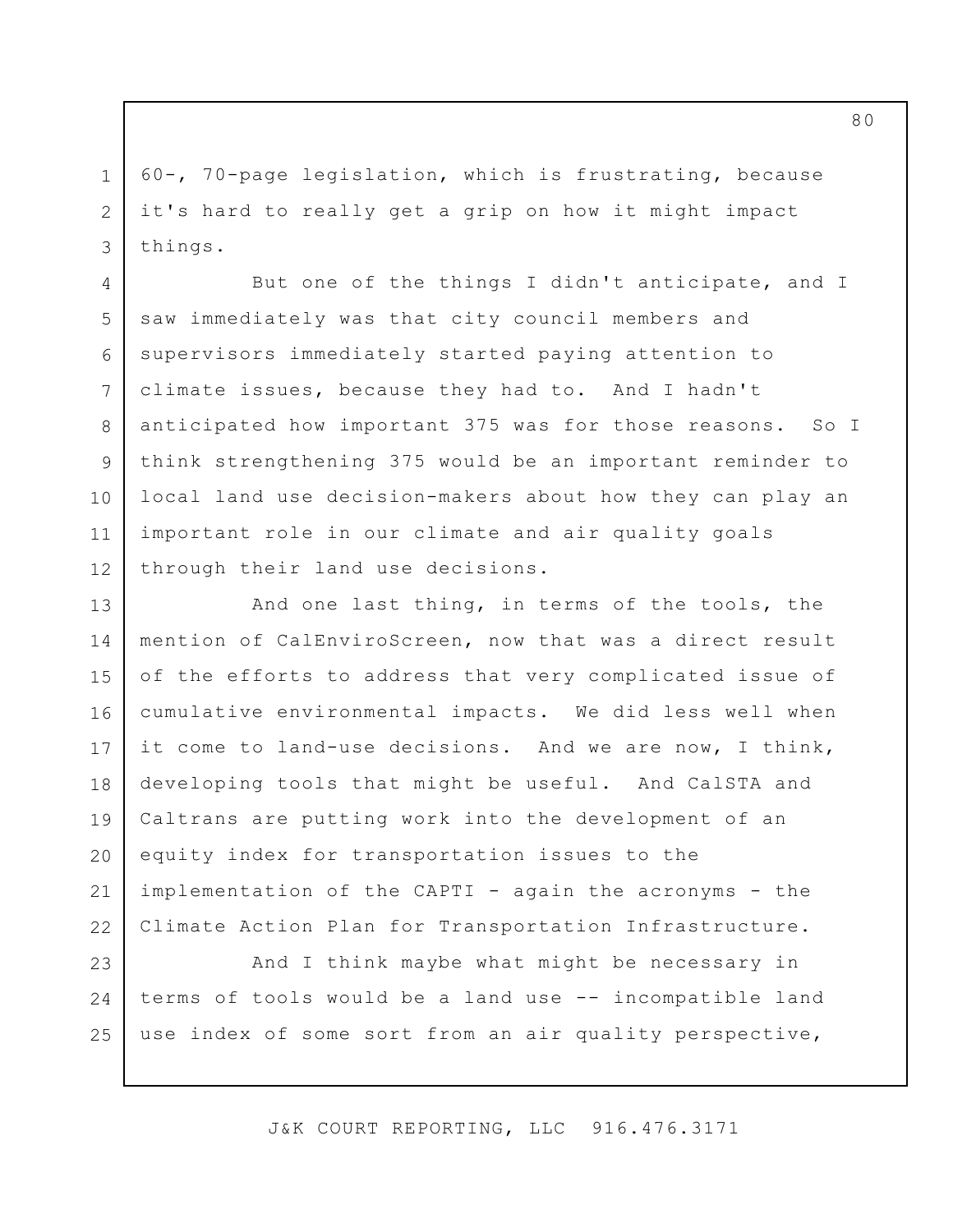1 2 3 4 5 6 7 both in terms of toxic air contaminants, but also maybe what happens when you have other, you know, criteria pollutant emissions in local communities. I don't know if that would be possible, but certainly we're in an era of big data. And using perhaps the principles in the land use guidance document to develop land use -- incompatible land use index of some sort might be helpful to.

Anyway, thank you for all of that.

8

9

12

14

CARB CHAIR RANDOLPH: All right. Thank you.

10 11 Any other clarifying questions before we move on to public comment?

13 Okay. All right. Board Clerk, can you call for public comment. Oh, I'm sorry, Chair Norton, did you want to speak before public comment?

15 16 17 18 19 20 CTC CHAIR NORTON: I only wanted to speak about the non-clarifying questions on the public comment issues of housing in general. And I want to thank you Grecia Elenes for your great presentation. And you raise really important issues about locating housing and locating jobs near housing.

21 22 23 24 25 Land use is really, really crucial and I'd like to actually speak to Gustavo Velasquez and Tyrone from the Housing and Community Development Department, because we are seeing over and over again that our goals to implement, as you spoke of, one of the most ambitious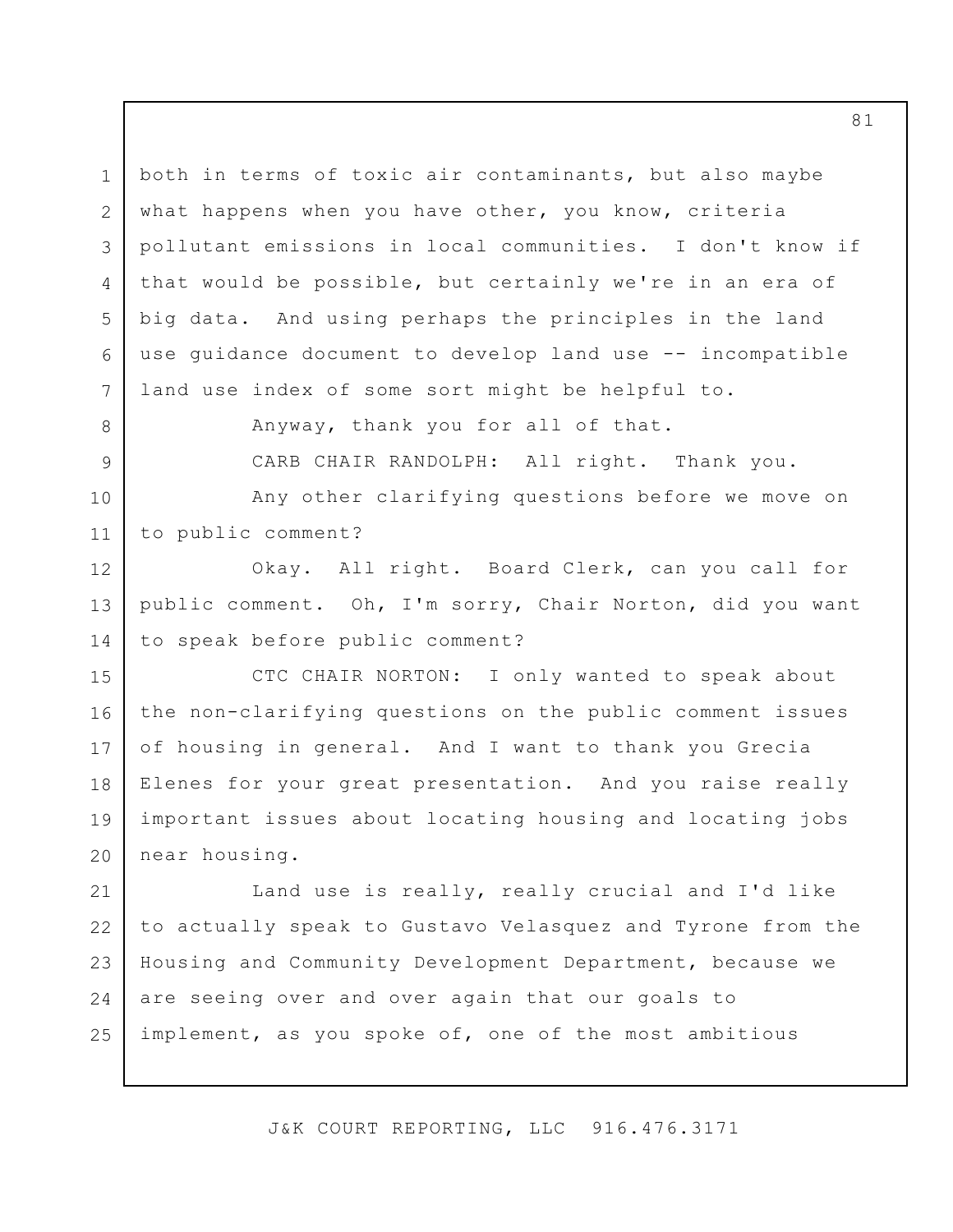1 2

3

4

5

efforts to create new housing is being thwarted against NIMBYism, it's being thwarted some real challenges in trying to get things entitled as infill housing, specifically to help communities that Ms. Elenes was talking about.

6 7 8 9 10 11 12 13 14 15 16 17 I personally have been part of a testimony just as a member of the public in a project in Alhambra that proposed 790 units infill housing and that city rejected it after over 20 community meetings and after including those units as part of their RHNA analysis. How can we make sure that we're not only developing on the outskirts, because NIMBYism is so profound, but we actually take advantage of some of the new State legislation to require housing in infill communities that benefit the localities that they're working within, so that we can have better community access and better land-use development near transit?

18 19 20

CARB CHAIR RANDOLPH: Director Velasquez.

21 22 23 24 25 HCD DIRECTOR VELASQUEZ: Yes, if I may comment. Thank you for that, Chair Norton. That was -- that was a good summary of that example you gave from that community, just a good example of things that we see every day happening across communities in California. As I mentioned in my opening remarks, we're entering at what we call the sixth cycle of the RHNA goals for more housing,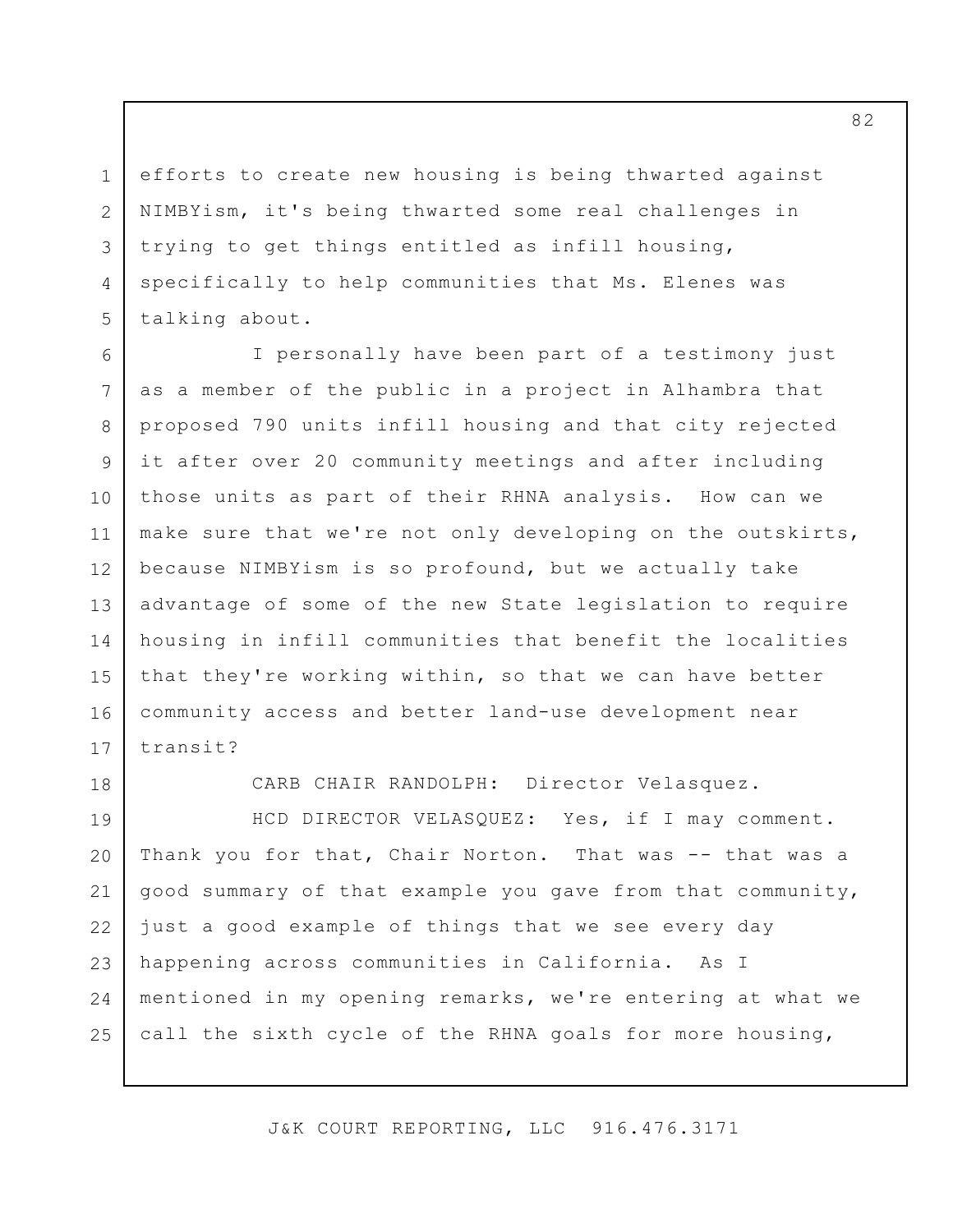the Regional Housing Needs Assessment. We are reviewing housing elements across especially the Southern California region, the San Diego, and the LA area regions. And obviously there is tremendous pressure on local jurisdictions, because the numbers are ex -- very high, as they should be, as they should be.

1

2

3

4

5

6

7

8

9

10

11

12

I mean, under-production of housing in this state is, you know, crushing many families, especially low income families, communities of color, because of the increasing cost of housing. And that is because of the limited supply. Pure simple, it's just basic economic - theory and economic reality that we're seeing.

13 14 15 16 17 18 19 20 21 22 23 24 25 So the pressure is tremendous. So when we're reviewing these housing elements, we have to ensure that cities are contemplating actually greater numbers than what the RHNA goals are, because in order to get to the RHNA goals, they have to contemplate, you know, new areas, kind of -- just a lot of rezoning in new areas, but with -- we're being very intentional at reviewing those sites that are specifically calling for the intersection of climate -- excuse me -- climate goals, reducing vehicle miles traveled, infill area, the kinds of important things that you just mentioned job -- proximity to job centers, reducing concentration of poverty. All of those goals that combined make for a great housing element plan,

J&K COURT REPORTING, LLC 916.476.3171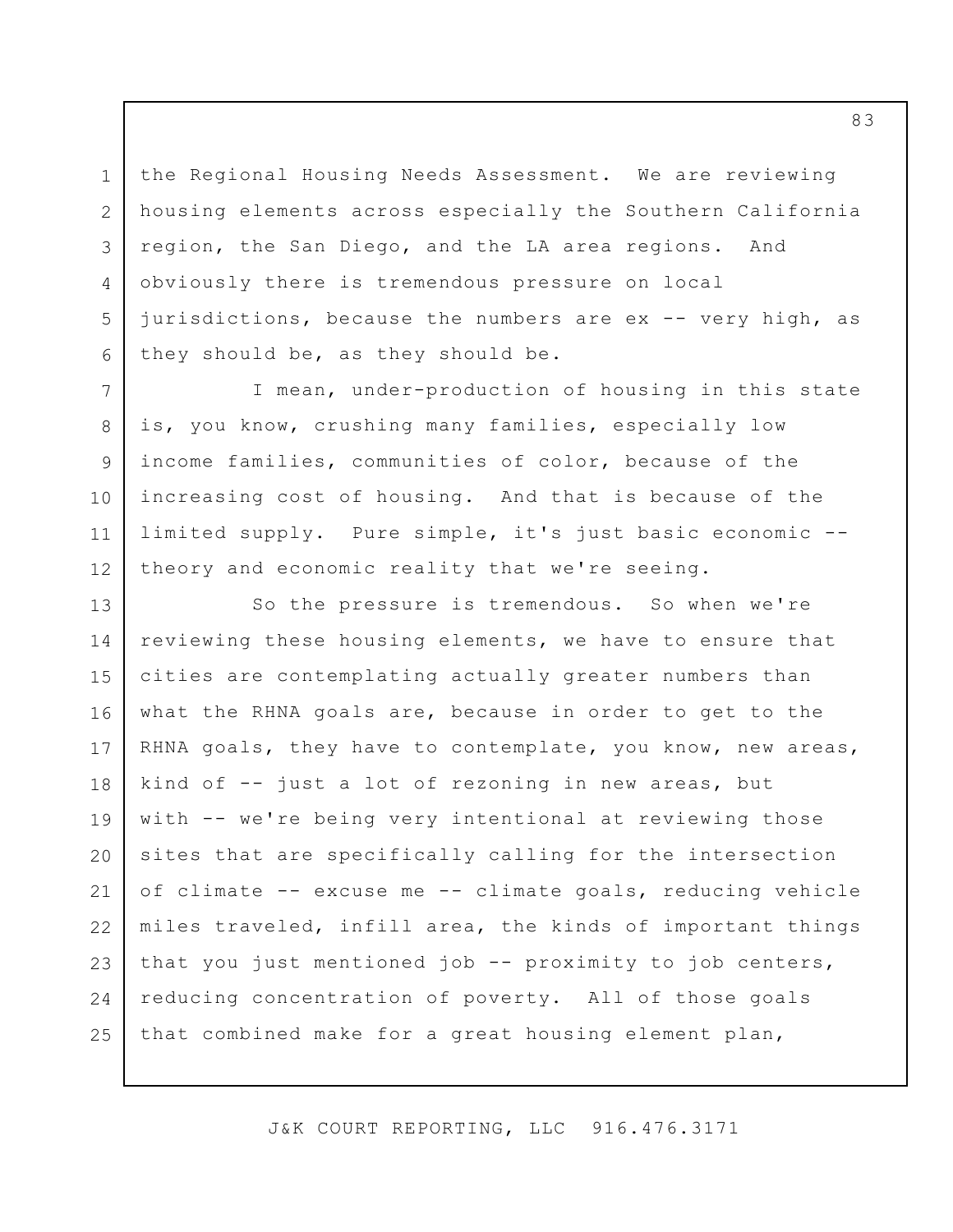1 that's what we're looking for.

2

3

4

And the -- we know that there is a lot of pushback. I mean right now, HCD has been sued for those -- for these RHNA goals in the Southern California.

5 6 7 8 9 10 11 12 13 14 15 There's been attempts also in the Bay Area region. I mean, we are going to be facing, all of us, a tremendous amount of work to make this housing -- new housing goals make -- to make them a reality for the next eight to nine years, especially housing that is affordable for low- and moderate-income families and individuals. So the -- one of the keys, in addition to funding, in addition to the right policy climate and we have great new legislation from the last three years that is advancing - is helping facilitate streamlining and the acceleration of approvals at the local level.

16 17 18 19 20 21 22 23 All that is great, but at the end of the day who decides warehousing is built, how fast it's built, where it's built is at the local level. So the Governor has announced the creation of a new housing accountability unit at HCD, yesterday, I was with attorney general Bonta, who himself just created a strike force similar kind of unit of more attorneys to focus on this issue of housing accountability.

24 25 So we are not going to hesitate when these local jurisdictions continue to side with their NIMBY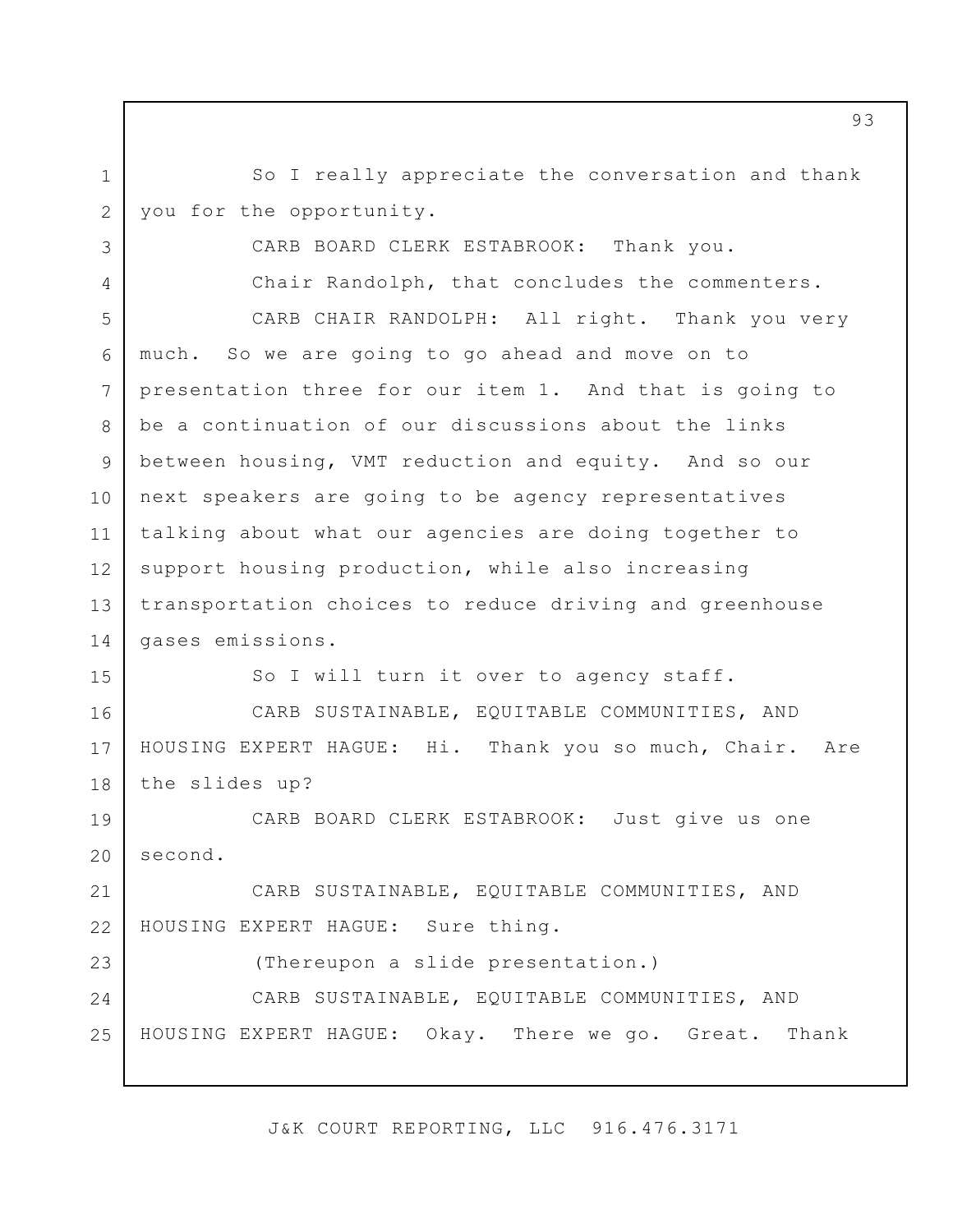1 2 3 4 5 6 7 8 9 10 11 12 13 14 15 16 17 18 19 20 21 22 23 you so much. I'm Suzanne Hague with CARB and I'm joined today on this Panel by Megan Kirkeby and Laura Pennebaker from HCD and CTC respectively, two outstanding colleagues in our sister agencies. And we're here today to discuss the intersection of housing, transportation, climate, and equity, and how our agencies are coordinating toward these shared goals. So next slide, please.  $--000--$ CARB SUSTAINABLE, EQUITABLE COMMUNITIES, AND HOUSING EXPERT HAGUE: I'm first just going to give some context for this interagency work starting with our housing needs and challenges. Next slide, please.  $--000--$ CARB SUSTAINABLE, EQUITABLE COMMUNITIES, AND HOUSING EXPERT HAGUE: So many of you will have heard the term housing crisis in recent years, but our current crisis is not a new phenomenon. So this chart shows housing permits over the past 40 years. And the dotted green line at the top represents the number of units needed per year to keep pace with demand through the year 2050 -- excuse me, through 2025. So as you can see,

25 decades. We heard Director Velasquez refer to this just a

production has fallen far short of that level for several

24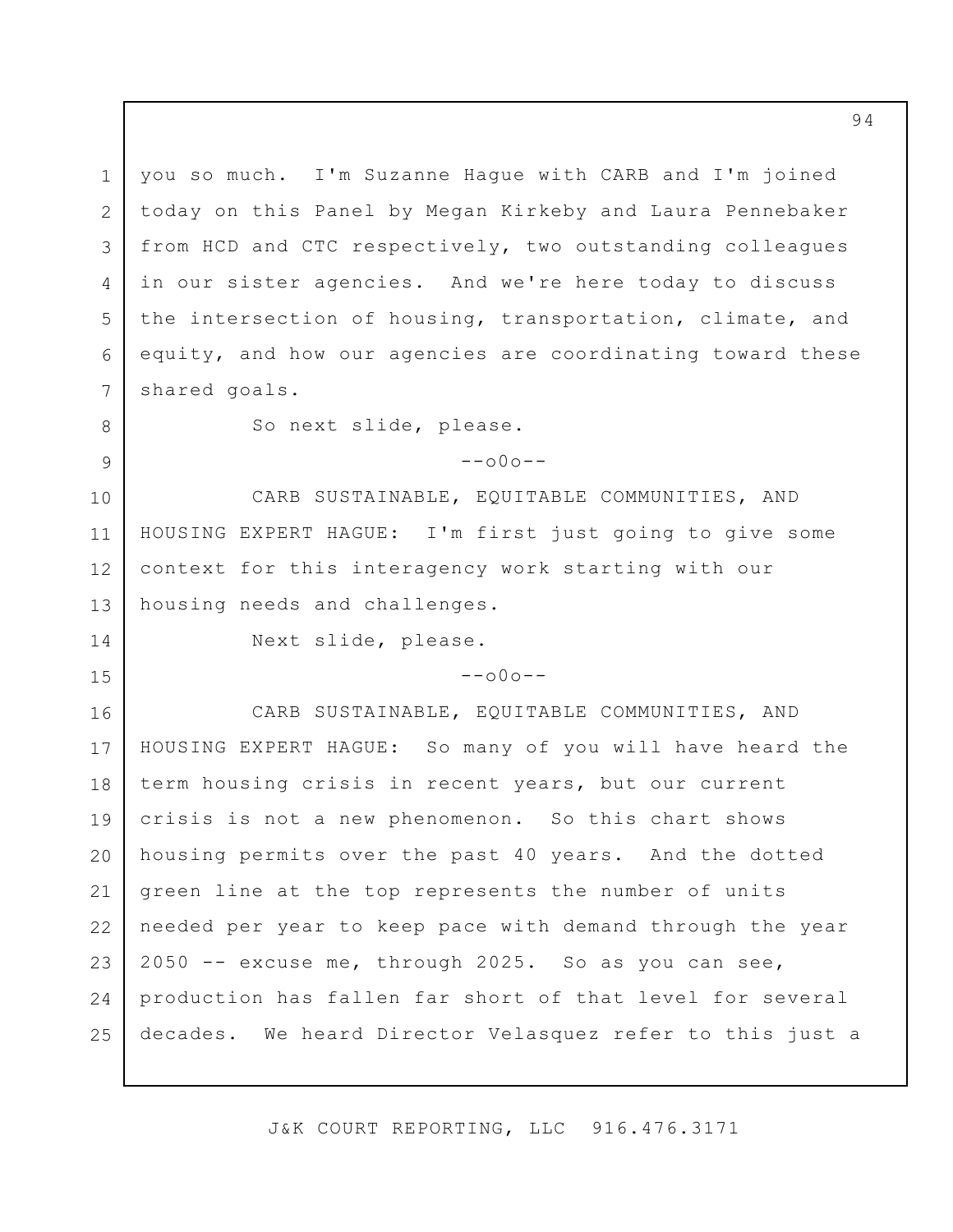few moments ago.

1 2 3 4 5 6 7 8 9 10 11 12 13 14 15 16 17 18 19 20 21 22 23  $24$ 25 Next slide, please.  $--000--$ CARB SUSTAINABLE, EQUITABLE COMMUNITIES, AND HOUSING EXPERT HAGUE: And so, of course, the -- one of the effects of the lack of available housing is that housing prices have continued to rise with a recent record high median price for sale homes of over \$827,000. Next, please.  $--000--$  CARB SUSTAINABLE, EQUITABLE COMMUNITIES, AND HOUSING EXPERT HAGUE: Thanks. And rents are also, of course, rising as is seen in this orange line in the chart above, while renter income has not kept pace. And that's represented here in the gray line below. Next, please.  $--000--$ CARB SUSTAINABLE, EQUITABLE COMMUNITIES, AND HOUSING EXPERT HAGUE: So as a result, many households spend an outsized portion of their income on housing. So these bars represent renters who are severely cost burdened. And what means is that they are paying more than half of their total earnings just to have a place to live. So we can see that the majority of severely cost burdened households are in the lowest income category,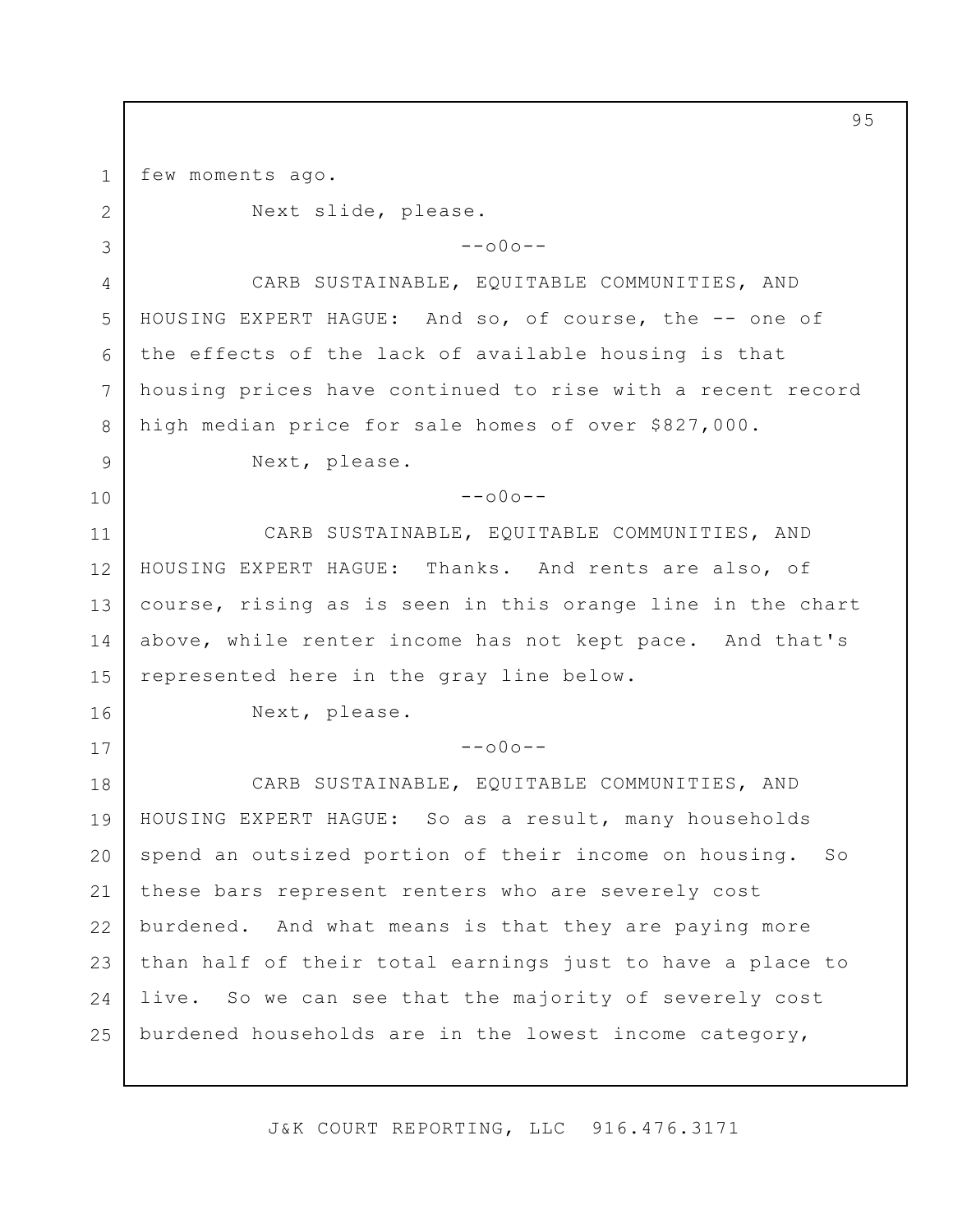that category to the left, while as we move to the right of the chart, higher income folks are much less likely to experience severe cost burden.

1

2

3

4

5

6

7

8

9

10

11

12

13

14

 $--000--$ 

CARB SUSTAINABLE, EQUITABLE COMMUNITIES, AND HOUSING EXPERT HAGUE: And then a culmination of this - of our housing crisis is that over 161,000 of our fellow Californians are currently experiencing homelessness. And over 70 percent of those are estimated to be unsheltered, which is the highest rate of unsheltered homelessness in the nation. So that is basically the equivalent of an entire mid-sized city of folks who do not have a safe and dignified place to lay their head at night.

#### $--000--$

15 16 17 18 19 20 21 22 23 24 25 CARB SUSTAINABLE, EQUITABLE COMMUNITIES, AND HOUSING EXPERT HAGUE: So our housing crisis limits our choices about where and how we live. It also limits choices about how we get around in our daily lives, because when we have limited housing choices, we have to travel farther to obtain housing, and that increases the amount of time and money that we spend on transportation, and in particular it affects how much we have to drive to get to where we need to go. And in technical terms, this is referred to as vehicle miles of travel, or VMT. Next.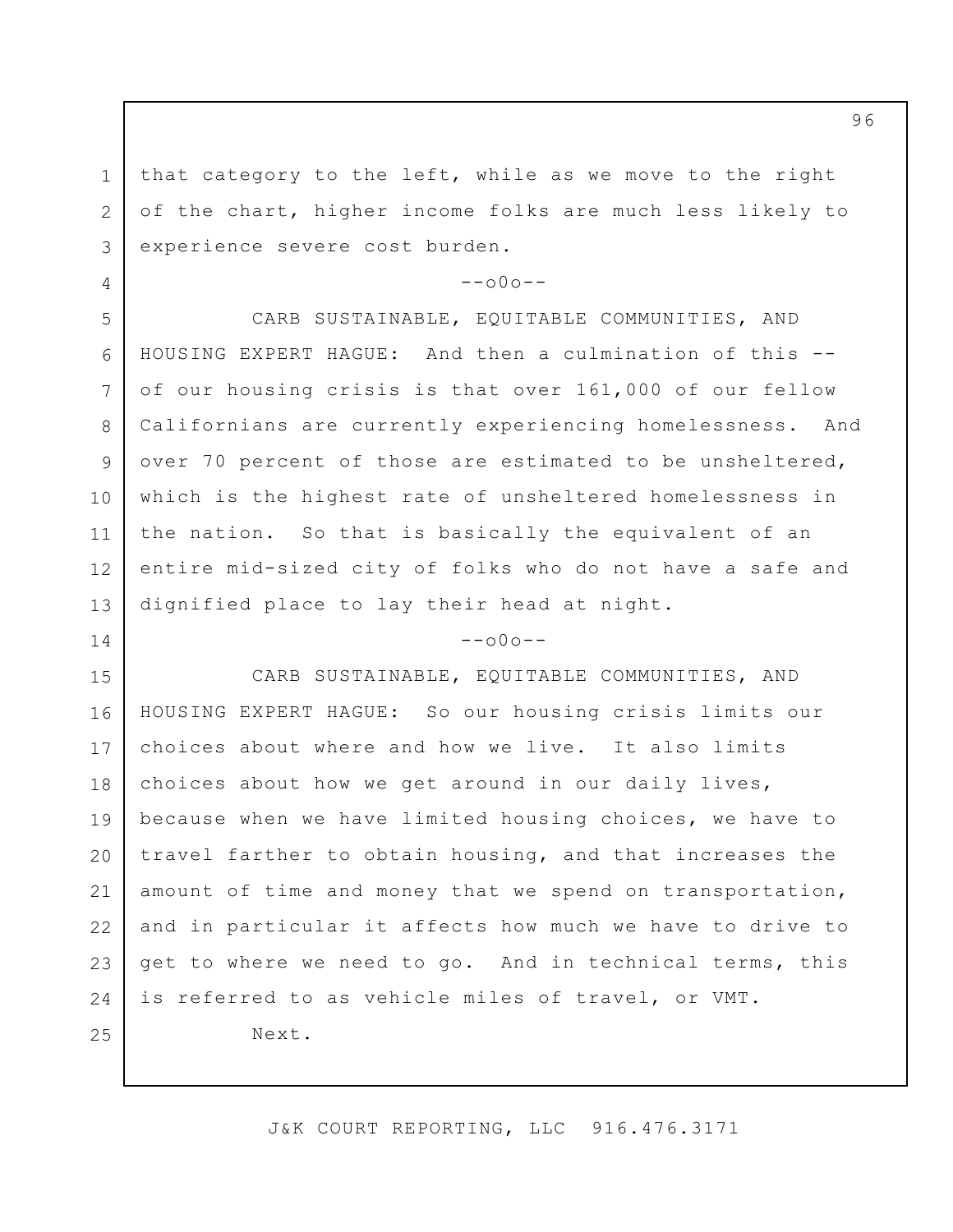2 3 4 5 6 7 8 CARB SUSTAINABLE, EQUITABLE COMMUNITIES, AND HOUSING EXPERT HAGUE: So as is well known, California has extremely ambitious greenhouse gas reduction targets. You can see that dotted blue line in this chart, that meeting these targets in the coming years, the 2030 goal, the 2050 goal will require more, better, and faster emission reduction strategies.

 $--000--$ 

1

9

 $--000--$ 

10 11 12 13 14 15 16 17 18 CARB SUSTAINABLE, EQUITABLE COMMUNITIES, AND HOUSING EXPERT HAGUE: And to meet these GHG targets, we must reduce how much we are forced to drive. So on this chart, the dotted blue line represents the downward trend in per person miles driven or VMT that we need to see in order to achieve those GHG targets, but the black line to the left shows the actual per person driving steadily increasing over the past decade or so, so moving in the opposite direction of our goals.

19 20 21 22 23  $24$ 25  $--000--$ CARB SUSTAINABLE, EQUITABLE COMMUNITIES, AND HOUSING EXPERT HAGUE: And as we saw in housing, cost burden of driving is also not equally borne. It is greatest for those with the lowest incomes. So these bars -- the blue bars represent income and the orange line of this chart represents the share of income that is spent

J&K COURT REPORTING, LLC 916.476.3171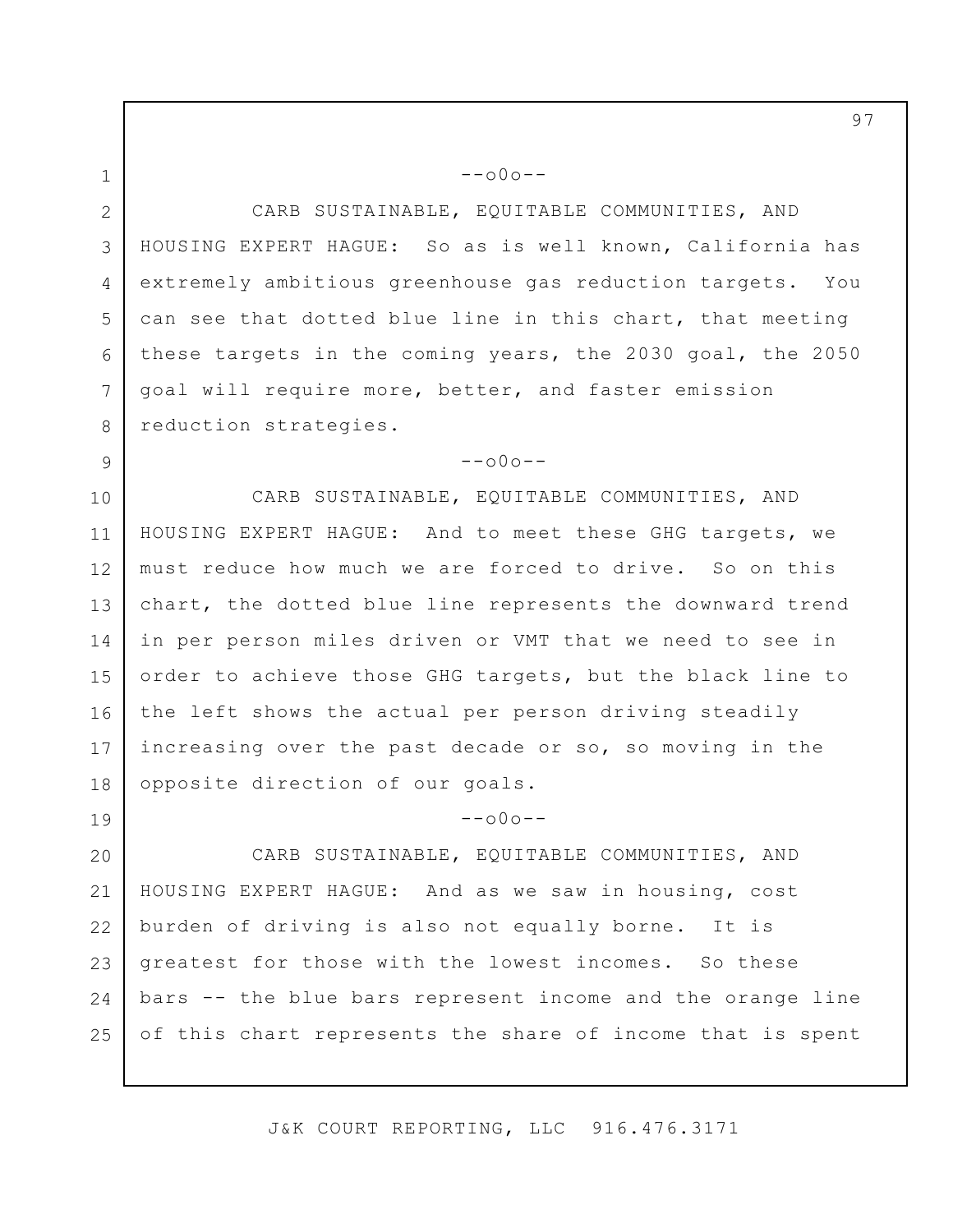on transportation costs. So we can see that those who are paid the least are spending an outsized fraction of their income just to get to where they need to go.

1

2

3

4

5

6

7

8

9

10

11

12

20

 $--000--$ 

CARB SUSTAINABLE, EQUITABLE COMMUNITIES, AND HOUSING EXPERT HAGUE: So we've seen that our limited housing and transportation choices have disproportionate impacts. I'd like to touch now on how some of the conditions that limit housing choices and cause increased vehicle travel are also exacerbating issues of equity and inclusion.

## $--000--$

13 14 15 16 17 18 19 CARB SUSTAINABLE, EQUITABLE COMMUNITIES, AND HOUSING EXPERT HAGUE: So in California, as well as nationally, our neighborhoods are becoming more segregated. These maps by UC Berkeley by Othering and Belonging Institute show in red areas of segregation, so we can see over the past 40 years that segregation has increased throughout the state.

 $--000--$ 

21 22 23 24 25 CARB SUSTAINABLE, EQUITABLE COMMUNITIES, AND HOUSING EXPERT HAGUE: And residential segregation matters for a number of reasons. It correlates with many metrics of well-being, including education, economic success, health, and life expectancy itself. So this graphic

J&K COURT REPORTING, LLC 916.476.3171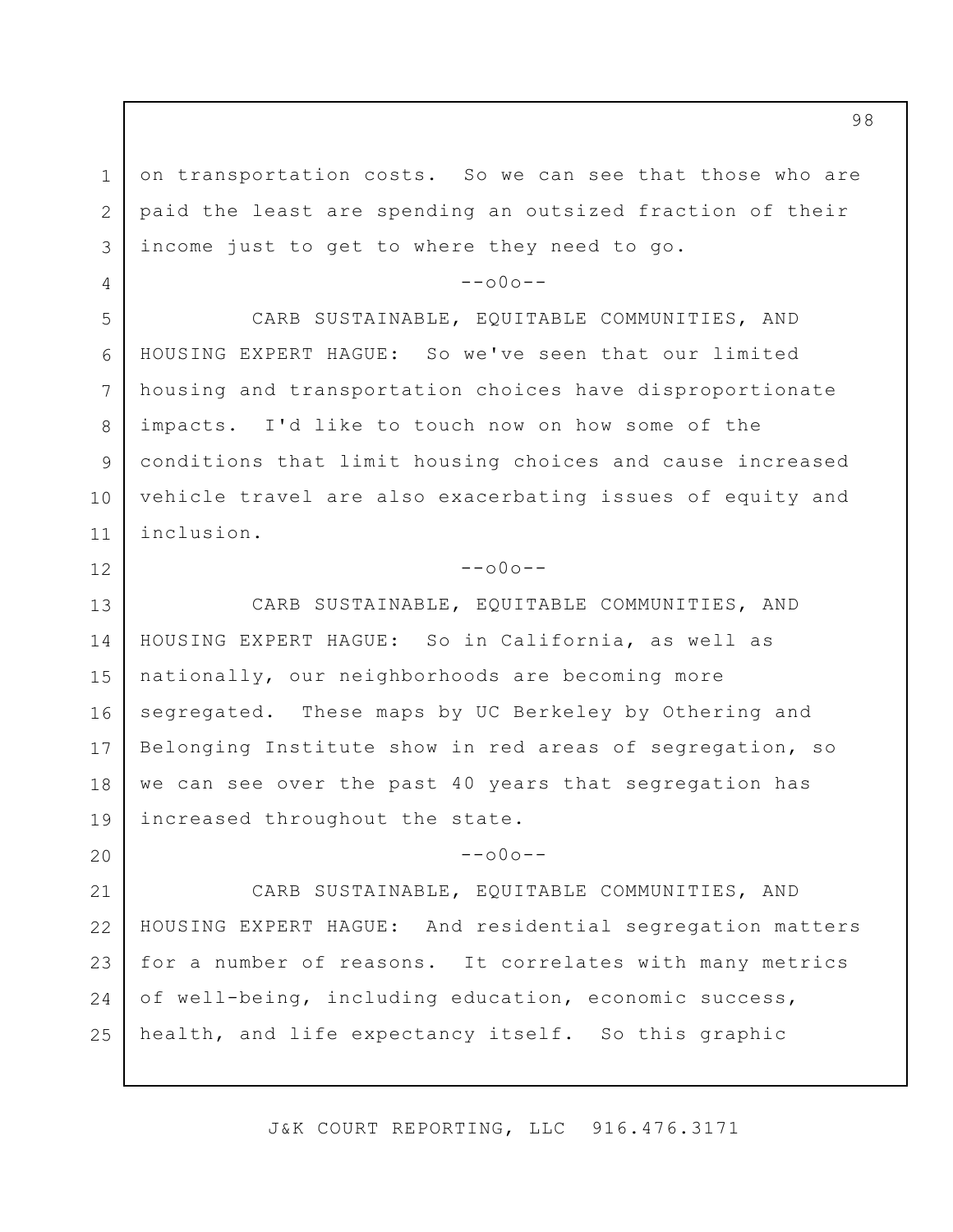illustrates life expectancy gaps across races in cities with low, medium, and high levels of segregation.

So first, we should note there is a considerable gap in life expectancy between races everywhere. But living in a highly segregated city could mean on average the difference of nearly seven additional years of life.

 $--000--$ 

CARB SUSTAINABLE, EQUITABLE COMMUNITIES, AND HOUSING EXPERT HAGUE: Residential segregation -- oops, can you go back one slide?

Thank you.

1

2

3

4

5

6

7

8

9

10

11

12 13 14 15 16 17 18 19 20 Residential segregation is also related to where and how we build housing. So in particular, the degree of segregation in a community is related to its percentage of single-family housing, which tends to be the lowest density form of housing. So the lines on this chart are showing percentages of population by race, and moving from left to right we're seeing increasing percentages of residential areas that are limited to single-family housing.

21 22 23 24 25 So we see at the far right of this chart moving towards 100 percent of residential areas that are designated as single family. We also move closer to 100 percent segregation between white and non-white populations.

J&K COURT REPORTING, LLC 916.476.3171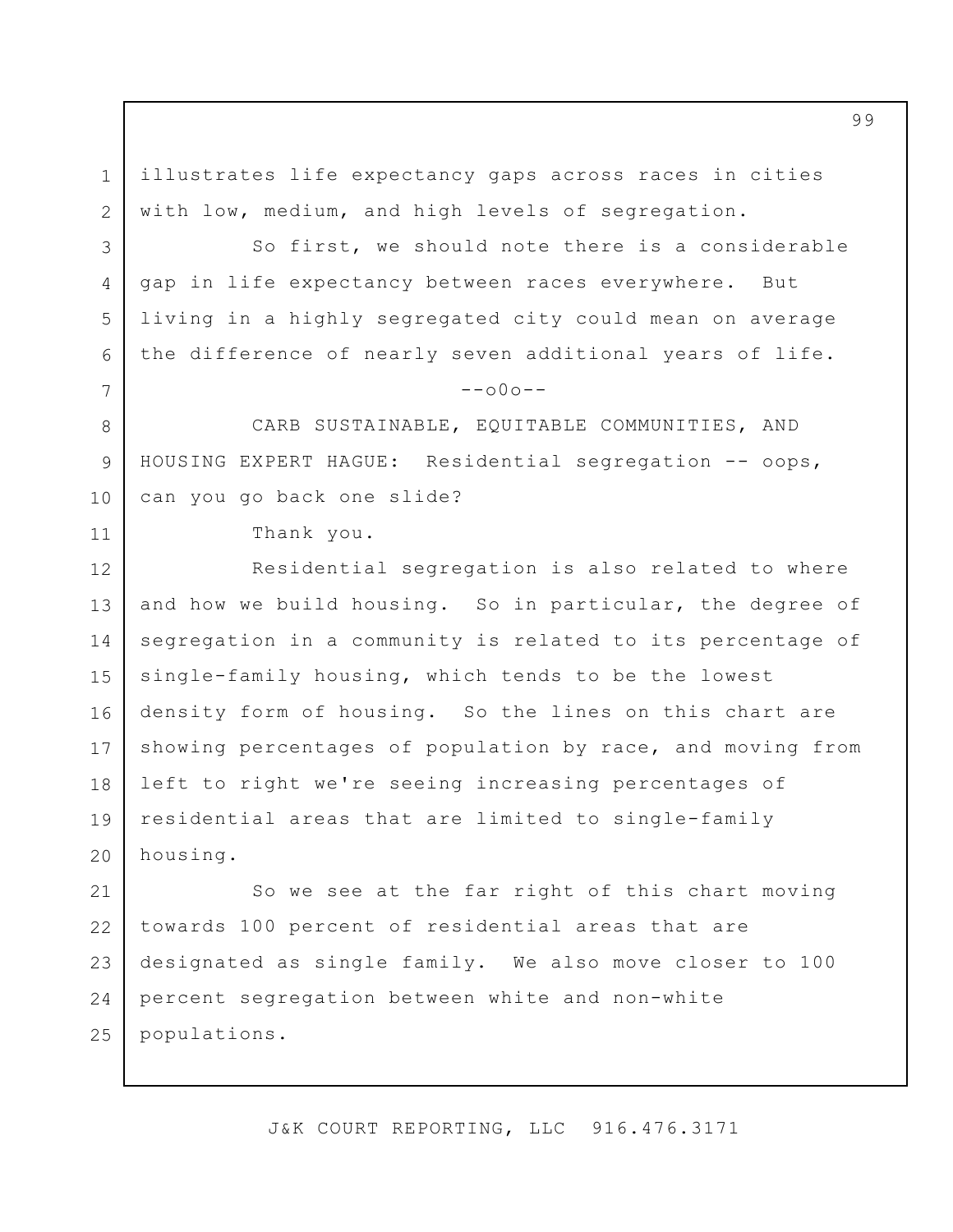2 3 4 5 6 7 8 9 10 11 12 13 CARB SUSTAINABLE, EQUITABLE COMMUNITIES, AND HOUSING EXPERT HAGUE: And the relationship between segregation and housing, of course, stems from practices of legally sanctioned racism in land use and housing, including, but not limited to, the federal government's historical practice, known as red-lining, which also came up in the discussion earlier. And thank you to Dr. Balmes for elucidating for us that there's also this connection to public health impacts today in areas that were formerly red-lined. And that was where homes were deemed basically more or less qualified for mortgage lending based on the racial makeup of the neighborhood.

 $--000--$ 

Next slide.

1

14

15

### --o0o--

16 17 18 19 20 21 22 23 24 25 CARB SUSTAINABLE, EQUITABLE COMMUNITIES, AND HOUSING EXPERT HAGUE: Woops. I'm -- yeah, that's -- so today, low-density housing, especially single-family housing, continues to constrain housing supply and restrict access to opportunity. So here we see on the left a partial map of the Bay Area, with single-family zoning shown in pink. And this study found that 85 percent of all residential areas within the Bay Area are exclusively single family. And that constraint that that puts on housing production is evident in another study,

J&K COURT REPORTING, LLC 916.476.3171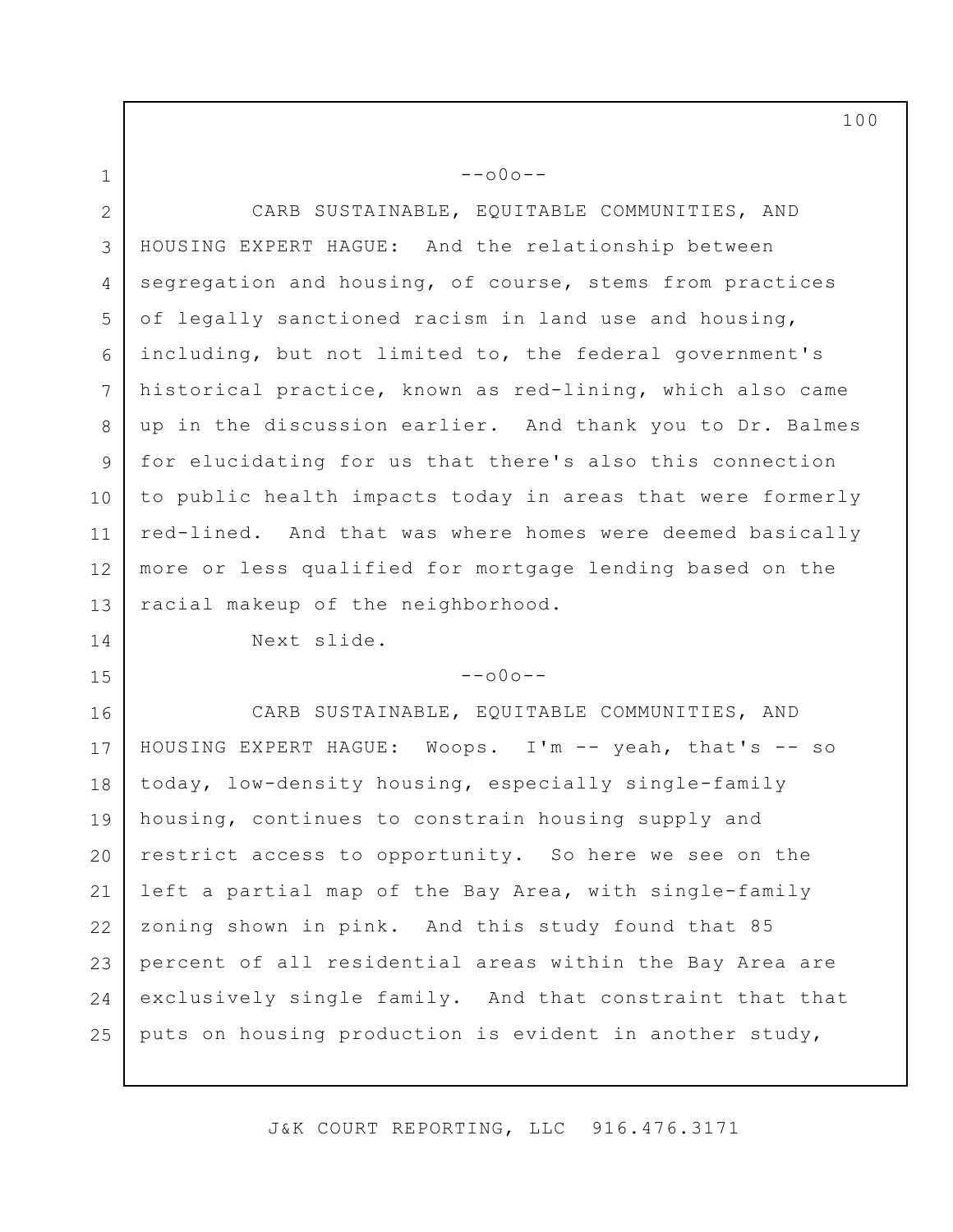1 2 3 4 which found that between 2011 and 2015, the Bay Area region created over 500,000 new jobs, but only 65,000 new homes, so that's one unit of housing for every eight jobs created.

5

21

# $--000--$

6 7 8 9 10 11 12 13 14 CARB SUSTAINABLE, EQUITABLE COMMUNITIES, AND HOUSING EXPERT HAGUE: And this is not just a Bay Area problem. So low density, single family, and exclusionary zoning contributes to a spatial mismatch between jobs and housing throughout the state. So in the map on the left, we can see more jobs concentrated in coastal areas, whereas on the right we see housing growth concentrated inland. And this condition exacerbates cost burden, it exacerbates VMT, and it exacerbates segregation.

15 16 17 18 19 20 So it is imperative for our housing -- excuse me, our housing and transportation, our climate, and our equity goals that we reverse this trend to provide more housing choices and more mobility options that support more sustainable and equitable places for all Californians.

## --o0o--

22 23 24 25 CARB SUSTAINABLE, EQUITABLE COMMUNITIES, AND HOUSING EXPERT HAGUE: So with that context, I'm pleased to introduce my colleague Megan Kirkeby with HCD. Megan is going to discuss State agency coordinations who advance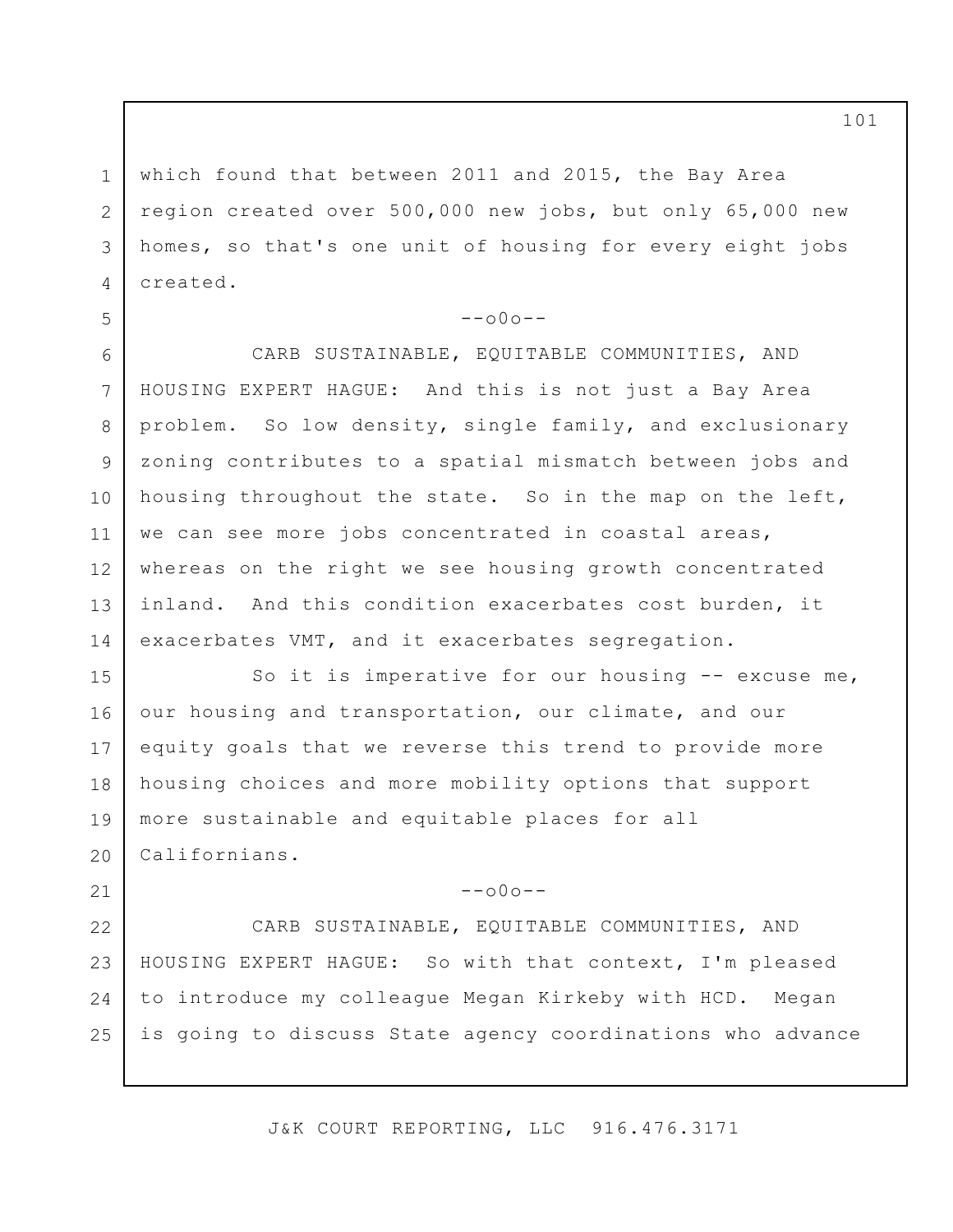1 these shared objectives.

2

3

6

7

12

13

Thanks, Megan.

HCD DEPUTY DIRECTOR KIRKEBY: Thank you.

4 5 Can you shake your head, Suzanne, just to let me know if you can hear me?

CARB SUSTAINABLE, EQUITABLE COMMUNITIES, AND HOUSING EXPERT HAGUE: (Nods head.)

8 9 10 11 HCD DEPUTY DIRECTOR KIRKEBY: Great. Well, welcome, everybody. I love that we're all doing this presentation together, because I think it's a part of the message that we're trying to get across to all of you.

So you can move to the next slide.

 $--000--$ 

14 15 16 17 18 19 20 21 22 23 HCD DEPUTY DIRECTOR KIRKEBY: I'm going to talk a little bit about how as much as some folks would like to drive a wedge between all of us, but actually the only way that we're achieving our goals is by working together, and that housing production, VMT reduction, greenhouse gas reduction, transportation access are all mutually reinforcing goals. And part of -- and part of each of that, we need to take -- continue to keep a social and racial equity mindset in our work, if we want to achieve our goals.

24 25 Housing production is a VMT reduction strategy. That means giving Californians affordable housing options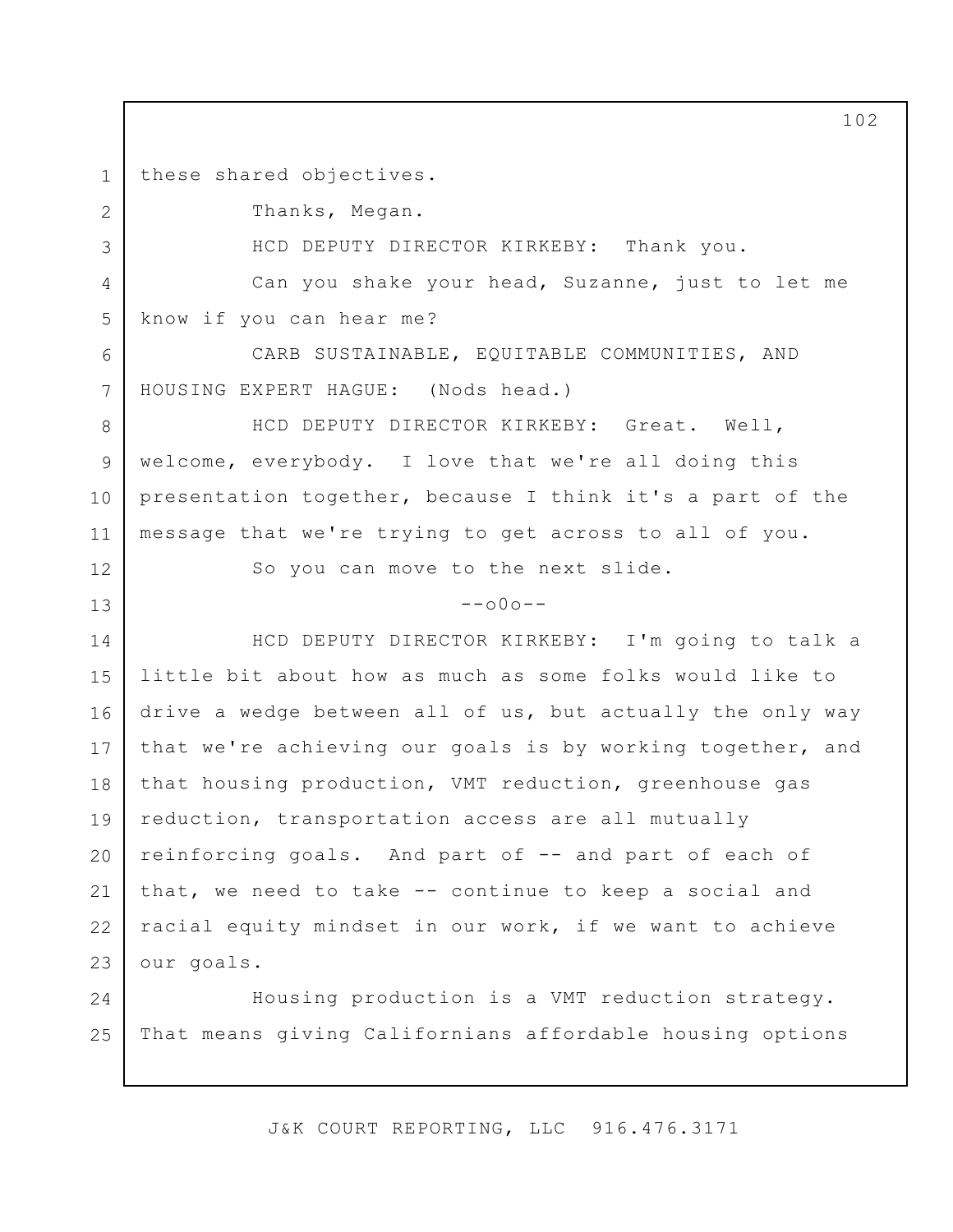1 2 3 4 5 6 7 8 9 10 11 12 closer to their daily destinations. We're going to see trip reduction. We may even see elimination of trips. And actions that provide transportation choices and support VMT reduction also support our housing goals. So just one example of that is that when we introduce transportation demand management strategies, when we give people more ability to take transit and reduce car ownership and usage, that also reduces demand for parking. And parking is a huge cost of infill housing production. And so that there is an ability to get more housing done, if we can support our transportation side of the equation as well.

13 14 15 16 17 18 19 20 21 22 23 24 25 And it's also about access to different modes of transportation. So it's -- it's public transit, which can reduce the dominance of single-occupancy vehicles. And we see this time and time again in the housing development community, that it's literally the difference between whether you get 50 units or 80 units, or between 80 units and 150 units, that when you can really pave the way for reduced car ownership, we are getting more housing in the right places and getting more households able to access the various amenities of their community, including transit. And public transportation, active transportation, car sharing, all sorts of different options are all going to support each other.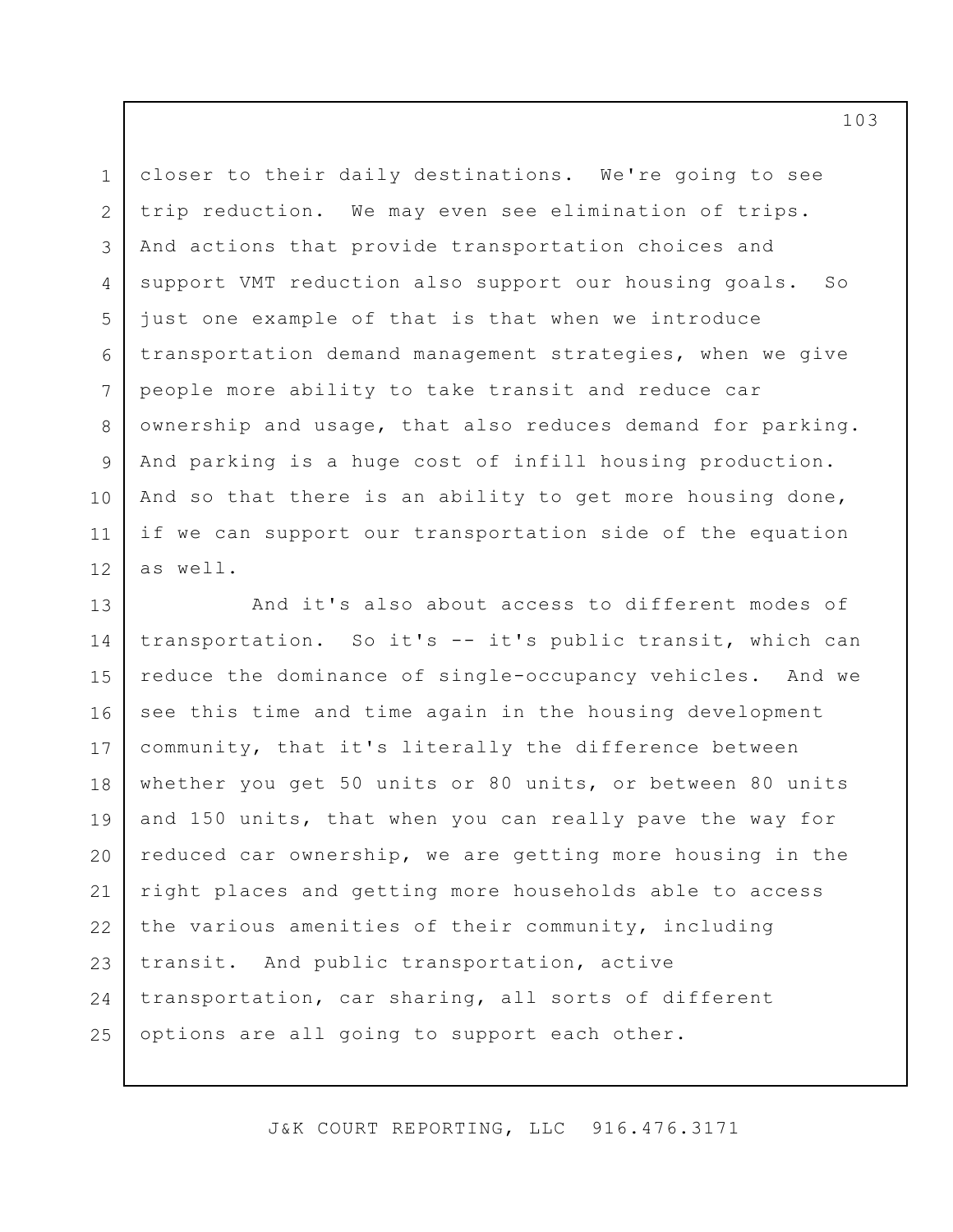And likewise, transportation needs housing to be successful. Public transportation is dependent upon ridership, and that that only comes into being when we see it be enhanced by denser housing and particularly affordable housing that's going to support that multi-modal transportation.

1

2

3

4

5

6

7 8 9 10 11 12 13 14 15 16 17 So many of you have seen me give a speech about this many times. Why is a housing element important to your transportation planning? And a lot of people talked about 375 today. And, of course, we all have our skepticism, but it's the only way we're going to get there. If you haven't done your housing planning, then you are not meeting your best transportation outcomes. So they are inextricably linked. You do need to see high densities and robust infill housing production and different types of housing choices in order to expand transportation access or make it viable at all.

18 19 20 21 22 23 24 25 And all three of these goals is crucial to the equity piece of it -- the equation. We aren't going to get there by producing housing near transit alone or in our existing low-VMT communities. In many cases, that is aligned with our history of segregation, and red-lining, and a history of how we've built our communities. So, yes, we have low-VMT communities today that have great transit access, but might have -- might need community

J&K COURT REPORTING, LLC 916.476.3171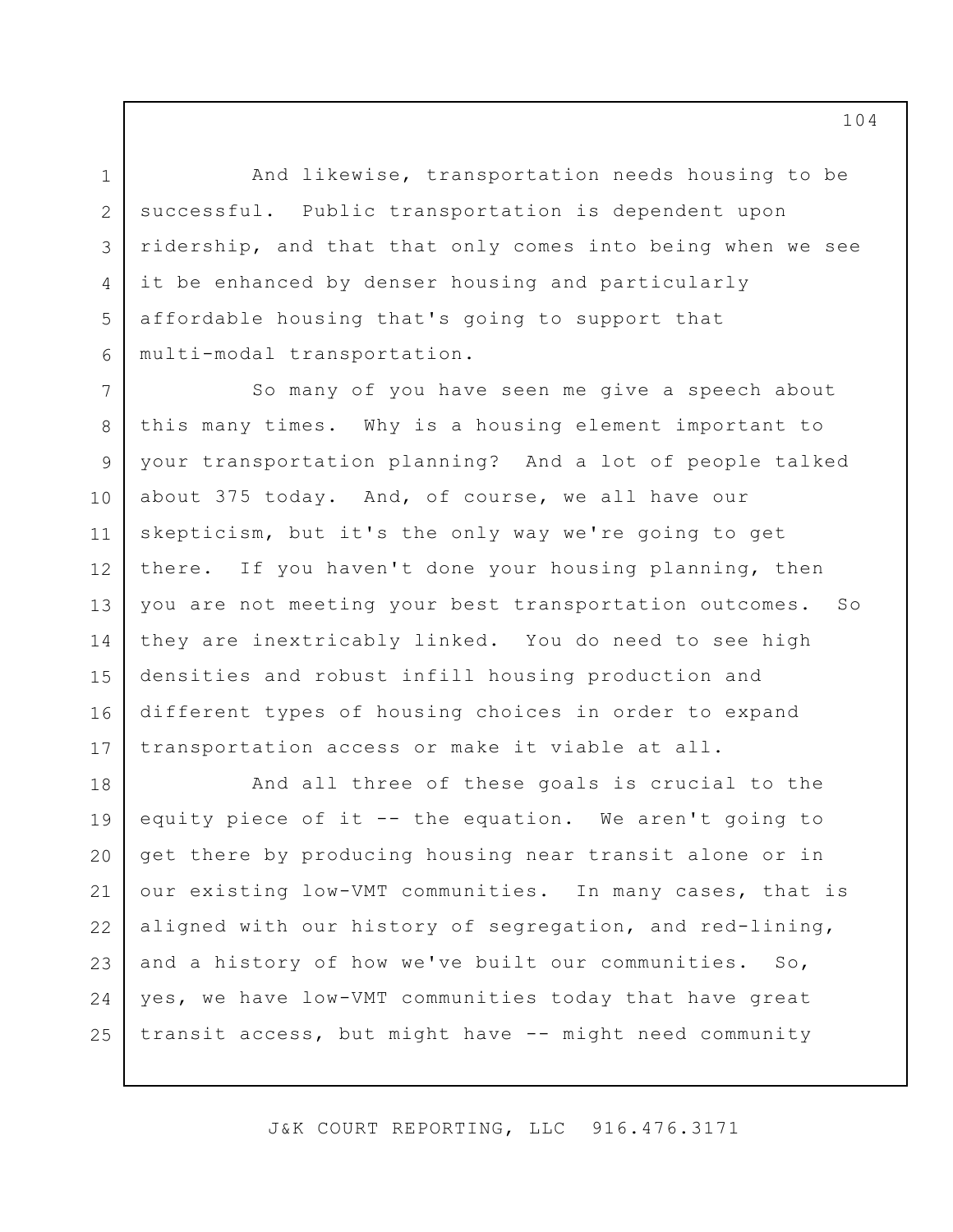development in other ways. And then we also have higher VMT communities that need to be part of our VMT and greenhouse gas reduction strategy.

1

2

3

4

8

9

10

11

5 6 7 12 13 So it's about giving all households an opportunity to live within high-resource communities where there are good schools, child care, parks, low pollution, and lots of jobs. And so we're talking about infill areas that might have higher VMT today, but these are still places where we can increase transit potential and ridership at the same time, as well as addressing a lot of what you've heard about earlier today, affirmatively furthering fair housing, which is an obligation of every single one of our agencies.

14 15 16 17 18 19 And so we need to be thinking about communities that might have a broader range of resources today, but might be high VMT because of a lack of dense housing, a lack of affordable housing, and a history of community development that really promoted single-family car ownership as the only -- as the only mode.

20 21 22 23 24 25 And so by intensifying land use in those communities, we -- we're hitting a lot of our -- of our goals, and we're achieving VMT reduction in places we didn't -- we weren't sure it was possible. And so all of us working together is part of how -- is going to support each other. And so we all are working together through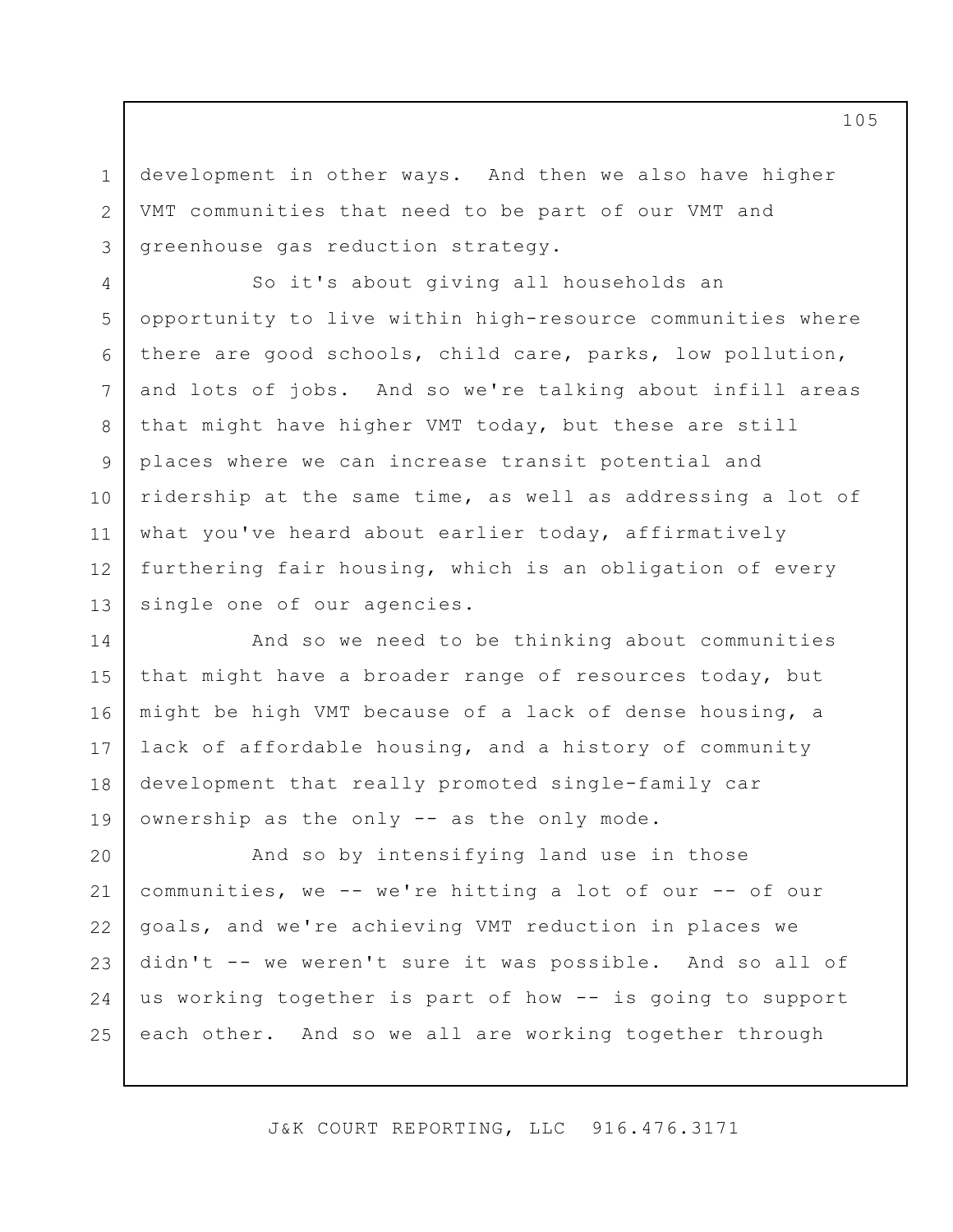1 2

3

21

22

our State agency coordination.

If you can go to the next slide.

 $-000-$ 

4 5 6 7 8 9 10 11 12 HCD DEPUTY DIRECTOR KIRKEBY: So HCD has been working across agencies for a long time on some of our programs promoting location efficiency. So in every single HCD program location efficiency is a component. And that -- a lot of that comes back to the development of our Transit-Oriented Development Program, which was then sort of the predecessor to the Affordable Housing Sustainable Communities Program and Infill Infrastructure Grant Program.

13 14 15 16 17 18 19 20 We hired Bob Cervero, a transportation academic, to help us design a housing program, because we knew if we were going to achieve these mutual goals, we needed to be -- we needed to be building housing and supporting housing that achieved VMT reduction, achieved vehicle miles traveled reduction, promoted transit ridership through a variety of means, including density and distance, as well as affordability and reduced parking.

So you can go to the next slide.

 $--000--$ 

23 24 25 HCD DEPUTY DIRECTOR KIRKEBY: And so we do this through our funding programs, but we also do this through our land use components. I'm very happy that Director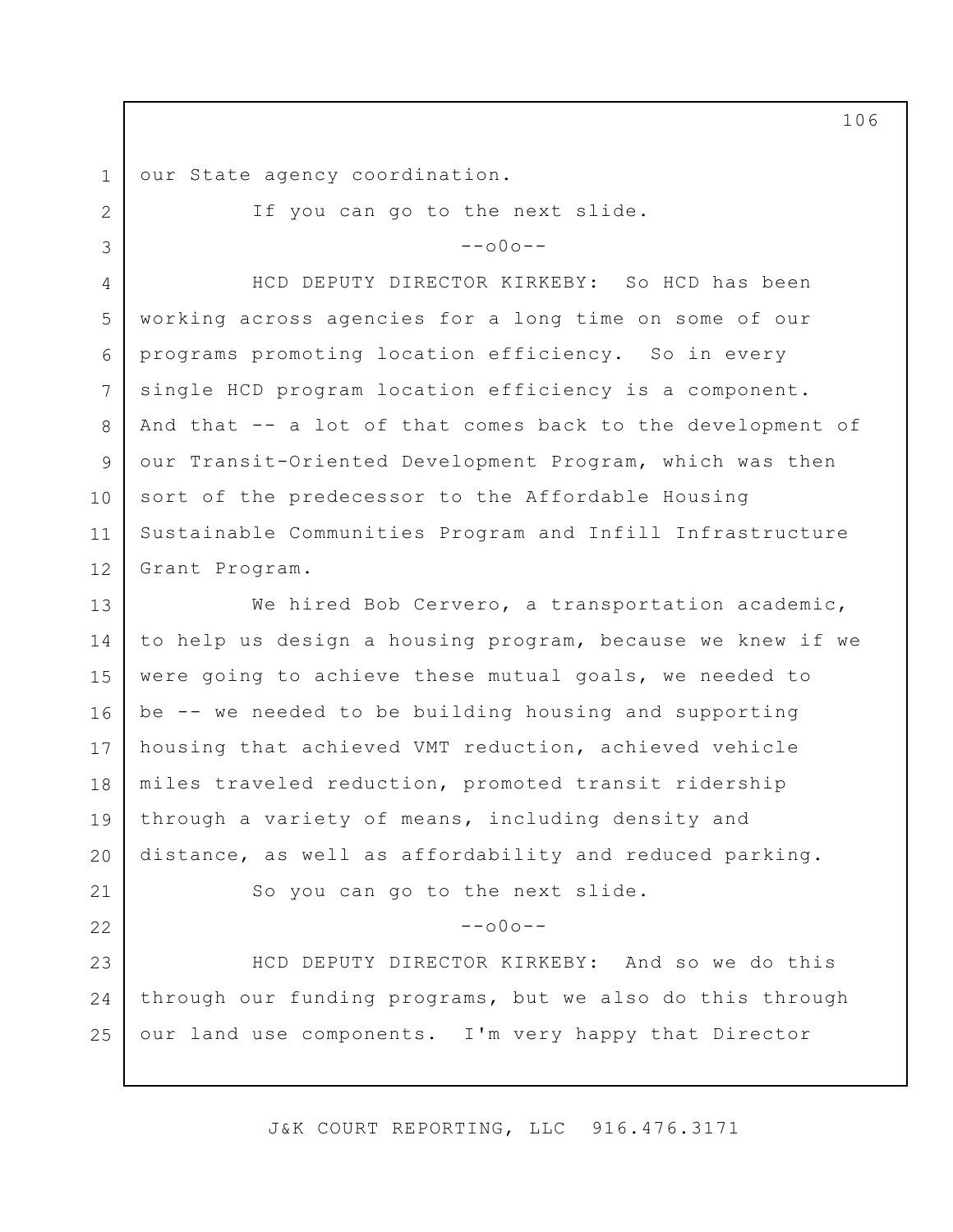Velasquez got a chance to talk about our Housing Accountability Unit, because underlying everything we do is the housing element. It's the only element of the general plan for all of these communities that is reviewed by the State. And in some ways, it is -- it is our nose under the tent so to speak to really talk to local governments about their housing planning, but also the broader universe.

1

2

3

4

5

6

7

8

9 10 11 12 13 14 15 16 17 18 19 And, yes, they have to do all the other elements of their general plan, but they really need to achieve substantial compliance with us on their housing element side. And we've made huge progress this cycle in getting that housing planning in the right places. And yes, as Director Velasquez said, we're going to be challenged on that. When you change the status quo, it's hard, it's intimidating, but we're going to see more housing go where it's needed, where that pent-up demand has existed due to some additional oversight, some better methodology of our housing goals.

20 21 22 23 24 25 And then we have the backbone of enforcement. And this will be expanded further in January through another piece of legislation called AB 215, but this allows us to no longer make housing elements a paper exercise that sits on a shelf. It is a contract you make with State for eight years. And you'll see us, you know,

J&K COURT REPORTING, LLC 916.476.3171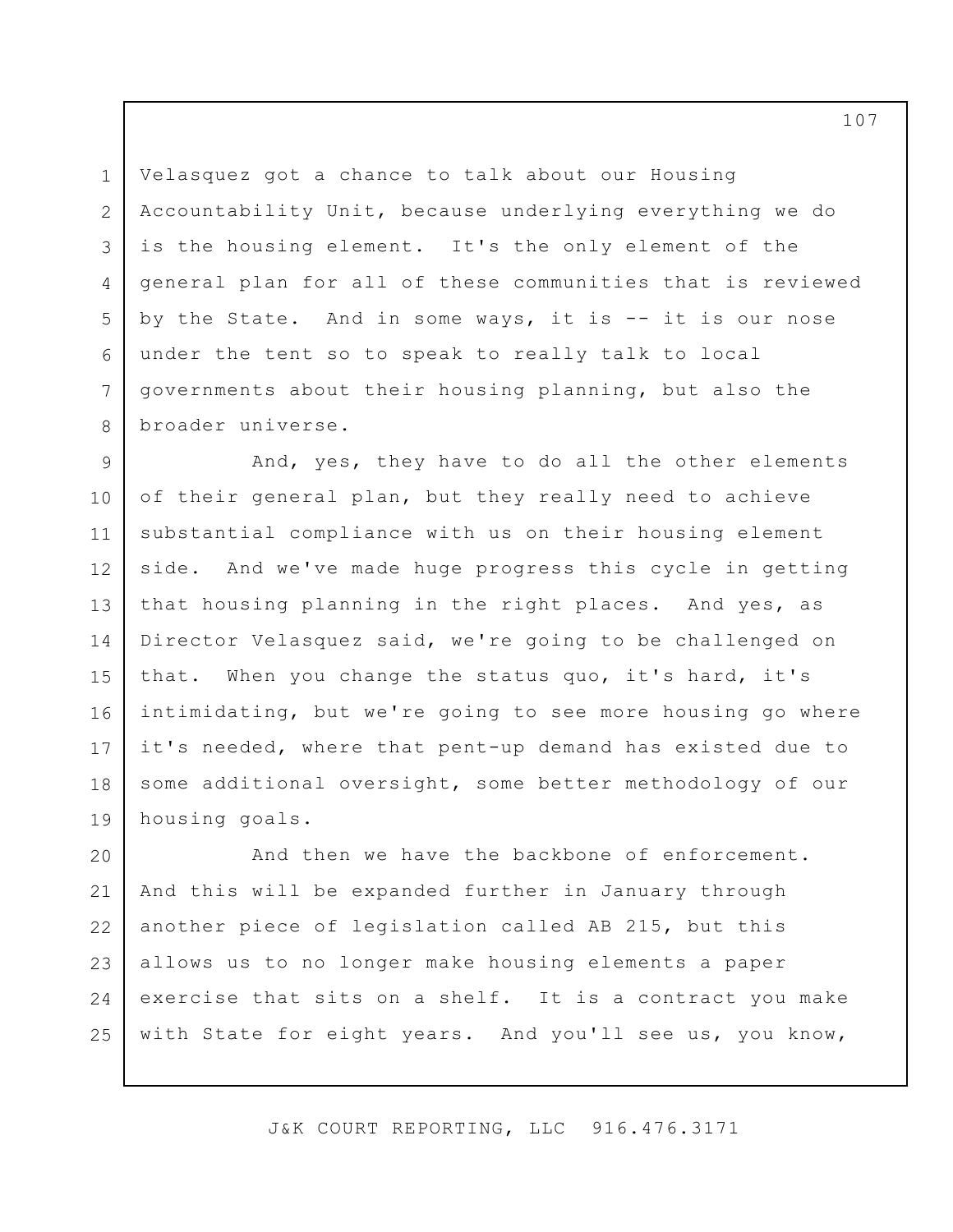1 2 3 4 5 6 7 8 9 in the news probably a bit over the next few years, but reminding people of that contract they made with the State to uphold these commitments to make housing happen in their communities. We're only asking jurisdictions to do what's within their control. But we know that what's within their control can change a lot of the equation, whether that's fees, or permit processing time, or looking for solutions instead of problems when it comes to approving housing.

10 11 12 13 14 15 16 17 And then accessory dwelling units has been a great -- a great win for us. You know, that is a way to increase infill housing. There's no such thing as a non-infill ADU or if there is, you can -- you can send me a text message about it. But, I mean, this is a really important growth strategy for communities that have spent a long time building too few tight -- housing types to slowly increase the amount of housing in their community.

18 19 20 21 22 23 24 25 And this used to be something that five years ago was 800 units a year as a state and has been 12,000 new homes for the last two years and we expect that to increase with a lot of the support from CalHFA's ADU financing program as well as almost every jurisdiction that's worked on a housing element this cycle is putting in really supportive policies, including template plans, low finance -- low-cost financing, expedited permitting,

J&K COURT REPORTING, LLC 916.476.3171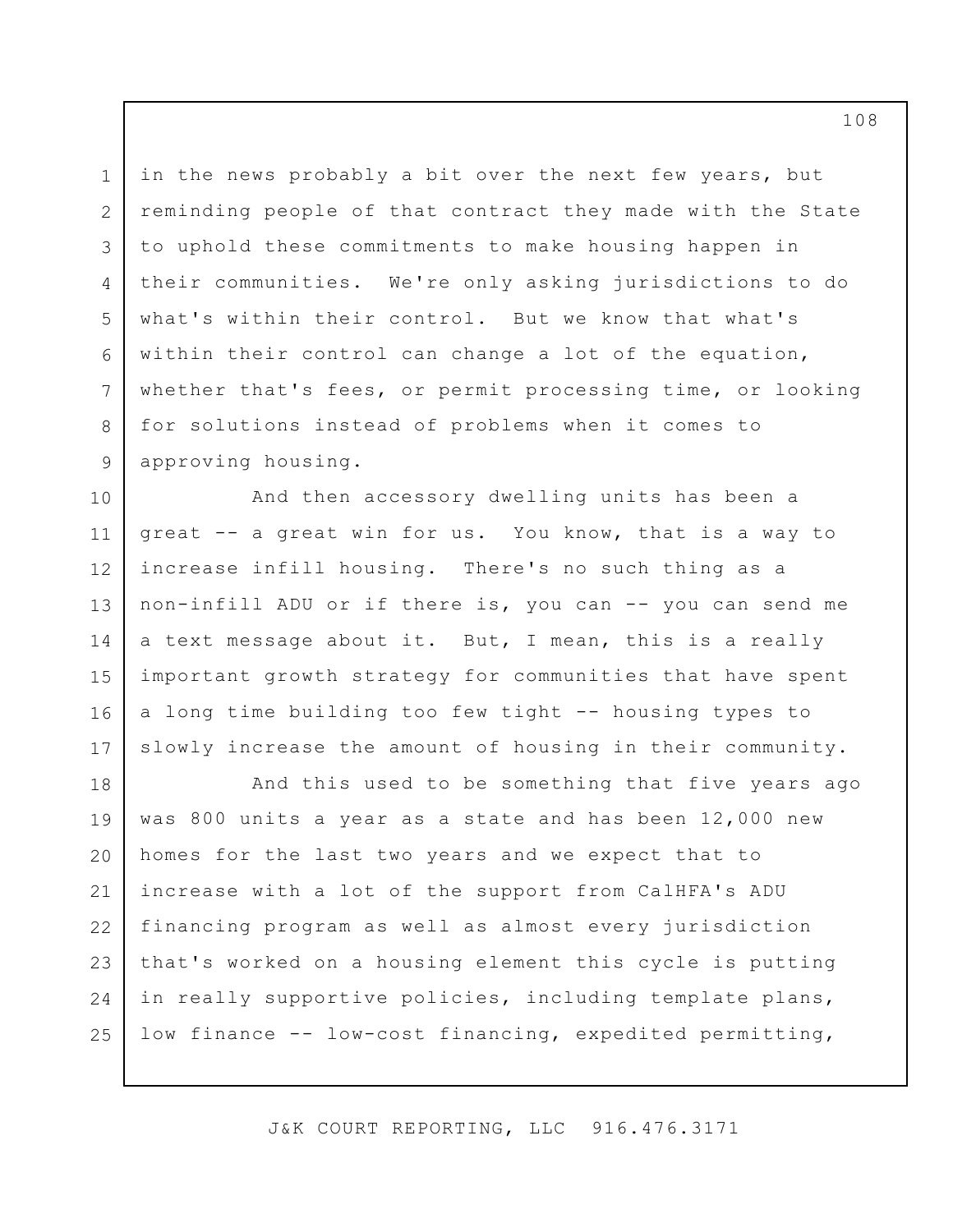1 2 lower fees to make ADUs a bigger piece of their housing solution.

You can go to the next slide.

3

4

 $--000--$ 

5 6 7 8 9 10 11 12 13 14 15 HCD DEPUTY DIRECTOR KIRKEBY: And we aren't doing this in an adversarial role. I will say that in almost every sense jurisdictions let us know that, you know, it's helpful. It's helpful sometimes if we can be the bad guy, but that they know a lot of what I talked about with that Venn diagram or that, you know, sort of expanded Venn diagram is economic development in their communities, the being able to have your grandkids live in town, that - all sorts of things that are -- that are important to a community are reliant on housing happening, including transportation efficiency.

16 17 18 19 20 21 22 23 24 25 And so we are using our role through the housing element process, but also through our very -- our very supportive planning grants. So we've already put out \$400 million, which has never happened before going into a housing element cycle focused on getting jurisdictions and regions ready for this higher bar of housing in the right places. And all of those planning grants come with this mentality I've talked about, that the -- of mutually supporting goals. So we aren't just giving people money to make more housing happen. It's to make more housing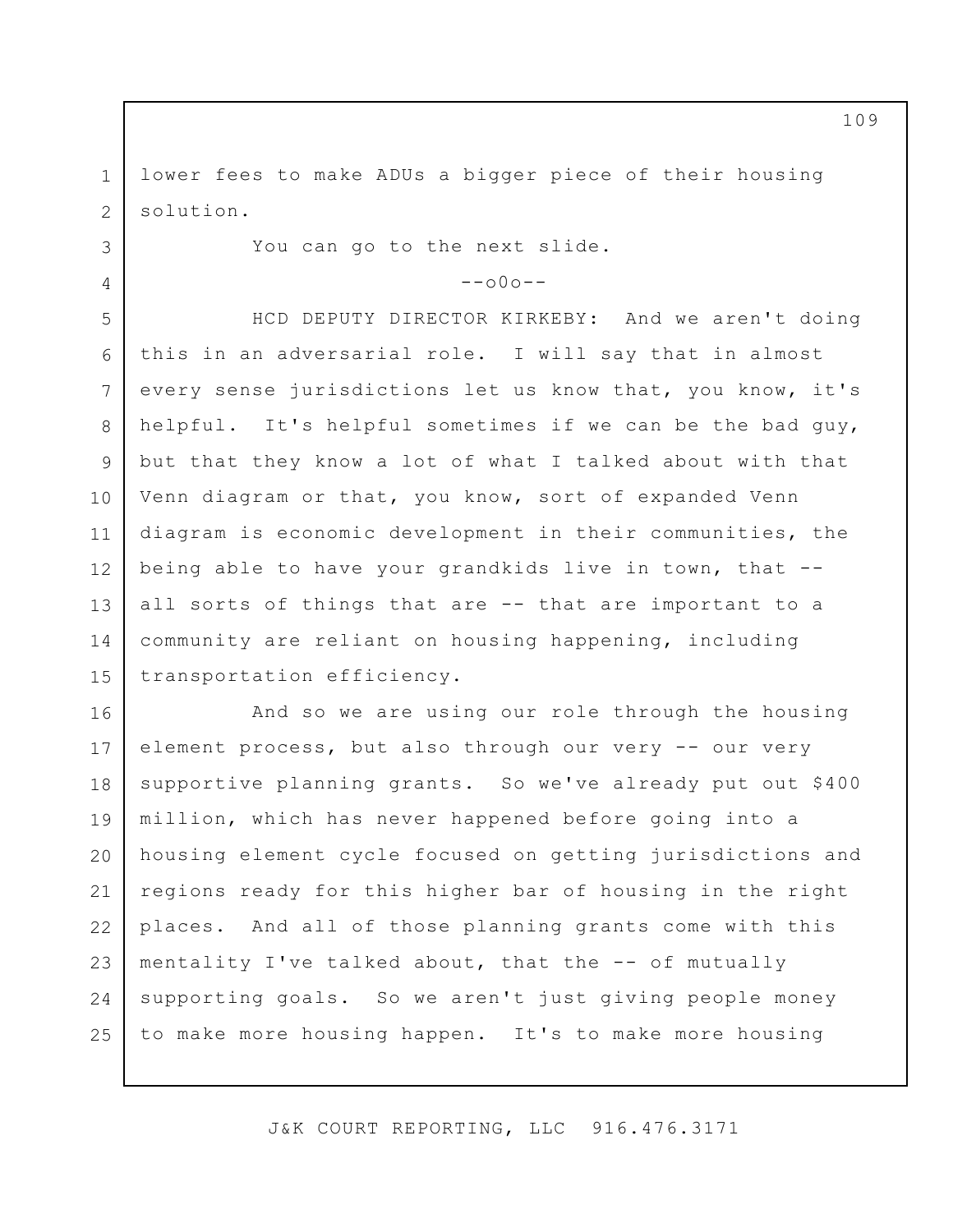happen in the right places, to make more infill housing happen, to make denser housing happen in places maybe it could really be used, but hasn't happened in the past.

1

2

3

4 5 6 7 8 9 10 11 12 13 14 And getting across that change is hard and we know that. And so we're supporting that -- we're supporting that with funding, but we're also embarking on a new era of this. So all of the success of that \$400 million in planning grants has led to an additional \$600 million of investment in Regional Early Action Planning 2.0, where we are joined by our partners at Air Resources Board as well as the Office of Planning and Research and the Strategic Growth Council to really bring a climate change lens to enhance that climate change lens that we have -- we have been supporting through this work.

15 16 17 18 19 20 So move from just it will no longer just be planning grants, but planning and implementation grants that support a mutual goal, accelerating housing production and reducing vehicle miles traveled. And so you're going -- you're going to see a lot more of that program in 2022.

21 22 23 24 25 And then we use the Prohousing Designation Program, which I think you've heard plenty about at this hearing, but it's an incentive -- an incentive piece. And I'm very happy to say we have some early applications. We're working through things with people. I think by the

J&K COURT REPORTING, LLC 916.476.3171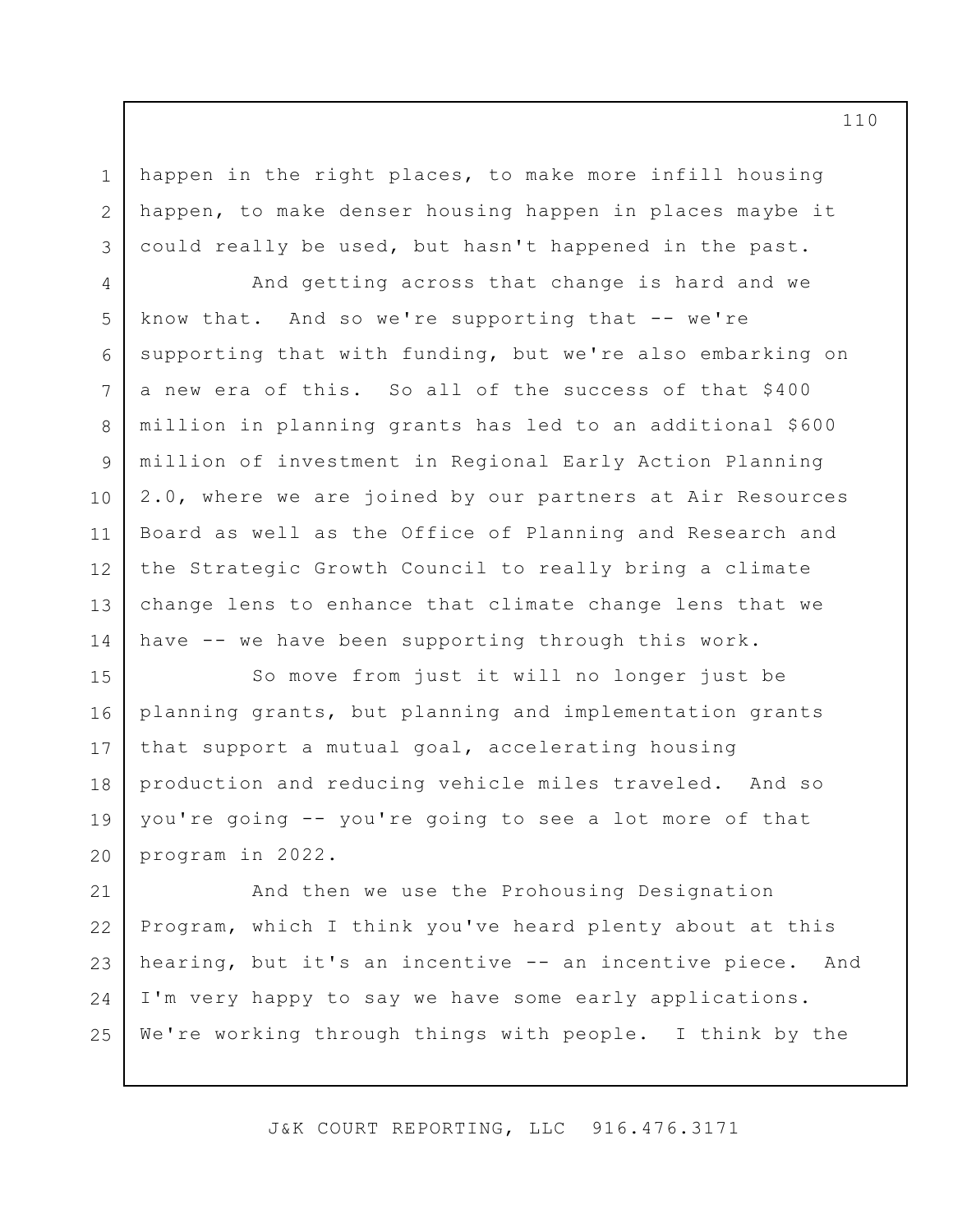1 2 3 4 5 6 7 8 9 10 11 12 13 14 15 16 17 18 19 20 time we have this next hearing, we'll have a few jurisdictions to award. So it's an exciting time. I think a lot of us have been in this work of seeing the co-benefits of working together for a long time. And it's nice to see this committee in particular recognize that work. So I've talked a lot about how housing fits in with all these transportation pieces, but I'm joined by a very wonder colleague -- let me -- is she ready? Is Laura here? Oh, there she is. Great. Wonderful -- who is going to take it away on our next slide --  $-000-$ HCD DEPUTY DIRECTOR KIRKEBY: -- to tell you about how transportation programs are working to fit in - fit in housing stuff. So thanks for that, Laura. CTC DEPUTY DIRECTOR PENNEBAKER: Thank you, Megan. Can you let me know with a nod that you can hear me okay? HCD DEPUTY DIRECTOR KIRKEBY: So good.

21 22 CTC DEPUTY DIRECTOR PENNEBAKER: Very good. Okay.

23 24 25 Well, thank you and hello, everyone. My name is Laura Pennebaker and I serve as the Deputy Director for Transportation Planning at the California Transportation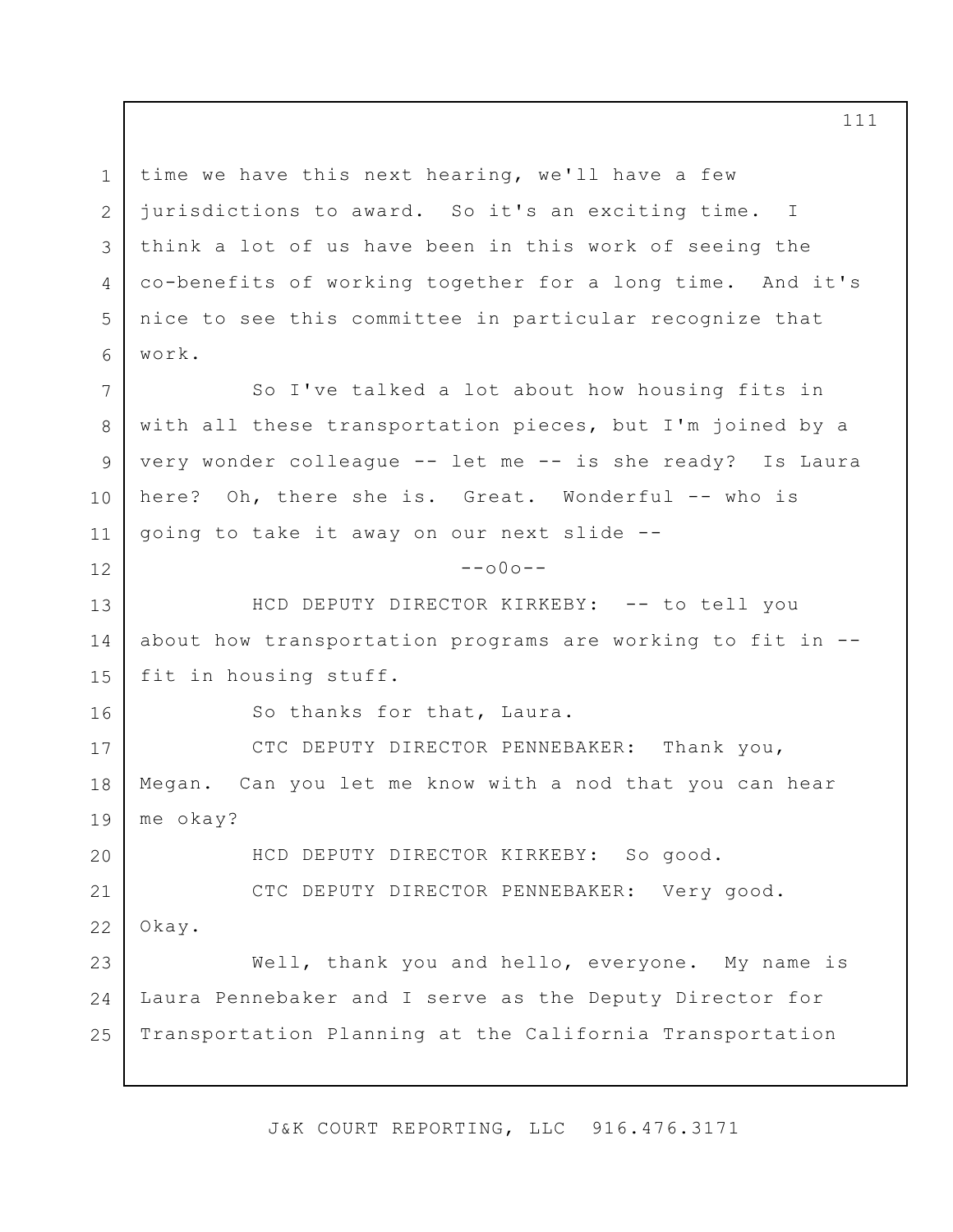Commission. And I certainly appreciate the opportunity to be part of this presentation and to share a little bit about how State transportation funding programs are working to reward projects that demonstrate support for affordable housing, infill development, and anti-displacement measures.

7 8 9 10 11 12 13 14 As Megan mentioned, the Prohousing Designation Program was finalized earlier this year. Definitely a huge lift and will be an important incentive moving forward. Since that program was established, those of us in the transportation space have been working very closely with HCD staff and other agencies to develop language on Prohousing for consideration in the transportation funding program guidelines that we have listed here on this slide.

15 16 17 18 19 20 And I wanted to make sure to highlight that this work that we're doing is very consistent and guided by the Climate Action Plan for Transportation Infrastructure, or CAPTI, Strategy 7.1, which has directed our agencies to work together to leverage transportation investments to incentivize infill housing production.

21 22

1

2

3

4

5

6

Next slide, please.

## $--000--$

23 24 25 CTC DEPUTY DIRECTOR PENNEBAKER: So as State agencies are working to incentivize infill development, it is essential, as we have heard throughout today, that we

J&K COURT REPORTING, LLC 916.476.3171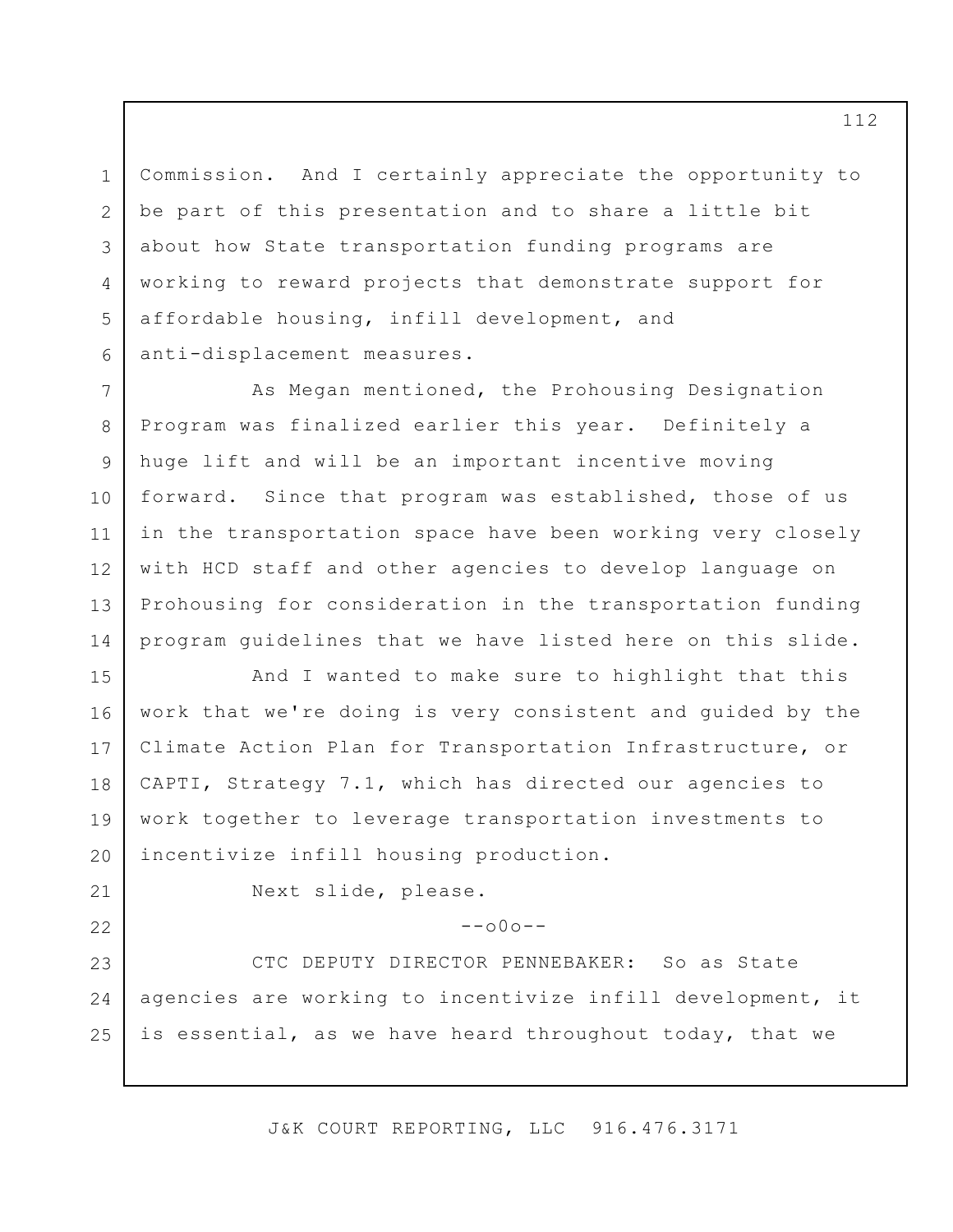consider and mitigate for the potential displacement impacts of housing and transportation investment. And this work is also supported by the CAPTI framework through Strategy 7.2, and that calls for interagency working group to explore actions to address displacement in transportation programs.

7 8 9 10 11 12 13 14 15 And I wanted to note that this working group is being established as a subcommittee of our existing Housing and Transportation Workgroup. And that's a body of State agencies that have been working together for several years now to try to better coordinate our housing and transportation efforts. I also wanted to note that the State is working to support research to better understand what anti-displacement strategies are most effective and in which context.

16 17 18 19 20 21 22 23 And then also of note is that while this slide focuses on direct displacement, we felt it was important to mention that efforts to increase housing production, also as we have heard about throughout today, are really important for reducing indirect displacement. And this is because as we increase supply, this could certainly help to attenuate the rising cost of housing overall in the State.

24

25

1

2

3

4

5

6

Next slide, please.

 $--000--$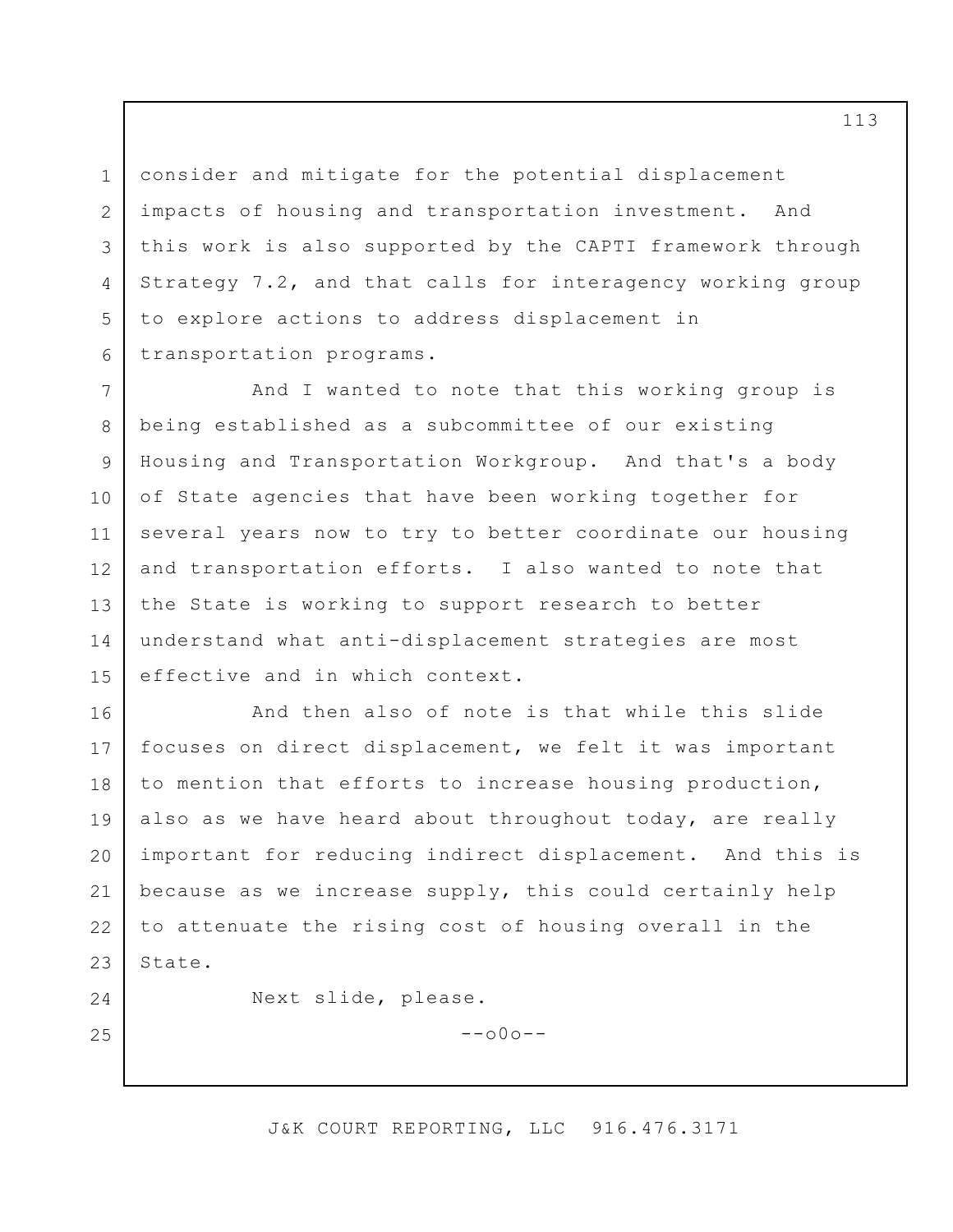3 6 CTC DEPUTY DIRECTOR PENNEBAKER: So in addition to coordination efforts that I've mentioned so far with our funding programs and the fact that we're trying to support research, it's really essential that State and regional agencies continue to work to better coordinate our statewide transportation housing and climate planning. A recent example of interagency coordination at the State level in the transportation sphere is the California Transportation Plan 2050, which was completed earlier this year by the California Department of Transportation, or Caltrans.

1

2

4

5

7

8

9

10

11

12 13 14 15 16 17 And this plan utilized Commission, CARB, and HCD staff input through the Policy Advisory Committee. And then the plan itself did try to emphasize the importance of efficient land use and transportation policies as being really necessary to support and achieve our State goals around climate, equity, et cetera.

18 19 20 21 And it's also really important to note that the State relies heavily on regional and local planning efforts to integrate housing and transportation. And those have been alluded to throughout the meeting today.

22 23 24 25 I'm getting a notice that my Internet connection is unstable, so I just want to do a quick audio check. HCD DEPUTY DIRECTOR KIRKEBY: (Thumbs up.) CTC DEPUTY DIRECTOR PENNEBAKER: Thank you.

J&K COURT REPORTING, LLC 916.476.3171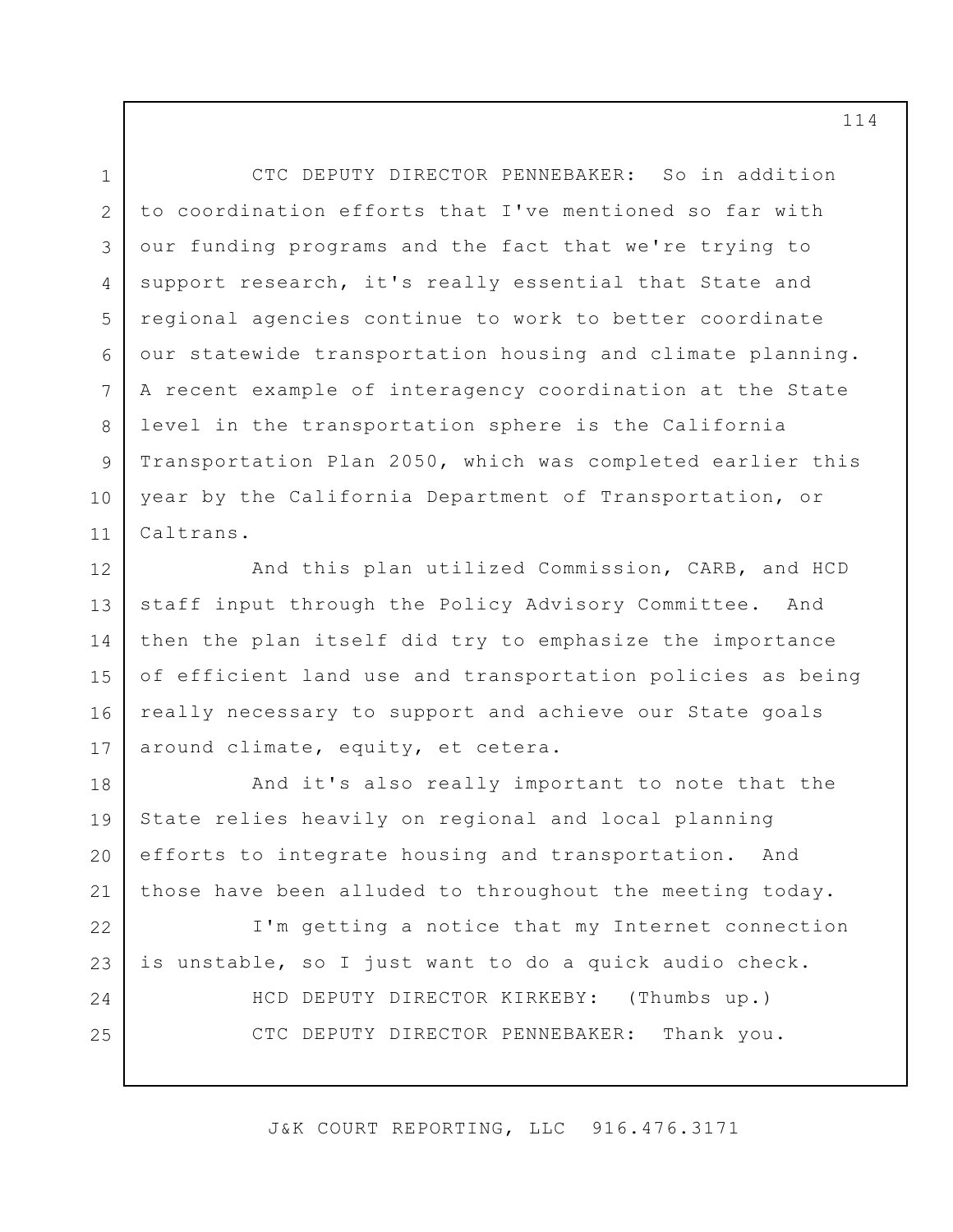Okay. So an example of this -- okay. That message is always very alarming.

3 4 5 6 7 8 9 So, for example, metropolitan planning organizations, you know, are required to develop sustainable community strategies as part of their regional transportation plans. And these serve to align housing, transportation, and projected land use towards achieving greenhouse gas reductions. And these plans must be consistent with the regional housing needs assessment.

10 11 12 13 14 15 16 17 And one thing that we have observed in feedback we've received over the course of our time working together is that regional and local governments sometimes experience silos when they work with State agencies. And so as sister agencies, we are constantly trying to improve our processes, so that we can speak with a unified voice as the State of California, when we deal with our partners.

18

19

25

1

2

Next slide, please.

20 21 22 23 24 CTC DEPUTY DIRECTOR PENNEBAKER: Okay. So now that we've provided basically an overview of our current coordination efforts, we wanted to next highlight some key upcoming opportunities for Commissioners, Board members, HCD leadership and the public.

 $--000--$ 

Next slide, please.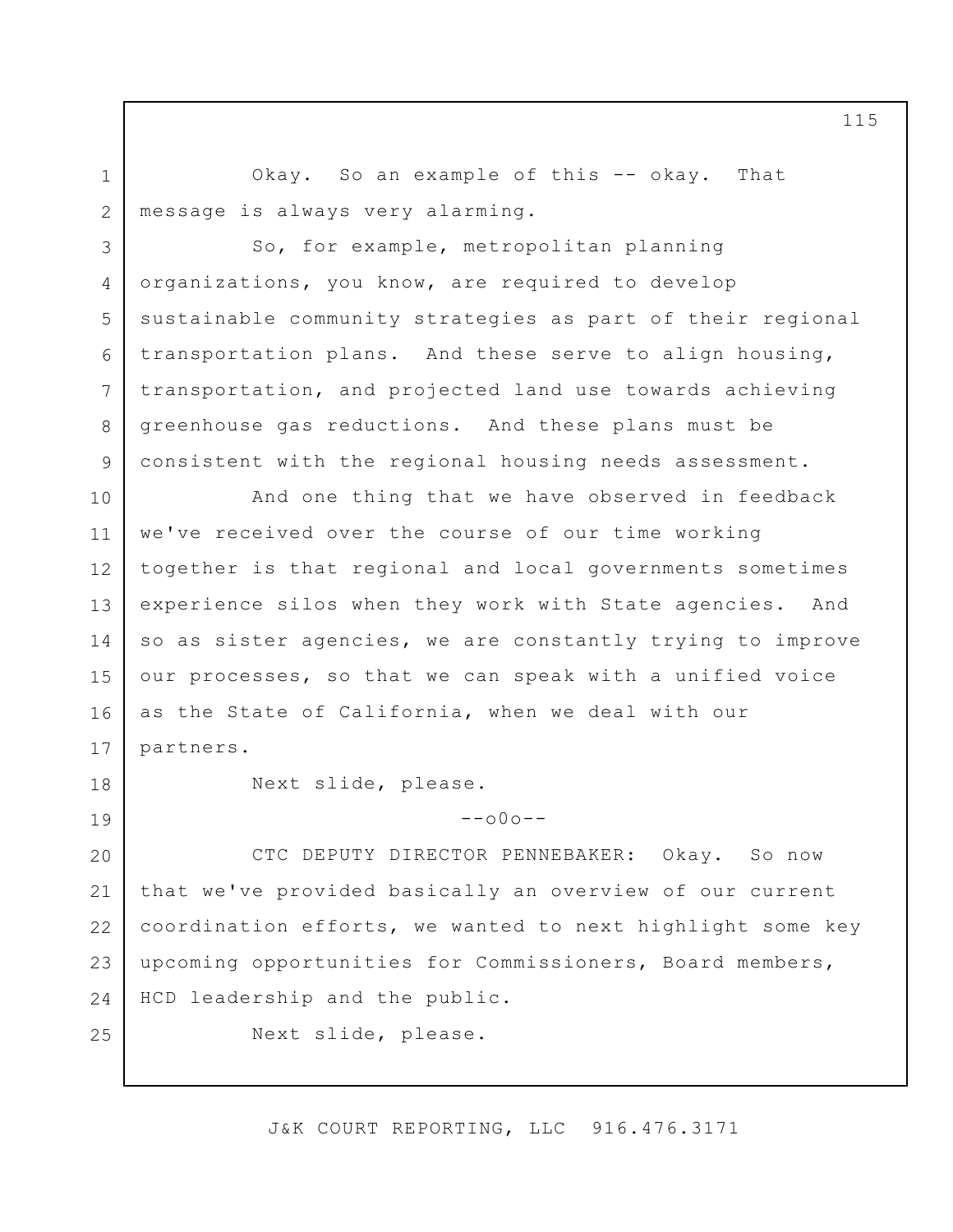2

1

3

4

5

6

7

8

9

CTC DEPUTY DIRECTOR PENNEBAKER: And so I will get us started with a couple opportunities that exist in the transportation realms. The Senate Bill 1 competitive programs that we've referred to throughout this meeting so far today are basically transportation infrastructure programs that support multi-modal investment and they are funded by gas tax revenues. And those programs are administered by the Commission.

--o0o--

10 11 12 13 14 The guidelines for Cycle 3 of the Solutions for Congested Corridors, Trade Corridor Enhancement, and Local Partnerships programs are currently being updated. We're going through a public stakeholder process that is going to extend through the summer of 2022.

15 16 17 18 19 20 21 22 23 And so as part of this process, the Commission is working closely with our State, regional, and local government partners, our Equity Advisory Roundtable, we're also reaching out to advocacy organizations and the public to really try to continue, and expand, and strengthen the housing alignment incentives that we have started to put into these programs, and really try to build transportation and equity climate considerations further into these funding programs.

24 25 The Commission is also going to be undertaking a public stakeholder process to update the regional

J&K COURT REPORTING, LLC 916.476.3171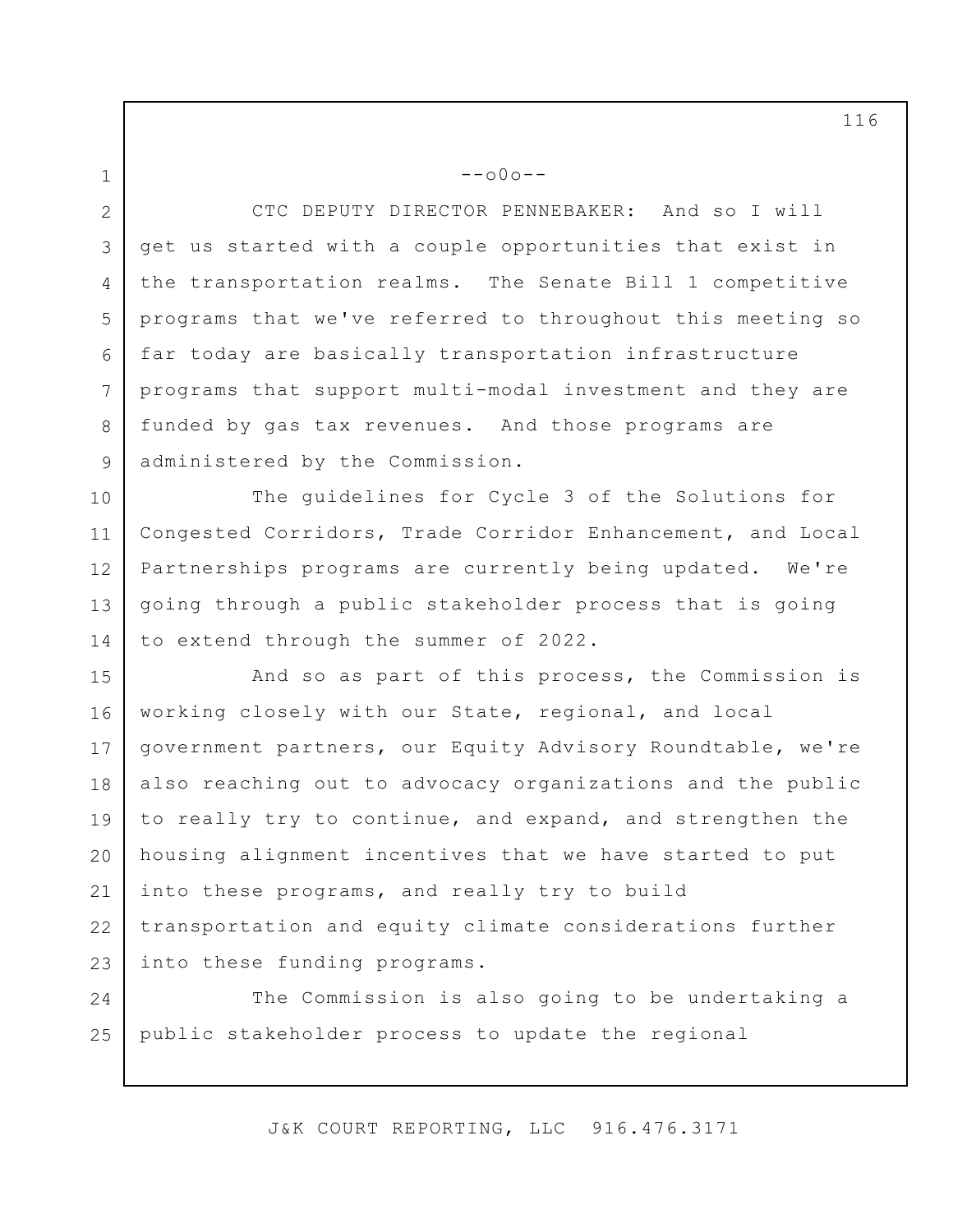1 2 3 4 5 6 7 8 9 10 11 12 13 transportation plan guidelines. And as we've talked about previously, these plans really do form a foundation of policies and investments to meet our federal, State, regional, and local goals with this really important emphasis on integrating land use, housing, and transportation. So this process is tentatively anticipated to kick-off in the latter part of 2022 and we hope to wrap it up some time in 2023. And as part of this update, we will be looking at opportunities to provide better guidance on coordinating transportation decisions with land use and housing, as well as working to enhance guidance on the consideration of transportation equity in the planning process itself as well.

14 15 16 17 So those are our near-term opportunities in transportation. Next, I'd like to pass the baton back over to Megan, so that she can talk about some near-term opportunities within housing programs.

18 19 HCD DEPUTY DIRECTOR KIRKEBY: Wonderful. So it will be the next slide.

20

 $--000--$ 

21 22 23 24 25 HCD DEPUTY DIRECTOR KIRKEBY: But to sort of bounce back to Laura for a second, on the -- I just want to really make what Laura said concrete for everyone, that the SB 1 Sustainable Communities Grant Program, when it integrated housing element compliance into that program,

J&K COURT REPORTING, LLC 916.476.3171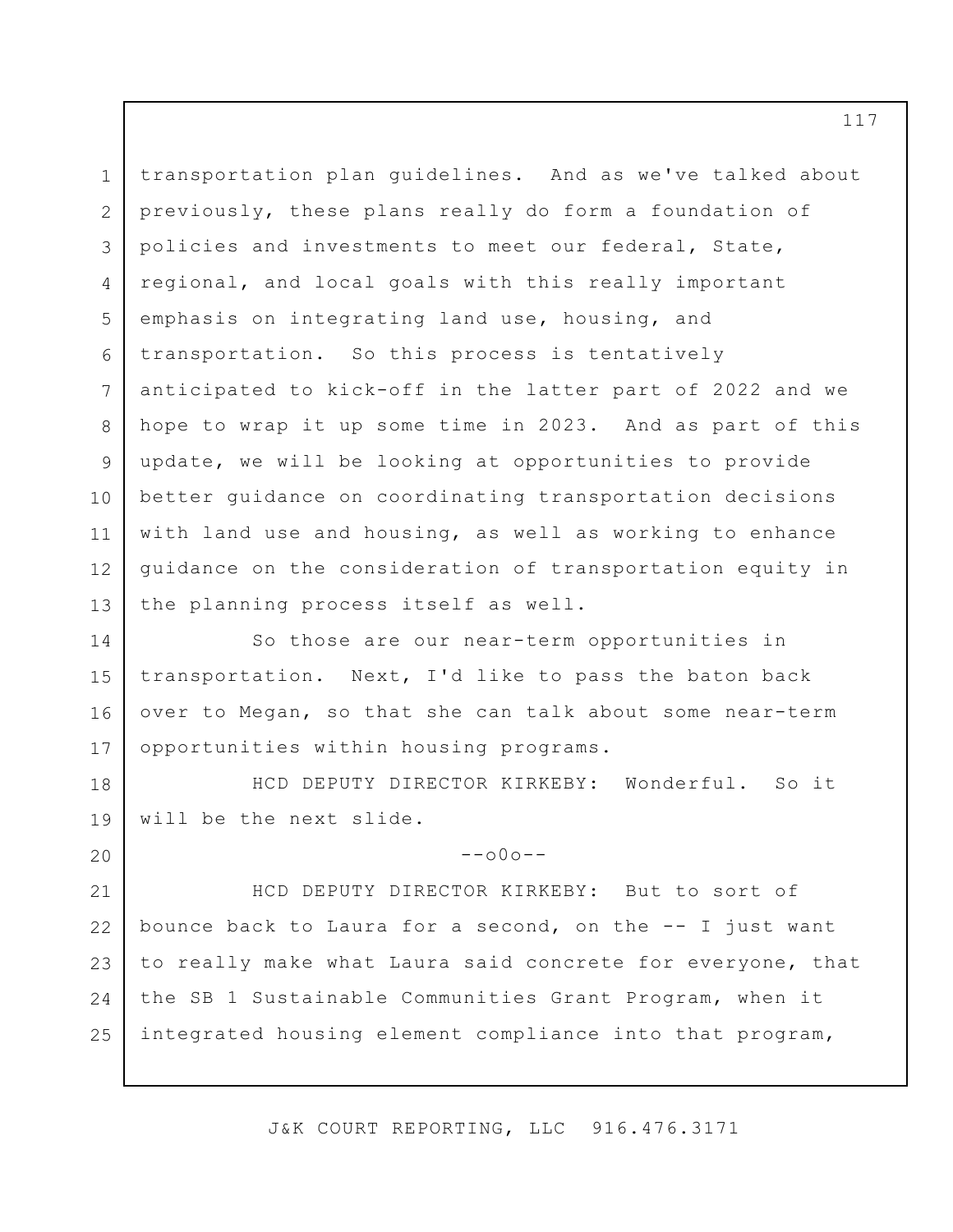we immediately got calls from jurisdictions that had remained out of compliance, one for more than a decade, saying I'm ready to talk. I'm ready to -- I'm ready for my TA. I'm -- like, they're going hold -- if I want access to this program, they're telling me I've got to come talk to you, so like let's get compliant. And we had a jurisdiction come into compliance that way. And so these partnerships really produce outcomes.

1

2

3

4

5

6

7

8

9 10 11 12 13 14 15 16 17 18 And so I touched on this a little bit earlier, but our biggest near-term opportunity to all work together is this Regional Early Action Planning Grant Program. And I couldn't be more excited about it. You'll be seeing a framework paper coming out -- coming out soon, because we do -- we do want to get significant feedback as we're starting up this program. But we're building off of - we're building off of three prior grant programs here, as well as a history of partnerships honestly, and we want to support people as quickly as possible.

19 20 21 22 23 24 25 So I think there's a lot to work from, but certainly we will be doing engagement. One of the new partnerships we're thrilled will be part of the team this time is tribal entities, will be an eligible applicant, which they were not an eligible applicant from our prior planning grant programs. So I think that's another - that's another piece of my personal values that's really

J&K COURT REPORTING, LLC 916.476.3171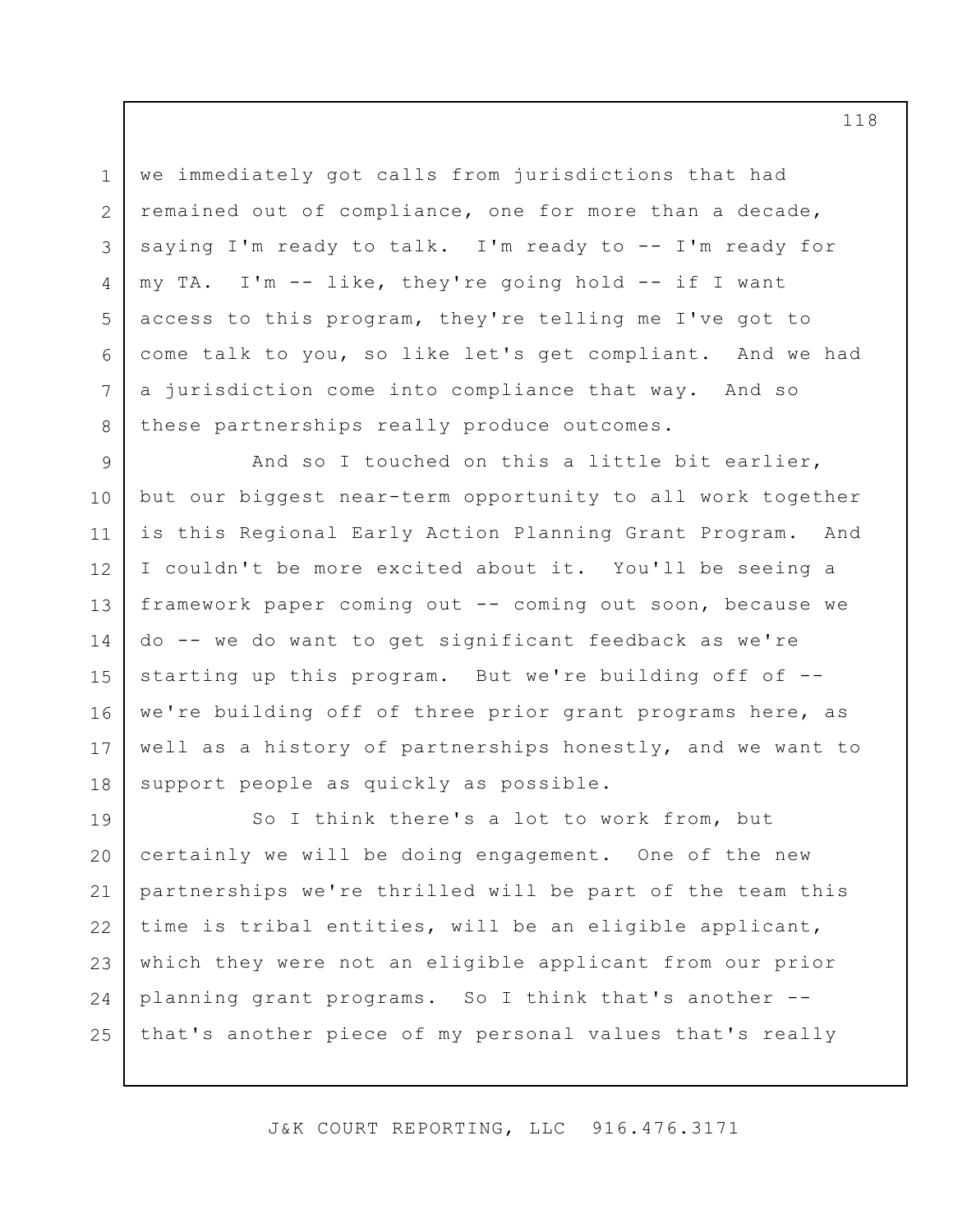3 important to me is making sure that every single funding program we work from -- we work on has tribal engagement and has tribal eligibility. So it's something I'm personally excited about.

1

2

4

5 6 7 8 9 10 11 12 13 14 15 16 17 And then the Statewide Housing Plan. So just - so you don't think we're making it all up, though we've been working together for a while and thinking about these partnerships, Suzanne did the pleasure of putting in the old -- the old, 2018, like forever ago, Statewide Housing Plan. And, you know, the point of that sort of graphic is the intersections of all of these things, that like housing really is the -- connected to climate change, to our economy, to personal health, to education outcomes, and to transportation ridership. And so all the things were meant to be captured on that beautiful little diagram there and we've got -- we've got more coming your way in 2022.

18 19 20 21 22 23 24 25 So, you know, we're -- we've been doing a lot of individual outreach on here. That plan is deep into development, but that's coming out in 2022. And I think our big advancement from the last one is -- I was involved in the last one, so there's younger, smarter people involved now, and -- but it won't just be a giant PDF document. It will be a digital feature with lots of interactivity. So lots of bonuses to come there. And I'm

J&K COURT REPORTING, LLC 916.476.3171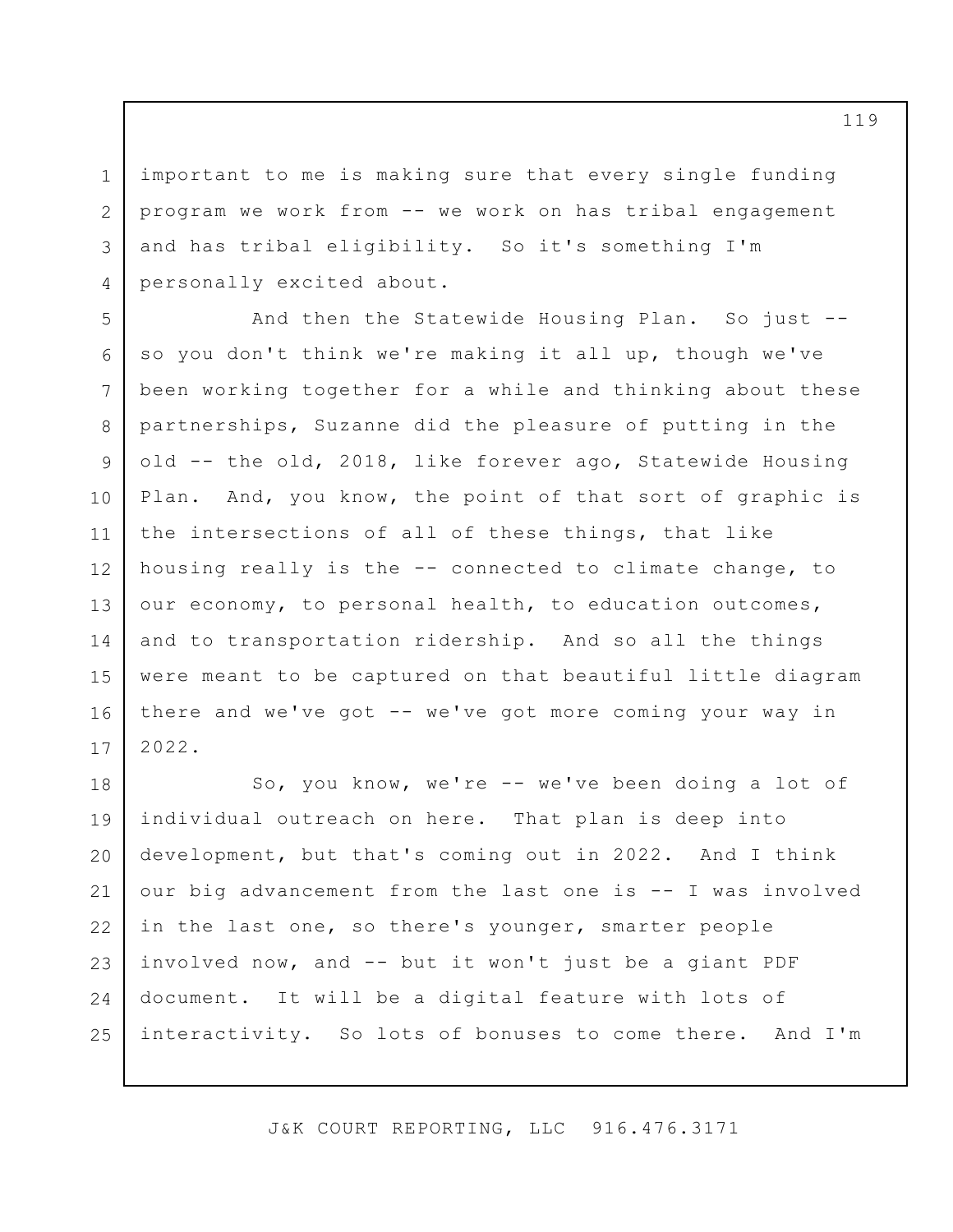1 2 sure we'll see -- we'll get you all digging into it next year.

3 4 5 6 So with that, I'm going to pass it off back to Suzanne, who I do want to also credit for organizing us a lot today and I think keeping us moving in the right direction on this -- on sharing this presentation.

## $--000--$

8 9 10 11 12 13 14 CARB SUSTAINABLE, EQUITABLE COMMUNITIES, AND HOUSING EXPERT HAGUE: Oh, that's really kind of you, Megan. And I'll just say, you know, we literally, in some cases, co-wrote each other's slides on this slide deck. So I think that is like the equivalent of finishing each other's sentences in the real world, right? It's pretty intimate for government.

(Laughter.)

7

15

16 17 18 CARB SUSTAINABLE, EQUITABLE COMMUNITIES, AND HOUSING EXPERT HAGUE: Thank you all, as well for your partnership on this.

19 20 21 22 I finally just wanted to highlight a few additional opportunities for engaging and sinking into the intersectionality of our programs coming from the CARB side.

23 24 25 So first, the California Climate Investments programs, a suite of dozens of programs that do multiple things in virtually all corners of the state, but I think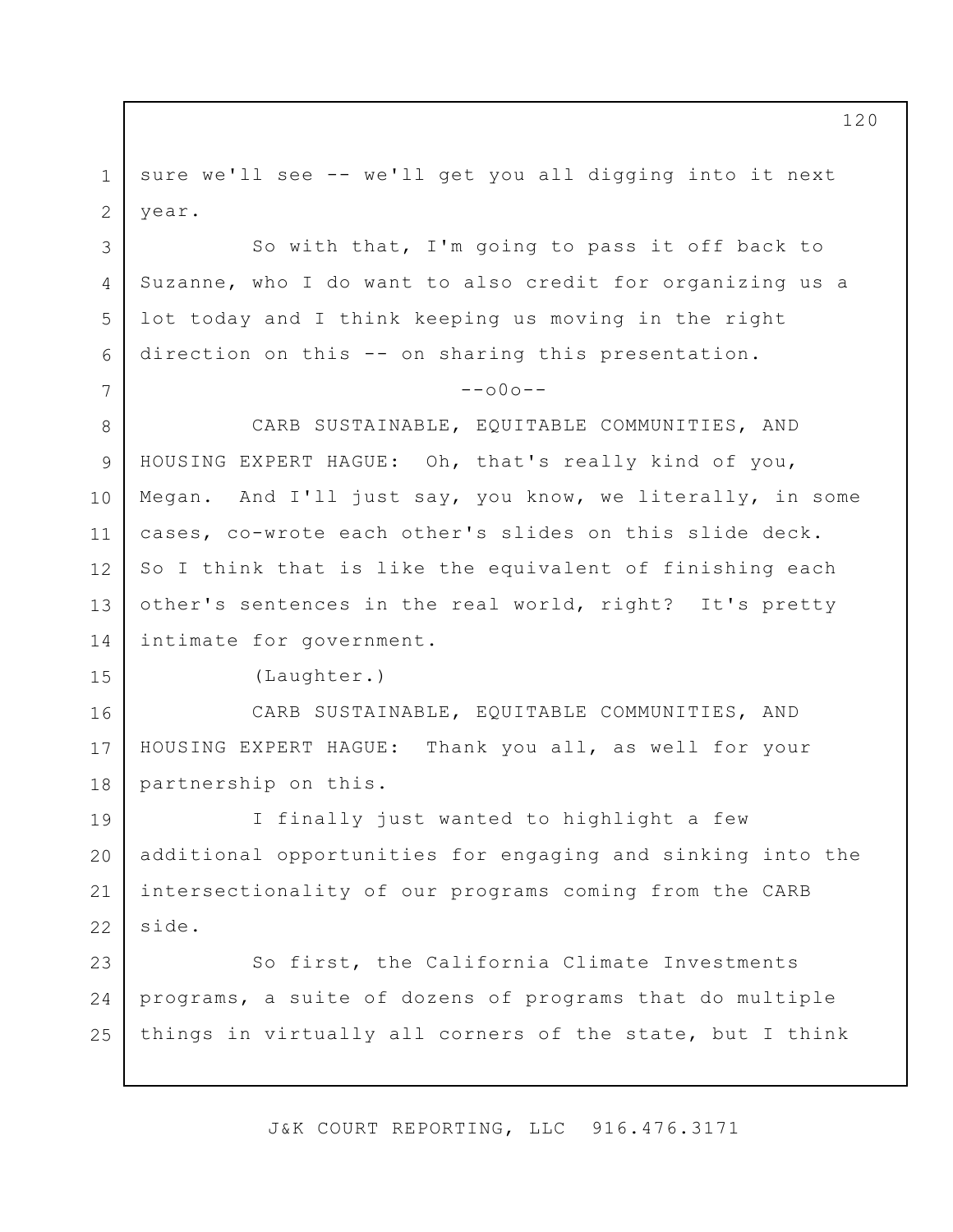are a really important opportunity to showcase alignment between housing and climate, transportation and equity goals, and in particular the way that we require and incentivize sort of multiple priorities from grantees and applicants on those programs.

6 7 8 9 10 11 12 13 14 15 16 Secondly, the 2022 Scoping Plan update is upon us. So the Scoping Plan for those who may not know is basically the State's plan for how we will achieve our greenhouse gas reduction targets that I mentioned earlier and contain strategies that touch on virtually all sectors of the economy, but importantly is an opportunity to advance our thinking and our commitments to strategies that reduce greenhouse gases through housing and transportation coordination, and investments, and actions, and policies that can help to advance all of these shared goals.

17 18 19 20 21 22 23 24 And then finally, I wanted to mention that CARB is about to embark on several research contracts over the next year that will touch on housing, climate, equity nexus. We will be studying infill housing finance and innovative housing production strategies, and sort of looking at how these innovations in housing production can potentially help reduce greenhouse gas emissions and vehicle miles of travel.

25

1

2

3

4

5

We also plan to launch a housing, climate, equity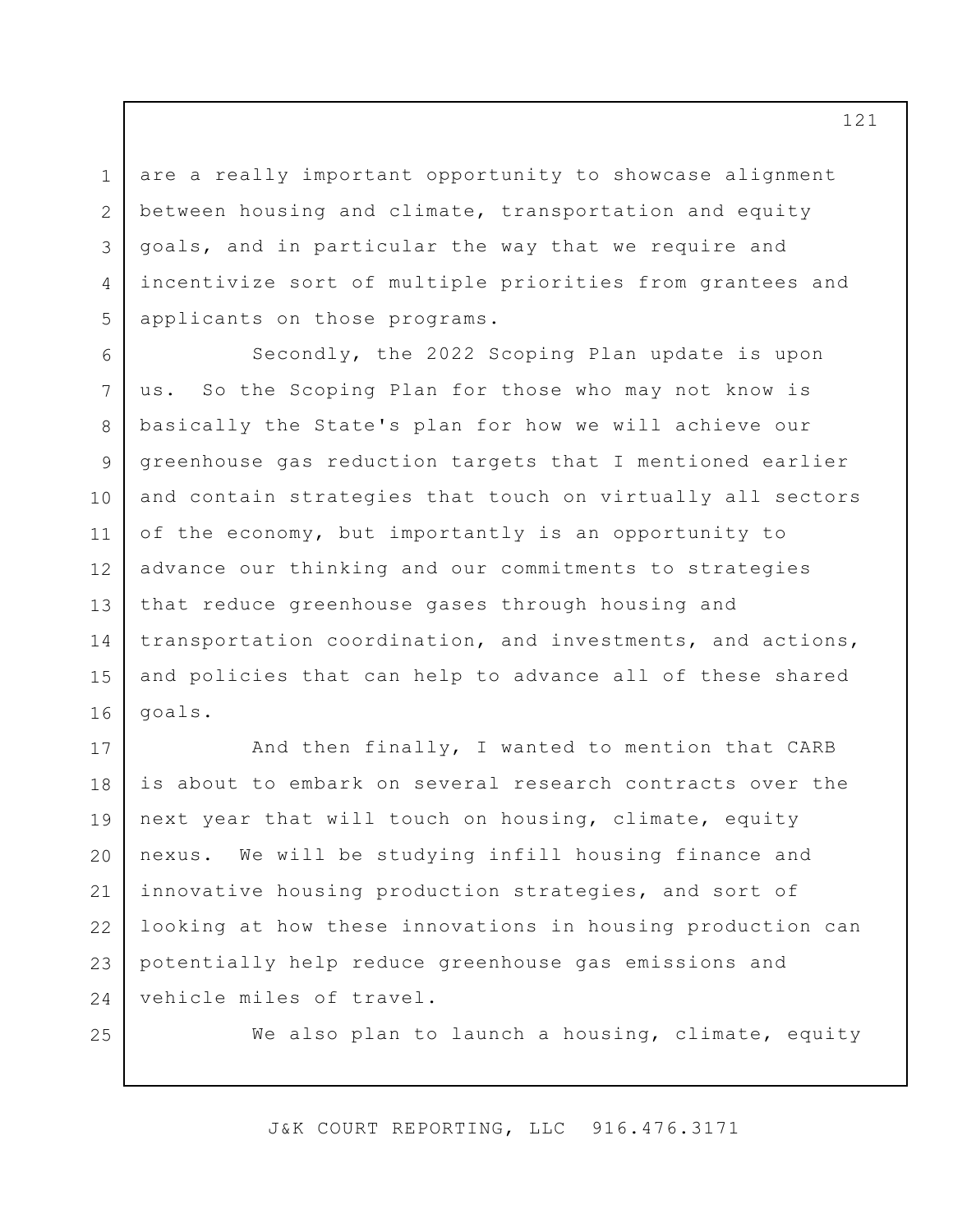story map in the near future that will promote more fact-based education on the relationship between housing, and climate, and equity issues.

And with that, Chair, I will turn it back to you and we thank you all kindly for your attention and look forward to our discussion. Thank you so much.

CARB CHAIR RANDOLPH: All right. Thank you.

8 9 10 11 12 13 So we're going to take a few minutes for questions from Board members, Commissioners, and HCD leadership. Then we're going to be taking a lunch break and then we are going to have the next panel, which will talk about implementing community-led investments in affordable housing and low carbon transportation.

14 15 16 So why don't we do agency questions and then we'll take a 30-minute break and then we'll have the opportunity for more discussion after that.

17 18 So in there are any questions, you can use your raise hand function.

19

1

2

3

4

5

6

7

Chair Norton.

20 21 22 23 24 25 CTC CHAIR NORTON: First, I want to say that as a former soccer player, that it really matters to see people working as a team, not alongside each other, but as a team. And I think this is a really great example of how our agencies are working together and that these joint meetings are really about that collaboration. So I want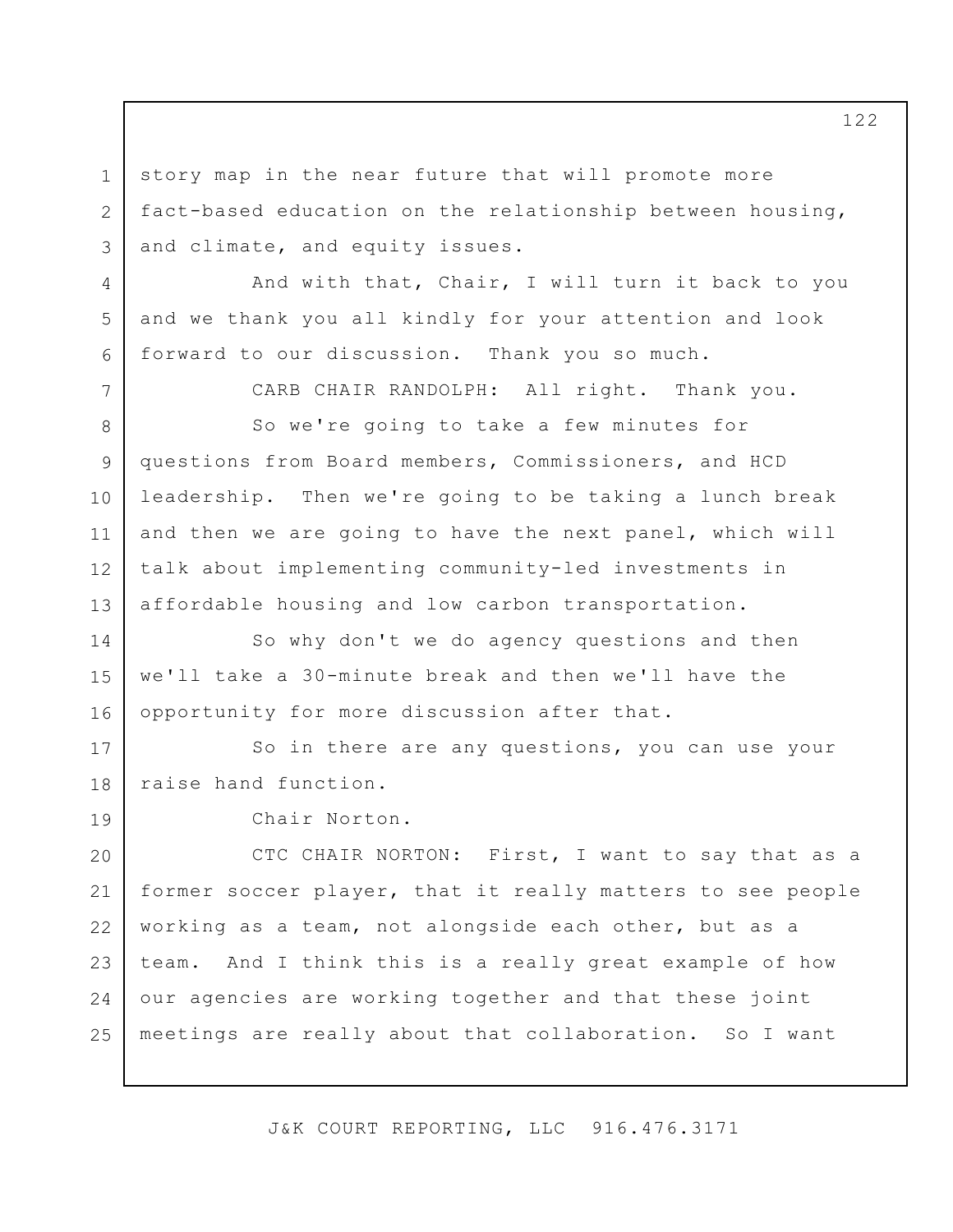1 2 to thank you for really exploring that and just living it out. That is awesome.

3 4 5 6 7 8 9 10 11 12 13 14 I want to ask some questions on the ground about different levels of affordability in these programs, because there is a lot of requests about affordable housing and missing middle housing, and access to transit, because we don't want to keep pushing people out farther away and needing to drive into work. So I wanted to ask you how are you tracking these programs, and which programs are available for deep affordability and for missing middle, so that we really have an idea of how to build these mixed income communities again and not have segregated communities, which was such an important part of your presentation?

15 16 17 18 19 20 21 22 23 24 25 HCD DEPUTY DIRECTOR KIRKEBY: I can take some of that and then -- but I would say on HCD programs, we really -- we really do -- I don't have the slide up on it now, but, you know, we do really recognize that there's a housing shortage across all levels, but that we -- we've struggled the most to have the market meet the very low and low income side of things. So when we have a subsidy program, we really try to focus in on our multi-family housing program. Again, you know, it doesn't have climate in the name, but a big location efficiency program. We're focused in on that -- on that -- with programs like that.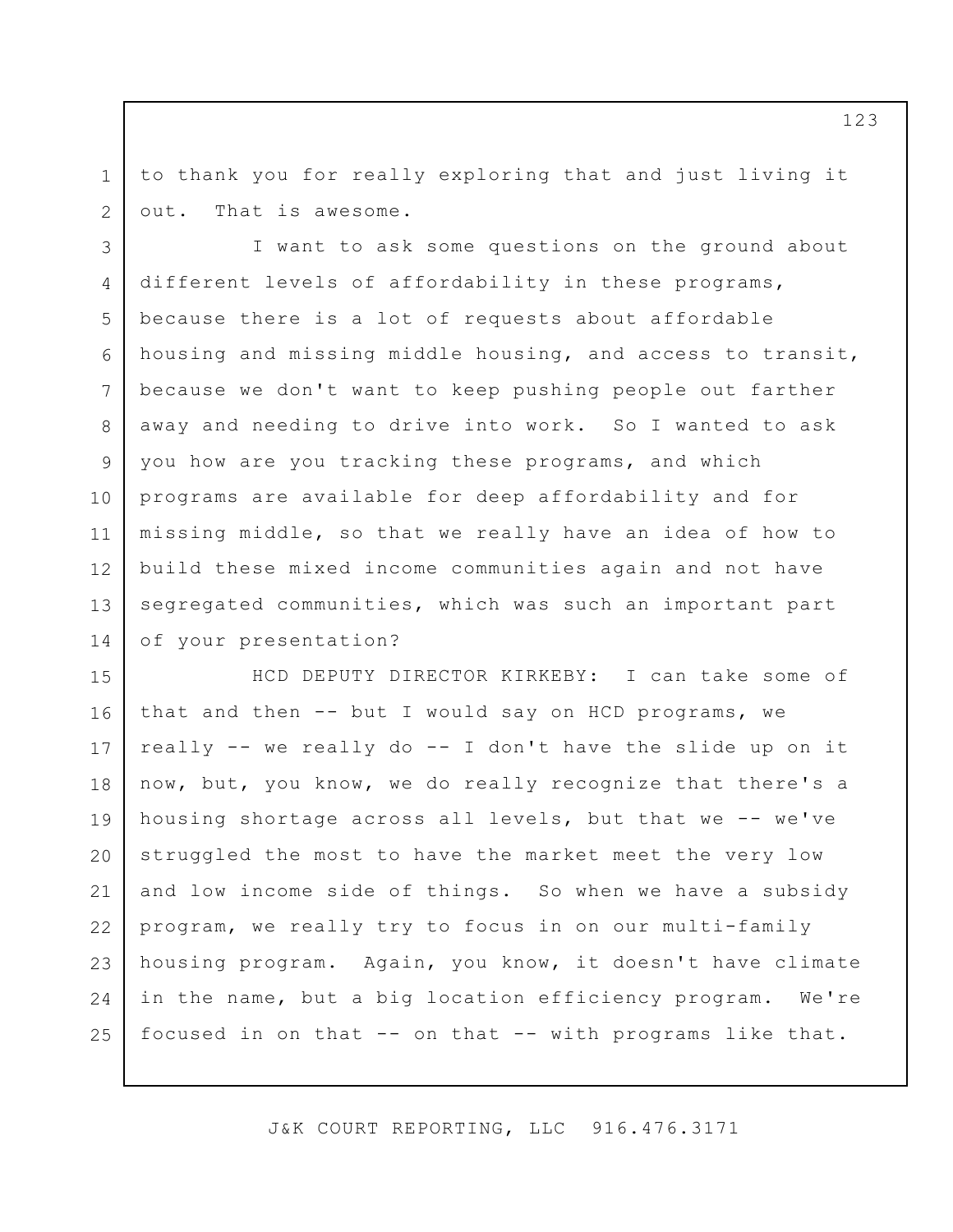We're focused in on our lowest income side of the spectrum, but also in addressing inclusivity, so making sure that we don't create barriers to multi-family housing going into higher resource and higher income communities.

5 6 7 8 9 10 11 12 13 But then programs like the Accessory Dwelling Unit Program CalHFA is doing where we're talking about lower or no cost interest loans, where we're talking about, you know, subsidy in terms of support to make something happen, you know, drafting people's plans in advance, like grants -- grants that might get somebody across the line in terms of being able to make that happen. I do see the ADU program as piece of our missing middle strategy.

14 15 16 17 18 19 20 21 22 23 24 And then it doesn't often be -- it isn't often talked about this way, but for me Housing Accountability Unit is our missing middle program. If we can make it cheaper and easier to build housing in the right places, we can remove these constraints. We can remove these barriers. That holding cost, that delay contributes substantially to the cost of moderate income housing. And so if we can make it easier to say yes to infill housing, we will reduce the cost of infill housing and we will - we will be in a better position to meet our moderate income goals.

25

1

2

3

4

CTC CHAIR NORTON: Thank you. Really well said.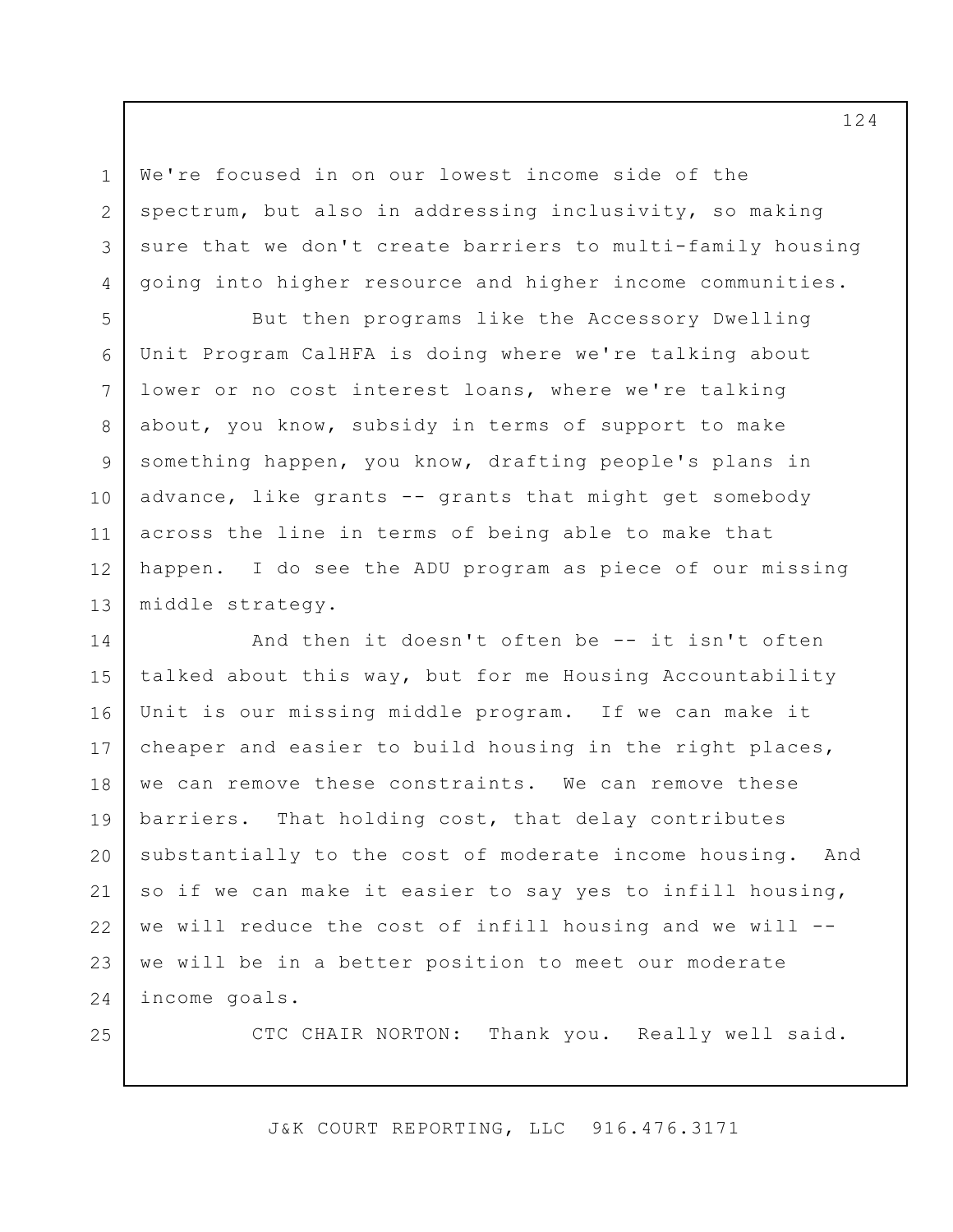1 2

3

Appreciate it.

CARB CHAIR RANDOLPH: All right. Do we have any other quick questions before the lunch break?

4 5 6 7 8 9 10 11 12 13 14 15 CTC COMMISSIONER EAGER: I did want to make a quick comment. Well, first of all, thank you, Chairwoman Norton, you were going to -- you said what I was going to say about collaboration. This is certainly exciting work. I know it's really hard work, but none of us can do it alone. So we know collaboration is essential. And I did want to say just quickly a special shout-out to Suzanne Hague. We've been working together a long time and I know the wonderful work that you do and the passion that you have for these issues across the state of California. And so I just wanted to say a special thank you to you and I'm looking forward to working with you going forward.

16 17 CARB CHAIR RANDOLPH: All right. Commissioner Falcon.

18 19 20 21 22 23 24 25 CTC COMMISSIONER FALCON: Thank you so much, Chair. I have a lot of comments and I'm going to -- I'm not going to mention them right now, because I don't want to be between everyone and their lunch. So a quick clarifying question and thank you so much for the presentation. This is -- this is, you know, amazing. It's good to know that funding carrots are, you know, helping stimulate regions and to work, you know,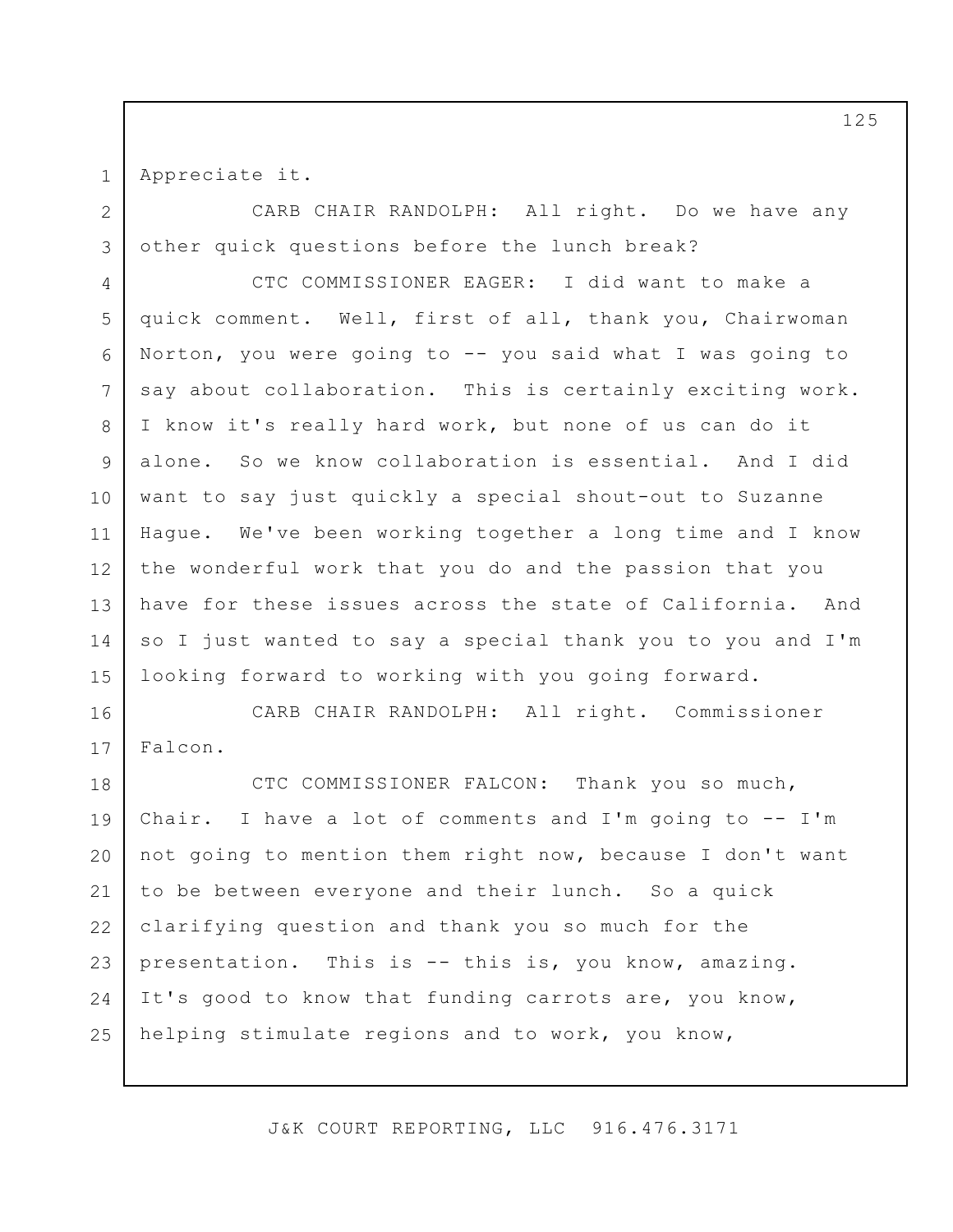1 2 substantively on their housing elements and incorporating transportation in their housing elements.

3

4

5

6

7

8

9

I wanted to get back to a slide that I saw from Suzanne during Suzanne's presentation. I was just curious about the VMT, since 2010, I think it was actually increasing. What do you see or where do you see that being attributed to? I can guess, but I'd be interested in knowing why you think the VMTs have actually increased since 2010?

10 11 12 13 14 15 16 17 18 19 20 CARB SUSTAINABLE, EQUITABLE COMMUNITIES, AND HOUSING EXPERT HAGUE: Yeah. Thank you for the question. I should defer to the experts at CARB who actually measure and sort of account for these things, but I think in a broader context, a lot of what we talked about in this presentation is the reason for that VMT increasing. It is a lack of housing availability and affordability in places where people want to live that is literally driving -- no pun intended, driving people to seek housing farther and farther away from where they want to go and where they need to go.

21 22 23 24 25 And because of these land use patterns we're seeing growth and explosion in things like super commuting is now a word that you can look up in the dictionary, which means that you commute more than 90 minutes each way to get to your job, and the impacts on families, and the

J&K COURT REPORTING, LLC 916.476.3171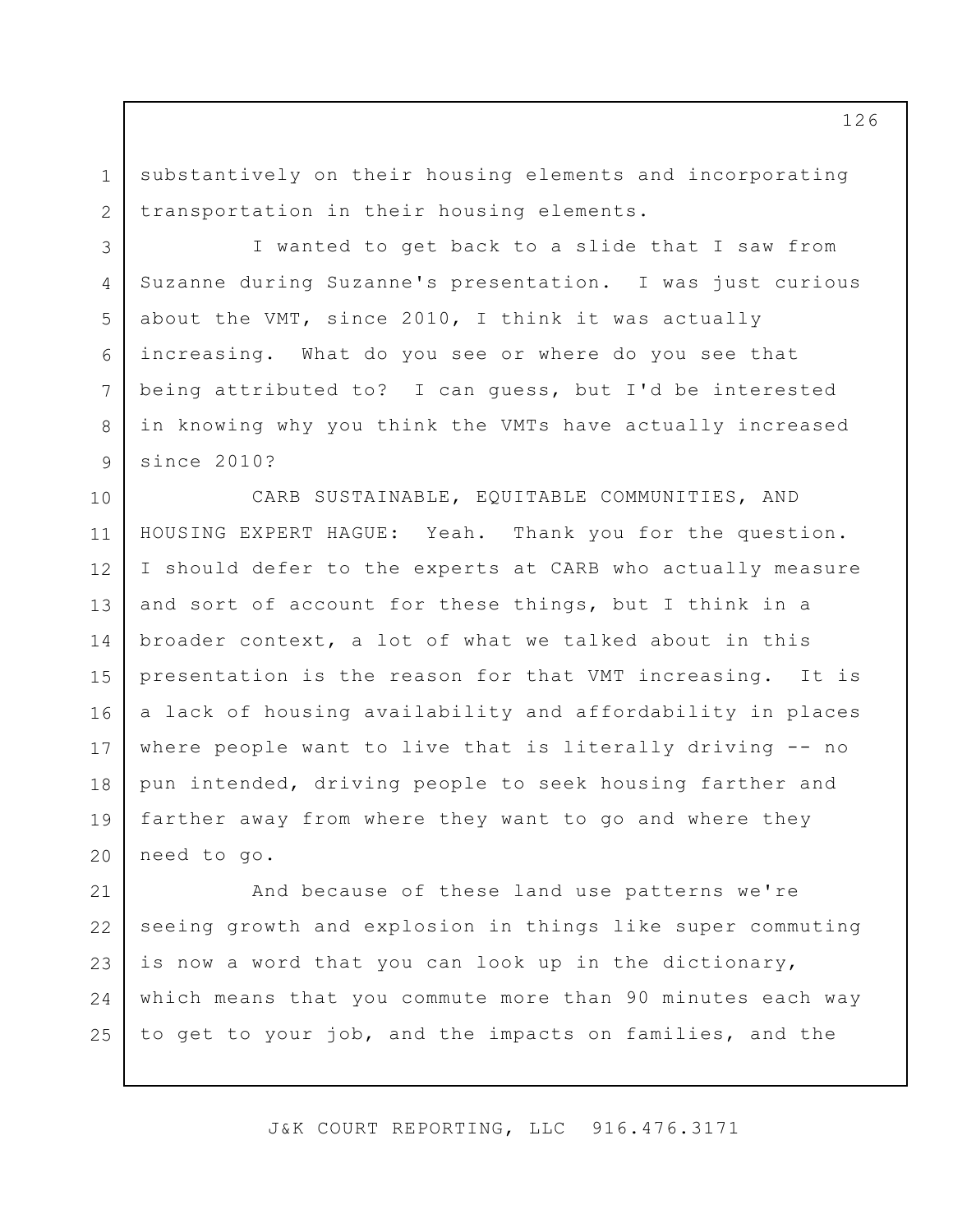impacts on communities that that has at an individual level and at a systemic level, and at a community level is really devastating to people.

1

2

3

4 5 6 7 8 9 10 11 12 13 14 15 16 17 18 So we're seeing VMT increase for all of those reasons, because people make rational choices based on their own, you know, individual and family priorities. They want to be able to afford a place to live. They want good schools for their kids. They want to go places. They want to have jobs. And so as individuals, we're making these decisions that collectively are sort of amounting to the impacts that we're seeing. And so I think the message to bring home is that it's not just about reducing that curve of VMT, but it's about thinking about what opportunity, and what better quality of life we can afford -- we can offer to people, sort of that will -that will help to decrease that, but as a metric for all the other health, and economic, and environmental, and social impacts that come with it.

19 20 21 22 23 24 25 HCD DEPUTY DIRECTOR KIRKEBY: Well said, Suzanne. And only because we've talked about this in our side group, I think one of the other things is that job access is only one piece of your driving. And so, you know, while yes we may see increased telework, because of housing affordability and some of these choices, we're seeing people live further from their day-to-day services,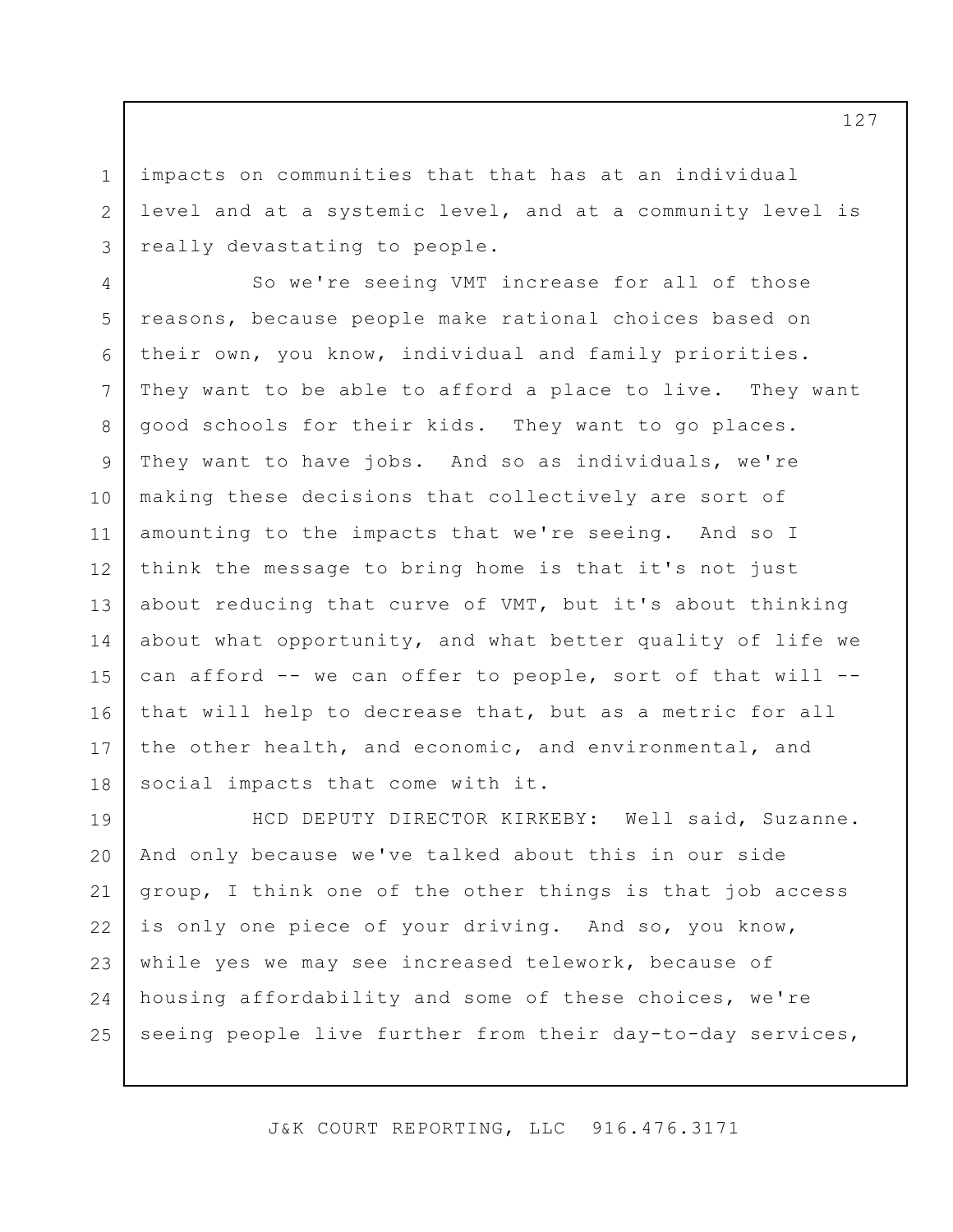1 2 3 4 5 6 7 their schools, the resources that they need to access. And so that tradeoff is not necessarily a climate change benefit if people are -- people are teleworking will not -- will not solve our entire problem. We also need to make sure that we are building inclusive communities where people can have housing choices near a variety of services and resources.

CARB SUSTAINABLE, EQUITABLE COMMUNITIES, AND HOUSING EXPERT HAGUE: And if I could add one other thing, this is how our conversations always go across --

(Laughter.)

8

9

10

11

18

12 13 14 15 16 17 CARB SUSTAINABLE, EQUITABLE COMMUNITIES, AND HOUSING EXPERT HAGUE: One other thing. I think, you know, I don't want -- I would be remiss to not mention also that in addition to a lack of housing opportunity in places where people want to live, there is also a lack of transportation choice in the places where people --

19 20 21 22 23 24 25 HCD DEPUTY DIRECTOR KIRKEBY: Yes, absolutely. CARB SUSTAINABLE, EQUITABLE COMMUNITIES, AND HOUSING EXPERT HAGUE: -- are living. And so they're being forced to drive, in some cases, because there is no viable alternative. And that is -- that is what they have available to them. What we see is when we provide investments in alternatives that are, by the way, cheaper, and healthier, and in many cases faster and more

J&K COURT REPORTING, LLC 916.476.3171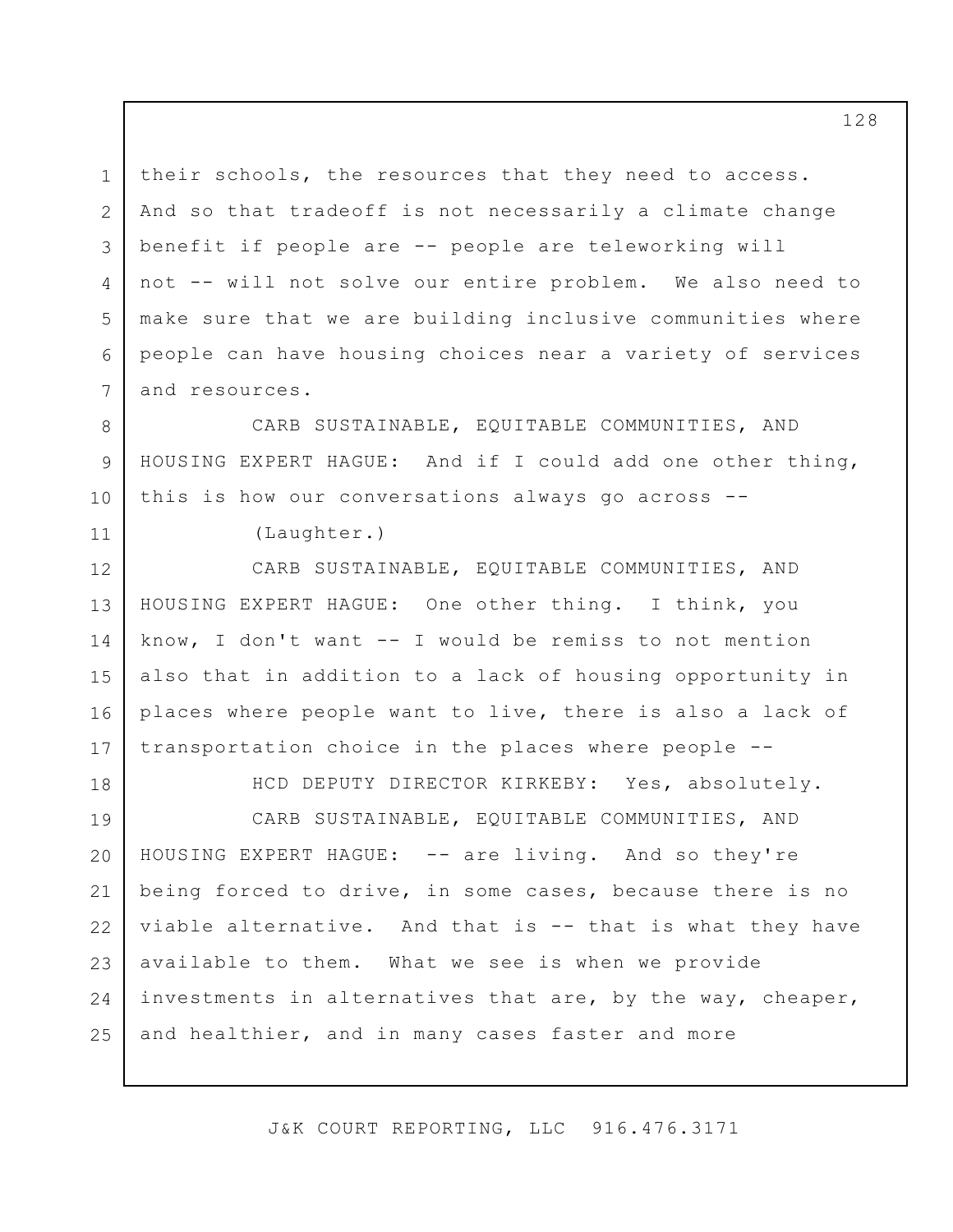1 2 3 convenient, that people will choose those again because they're making rational choices about where they go and how they get around.

4

7

8

9

10

5 6 But if those choices aren't available, then as the Mayor of Fresno used to say it's like we only offer ketchup in the supermarket and then we say, well, all people want is ketchup, so why should we have anything else. That's what they're choosing, because that is what is available to them. But if we provide more options for people, we see different choices being made.

11 12 13 14 15 16 17 18 19 20 CTC COMMISSIONER FALCON: Thanks so much. It's interesting to understand the land use challenges. And, you know, I just thought it was interesting the year 2010, right after the Great Recession, and I was wondering if any of the, you know, proliferation of EVs and, you know, people have maybe some expendable income, and maybe that played into it. But certainly, you know, I appreciate, you know, the land use challenges. And you're right, like people have had to move further away from their jobs because it's cheaper to live there.

21 22 23 So thanks so much for addressing that. CARB CHAIR RANDOLPH: All right. Thank you. Commissioner Alvarado.

24 25 CTC VICE CHAIR ALVARADO: And I think like the last couple of years too have been kind of an aberration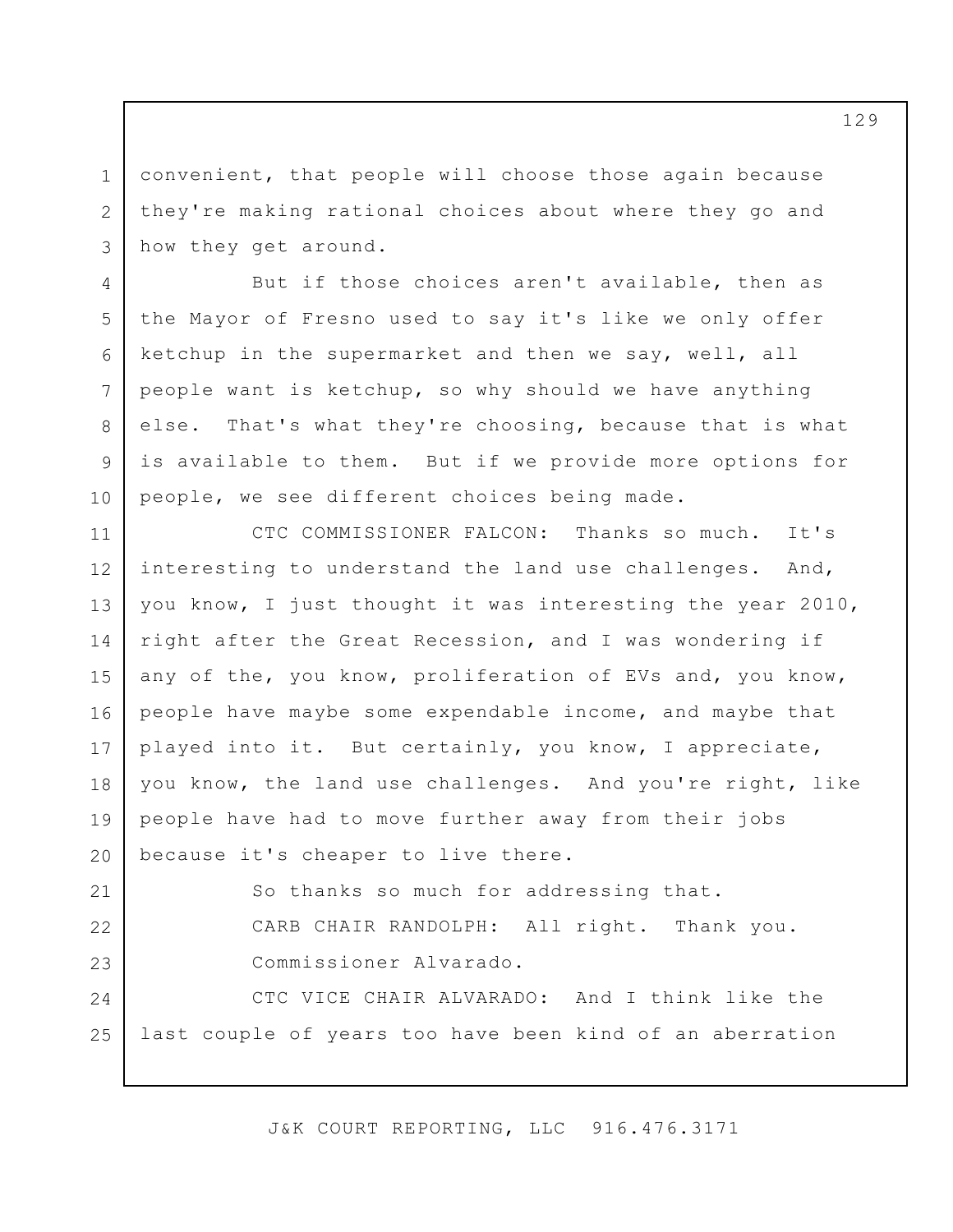1 2 3 4 5 6 7 8 9 10 on vehicle miles traveled, due to local health mandates. So we had guys who used to be four and five people in a car coming to work being told that if there were more than one person in a car or if there were two people in a car not living in the same household, they were turned back. So COVID just -- you can blame COVID for just about everything, but those are realistic situations that we've dealt with on the job sites every day. So, you know, we never really took into consideration those local health mandates.

11

CARB CHAIR RANDOLPH: Okay. Thank you.

12 13 14 15 16 17 Okay. So we are going to take a lunch break until 12:30, and then our next panel will come, and then we'll have the opportunity for some more discussion about this panel and the next panel, and some, I think, good Commissioner, Board member, Leadership dialogue. So we will see you back here at 12:30.

18 19 20 21 22 23 24 25 (Off record: 11:56 a.m.) (Thereupon a lunch break was taken.)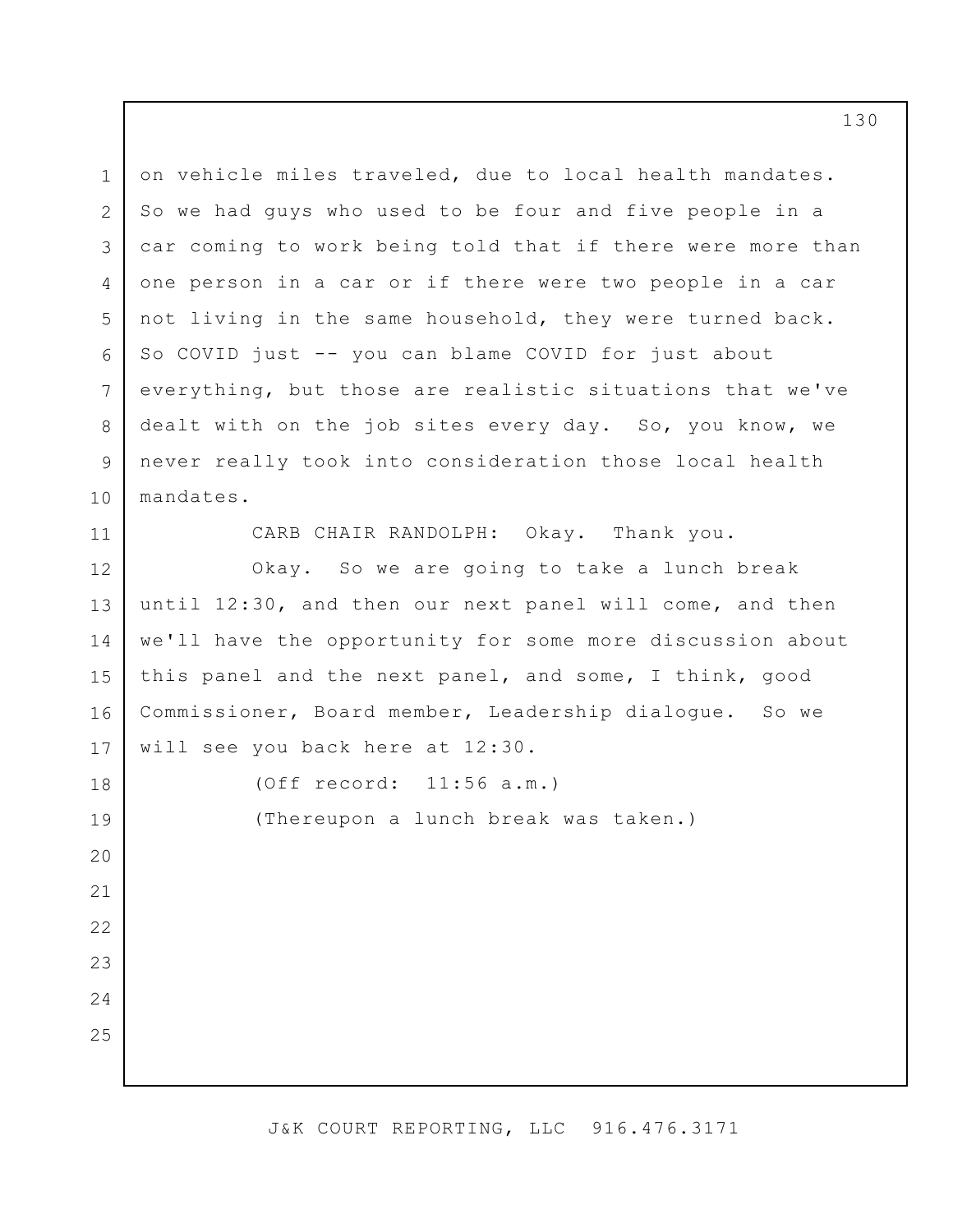| $\mathbf 1$     | AFTERNOON SESSION                                          |
|-----------------|------------------------------------------------------------|
| $\overline{2}$  | (On record: 12:31 p.m.)                                    |
| 3               | CARB CHAIR RANDOLPH: All right. Thank you very             |
| $\overline{4}$  | much. So our next speakers will share their successes and  |
| 5               | challenges in implementing community-led investments in    |
| 6               | affordable housing and low carbon transportation. And      |
| $7\overline{ }$ | we'll also hear about their work to ensure that housing    |
| 8               | and transportation investments are grounded in             |
| 9               | community-based planning and result in benefits to         |
| 10              | underserved communities.                                   |
| 11              | So first, we'll hear from Laura Ann Fernea,                |
| 12              | Executive Director, and Randy Torres-Van Vleck, Director   |
| 13              | of Policy and Planning, both from the City Heights         |
| 14              | Community Development Corporation in San Diego.            |
| 15              | Ms. Fernea has over 30 years of experience                 |
| 16              | working at public and nonprofit agencies and institutions, |
| 17              | including community development, education, international  |
| 18              | development, and public health projects. Mr. Van Vleck     |
| 19              | collaborates with residents to envision the region they    |
| 20              | want to live in and then works to have that vision         |
| 21              | implemented.                                               |
| 22              | Following them will be Dr. Destiny Thomas.<br>Dr.          |
| 23              | Thomas is CEO and founder of the Thrivance Group, which    |
| 24              | works to make public spaces and public services safer,     |
| 25              | healthier, and more accessible, especially for black,      |
|                 |                                                            |

J&K COURT REPORTING, LLC 916.476.3171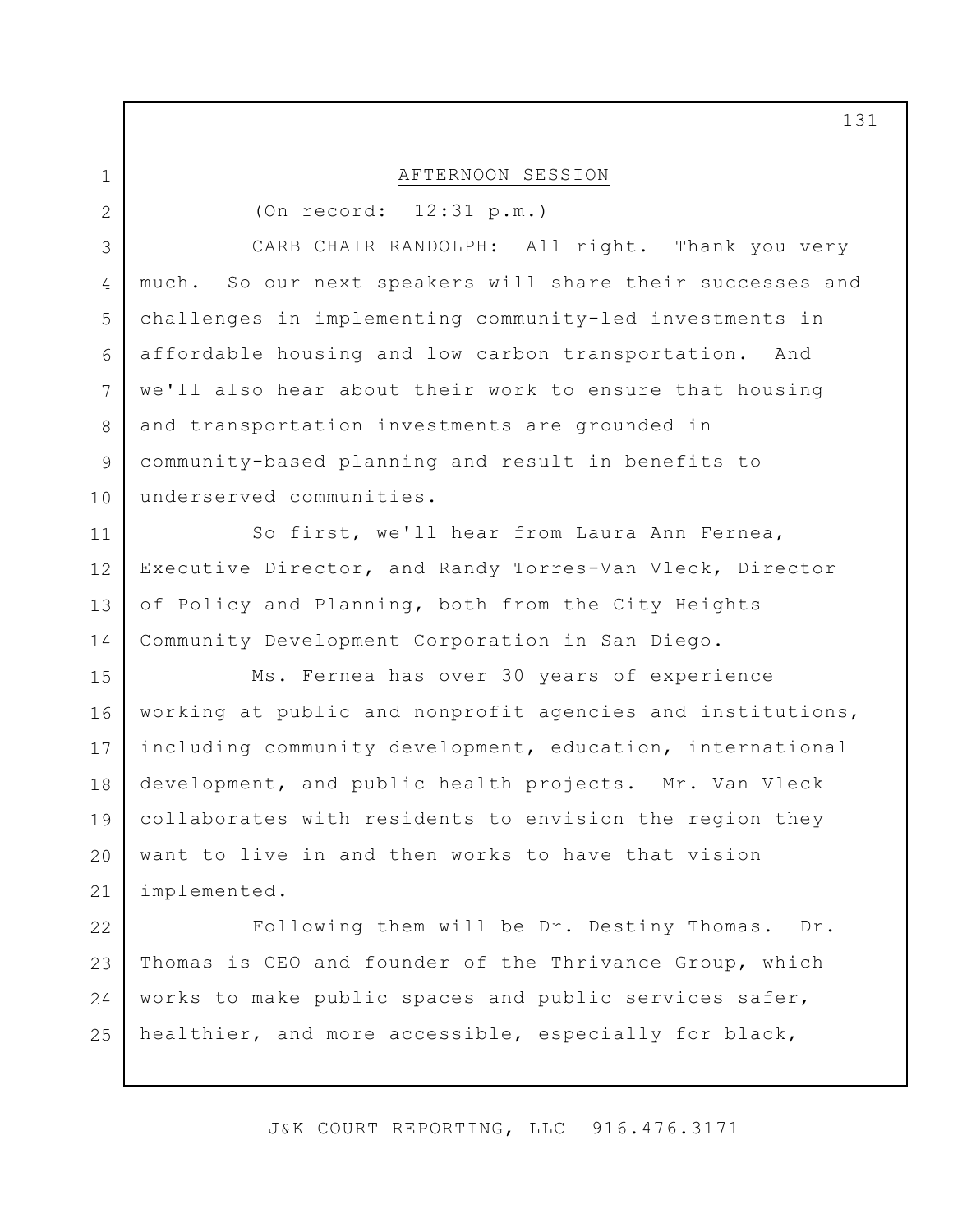1 2 indigenous, and transgender people, and those with disabilities.

Dr. Thomas has led advancements in statewide racial equity initiatives for over a decade and she has combined 15 years of experience in non-profit management and project management within government agencies, including Caltrans and the City of Los Angeles. I would now like to invite Ms. Fernea to begin the presentation.

3

4

5

6

7

8

9

(Thereupon a slide presentation.)

10 11 12 13 14 15 16 17 18 19 20 21 22 RANDY TORRES-VAN VLECK: Thank you. This is actually Randy Torres-Van Vleck. I'll be kicking off the presentation and I'll be passing it on to Laura Ann Fernea. So thank you, Commissioners. Good afternoon, Commissioners and staff. Thank you for your time and the opportunity to share the work of the City Heights Community Development Corporation. My name is Randy Torres-Van Vleck. I'm the Director of Policy and Planning at the City Heights CDC and I'm honored to serve on the CTC's Equity Advisory Roundtable. And I'm joined by City Heights CDC Executive Director Laura Ann Fernea. And we'll be providing and overview of transportation, equity, and affordable housing initiatives.

23

24

25

Next slide, please.

 $--000--$ 

RANDY TORRES-VAN VLECK: So City Heights CDC is a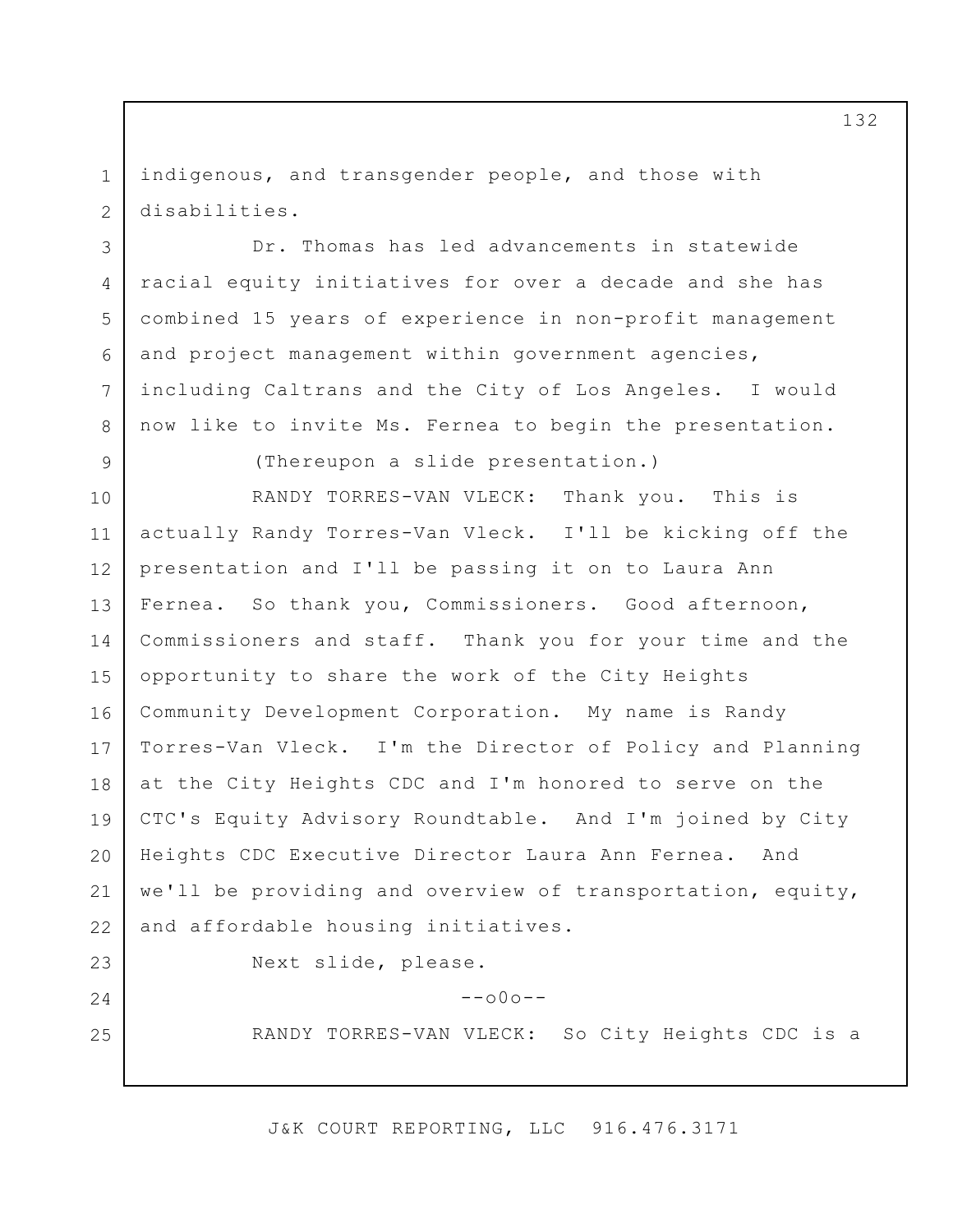placed-based org that's been working the community of City Heights for the past 40 years. City Heights is a beautiful and diverse community in urban San Diego. It's home to about 80,000 people, including many low-income folks, and families, and folks whose second language is English.

7 8 9 10 11 12 13 14 City Heights has been a UN designated refugee site since the 70s. In fact, my wife's parents fled the Pol Pot regime in Cambodia and settled in City Heights. Our community is also home to a large -- large enclaves of folks from Somalia and Vietnam. City Heights is a historically excluded and under-resourced environmental justice community, and is divided up by three different freeways.

15 16

1

2

3

4

5

6

Next slide, please.

 $--000--$ 

17 18 19 20 21 22 23 24 25 RANDY TORRES-VAN VLECK: City Heights CDC carries out our mission of enhancing the quality of life and livability of City Heights through four different programs, affordable housing, resident services, urban and economic development, and transportation and planning. Next slide, please.  $--000--$ RANDY TORRES-VAN VLECK: Our org formed in 1981 in response to the threat of freeway extension project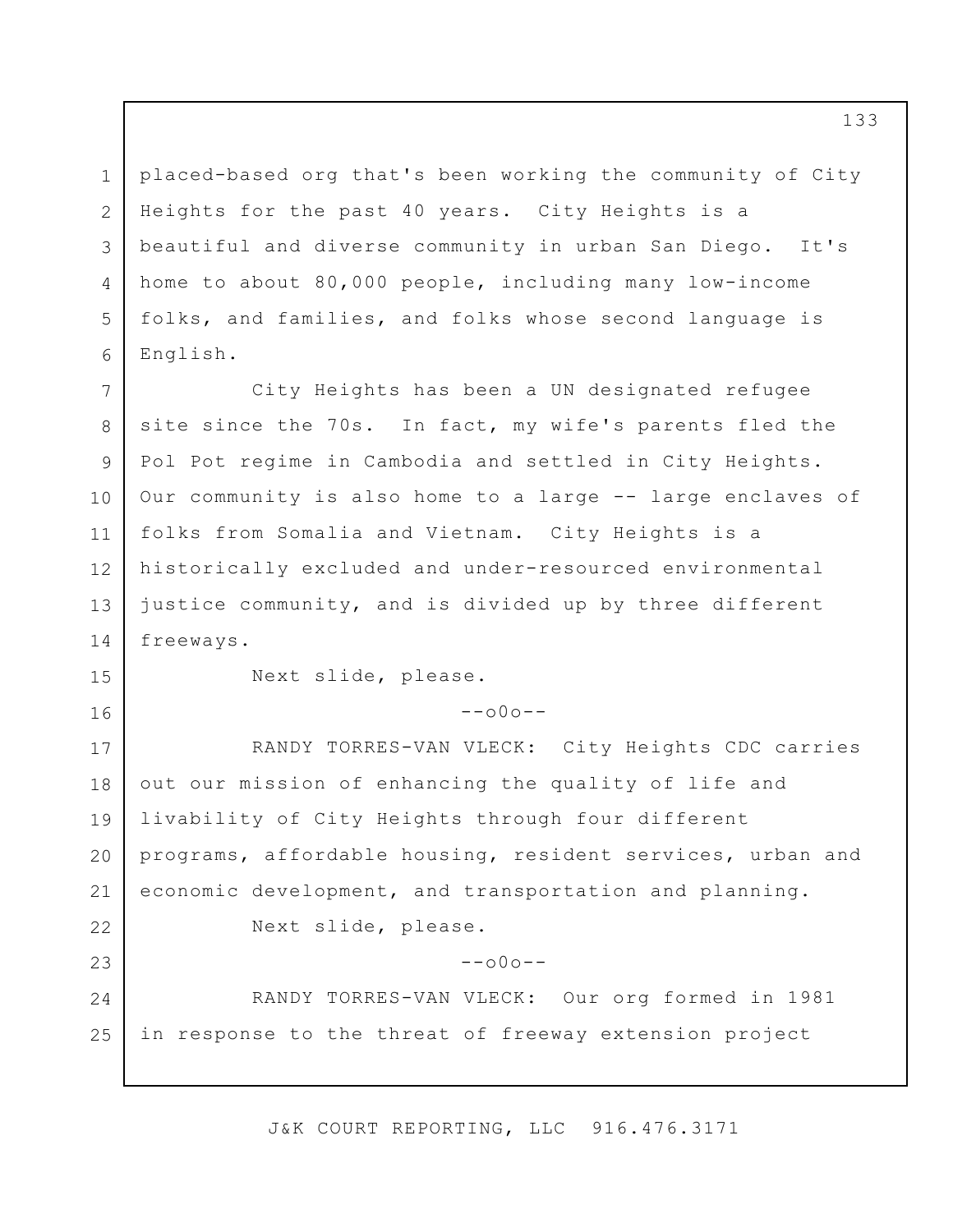1 2 3 4 5 6 7 8 pushed by Caltrans. The SR-15 sought to displace eight blocks of homes and businesses on 40th Street, and residents organized in response and formed City Heights CDC to carry forward a collective vision. They created the SR-15 Visions Project which was a community supported plan to underground the freeway and cover it with eight blocks of parks, affordable homes, businesses, transit, walkways, and bikeways.

9 10 11 12 13 Over time, unfortunately the plan was watered down by the City and Caltrans from eight blocks of cover, to five blocks, to two blocks, and then eventually to one block. A rail project was turned into a bus rapid transit project along that time as well.

14

15

And next slide, please.

 $--000--$ 

16 17 18 19 20 21 22 23 RANDY TORRES-VAN VLECK: Once the plan was approved in 1982, the watered down version of the Visions Project, you know, the organizing didn't stop there. In 2007, fortunately Caltrans changed their mind and decided to scrap the Centerline bus rapid transit project in the median of the SR-15. They wanted to use that space for carpool lanes instead. Residents organized in response to save the Centerline stations and the bus line.

24

25

Next slide, please.

 $--000--$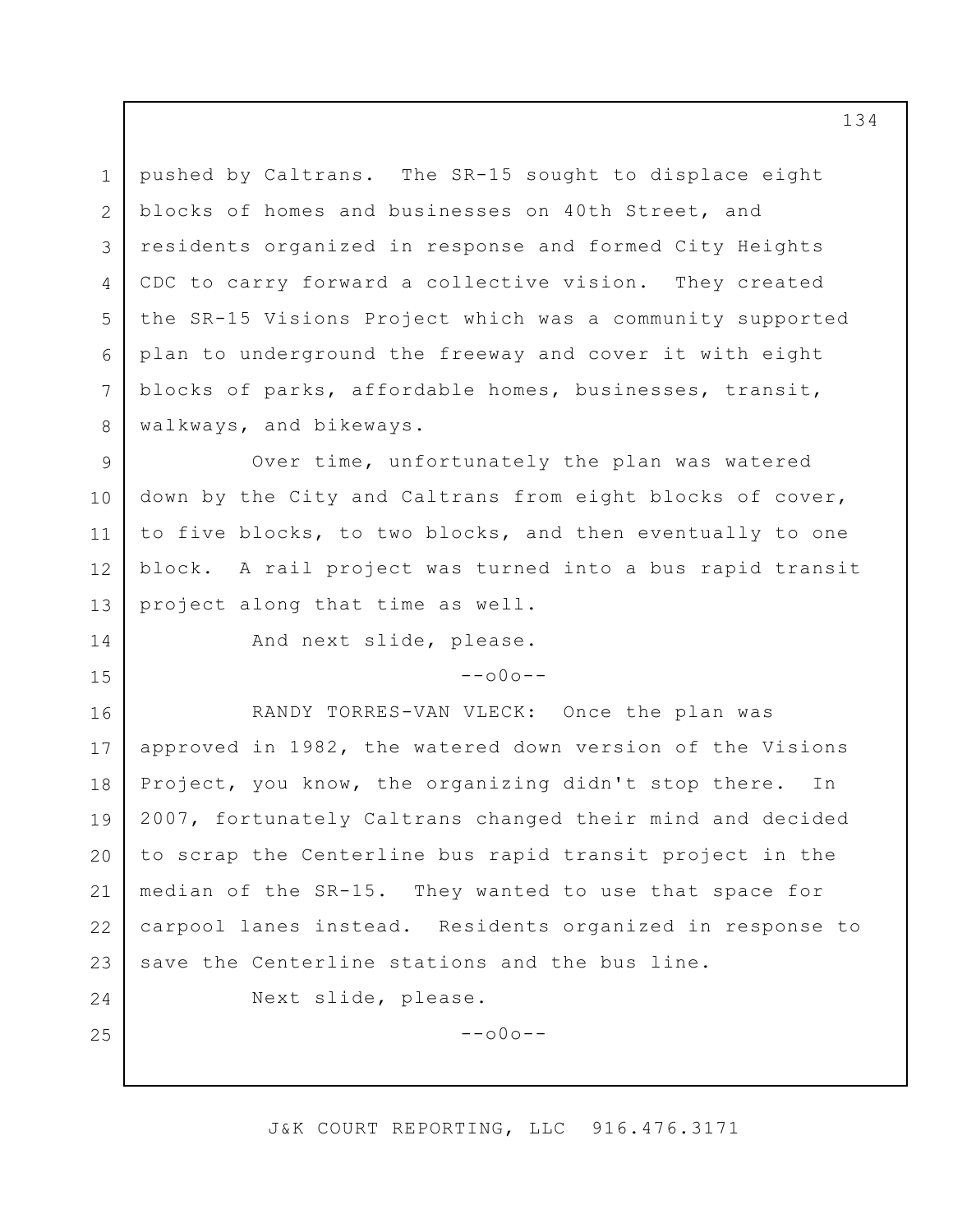1 2 3 4 5 6 7 8 9 10 11 12 13 14 15 16 17 18 19 20 21 22 23 24 25 RANDY TORRES-VAN VLECK: In 2003, Teralta Park opened up. It's the first freeway-covered park in all of California. You can see it there on the left. In 2018, 17 years after the freeway opened to car traffic, the Centerline stations opened up. You can see those on the right. The residents considered this to be a victory despite all of the setbacks. Most do consider this to be a victory, because of the freeway cover park, the Centerline stations, two adjacent parks, the walkways, and the bikeways, and of course all the organizing that grew throughout this work. Many lessons were learned. Today, City Heights is the center of a regional transportation justice movement. You can learn more about this multi-generational campaign at [sr15visions.org](https://sr15visions.org). There's a short documentary that I researched and produced there. Please visit that when you can. Next slide, please.  $--000--$ RANDY TORRES-VAN VLECK: The SR-15 planning required us to become experts on community planning, organizing, regional transportation, landscape architecture, public policy, and cultivators of community gardens, place making, public art, and more. We also learned about many other community needs

J&K COURT REPORTING, LLC 916.476.3171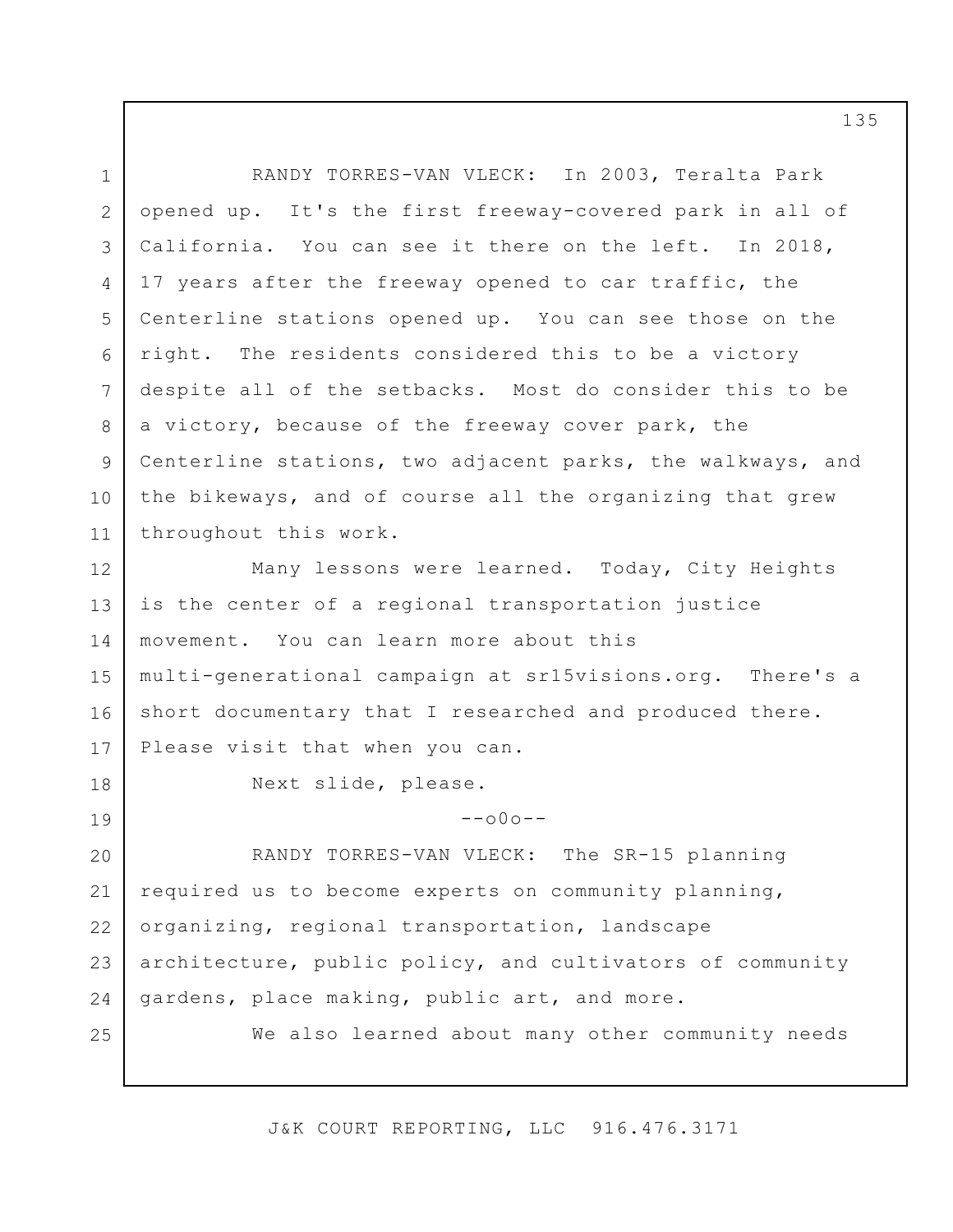1 2 3 and grew in response by developing affordable housing and economic development programs, which Laura Ann will discuss in this presentation.

Next slide, please.

4

5

6

7

8

9

10

11

 $--000--$ 

RANDY TORRES-VAN VLECK: The model of community planning we designed through the SR-15 Visions Project was replicated throughout other parts of City Heights. One effort we're proud about -- especially proud about is at 50th and University area in City Heights, know to some as Little Mogadishu or Little East Africa.

12 13 14 15 16 17 18 In 2010, the intersection looked like the top left photo there. It was a really unsafe design, as you can tell. It was the cultural hub of the East African community, but the built environment did not reflect that at all. We worked closely with leaders and small businesses owners to create a community shaped plan for beautification and traffic safety.

19 20 21 In 2011, we implemented near-term enhancements, including the conversion of a left turn lane into a pedestrian refuge. That center photo there.

22 23 24 25 The owner of the Minnehaha Market who benefited previously from having the left turn lane that led customers directly into his business, he agreed to the conversion. The conversion was seen by market owner Abdi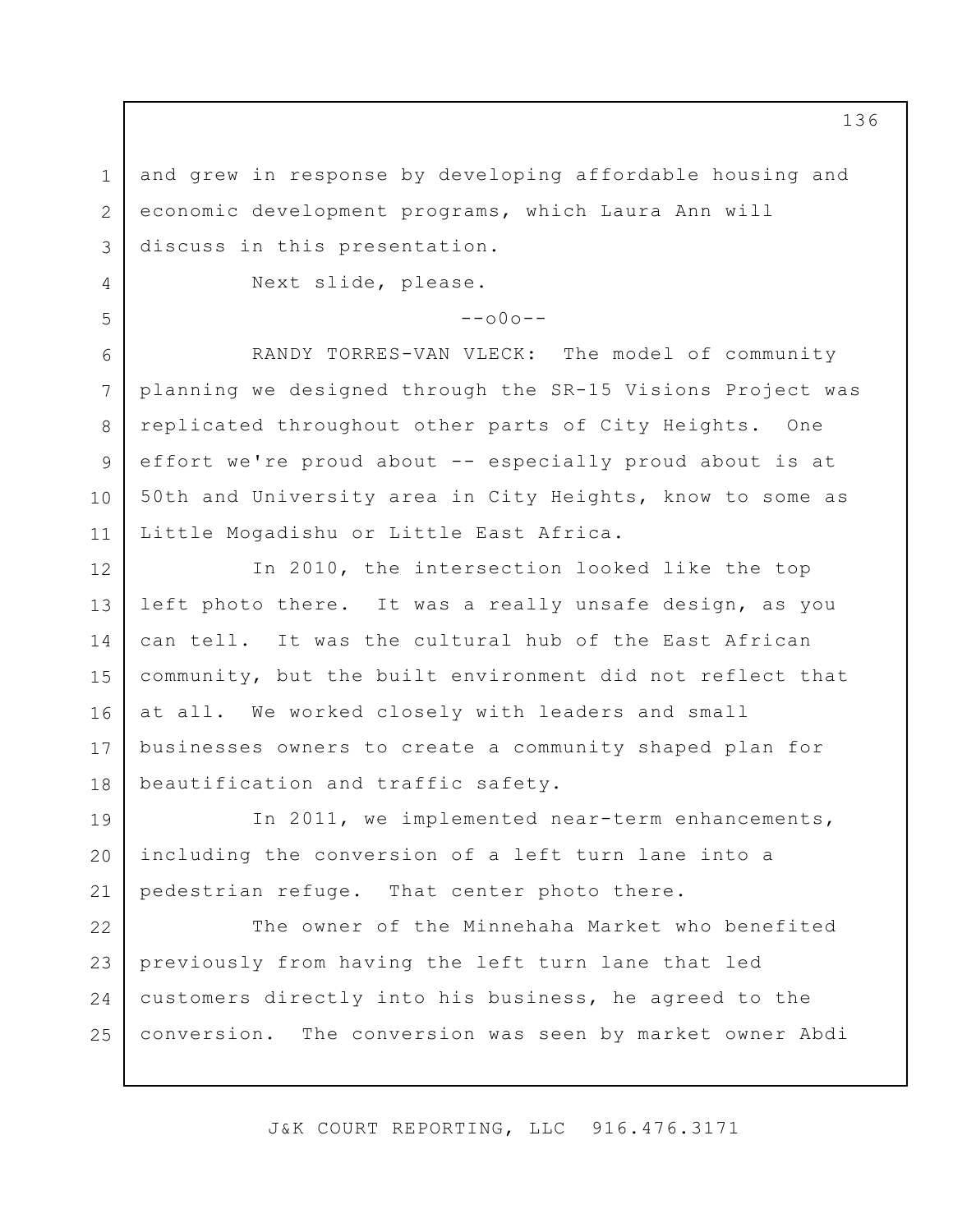3 6 Osman as one step of a larger community supported beautification process that City Heights CDC was committed to, we worked together on. He trusted that we'd stay committed to that vision and we did. Today, the intersection looks like the bottom right photo there with more concrete enhancements.

7 8 9 10 11 12 13 14 The area now has a gathering space with traditional and popular board game called Ludo and mural art that celebrates the East African identity. During that time, the area was served by five different City of San Diego Mayors and four different council members, but one community-based organization, City Heights CDC, who worked to keep the vision alive and to build on the dialogue year after year.

15

16

1

2

4

5

Next slide, please.

 $--000--$ 

17 18 19 20 21 22 23 24 25 RANDY TORRES-VAN VLECK: The work of the SR-15 Visions Project is not complete. We still have a traffic violence crisis, an affordable housing crisis, and we're all living through a climate crisis. The top left photo shows what it's like to walk across the SR-15 to get to the Centerline transit station today. Not a pleasant experience. You can see the pedestrian there with the motorist kind of creeping behind them in a dangerous way. The right photo is an empty lot where City

J&K COURT REPORTING, LLC 916.476.3171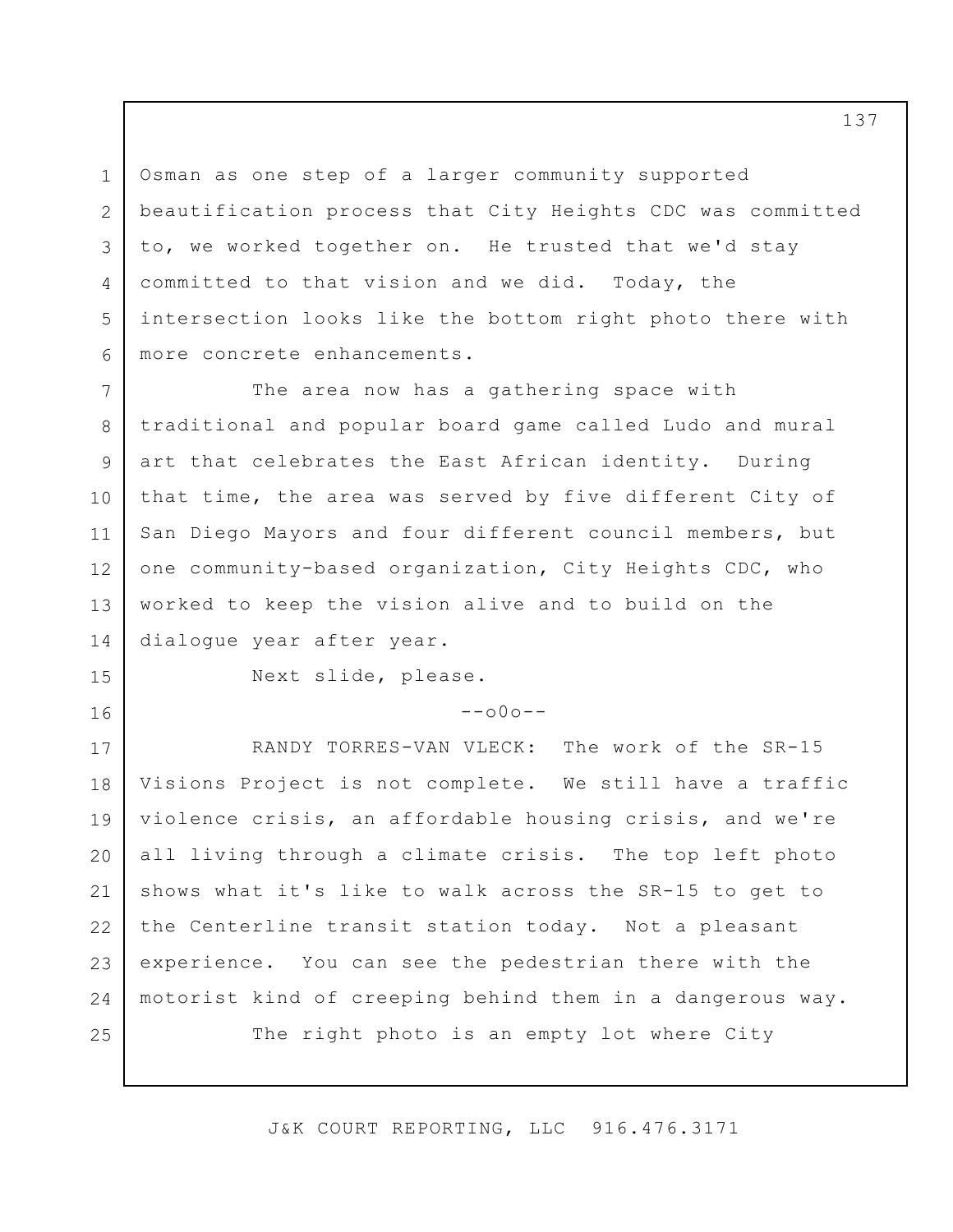1 2 3 4 5 6 7 8 9 10 11 12 13 14 15 16 17 18 19 20 21 22 23 24 25 Heights CDC is working with Wakeland Housing and PANA, the Partnership for the Advancement of New Americans, and community members to produce affordable housing units and a refugee and immigrant cultural hub -- refugee and immigrant hub. Excuse me. So we were actually awarded a CARB STEP Grant, Sustainable Transportation Equity Project, to continue this work and build on the legacy, the multi-generational effort at this space. And through that process, we're bringing community members and agencies together to address the needs of today. A central focus of the task force we formed called the SR-15 Transportation, Equity, and Affordable Housing Task Force -- we call it TEAH for short. A central focus of that will be the development without displacement value statement and weighing in on upcoming plans and policies that affect the area. So we're really -- we appreciate CARB, their funding for this, and it's been great to partner with you all. And we're excited to kick this off. It just launched in June, so just getting started. Next slide, please.  $--000--$ RANDY TORRES-VAN VLECK: One thing that we really believe in is celebrating -- is community engagement that celebrates joy and creating meaningful community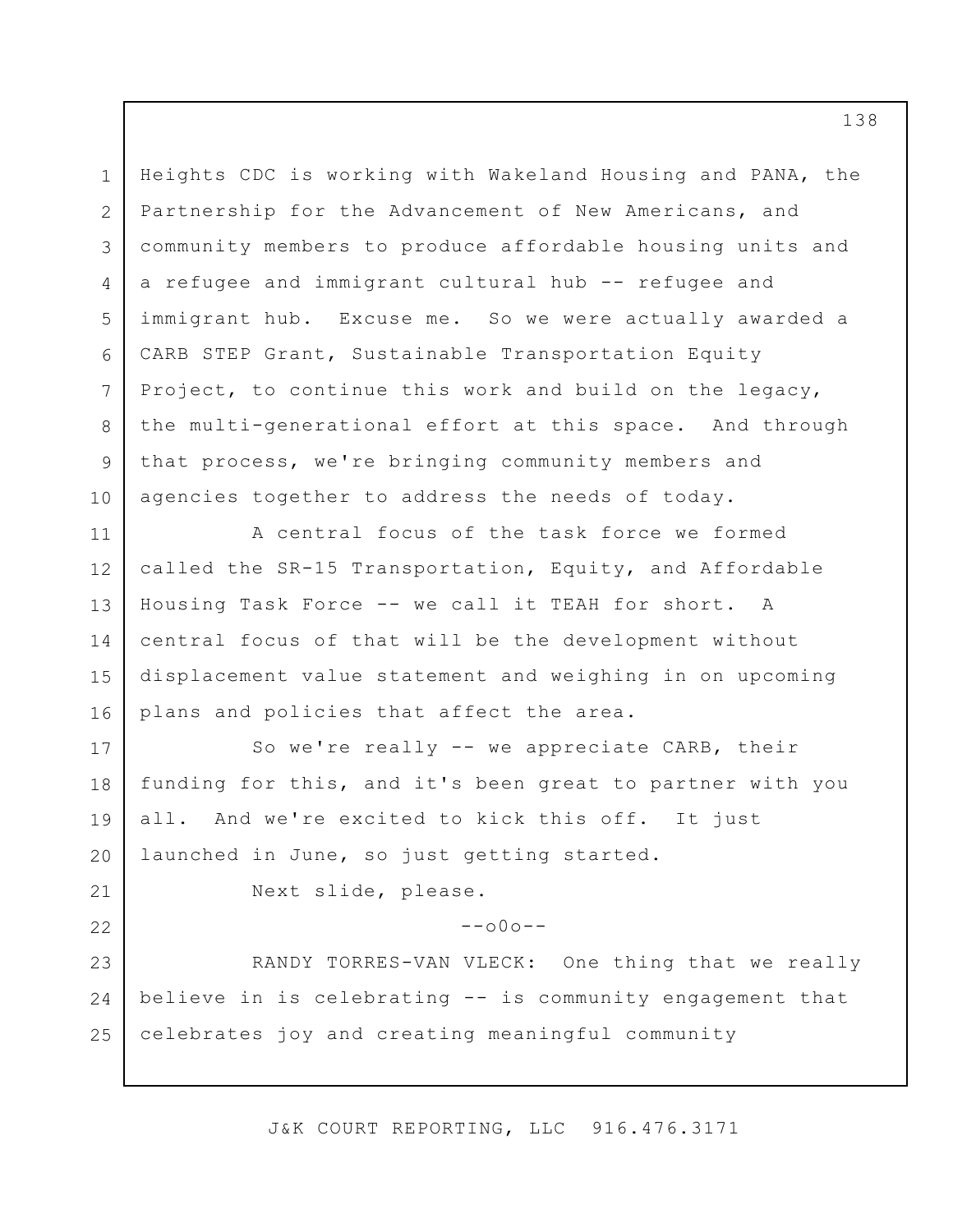1 2 3 4 5 6 7 8 9 engagement opportunities. Unfortunately, the life cycle of a planning and implementation process for projects can take years or even decades. It's a long, drawn-out, and often frustrating process. Along with way, we celebrate those moments of community victory and power building. We believe those need to be celebrated. We do that through community bike rides, community transit rides to the beach, block parties, and other fun events with music and food.

10 11 12 13 14 In 2019, we launched a community engagement initiative called, "Transit and Tacos". We set up at a popular gathering space and offered free tacos to all those who participated in sharing input on the SANDAG Regional Plan.

15 16 17 18 19 20 21 We had live music from a DJ and we've won several awards and nominations for this community engagement model. Unfortunately, we're going to be providing some recommendations to you all. Unfortunately, the restrictions on the CARB staff funding does not allow us to hold a Transit and Tacos event, because we can't use the funding for food or entertainment.

22 23 24 25 Additionally, we have experienced a lot of burdens with having communication materials. Currently, the CARB staff funding requires that all the communication materials developed, fliers, PowerPoints, need to be

J&K COURT REPORTING, LLC 916.476.3171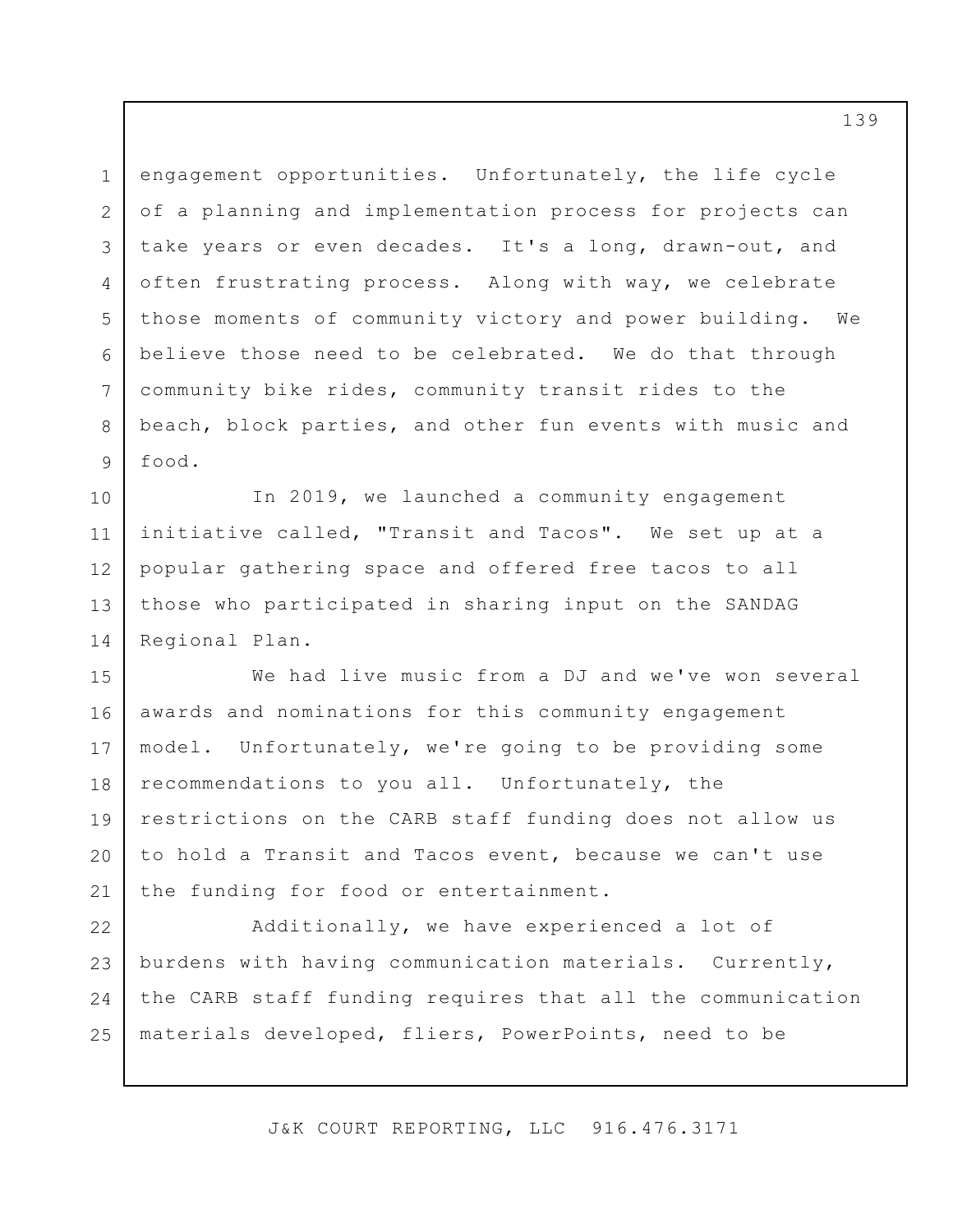1 2 3 4 5 6 7 8 9 10 11 12 13 14 15 16 17 18 19 20 21 22 23 24 25 approved by CARB staff. It's not really realistic or feasible for like a fast-moving organization that's being responsive to community needs. So we'd recommend having guidelines set up ahead of time. As long we abide by those communication guidelines in our materials that we should be good. We hope to leave behind these recommendations that can improve the partnership experience and enhance the community engagement. We have a larger set of recommendations at the end of our presentation. And now I'll pass it Laura, and -- next slide, please --  $--000--$ RANDY TORRES-VAN VLECK: -- we'll be discussing our affordable housing and anti-displacement initiatives. Thank you. RANDY TORRES-VAN VLECK: Laura Ann? LAURA ANN FERNEA: I'm here. RANDY TORRES-VAN VLECK: You can take it away. LAURA ANN FERNEA: I haven't been switched. Can you hear me? RANDY TORRES-VAN VLECK: Yes, we can. CARB CHAIR RANDOLPH: Yes. LAURA ANN FERNEA: Okay. My name is Laura Ann Fernea. Thank you very much, Randy, for that. And I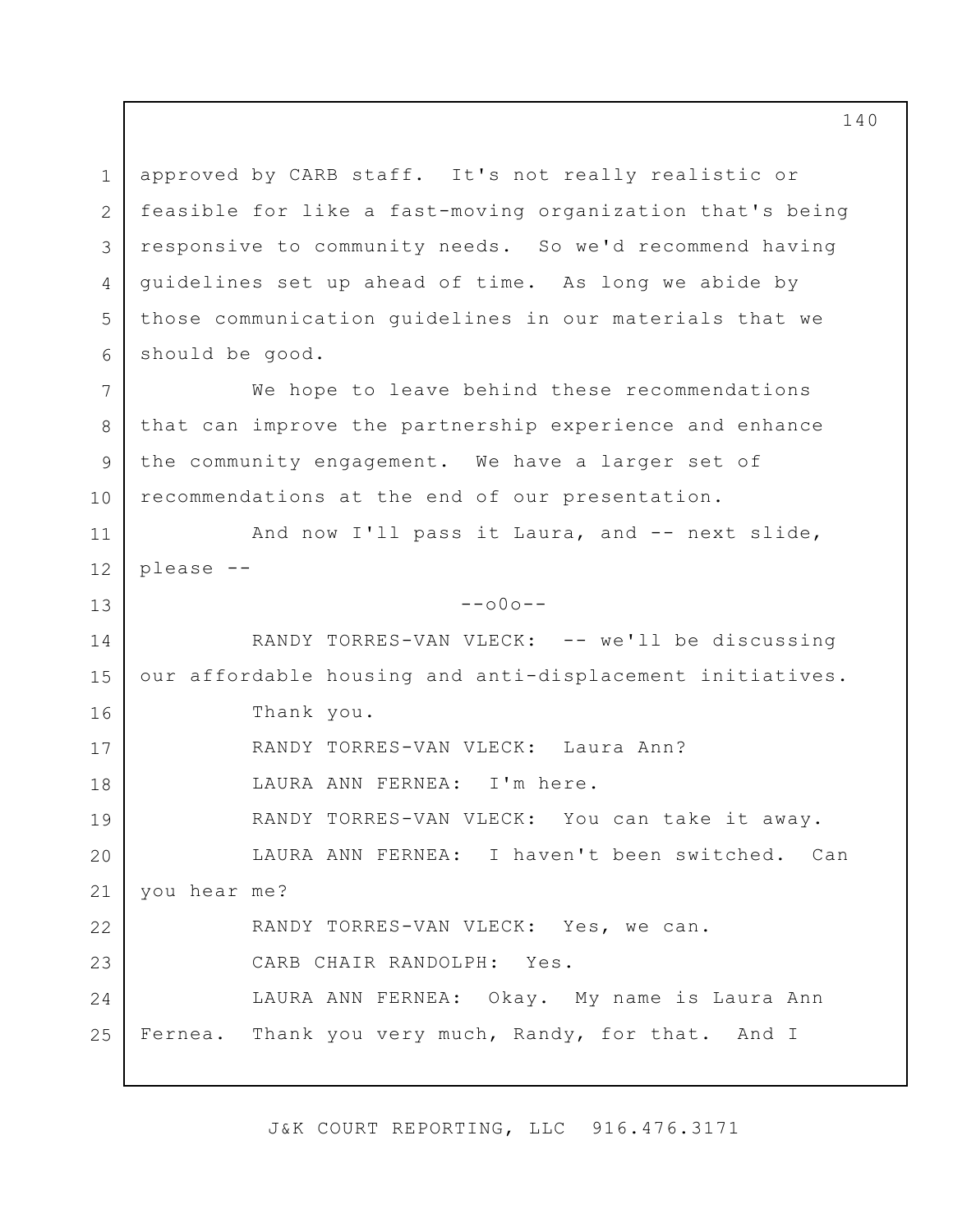1 2 can't actually see myself, but I'm just going to trust that you can see me.

I am the Executive Director of the City Heights Community Development Corporation and I'm thrilled to be here with you today. I'm going to be talking a little bit about our affordable housing anti-displacement initiatives very briefly.

First of all -- next slide, please.

 $--000--$ 

10 11 12 13 14 15 16 17 18 19 20 LAURA ANN FERNEA: This is an overview of one of our most recently renovated apartment complex, Hollywood Palms. As you can see it has solar panels. It is one of the reasons we started with affordable housing as an organization along with transit, is because in 1981, at that time when we became a  $501(c)(3)$ , there was a very high demand for affordable housing, especially for rehabbing existing old apartments. And that's one of the things that we did. We now have 406 affordable units in City Heights and we are trying to produce more through some of the lots that Randy showed you.

21 22

3

4

5

6

7

8

9

Next slide, please.

 $--000--$ 

23 24 25 LAURA ANN FERNEA: This is an older complex called Metro Villas. That is also one of our big complexes. We have -- right now, some of the challenges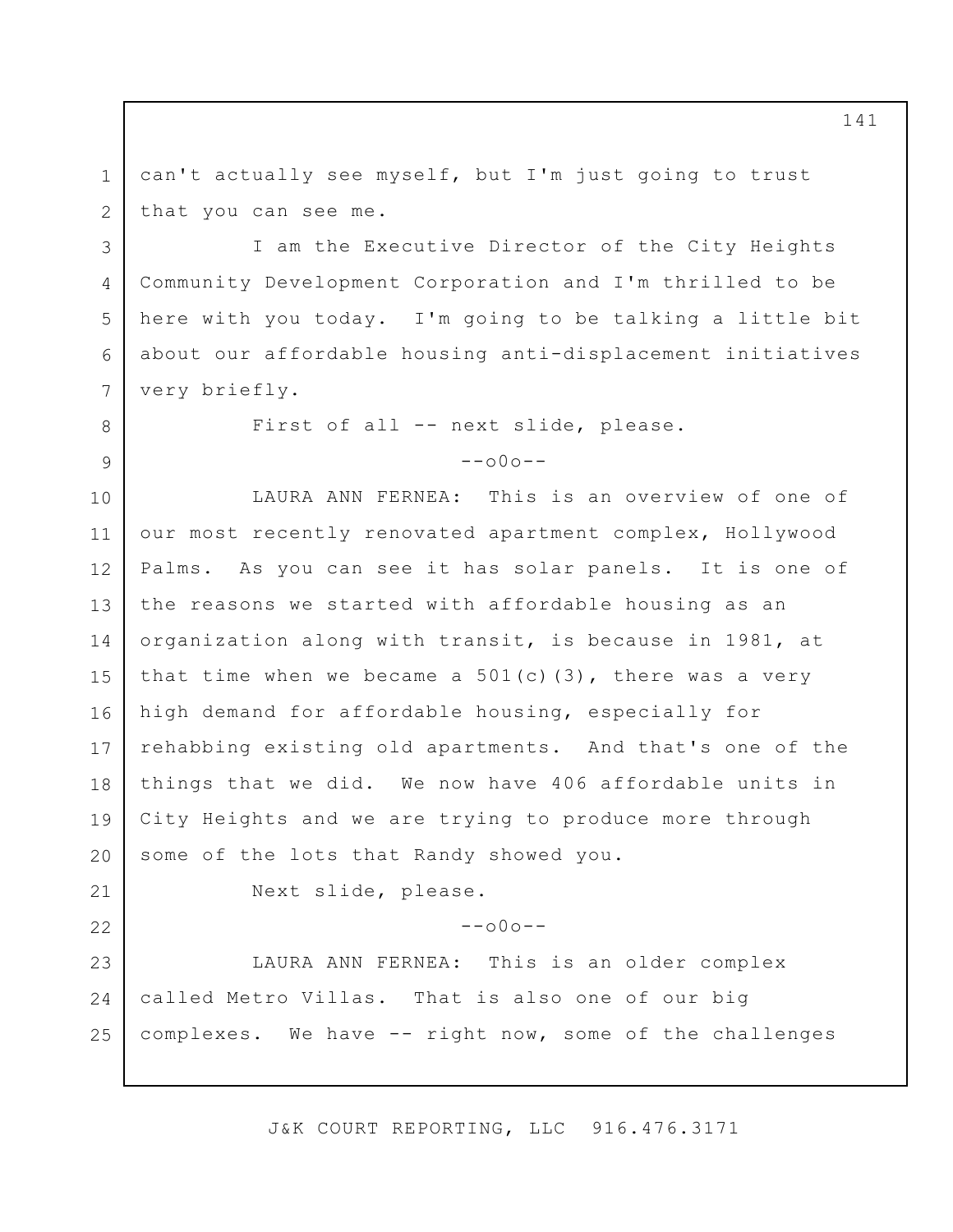1 2 3 4 that we have with our affordable housing is very long waiting lists, five to 10 years each. This is not uncommon. I believe it's the same for all affordable housing in San Diego and probably in most of California.

5 6 7 8 9 10 11 12 13 14 15 One of the reasons -- I mean, there's many reasons for this, which I'm sure most of you are aware of, but wages have not kept up with rent. So many people can't afford market rate apartments and there's insufficient housing production. We are very behind on RHNA, especially in our low and moderate income housing - affordable housing. And the time and cost of development, as I'm sure you're most -- most of you are aware, it's five years from the site acquisition to actually occupancy and an average of 500,000 per unit to produce affordable housing right now.

16

17

Next slide, please.

 $--000--$ 

18 19 20 21 22 23 24 25 LAURA ANN FERNEA: This is another one of our complexes, Talmadge Gateway. Talmadge Gateway was built with one of our partners, Wakeland, specifically for supporting medically fragile, formerly homeless seniors. Next slide, please.  $--000--$ LAURA ANN FERNEA: See these are a couple of the seniors that are residents there. It serves as a bridge

J&K COURT REPORTING, LLC 916.476.3171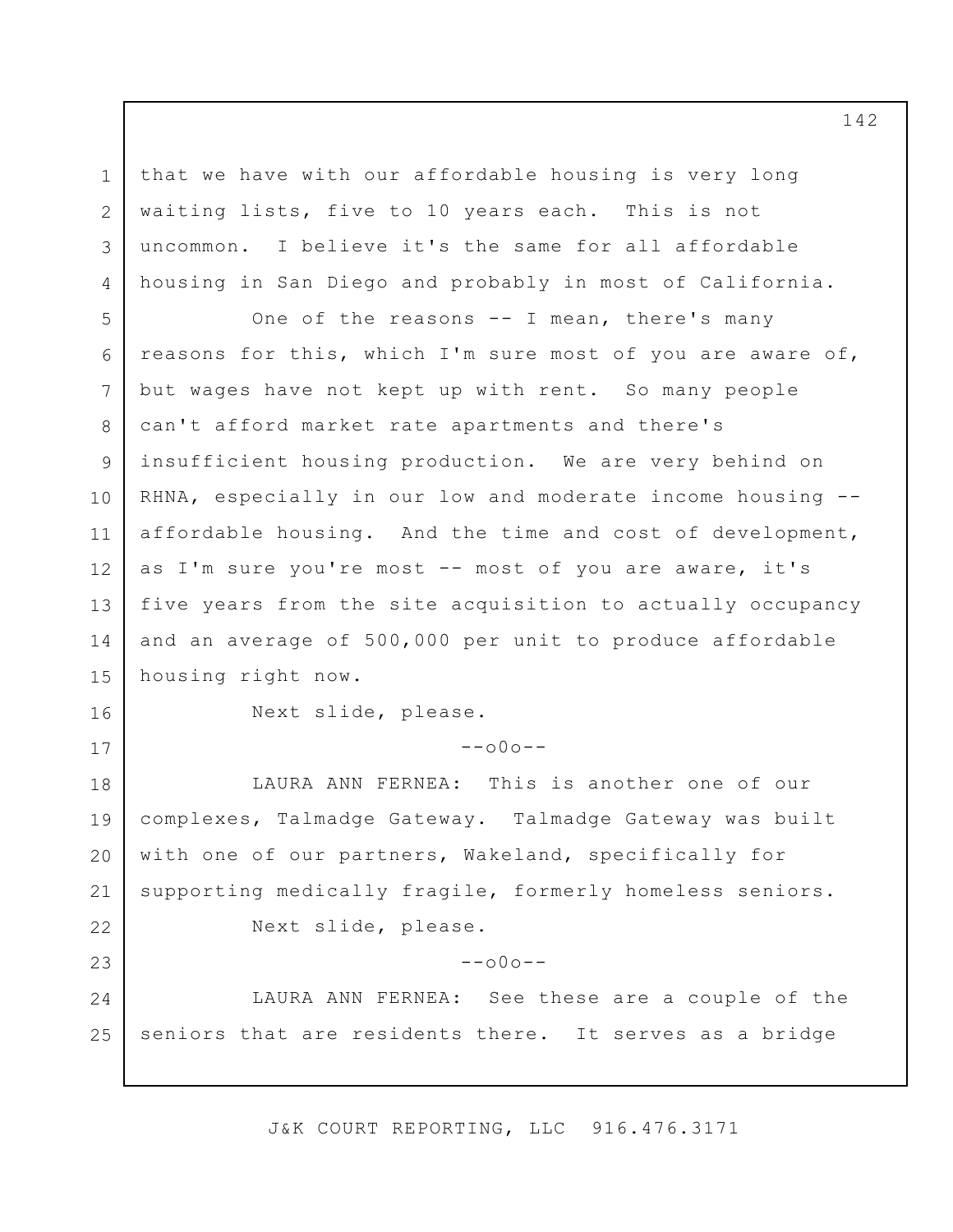1 2 3 4 5 6 7 to many of the residents. As does most of our affordable housing, we have supportive services for our residents. Here at Talmadge, we have particularly medical supportive services. And in our other properties, we support the families through free day care, free Internet -- free Internet labs, and more -- and food -- and food distribution and more.

8 9 10 11 Another one -- thing that we also do is we always try to make every affordable housing at least 60 percent AMI or below, and that's something we're -- we are very committed to.

12

13

Next slide, please.

 $--000--$ 

14 15 16 17 18 19 20 21 22 23 LAURA ANN FERNEA: We're also very committed to keeping people in their homes. San Diego as a city and as a region, the majority of the population here are renters, as is the case in most urban centers in California, I believe. And more than half of them here in San Diego cannot pay more than 50 percent of their income to pay their rent. This means that it's very, very unstable for them. They're very vulnerable to any changes, any emergencies, any issues at all, medical, transportation that might affect their work.

24 25 What we've found is that renter protections are not high political priorities and so we formed a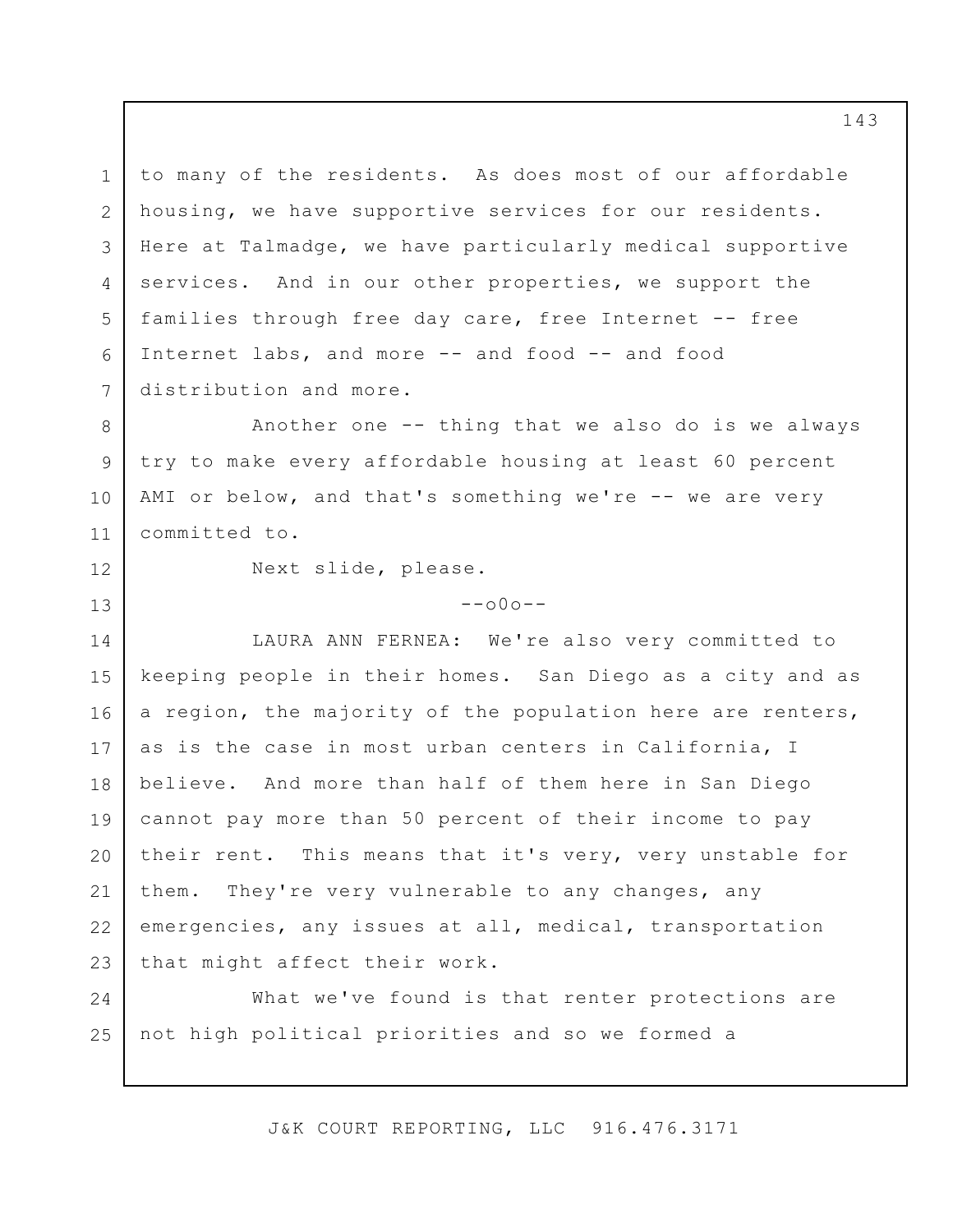3 collaborative last year of all the tenant-protective or tenant-facing resources and services in San Diego to try to be more efficient and more effective in serving tenants and helping them stay in their homes and not be evicted.

 $--000--$ 

Next slide, please.

1

2

4

5

6

7 8 9 10 11 12 13 14 15 16 17 18 19 20 21 22 LAURA ANN FERNEA: This coordinated system produced a first website for tenants here in San Diego, where tenants can -- renters can go on this site to immediately access links to all the public rental assistance as well as private, and also access information about how -- what their rights are and how to stay in their homes. What we've found and what we know is true nationally is the majority of evictions are not recorded -- or not documented. They happen either from illegal evictions, where the renter doesn't know that the landlord is doing something illegal, or self-evictions, where the renter is often afraid or harassed by the landlord and doesn't know what to do to stay in their homes. So this is a big problem that we're trying to solve by getting information to renters and we are continuing to do that.

23 24 25 Another part of this is our economic development program, which Randy previously mentioned and showed before, but the main thing about the economic development

J&K COURT REPORTING, LLC 916.476.3171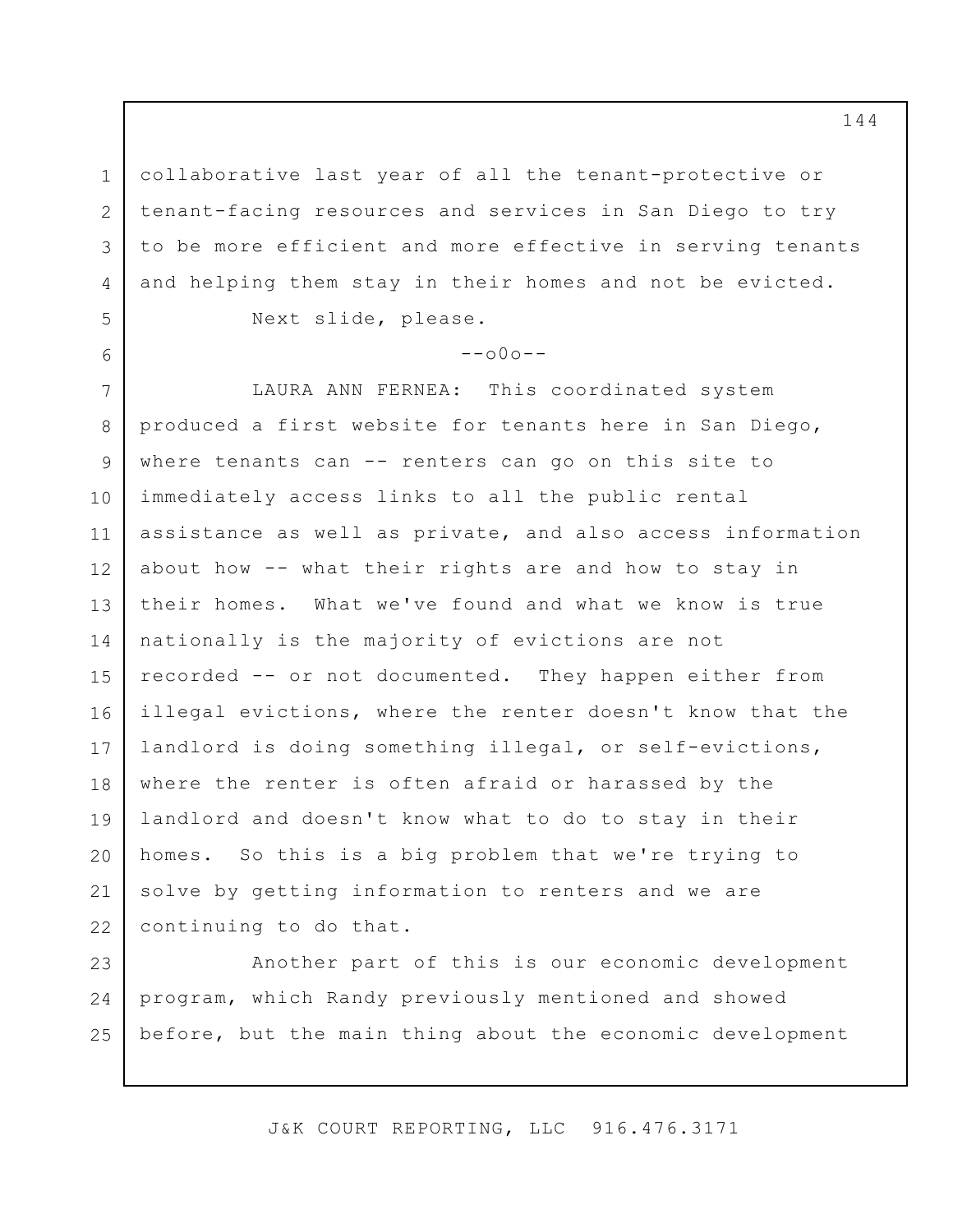1 2 3 4 5 6 7 and why it's important is that it's really about increasing revenue and income for families. Families who are refugees and immigrants often don't have the right paperwork, documentation certification to be able to get salaried job or employed here. And small businesses are a very, very powerful way to help people become more self-sufficient and provide for their families.

8 9 Next slide, please.

 $--000--$ 

10 11 12 13 LAURA ANN FERNEA: So these are some of our recommendations. Randy has mentioned some of them, but just to be very clear and to give you something to take home.

14 15 16 17 18 19 20 21 Our first one is to finance affordable housing in all communities, not just high opportunity areas. We found over and over in working with our affordable housing partners, that they can make affordable housing look very beautiful and many times people don't know that it's affordable housing and it can be built in any area. And it's especially needed in areas like City Heights that have so many people under the AMI.

22 23 24 25 Also, making public land available for affordable housing. Something that's very common in many other parts of this country is not common here in California. If public land was either free or greatly discounted for

J&K COURT REPORTING, LLC 916.476.3171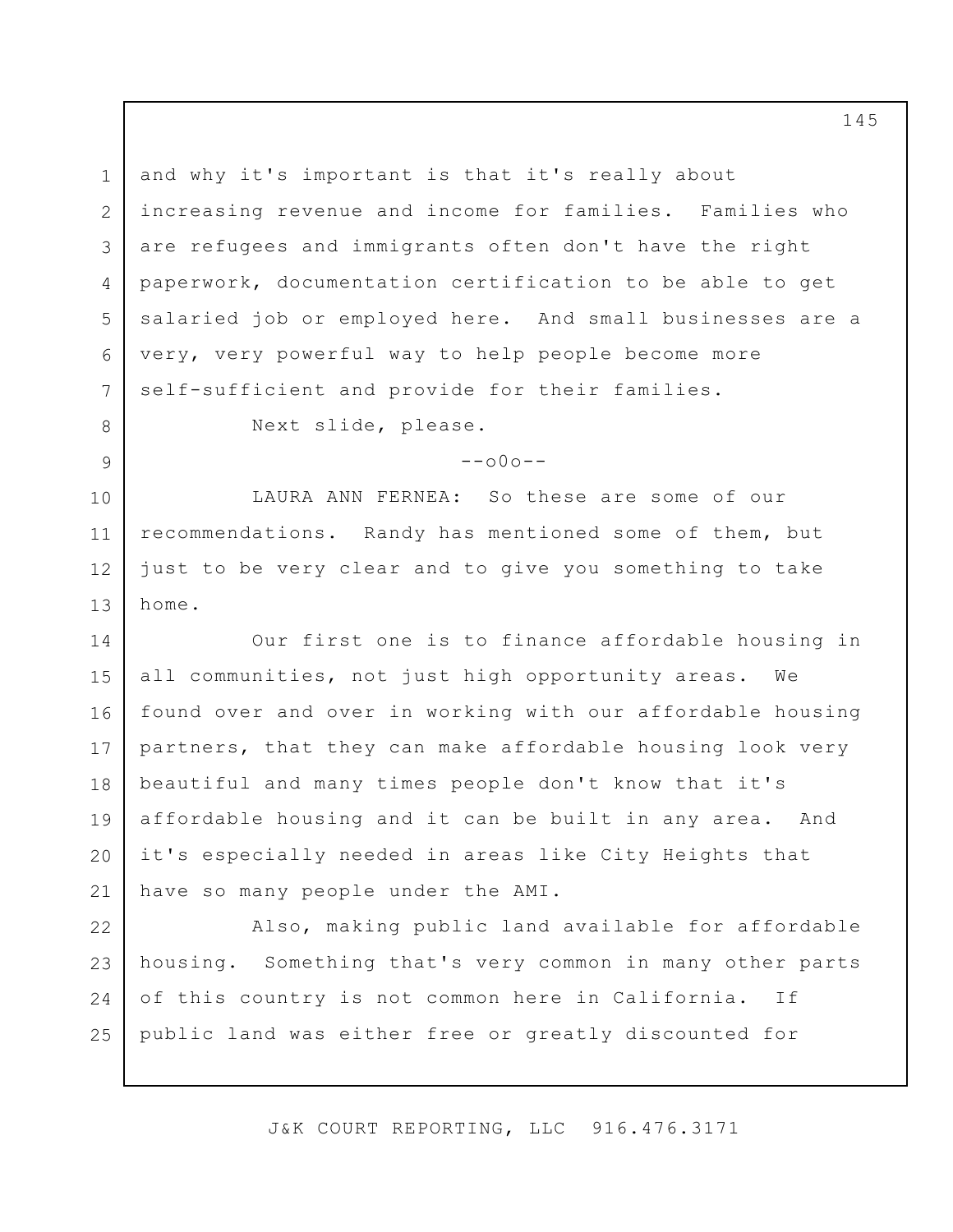1 2 affordable housing, it would cut way down on the cost of building new housing.

3

4

5

6

7

18

19

The third one is preserving existing affordable housing, because it's much cheaper, much more efficient and quick to renovate existing affordable housing and keep those apartments as affordable as possible for much longer than it is to build new affordable housing.

8 9 10 11 12 13 Expanding affordable home ownership programs, because there really are very few of those, at least in San Diego. And making sure that policies don't conflict on where -- this is an example, where AHSC prioritizes disadvantaged communities while LIHTC prioritizes high opportunity area, making it difficult to do both.

14 15 16 17 And then protecting renters all over California is something that we know over and over again and have seen many, many times will keep people in their homes much more often than not.

Could you do the next slide, please.

 $--$ o $0$ o $--$ 

20 21 22 23 24 25 LAURA ANN FERNEA: And finally, investigating in CBOs as planning partners and allowing flexibility to conduct innovative community engagement. Randy gave some great examples of that. Providing guidance on CARB-funded community engagement communication materials, which Randy also mentioned to, make it much more easy for us to be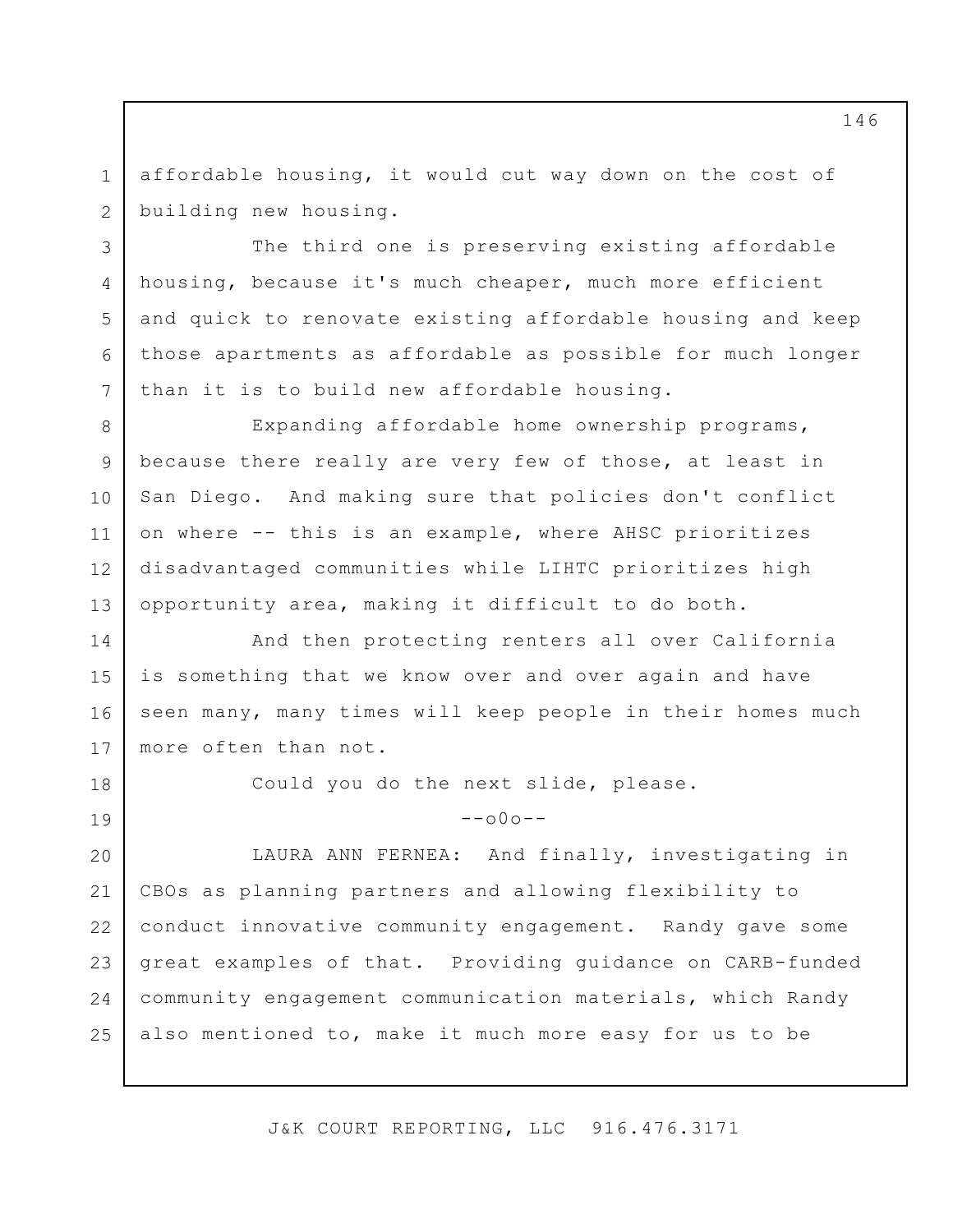1 2 flexible and nimble, as we respond to community needs. Investing in community-owned broadband. We know

3

4

5

6

7

19

over and over again - we've seen this with our website as well - that many community members don't necessarily have Internet access or even a computer. So basically broadband for all community members would do a lot to help out.

8 9 10 11 12 13 14 15 16 And supporting CBO advocacy for equitable investment in small business and training programs, and quality jobs for historically LMI communities is also something that can really make a difference. We feel as though since we are a part of the community we work and live in the community, there's a lot we can do if we are getting that kind of investment and that we can distribute and disseminate as well. That's all I've got for today. Thank you so much.

17 18 CARB CHAIR RANDOLPH: Okay. Thank you. And Dr. Thomas.

(Thereupon a slide presentation.)

20 21 22 DR. DESTINY THOMAS: Hello. Thank you all for having me today. Hopefully, my camera is working for you, as well as my sound.

23 24 25 I'd like to share with you a little bit about a housing first approach that we've been taking to transportation planning and other land-use related

J&K COURT REPORTING, LLC 916.476.3171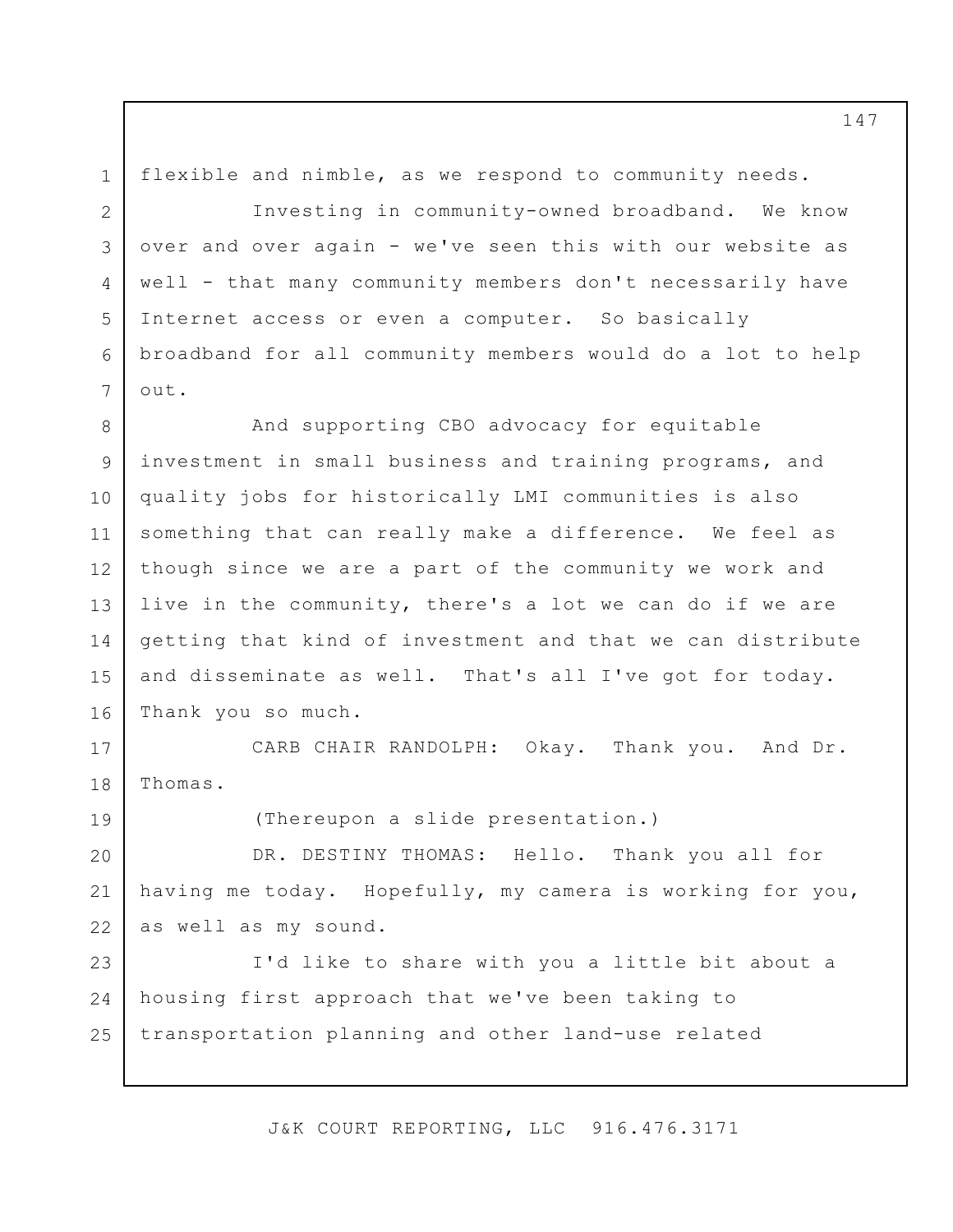projects at the Thrivance Group.

Next slide, please.

1

2

3

13

14

 $--000--$ 

4 5 6 7 8 9 10 11 12 DR. DESTINY THOMAS: So a little bit about me, not too much about me, but a little bit about me is I do come from an anthropological background, so a little bit different from other folks who work in any of the planning disciplines. Oftentimes I'm referred to as a change agent and community organizer, sometimes an artist. And those things are definitely true and huge parts of my identity, but I also have an embodied experience as a technical expert in the planning sector for over 15 years.

Next slide.

## $--000--$

15 16 17 18 19 20 21 22 23 24 25 DR. DESTINY THOMAS: So the first thing I, you know, usually encounter in these conversations with folks in the various built disciplines is this question about whose job it is to consider anti-displacement work or to solve our housing crisis in the state of California. And a lot of times that question stems from either a misunderstanding or a lack of awareness about the intentional policies and efforts that have plagued our state over the last several decades, one of which is Article 34, which makes it so that in order for any city in California to make substantial change in terms of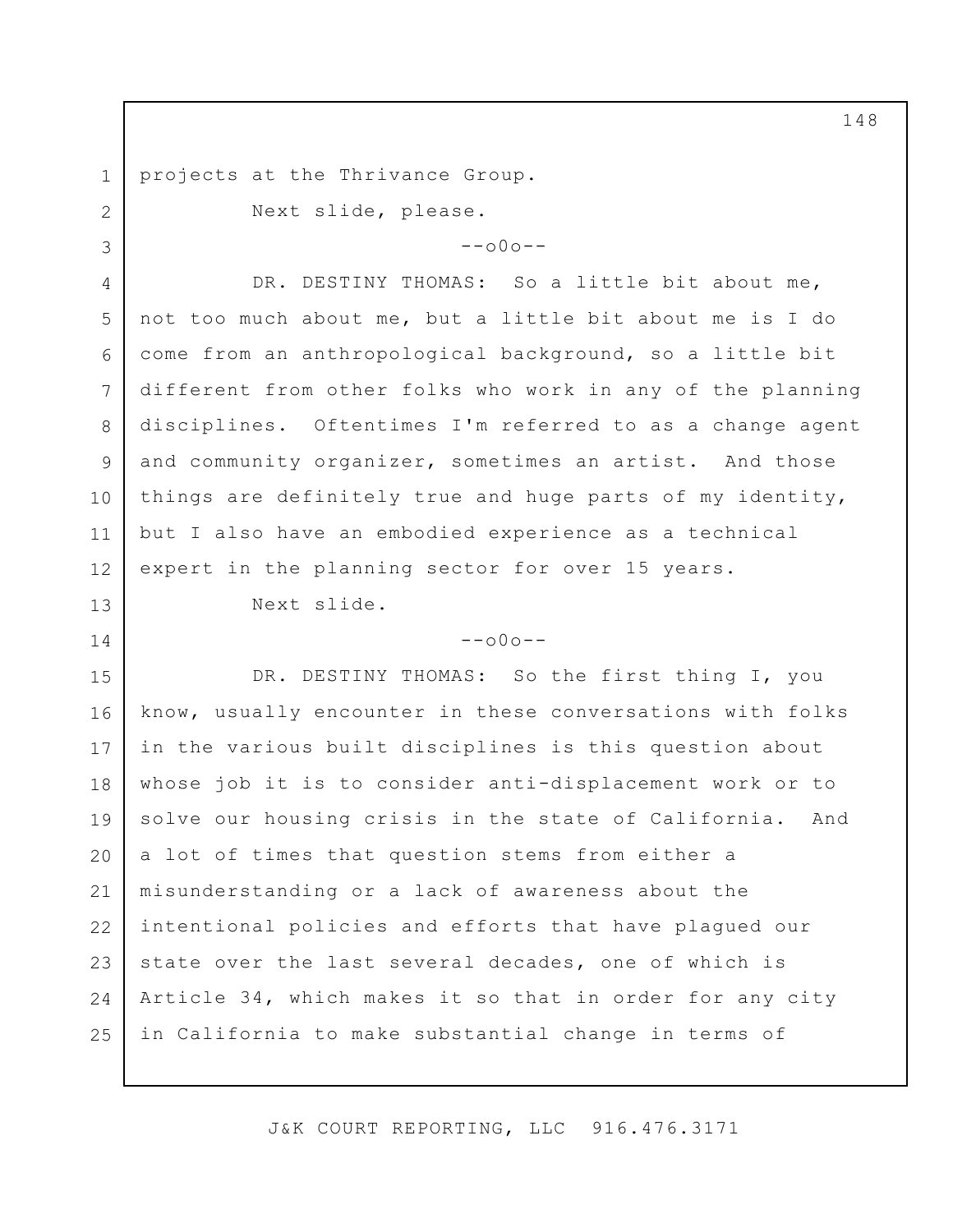adding lower income housing to a geography, that can only be done through a local referendum, which is, you know, simply put some version of a democracy or democratic decision. And the problem with that is we're trying to find a solution for people who have been historically marginalized and therefore don't make up the majority of the population that we've centered over time.

8 9 10 11 12 13 And so their needs are rarely, if ever, at the forefront of our democratic processes. The other thing that folks don't realize is houselessness in the state of California and everywhere is a direct agent and result of structural racism that exists within the built disciplines and certainly within civil service.

14 15 16 17 An example of that is that although Black people only make up 5.5 percent of the state of California, 30 percent of everyone who is unhoused in California is a Black person.

Next slide.

1

2

3

4

5

6

7

18

19

 $--000--$ 

20 21 22 23 24 25 DR. DESTINY THOMAS: So I find myself often trying to make this case. Climate change leads to houselessness. And a couple of my colleagues went in depth in that. So I'm grateful for that. I don't have to go into detail on that. But obviously, if we have a legacy of harm for people of color, for indigenous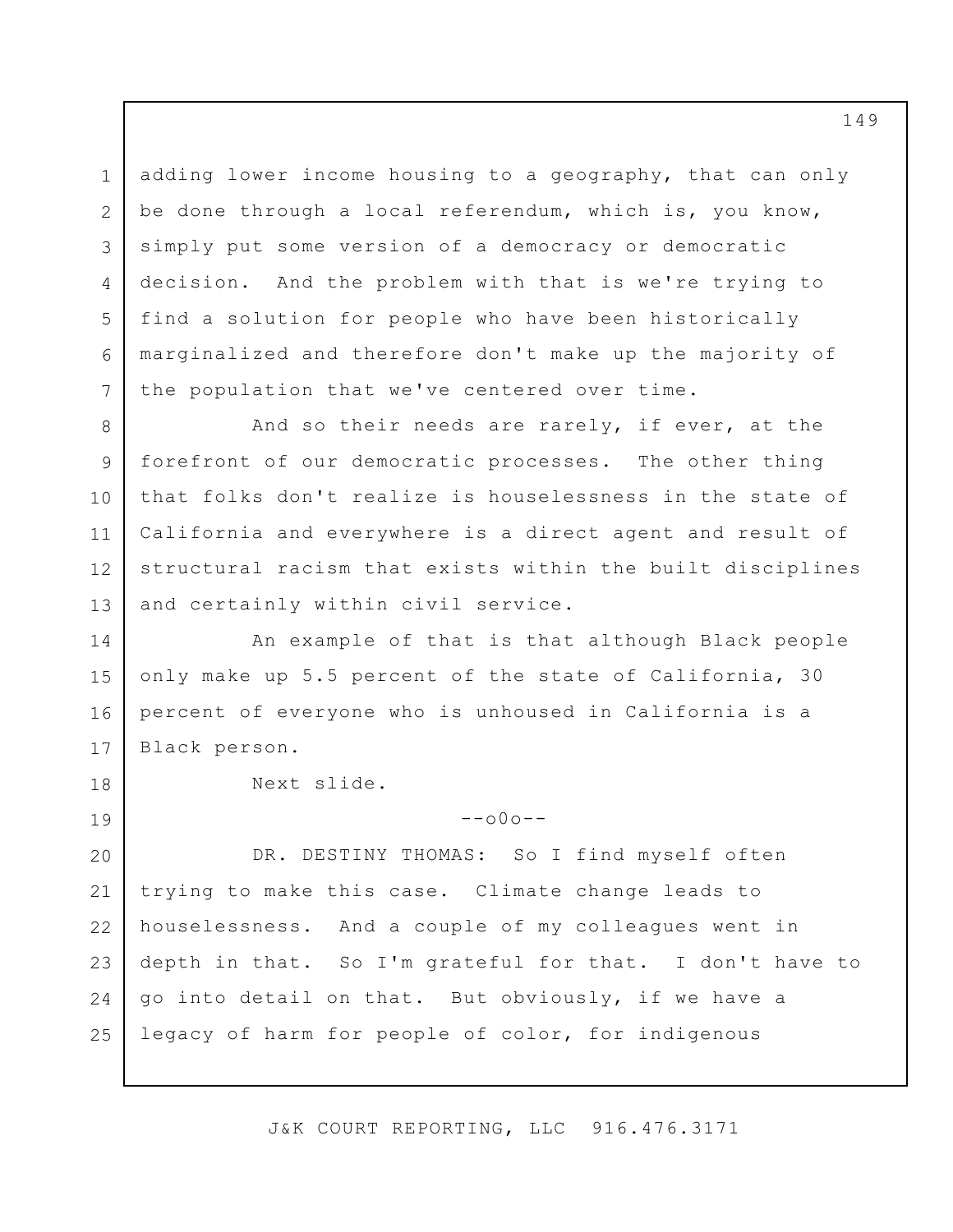1 2 3 4 5 6 7 8 9 10 11 communities, for people with disabilities, then that legacy is definitely going to show up as we grapple with the various atrocities associated with climate change. And one thing that I'd like to point out is that we -- in our conversations about how to be more resilient and sustainable, I think a lot of the solutions that we've been coming up with place the onus and responsibility of greening, of electrification, of sustainability on the communities that are already experiencing the undue impacts of the climate change disaster, which I like to refer to as our legacy of environmental racism.

12 13 14 15 16 17 18 19 20 One of the ways that's happening is through what I call toxic greening. We have a lot of programs and funding mechanisms in the state of California that award points to projects that are able to situate various greenhouse gas emissions reductions interventions in communities that are considered environmental justice communities, or predominantly -- communities that are predominantly black and brown who have experienced this legacy of environmental racism.

21 22 23 24 25 And so these points are being attributed to these projects and these projects are being lauded as altruistic and beneficial to everyone. And the assumption is that they'll save the planet, right, and save our region, which may be true, but we're doing it at the expense of Black

J&K COURT REPORTING, LLC 916.476.3171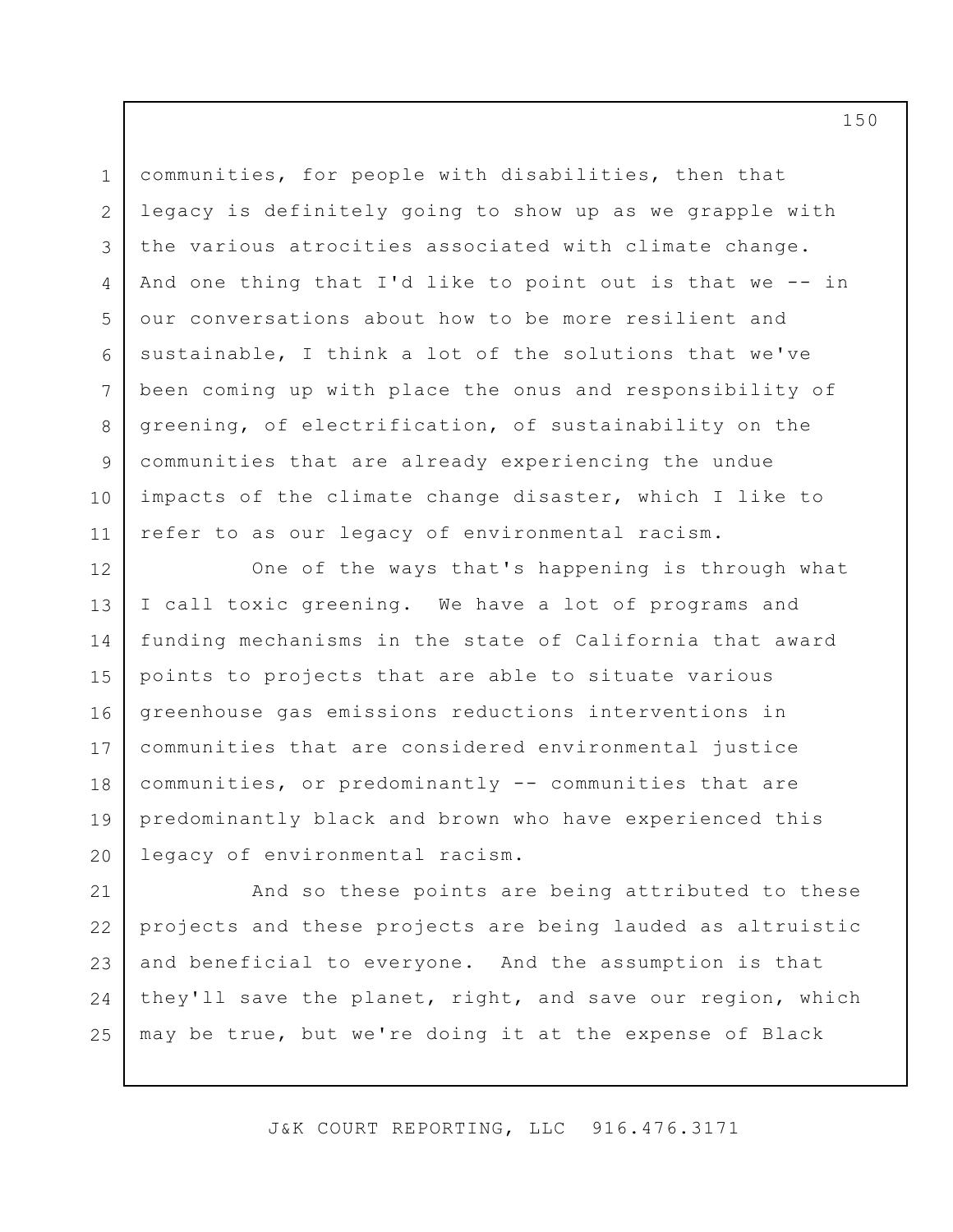1 2

3

4

5

6

7

and Brown communities.

And what I mean by that is a lot of our electrification bus manufacturing depots can now be found in communities like Watts. A lot of the storage facilities can now be found in communities like West Oakland. A lot of our experimental projects can be found in communities like East Oakland.

8 9 10 11 12 13 And so I think it's worthwhile as we explore these opportunities to be more sustainable to also think about not asking communities who are already suffering to bear the brunt of the inconveniences as well as increased pollution, which a lot of folks don't realize, in our back yards.

14

15

Next slide, please.

## $--000--$

16 17 18 19 20 21 22 23 24 25 DR. DESTINY THOMAS: This comes up frequently in the inherent contradictions in the ways we talk about and resource the work that we do. One of the most frustrating points that I've noticed in my work is this notion of walkability. We like to frame a lot of our projects around improving walkability, improving connectivity. And I found that that word has been coded and used in one of the two ways. The first is that a lot of times we hear these terms being used to reproduce the racist and classist notions that we often use to justify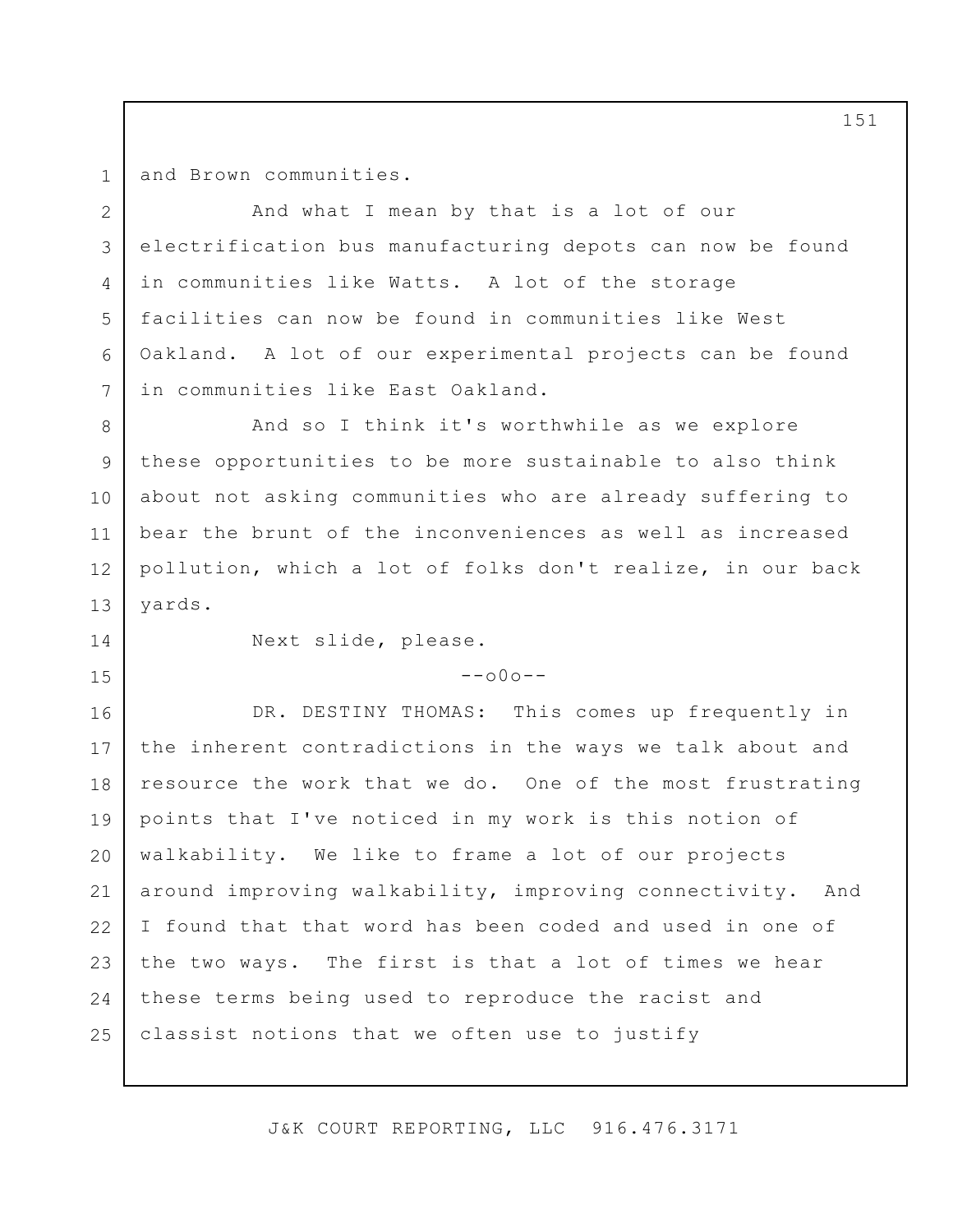1 2

3

4

5

6

7

disinvestment, right.

So a community that is full of affordable housing or concentrated populations of Black and Brown folks is less walkable. It receives a lower walkability score. And I found that a lot of times that has nothing to do with the actual active transportation infrastructure in the community.

8 9 10 11 12 13 14 15 16 17 18 Another way these contradictions show up in our language is that we sometimes overstate accessibility and access to amenities in neighborhoods that -- where we're wanting to promote housing speculation, right? So we're seeing communities that we know anecdotally and through lived experience do not have good connectivity and have very poor active transportation infrastructure being labeled as walkable, because of the implementation of interventions like vertical elements and bollards, which really don't do much to improve the lived experiences of those on the ground.

19 20 21 22 23 24 25 One thing that comes to mind for me is the very heart breaking death of county supervise -- Alameda County Supervisor Wilma Chan yesterday in a community that my mom lives in that is labeled walkable, but mostly because that walkability serves the rising costs of housing in the area, and less because the community is actually walkable. The other challenge that we're facing in the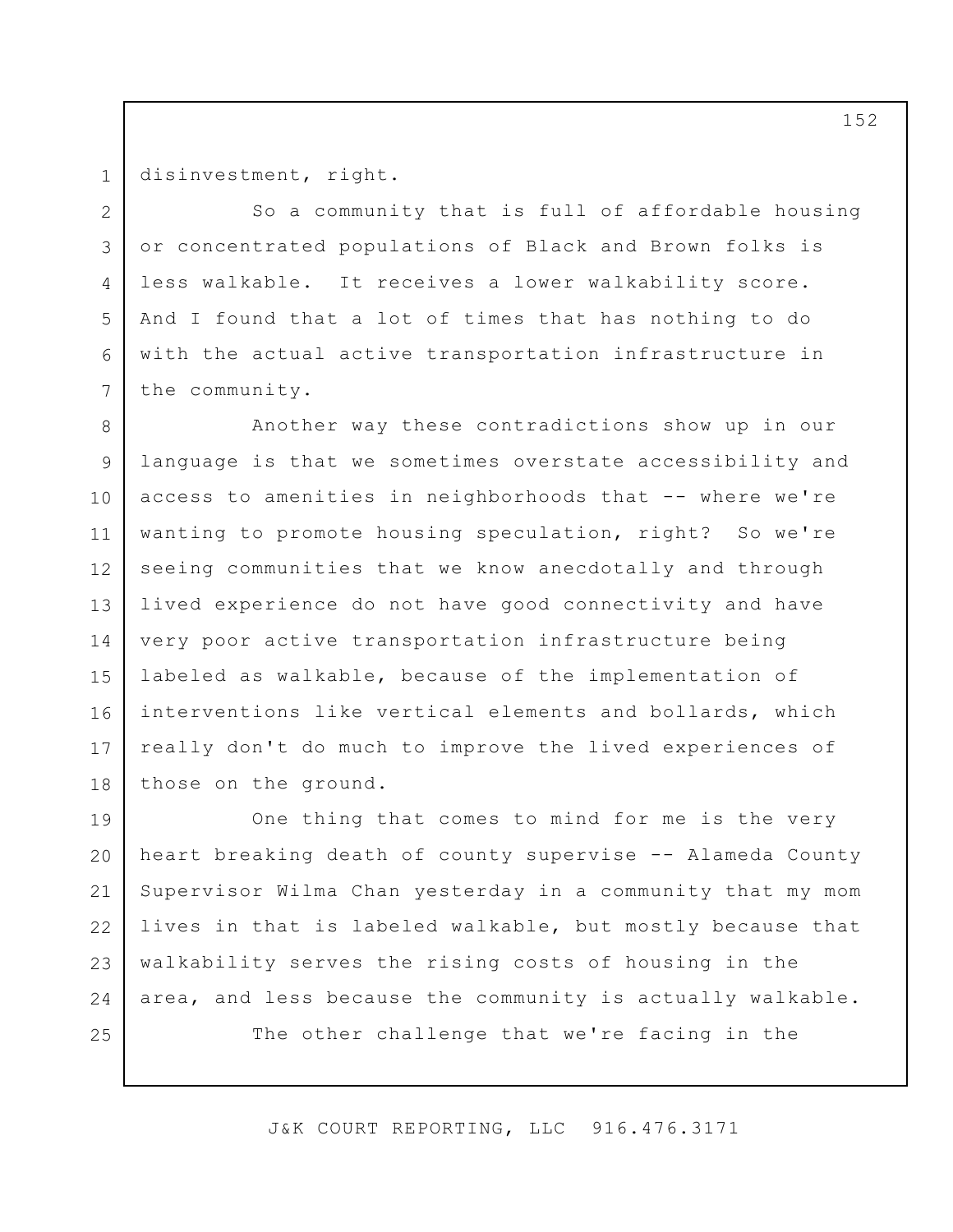1 2 3 4 5 6 7 sector is that we have for generations taken a transportation-first approach. I often describe to my students on I'm teaching them about how to do work -- our planning work in a dignified manner. That transportation planning walks around -- we walk around, as though transportation has a capital T at the front of it, when really transportation is lower case T.

8 9 10 11 12 13 14 15 When we're talking about transportation planning, we're talking about getting someone from point A to point B. The important point there is point A and point B, not the mode itself. And I think that we've lost sight of that in this field -- in our various fields. And we're taking these transportation-first approaches, which happening at the expense of what could be housing first approaches.

Next slide.

16

17

 $--000--$ 

18 19 20 21 22 23 DR. DESTINY THOMAS: On this slide, you see a graphic that really, I think, does a good job of illustrating the relationship between our transportation related investments and the influx of higher income earning people in communities that are historically low income.

24 25 I'm a Bay Area native. I'm from Oakland, obviously, and it's been disheartened to see the influx of

J&K COURT REPORTING, LLC 916.476.3171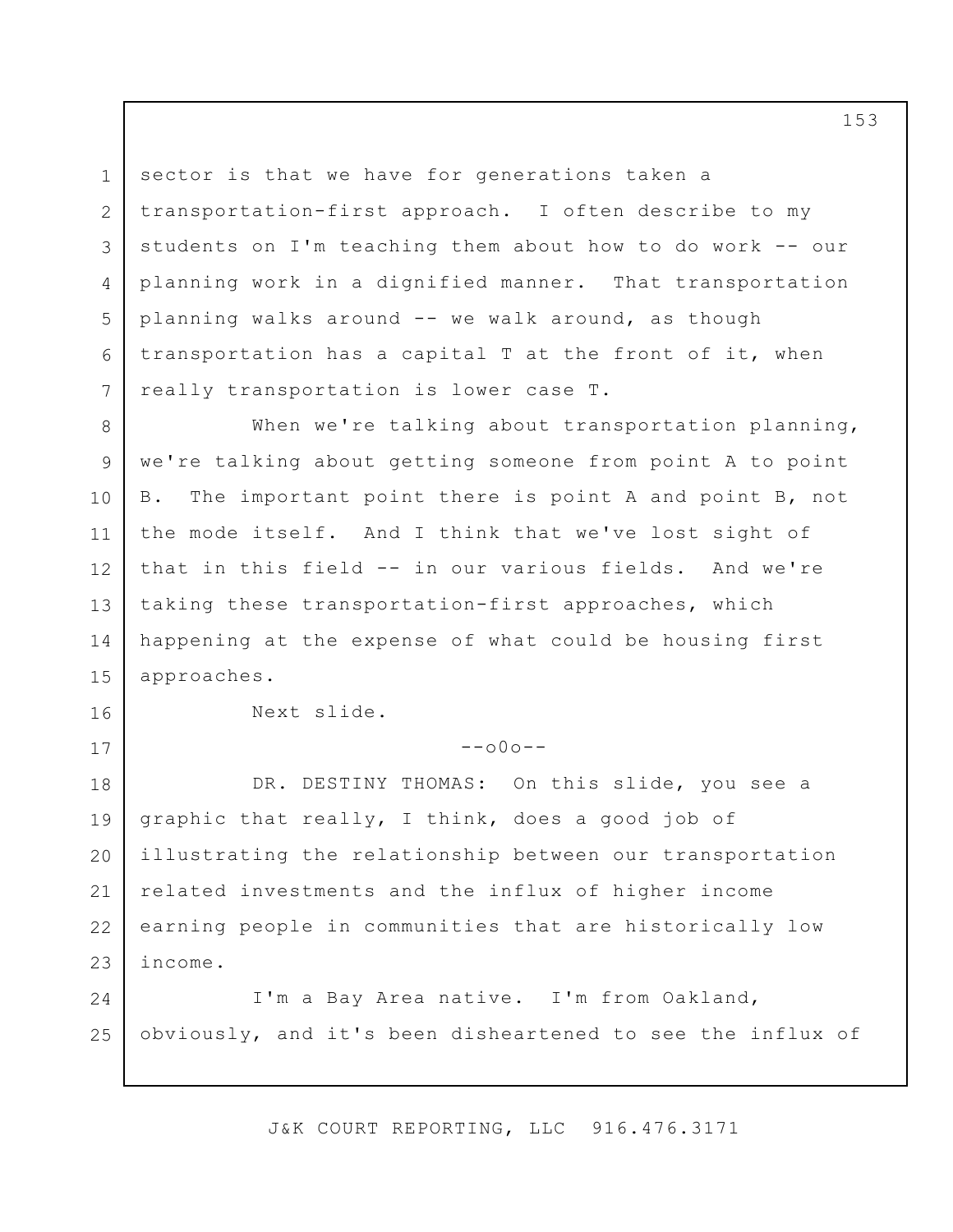3 white people moving into communities, like East Oakland, where we're still grappling with our legacy of structural and institutional racism, and creating an even greater divide and challenge with folks just being able to maintain dignified housing.

1

2

4

5

6

7

Next slide, please.

 $--000--$ 

8 9 10 11 12 13 14 15 16 17 18 19 DR. DESTINY THOMAS: Another thing that's been really heart -- disheartening for me is we're seeing two very different conversations happening in the same time and oftentimes in the same place. So what would it take for us to establish a housing first approach to sustainable planning? How do we do that if in one newspaper on the same day, there's a conversation about growing fears of a community experiencing gentrification happening as a result of transit expansion in their neighborhood and then on the next page we're celebrating the fact that that transit expansion is happening, despite those fears?

20

21

Next page.

--o0o--

22 23 24 25 DR. DESTINY THOMAS: In the City of Fresno, we've been honored to lead the anti-displacement effort for the Strategic Growth Council's Transformative Climate Communities Project called "Transform Fresno", and we've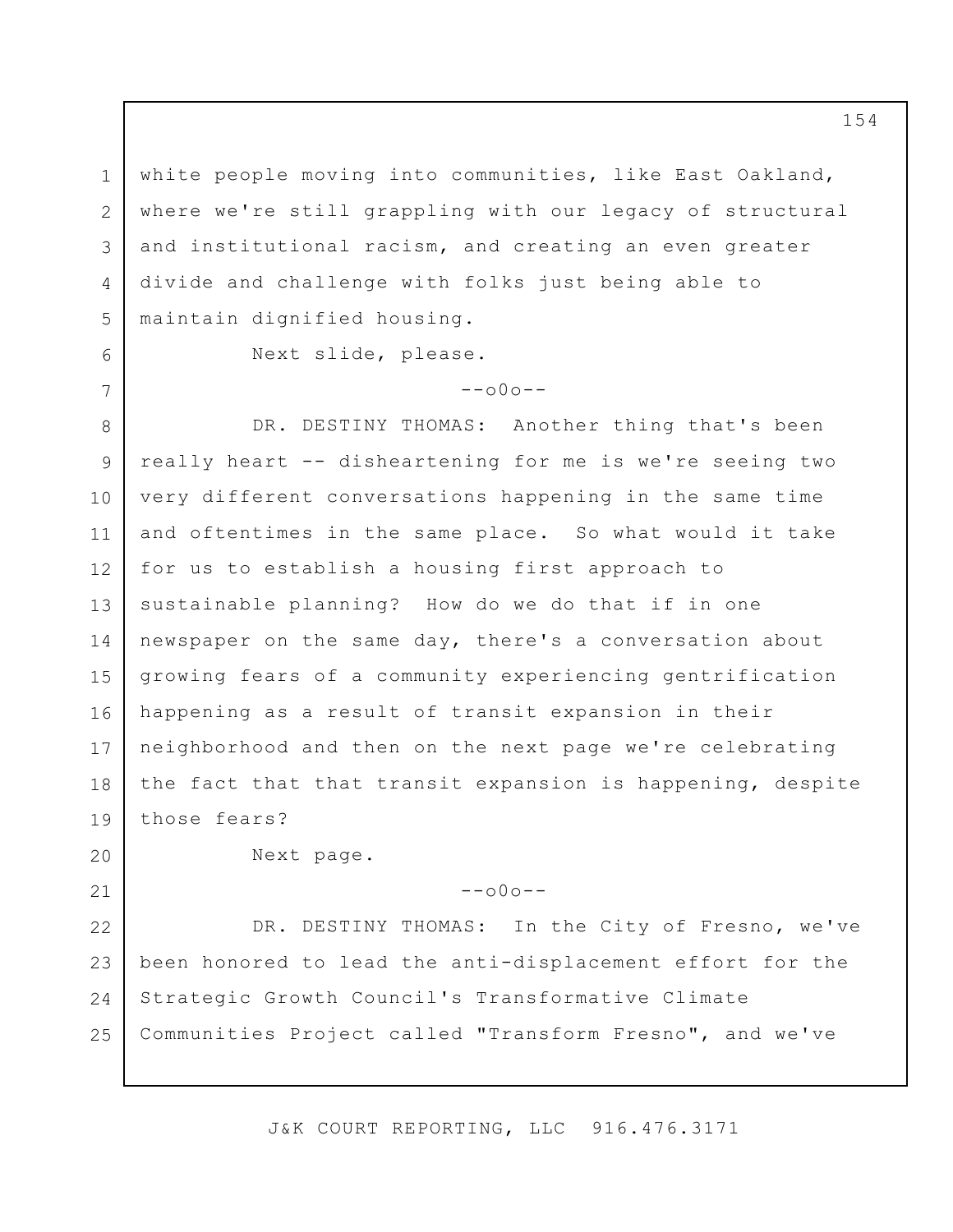1 2 3 4 5 6 7 8 9 10 11 created our own sort of brand around the anti-displacement effort that we refer to as the here-to-stay project. And we were able to conduct a very comprehensive community engagement on the ground, where we collected oral histories and did archival analysis to determine two things, one, the extent to which displacement is already happening and some of the factors leading to the displacement in the area, and two, what policies can the City of Fresno adopt to avoid further displacement and maybe even atone for the displacement that's already occurred.

12

13

Next slide, please.

 $--000--$ 

14 15 16 17 18 19 20 21 DR. DESTINY THOMAS: Some of the lessons that we learned from that effort, we have many. We have some lessons that apply to all geographies, one is that the mere perception of eminent displacement is enough to create waves of displacement and migration throughout a community, in the same way that merely talking about the introduction of active transportation, infrastructure in a community can spur real estate speculation.

22 23 24 25 The other is displacement avoidance measures should not be decided and implemented through consensus building for the reasons that I mentioned earlier. Democratic processes simply don't work in communities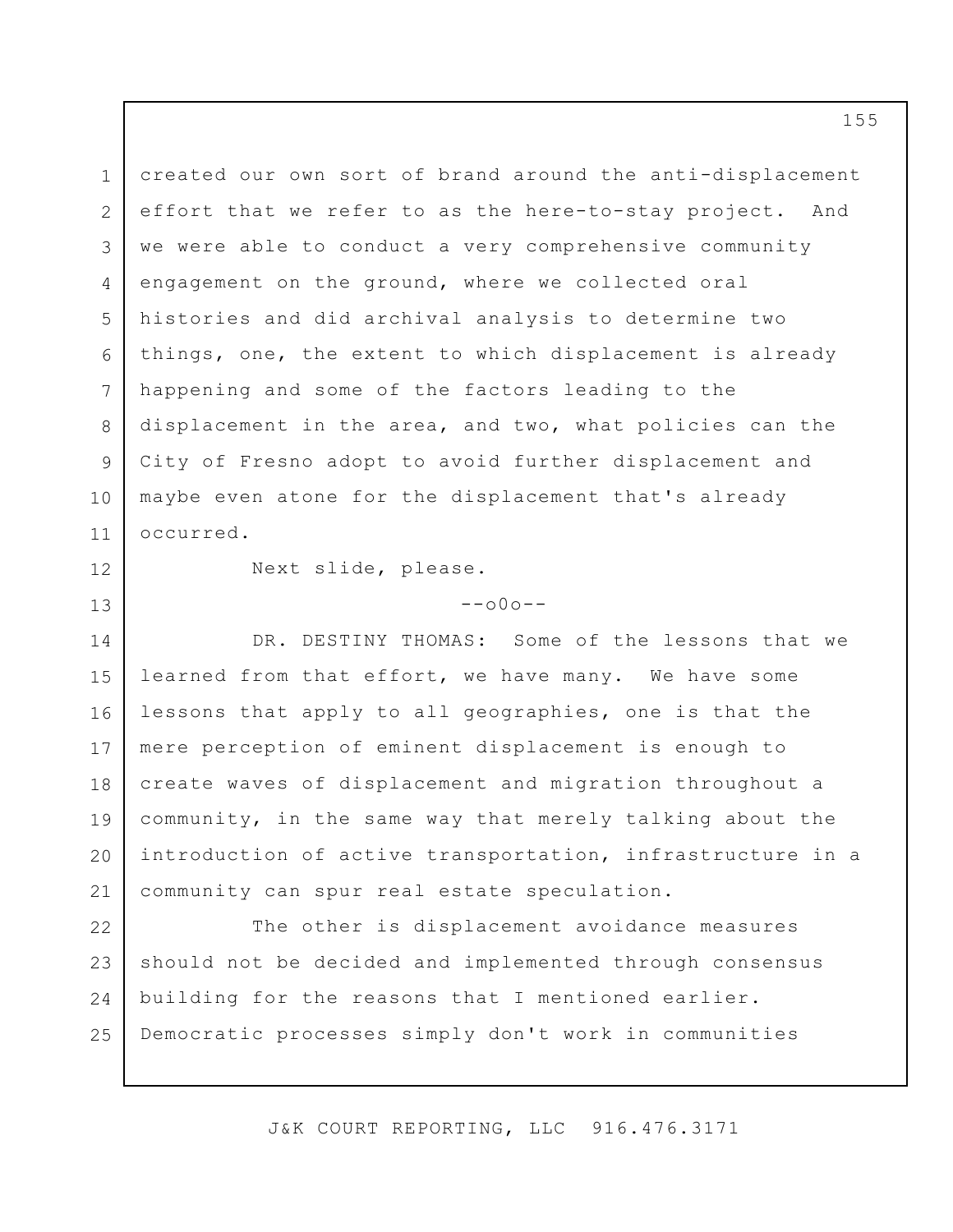1 2 3 where you have a grossly marginalized people who don't and will never make up the majority of voices in a -- in a public comment process.

4 5 6 7 8 9 10 Lastly, renter protections are key here. Regardless of your discipline, if it's transportation, any other kind of land use, or housing. If we are not moving to protect renters through our work, through our projects, if that's not a mandated aspect of the work we're doing, we will continue to see housing destabilization and increased displacement pressures.

13 So it's possible for us to implement those protections while we work on longer term solutions to the problem.

Next slide.

11

12

14

15

 $--000--$ 

16 17 18 19 20 DR. DESTINY THOMAS: So another set of lessons we learned is that there are policies that help prevent displacement, but those need to be coupled with a deep understanding of who's really at risk and how we prevent them from being harmed.

21 22 23 24 25 So transparency is what will yield political will in a community that has otherwise been averse to renter protections and other types of anti-displacement mechanisms. If you're able to be a transparent city, a transparent county, a transparent state, we've noticed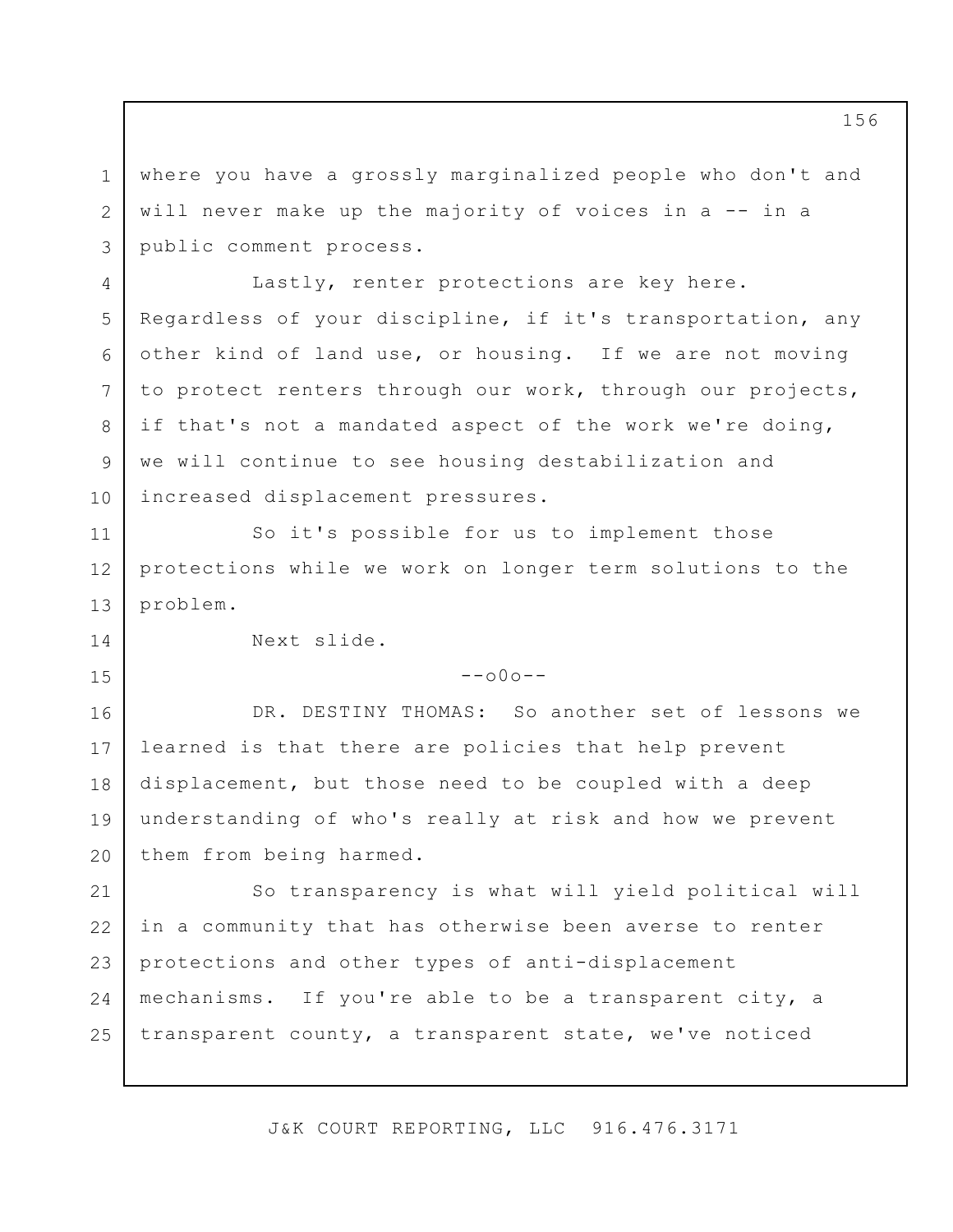1 2 3 4 5 6 7 8 9 that you're more likely to have landlord compliance - excuse me -- while also being able to streamline a multi-disciplinary response to your housing crisis. So the social workers, the crisis response centers, the emergency rooms, the transportation planning departments are all able to sit together at a table and have a meaningful conversation about how to solve this problem, if we're all being transparent about the fact that that conservation is happening, and what's being said.

10 11 12 13 14 15 We learn that there are a couple of groups of people that are way more at risk of being displaced than others. Those groups are institutionalized youth, who are between the ages of 16 and 26 years old. Those could be transition age youth who are adults aging out of foster care.

16 17 18 19 Also, we've seen an influx in young people in this age group, being forced into mental health institutions against their will and coming out and not being able to maintain housing.

20 21 22 23 24 25 In addition to that, renters between the ages of 45 and 54 are most likely to be displaced. And, well, obvious to me, but maybe not other folks. People with cognitive differences and disabilities are greatly at risk. Transgender people not only are at risk of being displaced, but are least likely to even have housing to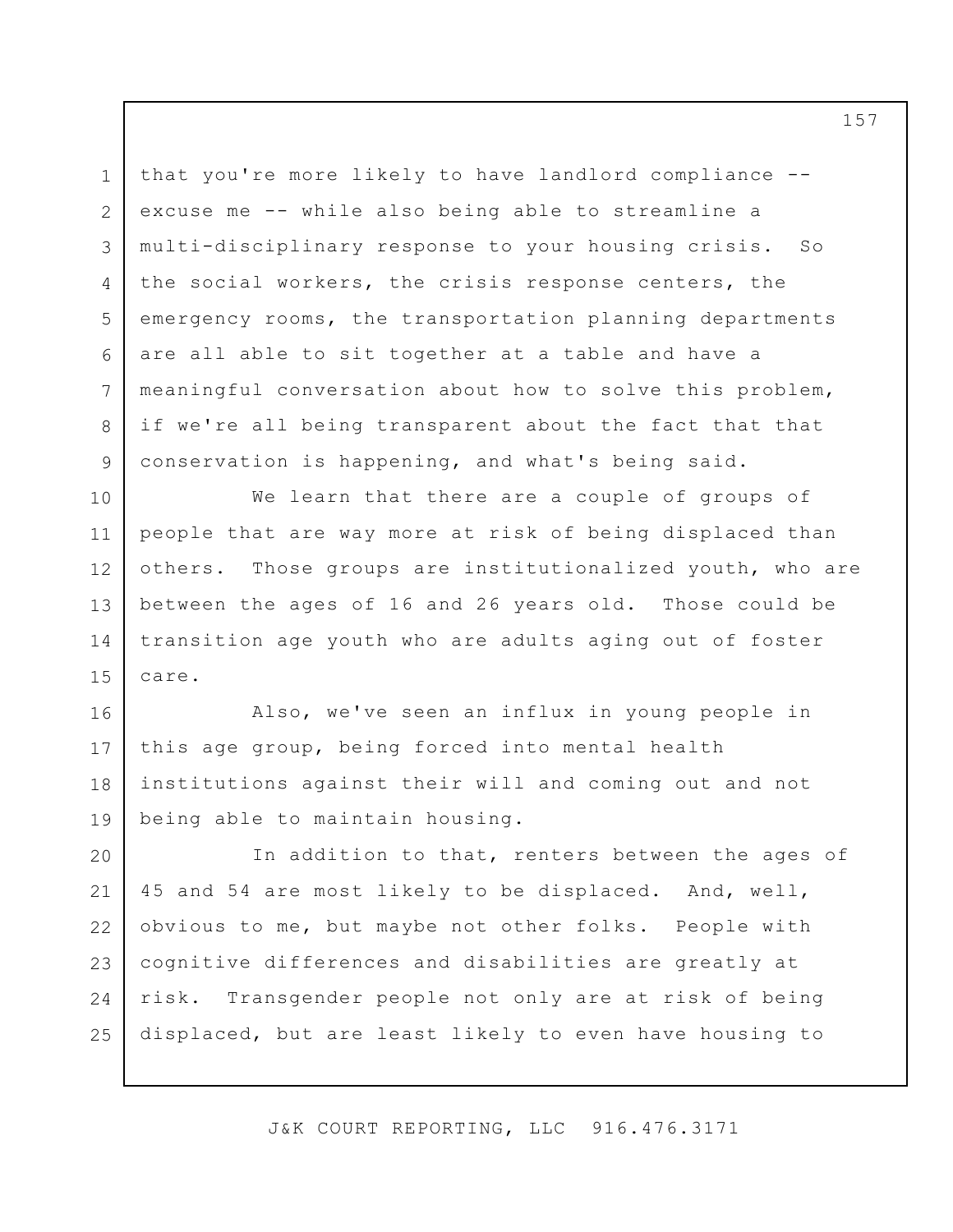1 2 3 4 begin with. And immigrants are very vulnerable, because people exploit the fact that there is an aversion to operating within the legal system to maintain renter protections.

Lastly, the appropriate intervention that we take in any of these cases, and in any of our regions is going to have to depend on the nature of displacement vulnerability in that specific geography.

Next slide.

5

6

7

8

9

10

 $--000--$ 

11 12 13 14 15 16 17 18 DR. DESTINY THOMAS: So here are a couple of requisite interventions that have to happen in order for us to have sustainable land-use planning practices in the state of California. These need to happen through campaign building, through community organizing. Our agencies need to be advocating on behalf of these because none of our work respectively will move forward without them.

19 20 21 22 23 Those things are fair chance housing, which allows people who have non-violent criminal backgrounds to apply for housing, either to rent or to own without having their criminal backgrounds held against them in that process.

24 25 Eviction right to counsel is a must have. And that has to include protections for people who are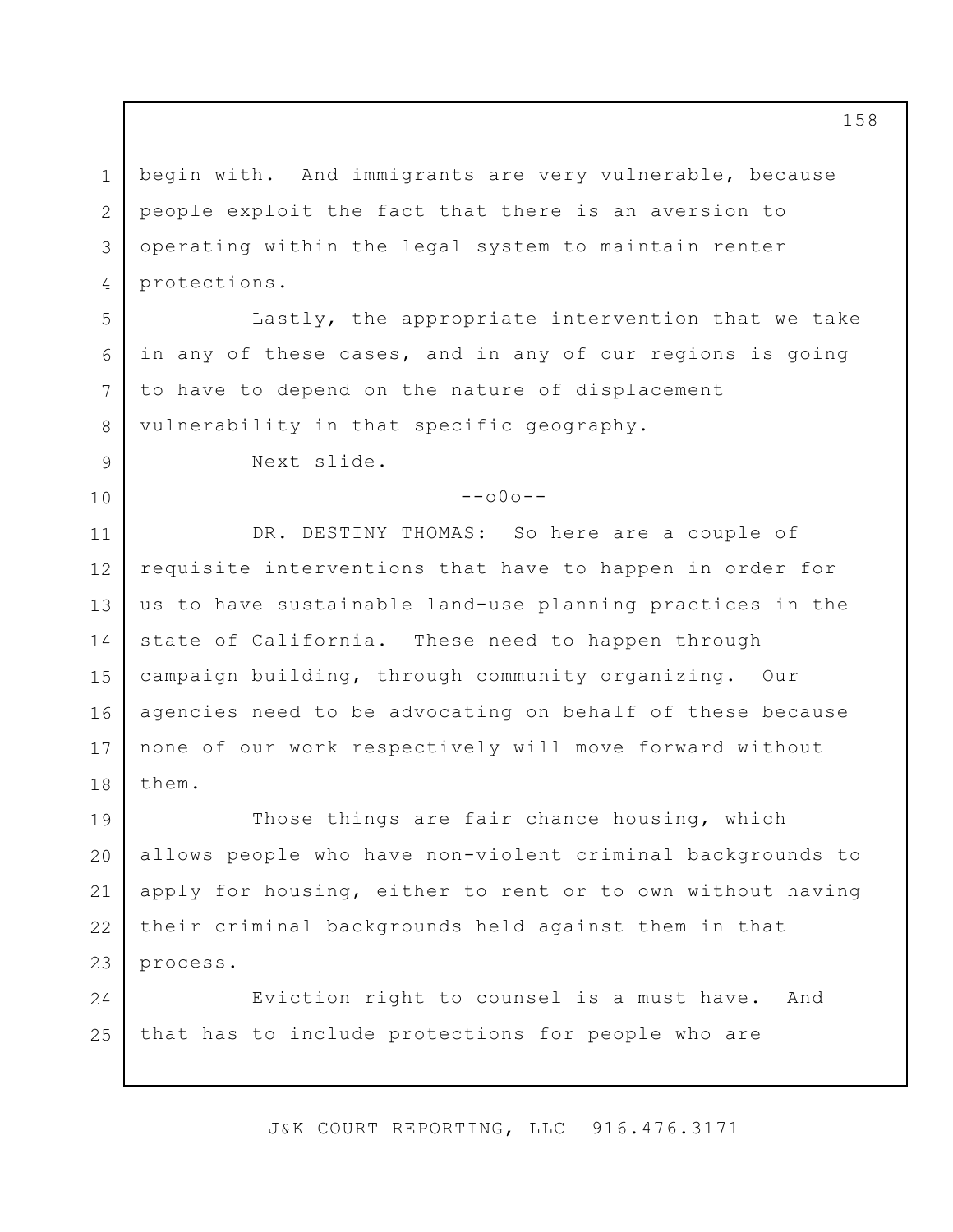1

7

8

9

14

15

undocumented.

2 3 4 5 6 We need to have more restrictions on unit conversions and start to designate certain units as being affordable in perpetuity so that landlords and out-of-town landlords can stop skirting accountability and finding loopholes that leads to increased costs of living.

We need to implement right to return home programs in every major city in the state of California, because so much harm has already been done.

10 11 12 13 And then lastly, we need to have a State funded mechanism for renter and owner assistance and deposit programs, so that people can -- people who are on the edge of houselessness can avoid that circumstance.

Next slide, please.

 $--000--$ 

16 17 18 19 20 21 22 23 24 25 DR. DESTINY THOMAS: So the fact of the matter is, which has been stated, Climate Resilience and sustainability can be coupled with anti-displacement policies that actually atone for generations of environmental racism and the disproportionate impacts of climate change in Black and indigenous communities. Next slide.  $--\cap 0 \cap --$ DR. DESTINY THOMAS: Here's a couple -- here are a couple policies that we recommended to the City of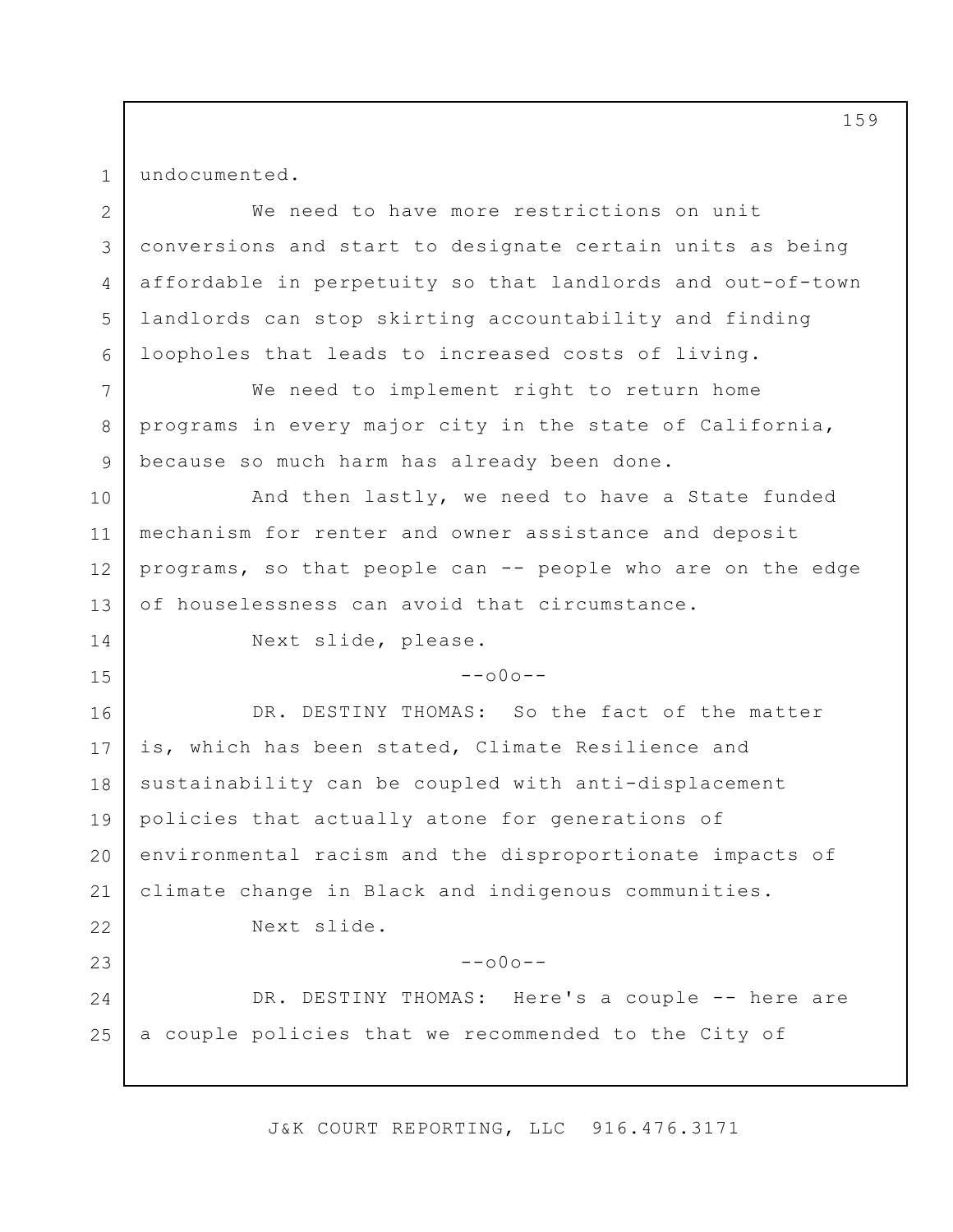Fresno. We are just outside of our public comment period, so we're now in a feasibility phase, where we're determining which of these policies make the most sense for Fresno, but I wanted to bring them here to share that these are policies that other jurisdictions can consider as well.

1

2

3

4

5

6

25

7 8 9 10 11 We should have a mandated environmental justice and climate resiliency planning effort in every major city and county. That means if you have a transportation related project, the filter that it funnels through should be rooted in an environmental justice analysis.

12 13 14 15 16 17 18 Similarly, communities deserve a public health impact report that honestly illustrates the potential impacts of the projects that are coming to the community. This is different from CEQA, in that we want jurisdictions to no longer be able to name a project greening or good for the environment and not transparently explain at whose expense that benefit will happen.

19 20 21 22 23 24 Similarly, there should be impact areas -- an impact area notification system that is standardized. And it needs to be more nuanced than just everyone who lives on the face of the project, and that notification systems should be more accessible than what we have asked our local jurisdictions to do in the past.

Lastly, least popular, I think that there should

J&K COURT REPORTING, LLC 916.476.3171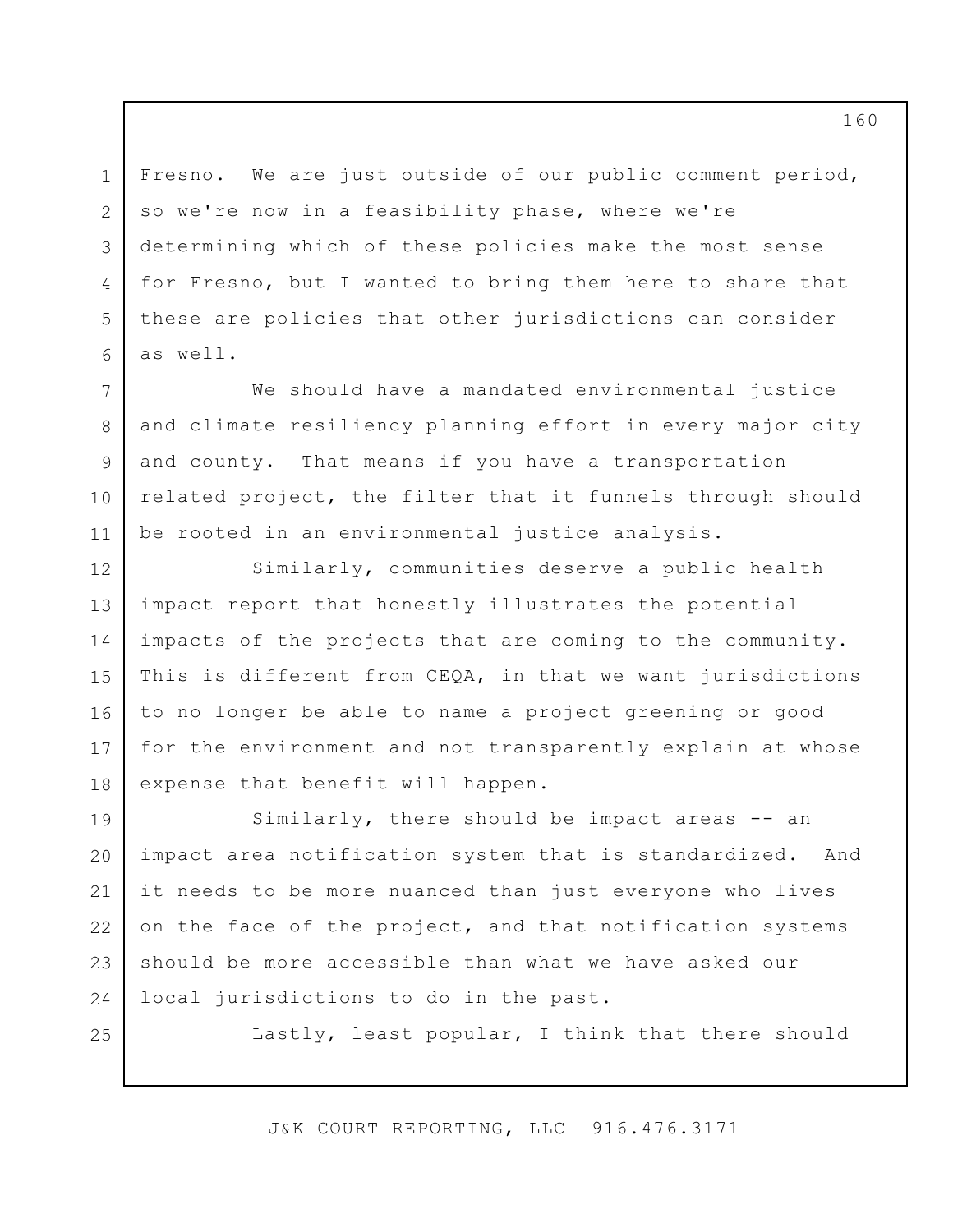1 2 be the inclusion of anti-displacement analysis in every CEQA process.

Next slide, please.

3

4

 $--000--$ 

5 6 7 8 9 10 11 12 DR. DESTINY THOMAS: Here are some policies that establish sustainable and alternative pathways to dignified housing. I love the previous presentation and it talked about the quality of housing that we're building, that's affordable, and how a lot of times the aversions to affordable housing is because of the materials that are often used and the stigma associated with them.

13 14 15 16 17 18 19 20 So we advocate for cities and programs like the programs that the Strategic Growth Council funds to incorporate a mechanism for funding dignified tiny house villages, as well as scattered site housing options, so that affordable -- affordability is not happening in a concentrated way that worsens the stigma, and allows other people -- entitled people and people with more money to continue to flourish at their expense.

21 22 23 24 25 Another policy is a community-defined universal design standard. This means that in each city, each city will have to go through its own processes to determine what universal design means for its constituents. But we believe that it's time to go beyond what the ADA has asked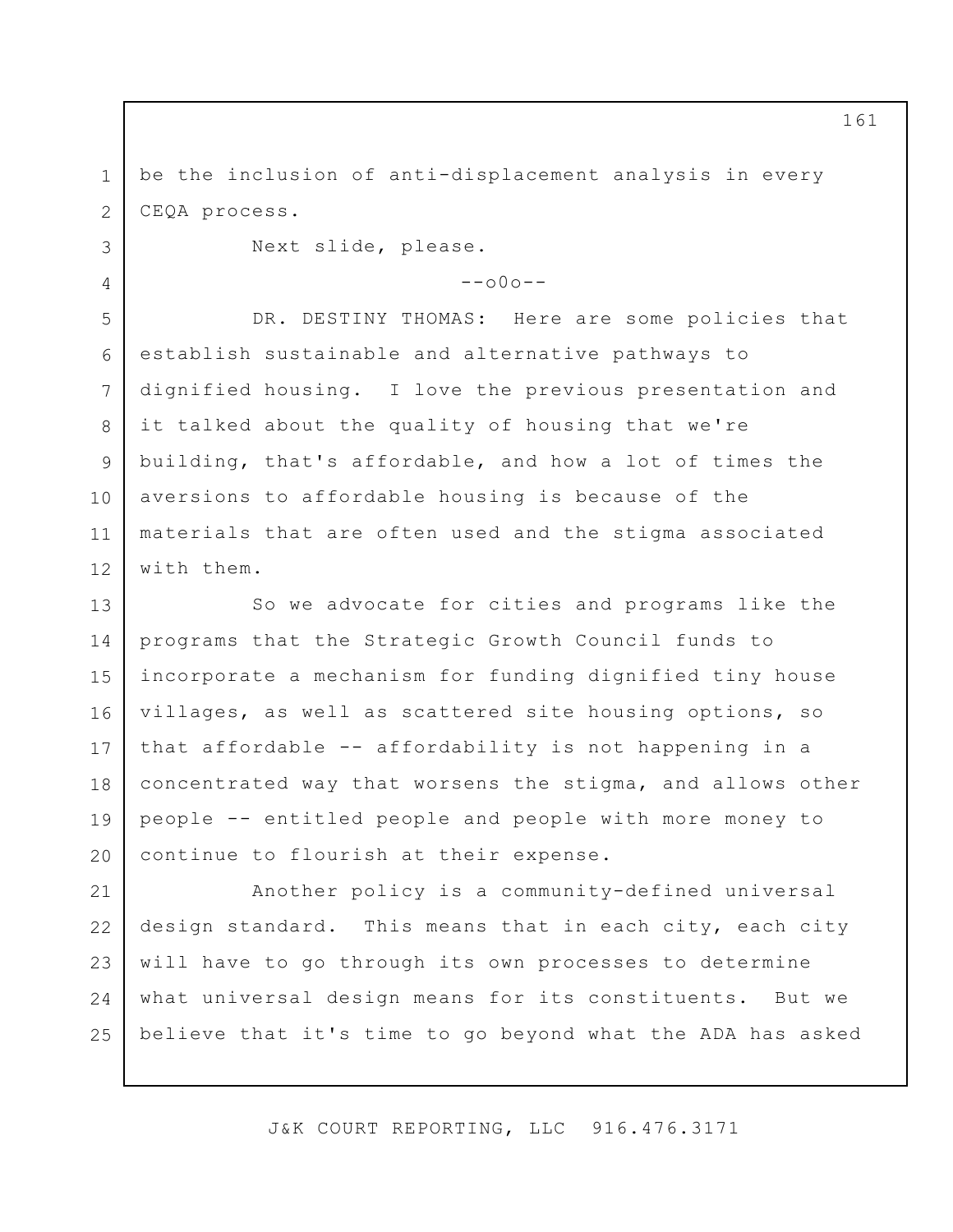us to do, and that even the implementation of ADA interventions in many cases creates more hostile infrastructure than it helps.

5 6 10 Land trust and land banks are two development - land use development project typologies that, to my knowledge to date, have not been allowed through the various statewide funding mechanisms, competitive grant opportunities. This leaves out many, many indigenous and Black communities for whom land trusts and land banks are the only way we will see housing stability and generational wealth.

12 13 14 15 16 17 18 19 20 And then lastly, mobility justice and public works prioritization should be a mandated metric for every project that is funded statewide, regionally, and locally. And what I mean by this is it's time to stop funding so-called innovative projects without having a -- an intentional and deep look at the basic infrastructure needs that have not been met in a community. I'm very tired of seeing protected bike lanes go up in communities that still don't have sidewalks.

21 22

1

2

3

4

7

8

9

11

Next slide, please.

 $--000--$ 

23 24 25 DR. DESTINY THOMAS: We have policies that restrict access for socially irresponsible businesses, while incentivizing socially just development. This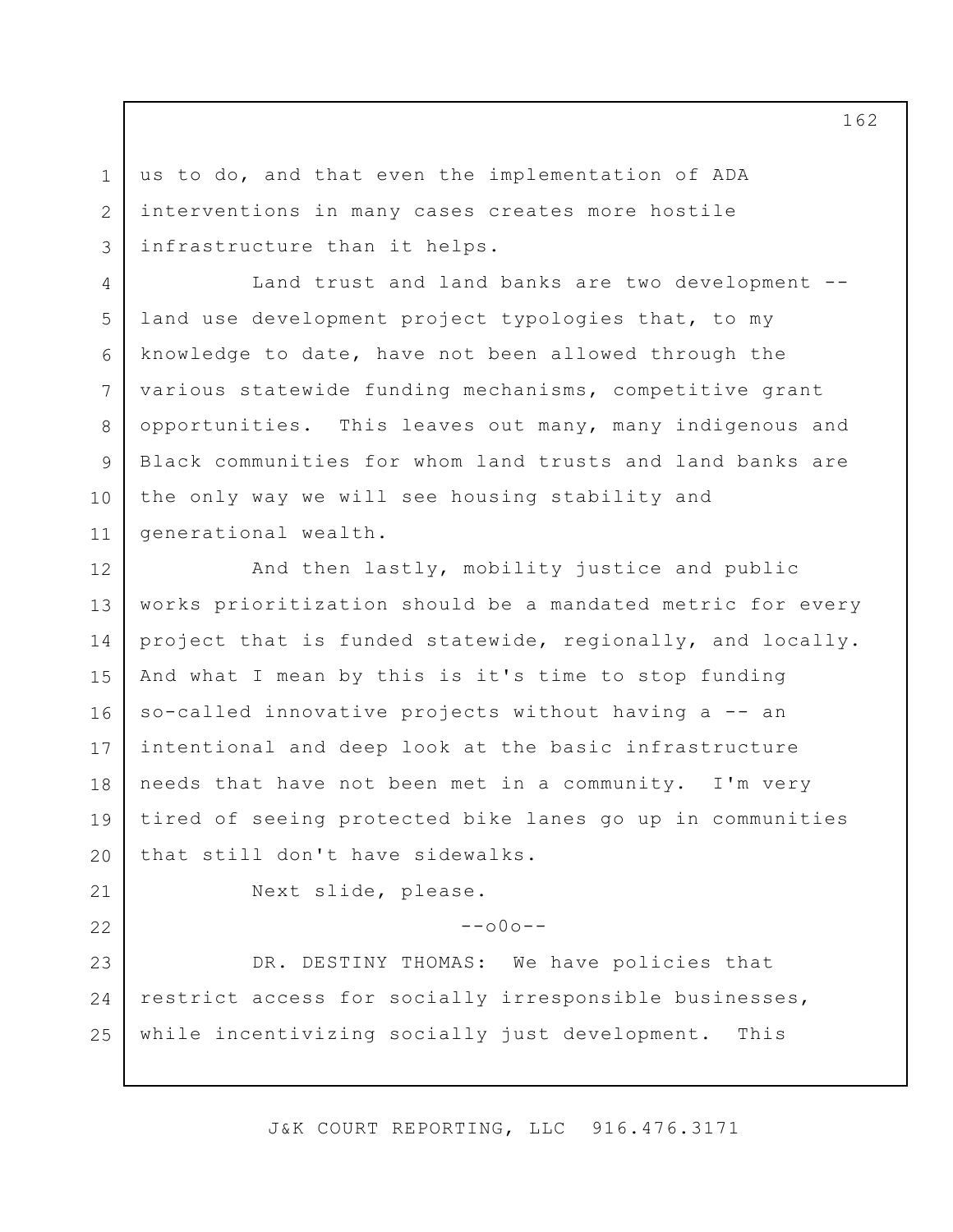3 6 includes creating prohibitions on cargo and freight transpoint -- transport in neighborhoods that have experienced the historic brand of environmental racism, and where those prohibitions are not existing and increase in taxes. And that revenue generated should go directly to community-owned interventions within those communities -- those environmental justice communities.

8 9 10 11 12 13 14 15 16 17 We also want to see tax-related incentives for projects that have a specific focus on anti-displacement outcomes. And we'd like to see joint development priority permitting, meaning every opportunity -- every project that expressly includes an anti-displacement aim, one that is feasible, and one that can actually be implemented should receive priority permitting and a reduction in permitting costs over some of the out-of-town development that we're seeing happening that's leading to the displacement in the first place.

18

19

1

2

4

5

7

Next slide, please.

 $--000--$ 

20 21 22 23 24 25 DR. DESTINY THOMAS: There's a lot that's working, but there's a lot that's not working. Of course, it's great that there's a heightened acknowledgement and awareness of the fact that this harm is occurring. I also am excited to see that these days more community-based organizations and resident leaders are being funded to

J&K COURT REPORTING, LLC 916.476.3171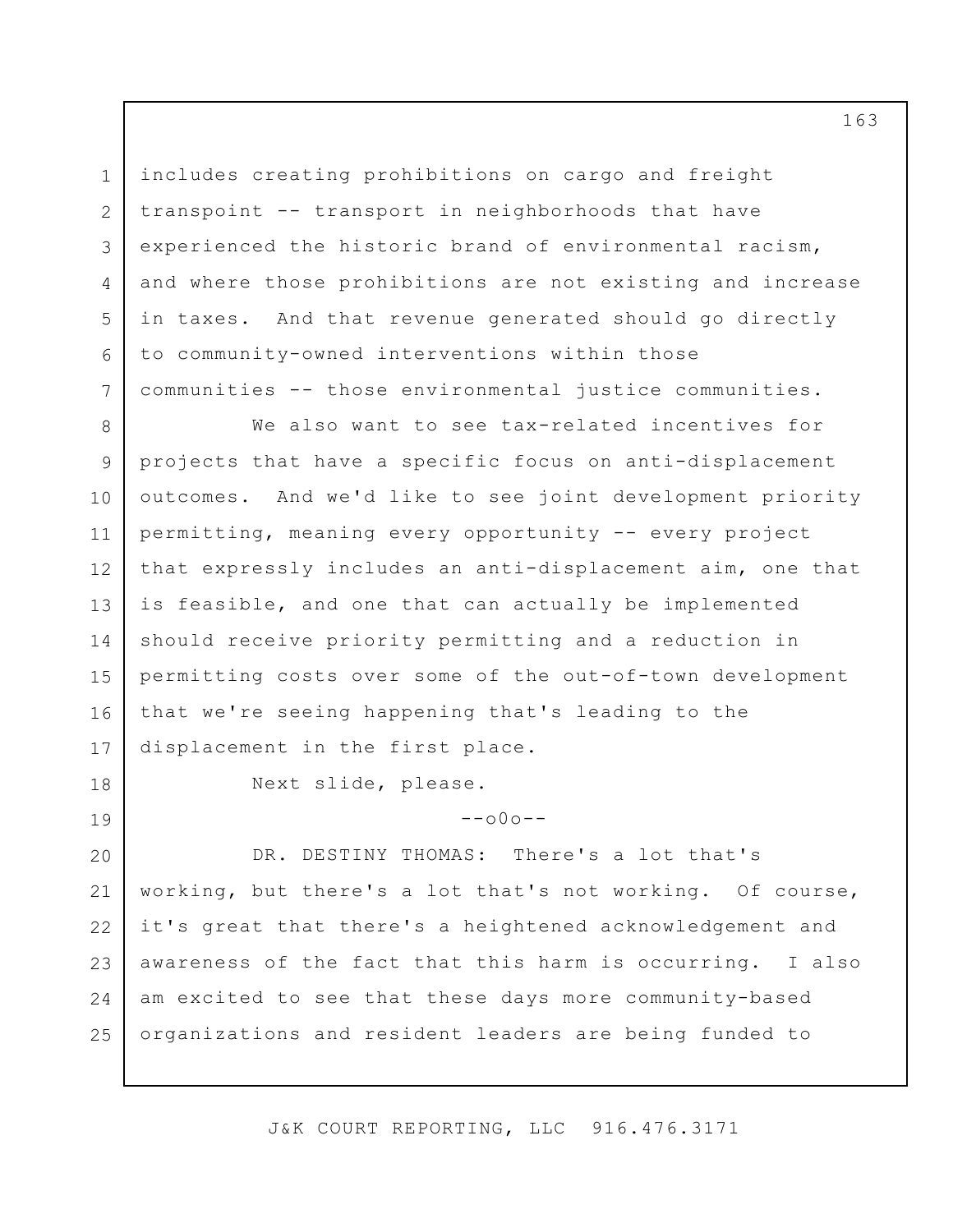1 2 3 4 5 6 7 8 9 10 help solve these problems. But what's not working is we continue to move into these spaces where we are simply checking the equity box and creating procedural barriers for consultants like myself, who are best suited to navigate these crisis -- crises, but because of the burdensome invoicing processes and application processes, we just cannot show up in a meaningful way. Our equity metrics are happening without equity outcomes. And we are certainly being outpaced by climate change and houselessness.

11 12 13 14 15 16 17 18 19 20 One of the things that most disheartening for me is that all of our approaches seem to be incredibly disjointed. A lot of times people refer to this as working in silos, but I see them as direct contradictions. There's no reason, now that we understand who doesn't have access to transportation, who doesn't have access to housing, that we're not engaging the people who serve those populations, the social workers, even the probation offices to figure out a solution that works for the holistic life.

21 22 Next slide, please.

 $--000--$ 

23 24 25 DR. DESTINY THOMAS: So -- and I'm wrapping up. A litmus test that we use at the Thrivance Group for what we call reparative planning, which in other spaces I refer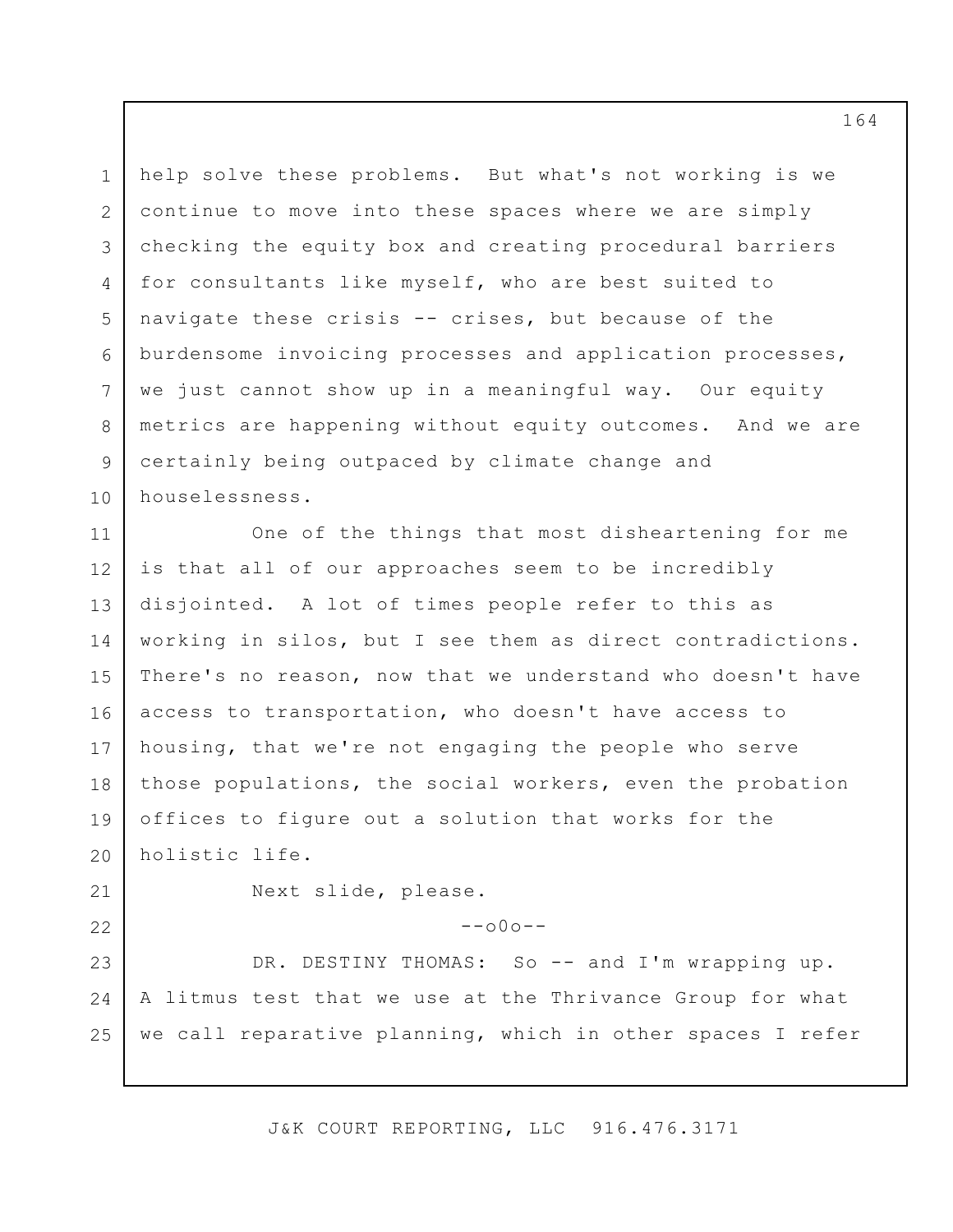to as spatial reparations, is the filter we use on -- for every project, for every policy that we recommend, every funding opportunity that we go after, if we can't achieve these four themes, we know that it is more likely to do harm than good, and we also know that it's not going to do anything to solve the crises that I just spoke about.

1

2

3

4

5

6

7 8 9 10 11 12 13 So the first component of this litmus test is that policy, or project, or on its own, or in combination with another has to address a specific element of harm, one that's identified by residents themselves and validated through research that includes oral histories and some of the qualitated -- qualitative data that we pretend to not want to use.

14 15 16 17 18 19 20 21 22 The next thing is the policy, or project, or program, or its implementation plan has to strive to identify specific and intentional recipient. A lot of times these projects champion -- are championed because they benefit a lot of different populations at one time. And we find that this is very problematic and that it's time to identify specific communities that we want to help heal and atone, so that the solutions we pose actually achieve the outcomes that we desire for them.

23 24 25 The third thing is that the eligibility or qualifying factor cannot pose an additional burden or barrier that would contribute to a new or additional type

J&K COURT REPORTING, LLC 916.476.3171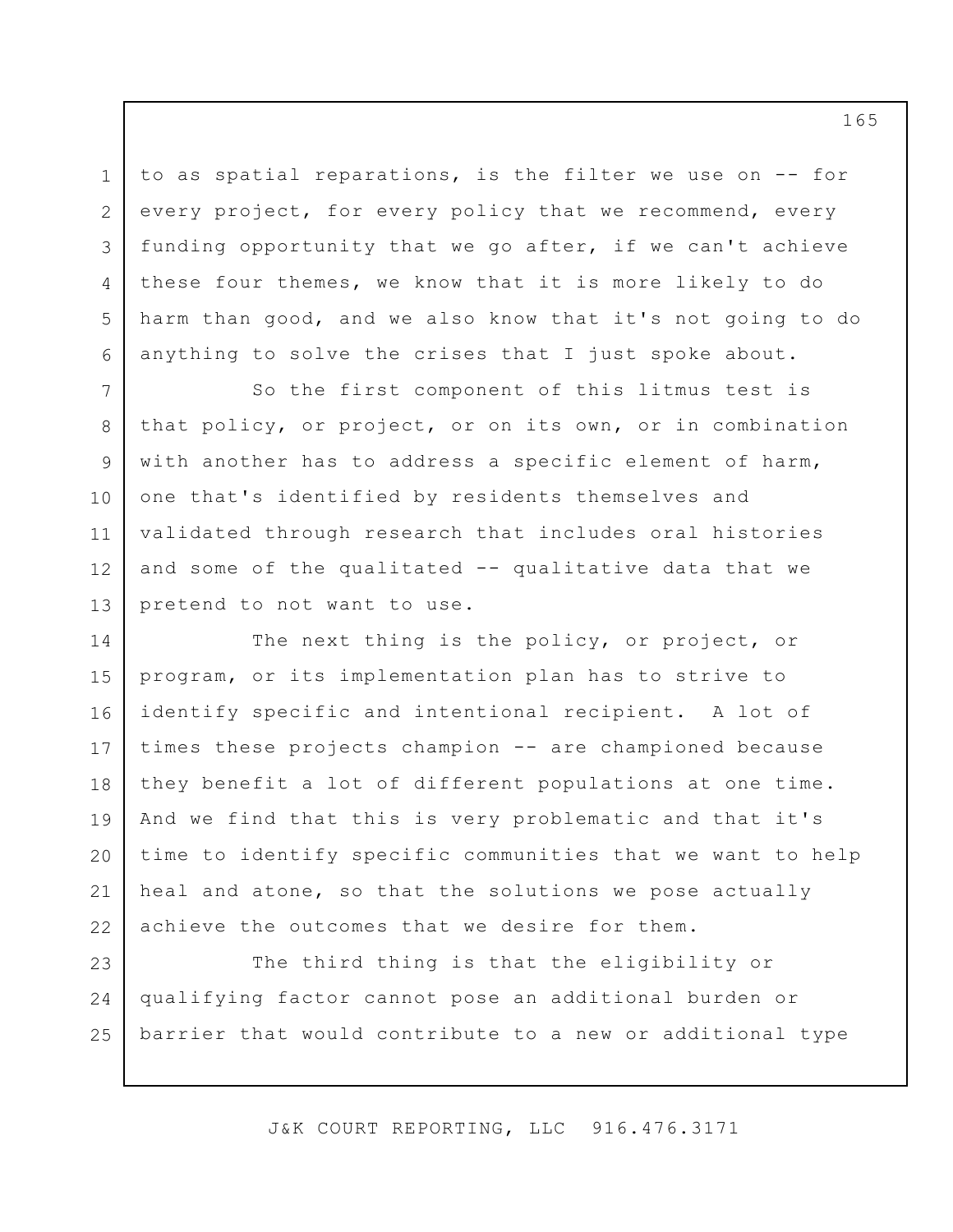1 2 3 4 5 6 7 8 9 of displacement. This is really important. It's -- if you're creating a low income fare program for your transit system and then asking someone to jump through hoops to prove that they have low income, you're actually creating a burden, and you're not doing anything to repair the circumstances at hand. And, in fact, you enable and empower entities like transit police and other policing mechanisms to have another layer of surveillance and criminality for that population.

10 11 12 13 14 15 16 17 18 The fourth and final element of this litmus test is that the policy and the people who implement it or the project have to have the intention of creating a permanent redress. It's great that we're doing open streets, and slow streets, and al fresco dining, and all these beautiful things that bring community together, but we need to stop using our resources in ways that prevent us from figuring out how we solve these crises permanently and immediately.

19

20

Next slide, please.

 $--000--$ 

21 22 23 24 25 DR. DESTINY THOMAS: I'm going to breeze through this in the interests of time. There's some programmatic policy changes that I think are necessary in order for us to solve these issues. We need satellite divisions, plan -- satellite planning divisions, so that we could be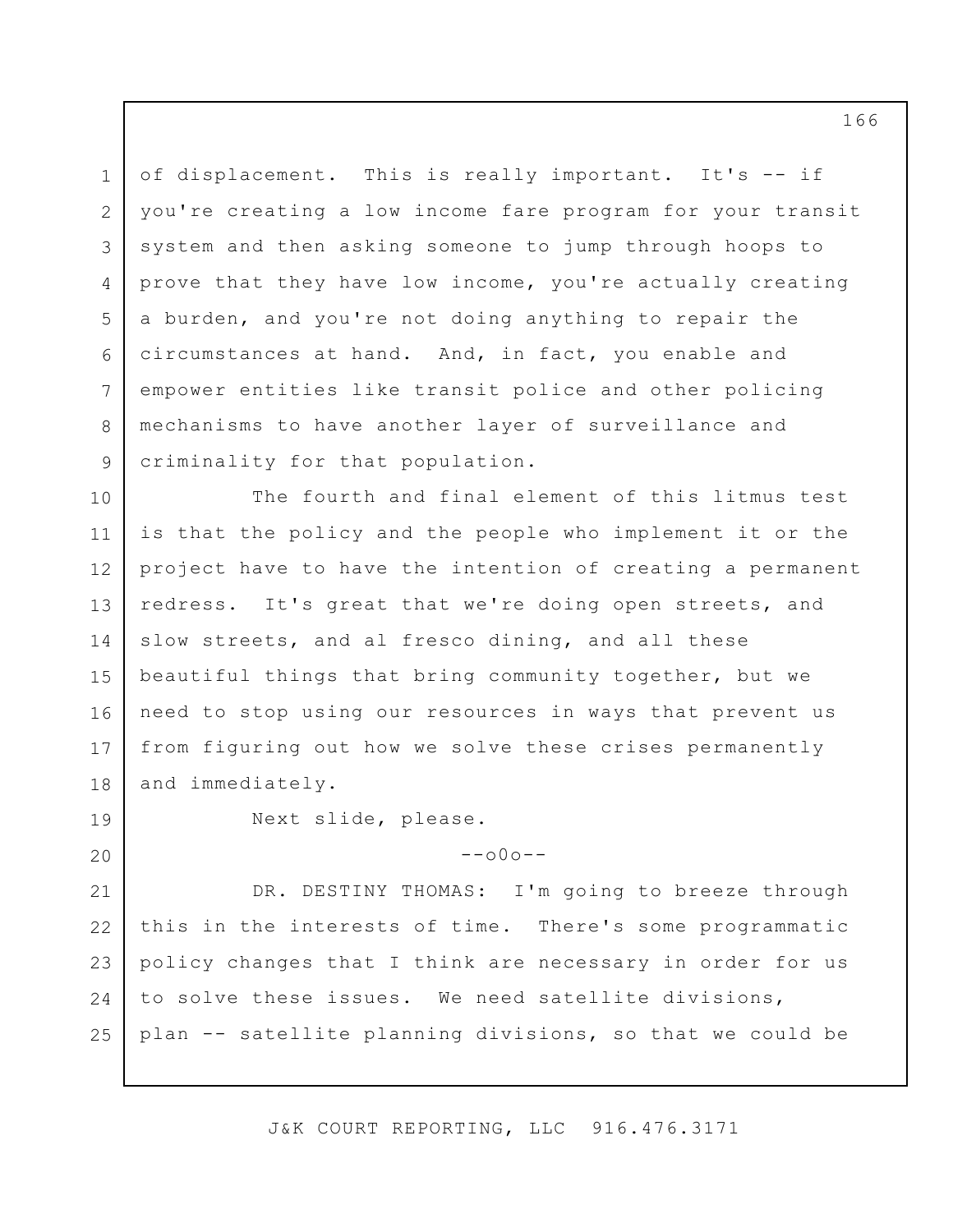1 2 3 4 5 6 7 8 9 10 more responsive to local contexts. We need to change the way we employ civil servants staff by changing the classifications to honor non-traditional pathways to technical knowledge. Stop funding projects in communities where we are weaponizing Article 34 altogether. If the city has not done the work with its constituents to help its residents understand the importance of affordable housing, and if a city is sitting on their hands regarding this issue, they don't deserve the money to continue to expand on the backs of those communities.

11 12 13 14 15 16 17 18 19 20 We need to revive our -- revise our application scoring systems so that we're not giving entities extra points for greening, when really what they're doing is locating toxic greening infrastructure in communities that are already experiencing environmental racism. And we need to incentivize housing-first approaches, not transportation-first approaches, while also redefining what we mean when we say something is affordable and clarifying what we mean when we say we want to avoid displacement.

21 22 Next slide, please.

 $--000--$ 

23 24 25 DR. DESTINY THOMAS: We need to establish an oversight mechanism that serves as an accountability and evaluation body for agencies that are pursuing funding. I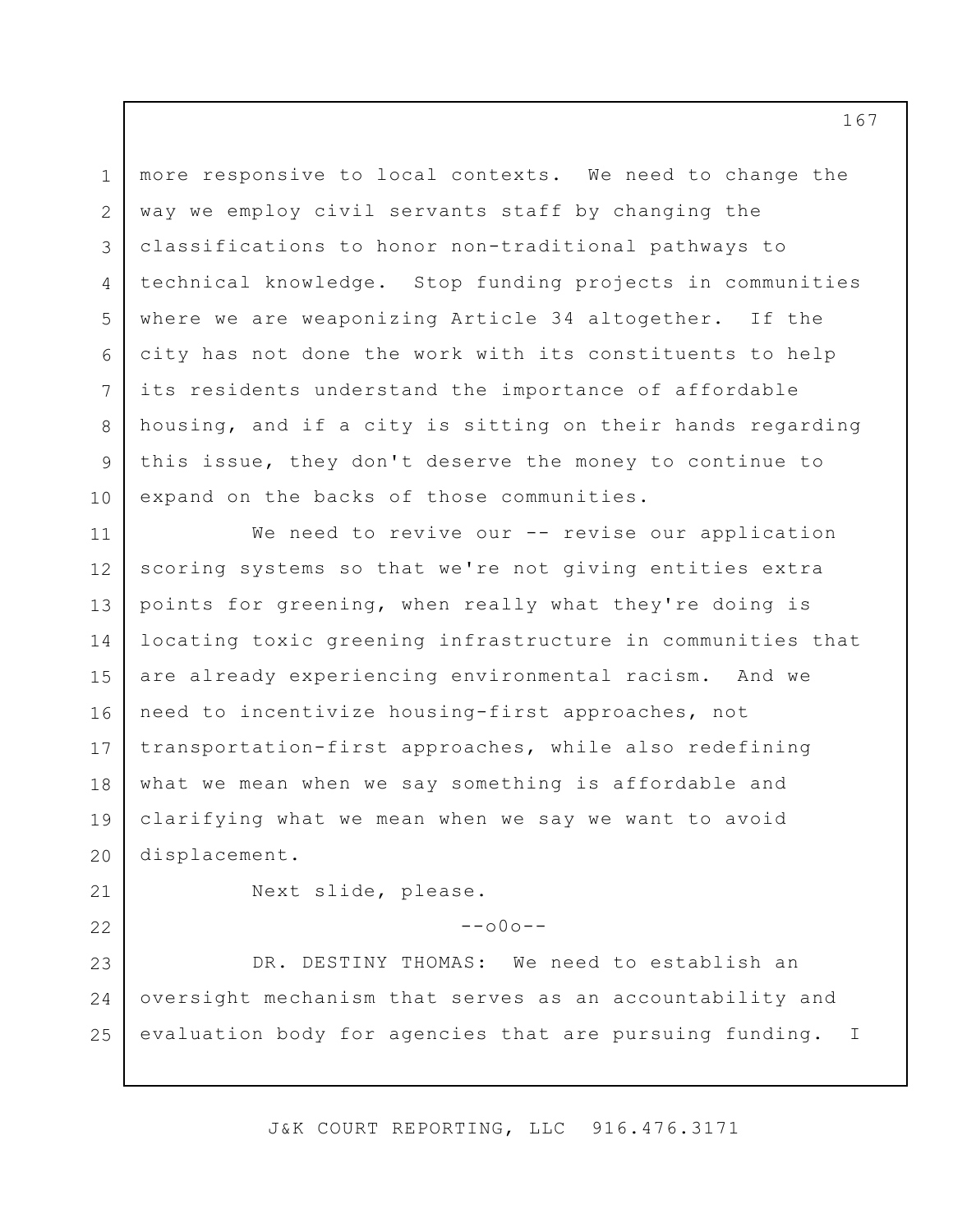can't tell you how many times I sat at an evaluation table knowing that an agency is not being transparent about the extent to which they have done community engagement. And I -- and I've always wished and hoped that we could simply ask community if what the agency is saying is true.

6 7 8 9 10 11 We need to create a contracting mechanism for social science and human services roles on all projects that are being funded, not just on the ones that we think deserve this kind of perspective, because at the end of the day, we're serving humans and so we need a human analysis on everything we do.

12

13

1

2

3

4

5

Next slide, please.

 $--000--$ 

14 15 16 17 18 19 20 21 22 23 24 DR. DESTINY THOMAS: We need to ask -- I already said that. We need to limit near-term award cycles to projects that directly address both climate change and housing instability. We have a sense of urgency here, both with climate change and our housing crisis. I think it's time to assess all of our funding mechanisms and figure out a way to move these priorities to the top of the list. Next slide, please.  $--000--$ DR. DESTINY THOMAS: Thank you for having me and

25 I will pass it back for questions.

J&K COURT REPORTING, LLC 916.476.3171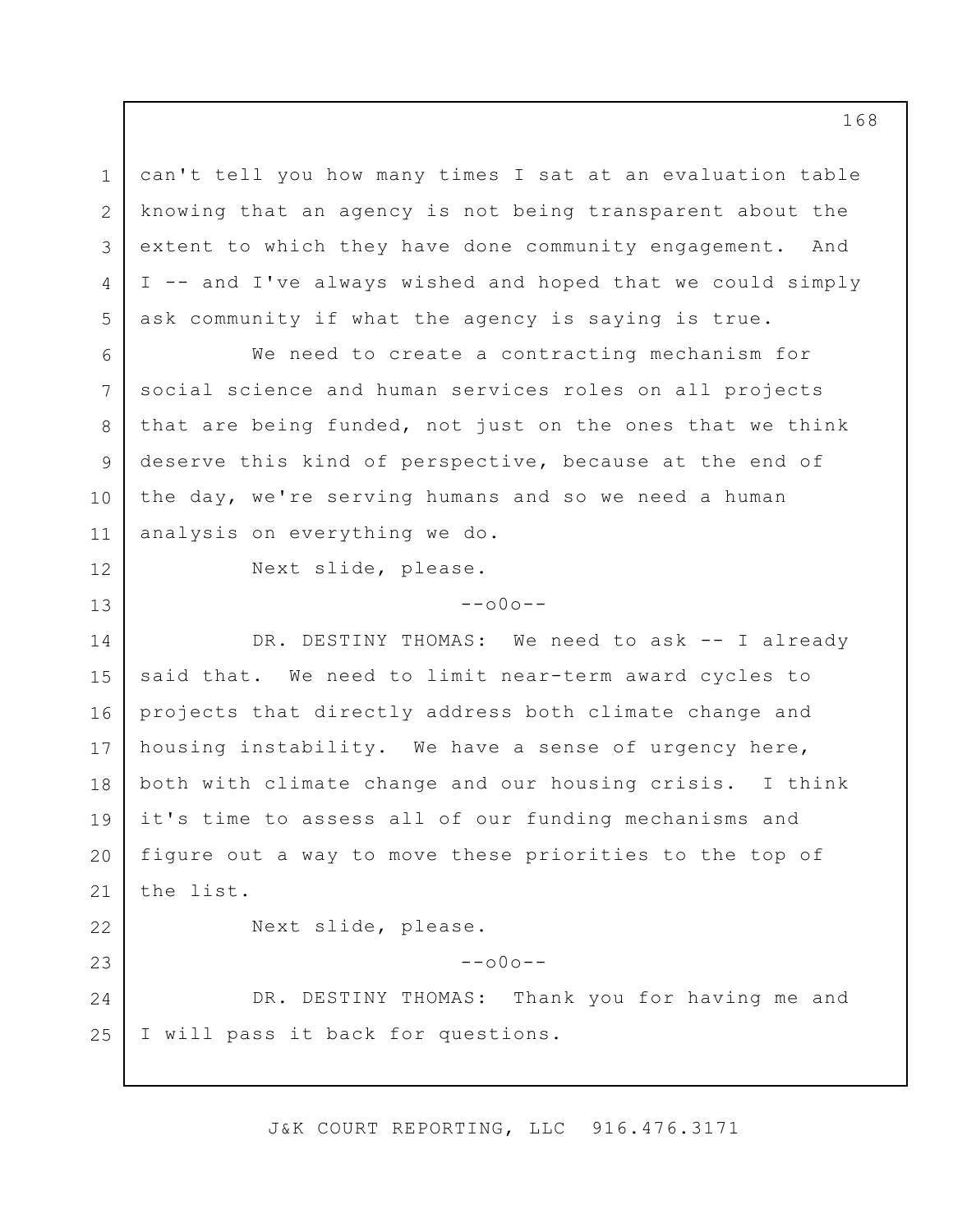1 2 3 4 5 CARB CHAIR RANDOLPH: All right. Thank you very much for that presentation. We are going to start with Board members, Commissioners, and HCD leadership with questions. So if you have a question, please use the raise hand function in Zoom.

I have kind of a small question, which is -- this is for Dr. Thomas. Can you tell me a little bit about right to return home policies?

6

7

8

9 10 11 12 13 14 15 16 17 18 DR. DESTINY THOMAS: Certainly. We have a lot of altruistic projects underway in the state of California right now, a lot of which are adding affordable housing or just new housing at market rate housing to communities. And the assumption is that the people who will inhabit that new development will be the people we want to benefit, right? And that doesn't acknowledge the fact that people have already been displaced, right, while we figured out that we should make affordable housing a priority.

19 20 21 22 23 24 25 And so the priority for filling up those units should go to people who've already experienced the harm that led to us making the decision that those units should exist. So right to return home policies give first right to fill the units to people who have a legacy in that community, either themselves or through their immediate family.

J&K COURT REPORTING, LLC 916.476.3171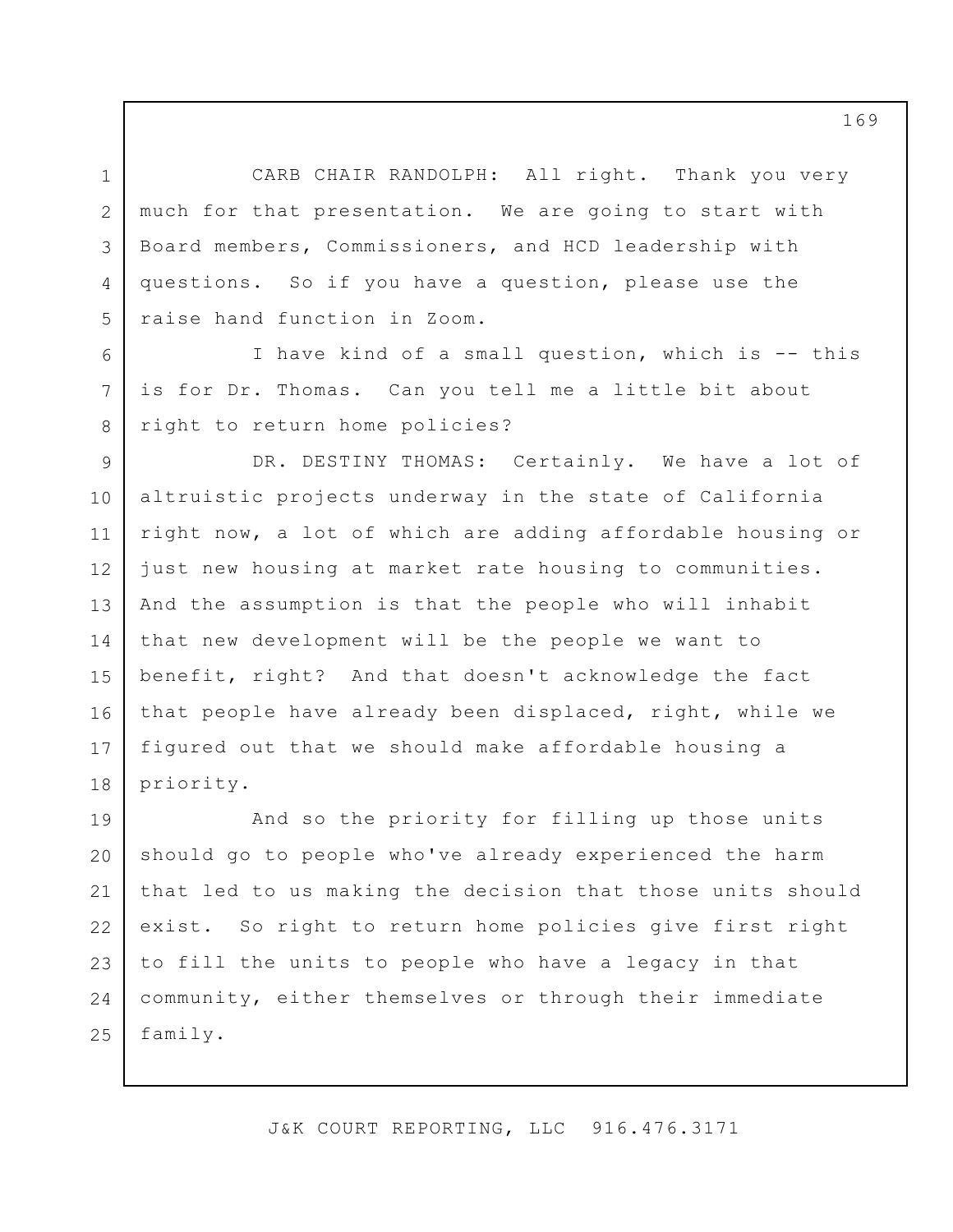1 2

4

5

6

7

8

CARB CHAIR RANDOLPH: All right. Thank you.

3 Okay. Do any other Board members, Commissioners, or HCD leadership have any questions or comments?

Okay. The -- now we can hear from the public who wants to speak on this panel -- about this panel, and then we can also have some more discussion amongst the Commissioners, Board members, and HCD leadership. So I will ask Katie to call any public commenters.

9 10 CARB BOARD CLERK ESTABROOK: Thanks, Chair.

11 12 13 We currently have two commenters with their hands raised. The first is a phone number ending 528, the second is Mike Bullock, and we also have Steve Birdlebough.

14 15 16 Phone number ending in 528, please state your name for the record and then you may unmute yourself and begin.

17 18 19 20 21 22 23 24 25 LAURA ROSENBERGER HAIDER: Hello. This is Laura Rosenberger Haider. We really needed affordable housing in Fresno, like \$200 per month or less, with a room so you can stay at near where they work. And people work all over Fresno. It's not just in one location, so there should be -- or there should be like -- like I like -- the best housing I think for me was the village at the Poverello House. Even though it was not heated, you could always add solar power battery storage to it.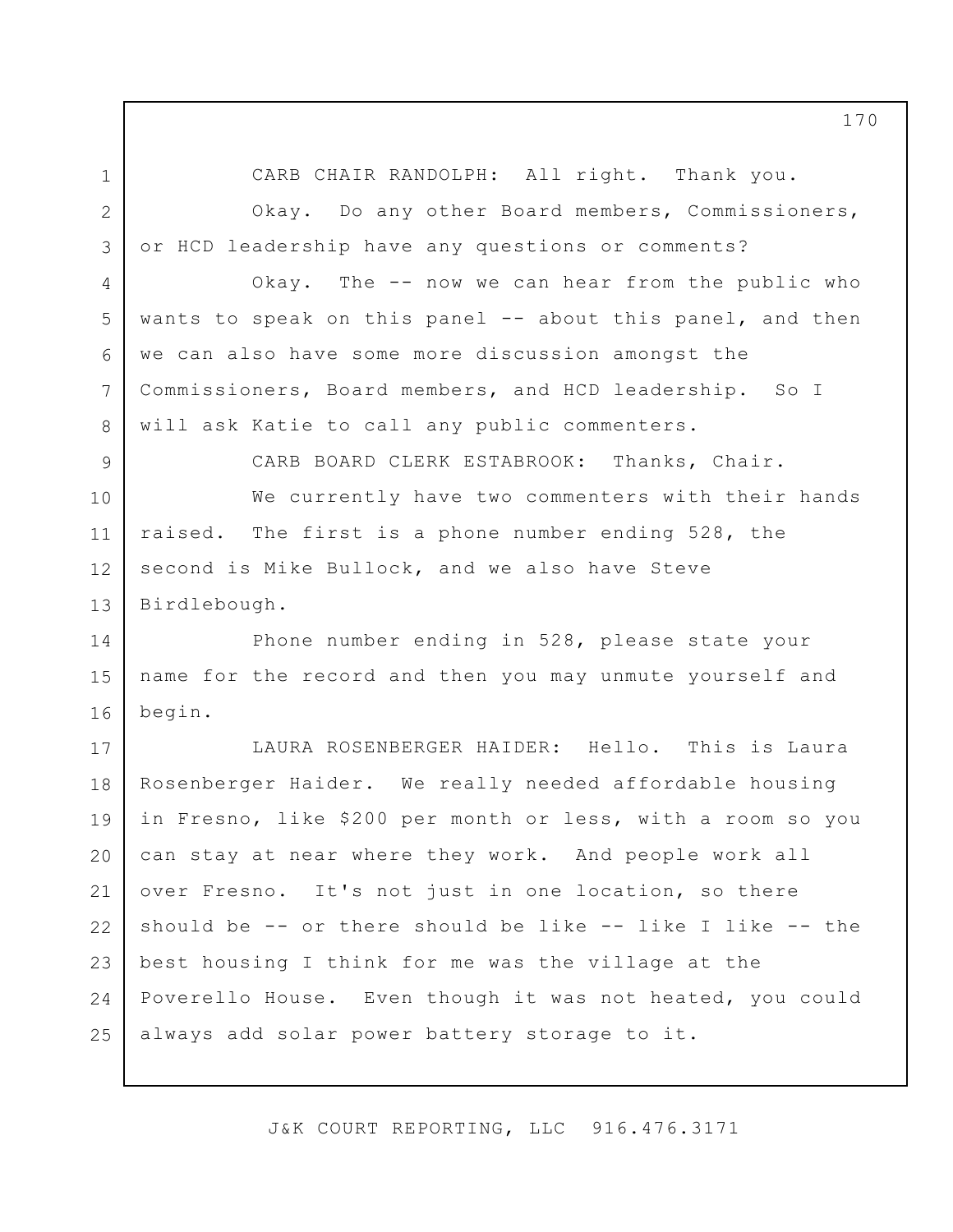1 2 3 4 5 6 7 8 9 10 11 12 13 14 15 16 17 18 19 20 21 22 23 24 25 There was just little sheds like for people to stay in, tiny houses. And they were just -- they all fit -- they were very close together, so they all fit into a small space. And it was like they didn't even -- they let me stay for free in the past when I went living over there. We stay for free. So they didn't really check income, because it wasn't really that expensive to put everyone in that housing in the first place, where just people could stay over night rather than commute every day to work and just go home on the weekends would help a lot. All right. Thanks. CARB BOARD CLERK ESTABROOK: Thank you. Mike Bullock, you may unmute yourself and begin. MIKE BULLOCK: Yeah. Thank you very much. I really appreciated the presentations. Right to return home, I wrote that down and I had that on my mind in - because my wife and I actually own a fourplex and I would like it to be grouped with other developments of about the same size. It's a sliver of land, but if you put together what's north and south, we'd have half an acre. And what's going on in downtown Oceanside, it could be 60 units. But the people that I rent to now, I would like to see them have the ability to come back, if that were to happen. It would certainly create housing close to transit.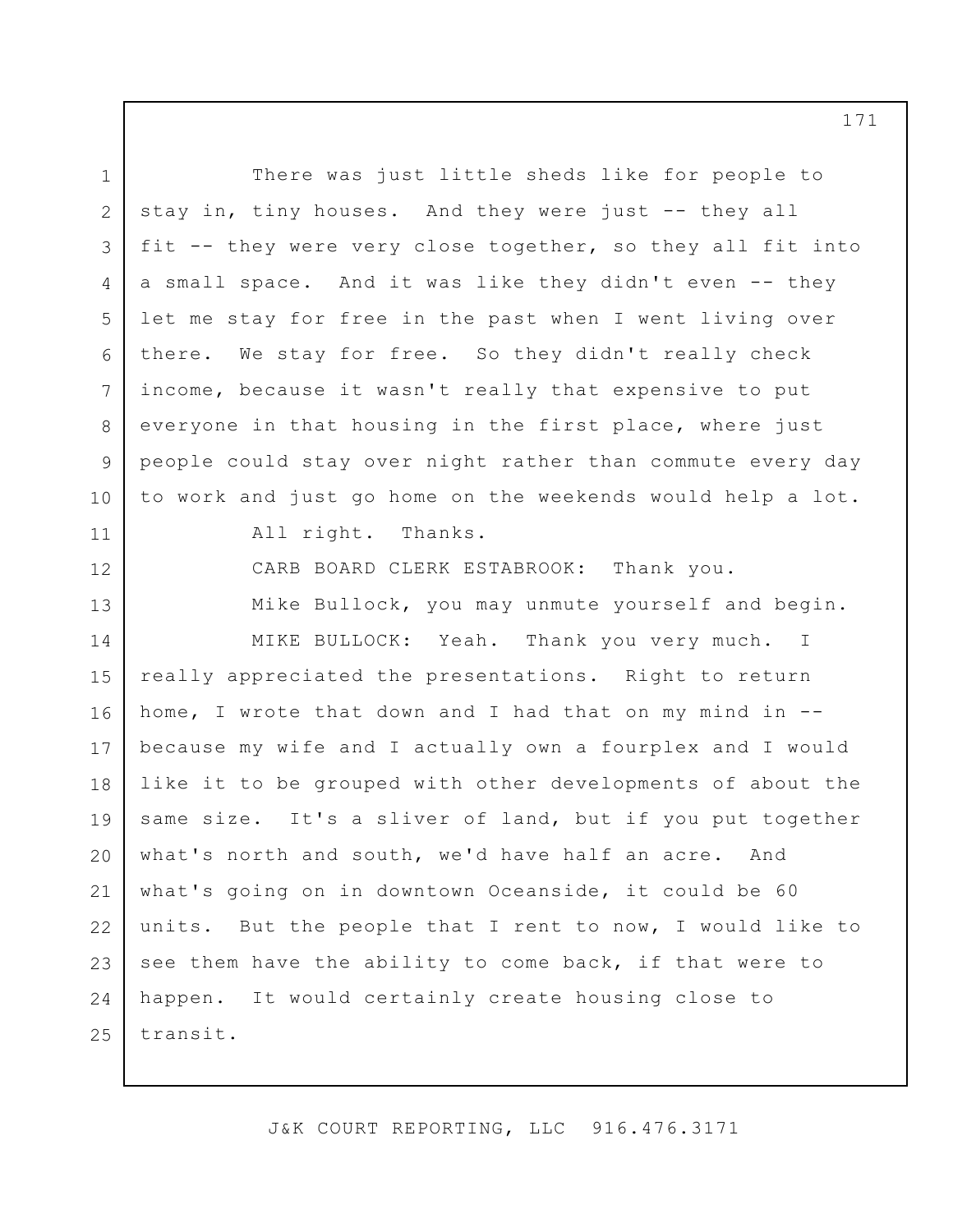2 3 4 5 6 7 8 9 And so what happened to me in Oceanside is I gave a presentation, a car parking cash-out in about 2008. And so the councilman asked me what to do about the North County Transit District's redesign of the transit center. And they have about 10 acres down there and they still do really. And the plan was to put offices, and residential, and even retail. And, of course, it's still a large - there's three different rail lines going into that transit center.

1

10 11 12 13 14 15 16 And he said to me, Mike, what do we -- what do we need to do about that? And I thought, wow, what a nightmare. And I'd just retired from Lockheed, a systems engineer, but I did figure out a system. In 2010, I presented it at the Air and Waste Management Association in Calgary, Canada. And it is a way to have a single system. And in effect, you're cashing out the parking.

17 18 19 20 21 22 23 Let me quote again from the Democratic party, work was shared, parking needs to be shared always, convenient, value-priced parking, operated with a system that provides earnings to those paying higher costs, like more rent or -- or receiving a reduced wage, and that's what so-called free parking does, due to the cost of parking.

24 25 So this system was proposed and found to be feasible in superior court and in the appellate court in a

J&K COURT REPORTING, LLC 916.476.3171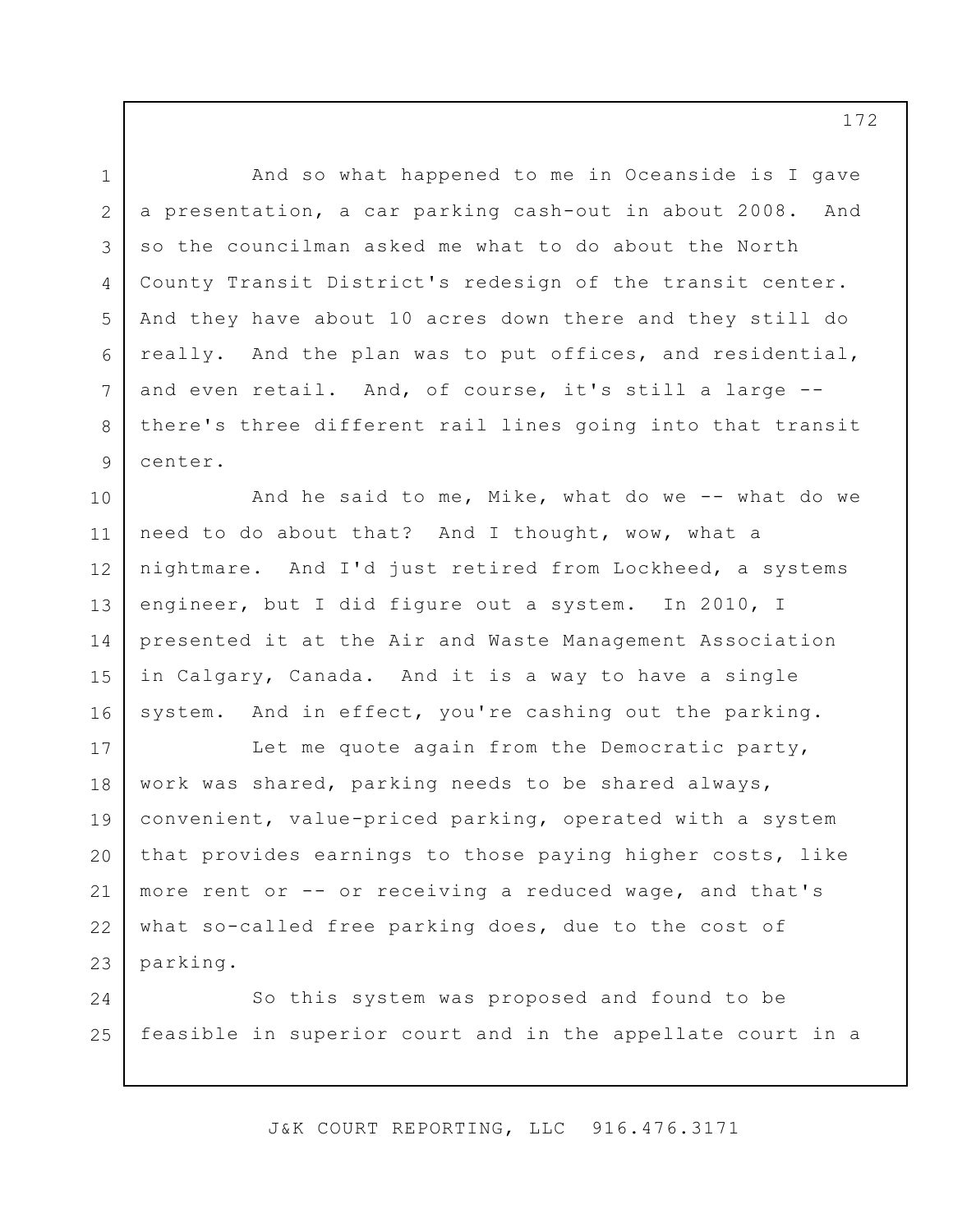1 2 3 4 5 6 7 8 court case against the Climate Action Plan of the County of San Diego. And so parking is really a big deal. At the very least, unbundle the cost of the rent. I mean, there are people renting that are trying to put food on the table and they don't own a car or maybe they just own one car, where everybody else has two or three cars. Stop requiring the parking, no more than one per unit and zero is fine, if the developer wants to do that.

9 10 11 12 13 14 And then the other thing is it should not be legal to just pretend like parking is free. Parking is never free. It always increases costs of everything, even food. And we have to protect people. People don't have extra money, so you have to have a system that protects people, so they don't lost income or that kind of thing.

15 16

18

So thank you very much.

CARB BOARD CLERK ESTABROOK: Thank you.

17 19 OUr next speaker will be Steve Birdlebough. I have activated your mic. You can unmute yourself and begin.

20 21 22 23 24 25 STEVE BIRDLEBOUGH: Thank you. Steve Birdlebough. I'm with the Transportation and Land Use Coalition in Sonoma County. And we're struggling with the Metropolitan Transportation Commission to really make sense of the Sustainable Community Strategies. We've been pretty successful in Santa Rosa to do a lot of downtown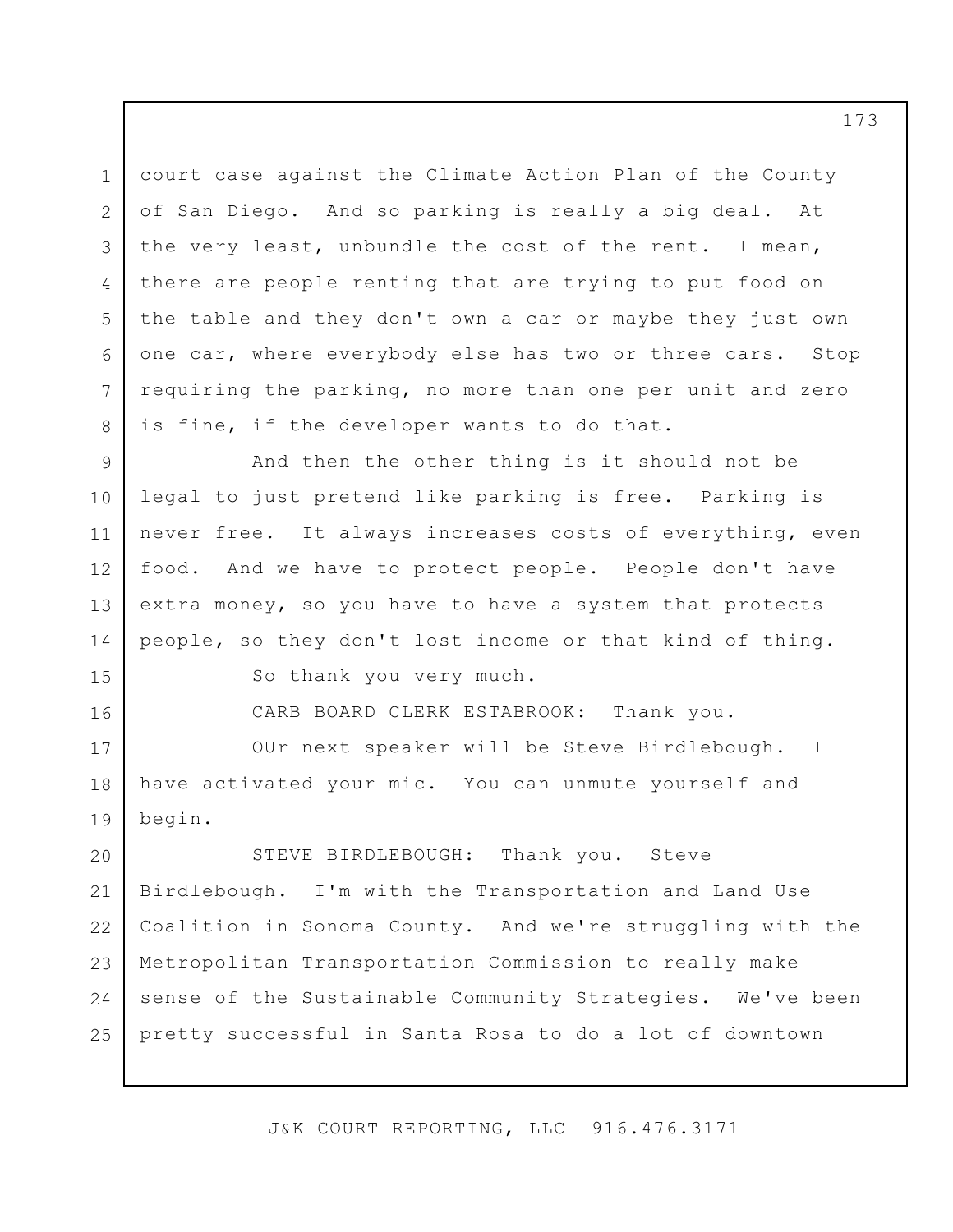1 2 development around the rail station. That's coming forward.

3

4

5

6

7

8

9

10

11

12

13

14

But I think what we see throughout the city and actually through the entire region is that we don't have really good models of what the Sustainable Strategy really means. And so a lot of things are getting labeled as sustainable when maybe they're not.

I think the other issue that we really need to deal with is that cities -- policymakers at the city level and at the county level really are not motivated by goals that are 20 or 30 years in the future. Those goals need to be broke down into goals for something that will happen during their term of office, two or three years in the future.

15 16 17 18 19 20 21 22 23 24 25 So we need to back plan, so that we understand how we're going to reach the goals and set them -- the interim goals, so that people really know what they need to do. And I think the third point that we want to make is that there is a lot of resistance to infill housing from people that worry that it's going to reduce their property values and we really need to deal with that resistance directly. We're finding that State policies are very hard to implement at the local level, because they get so much resistance from neighbors who are going to be directly affected. So we need to find the magic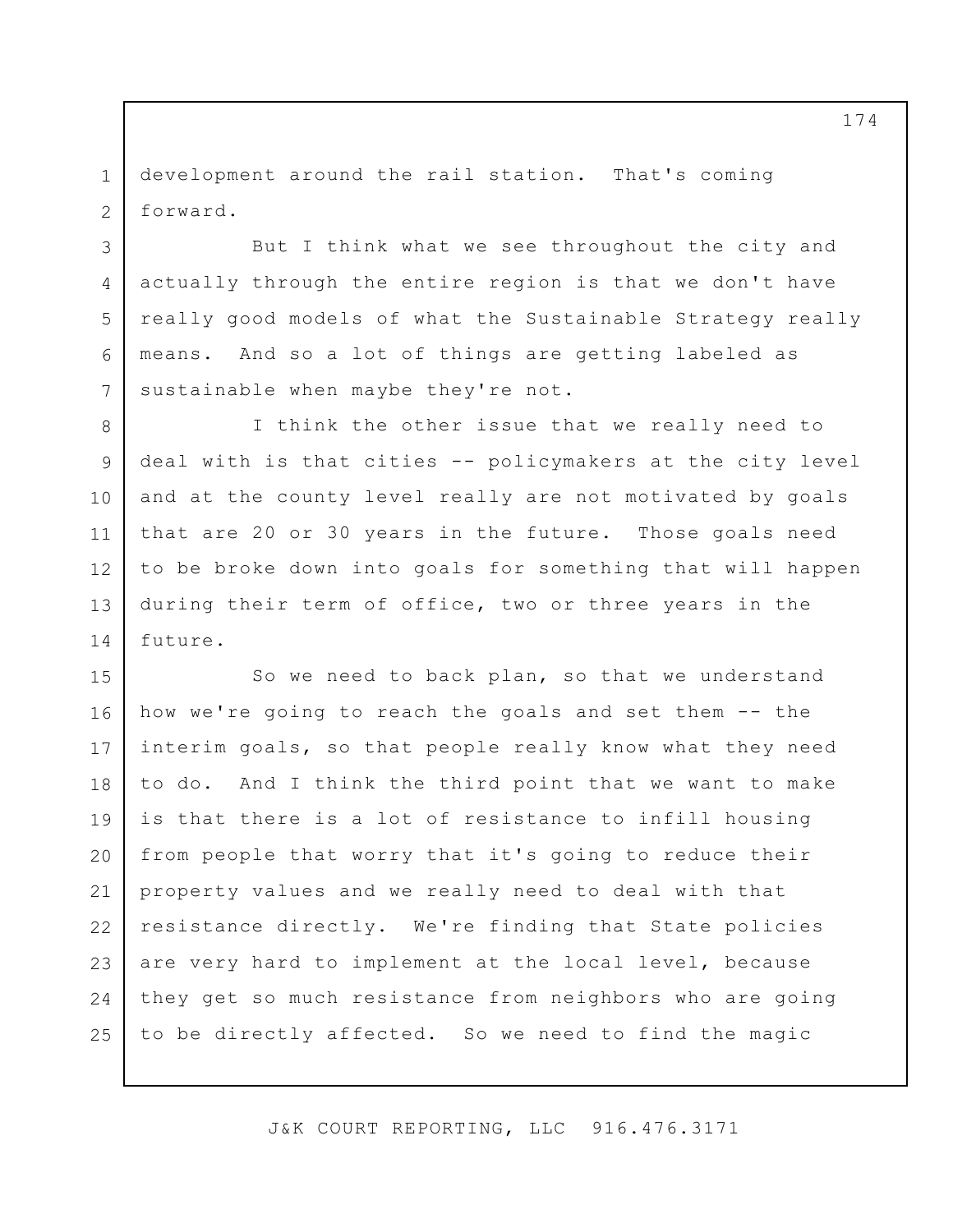1 potion to deal with that.

2

3

4

14

17

Thank you very much.

CARB BOARD CLERK ESTABROOK: Thank you.

Muriel Strand, you can unmute and begin.

5 6 7 8 9 10 11 12 13 MURIEL STRAND: Thank you. This is Muriel Strand again. I just wanted to mention that several years ago, I took California's two basic real estate courses at Sac City College. And at one point, one of the instructors said point blank that in real estate the quote unquote highest and best use of any piece of land is defined as whatever makes the most money. So that's just a significant cultural headwind that we're all facing in this situation.

Thanks for the opportunity to comment.

15 16 CARB BOARD CLERK ESTABROOK: Thank you. That concludes the list Of commenters.

CARB CHAIR RANDOLPH: All right. Thank you.

18 19 20 So I'd like to open it up to Board Members, Commissioners, and HCD Leadership kind of to have a discussion.

21 22 23 24 25 One of -- one of the things that caught my attention was one of Dr. Thomas's recommendations around prioritizing near-term awards to projects that directly address both climate change and housing instability. And I would -- I would love to hear more from Dr. Thomas about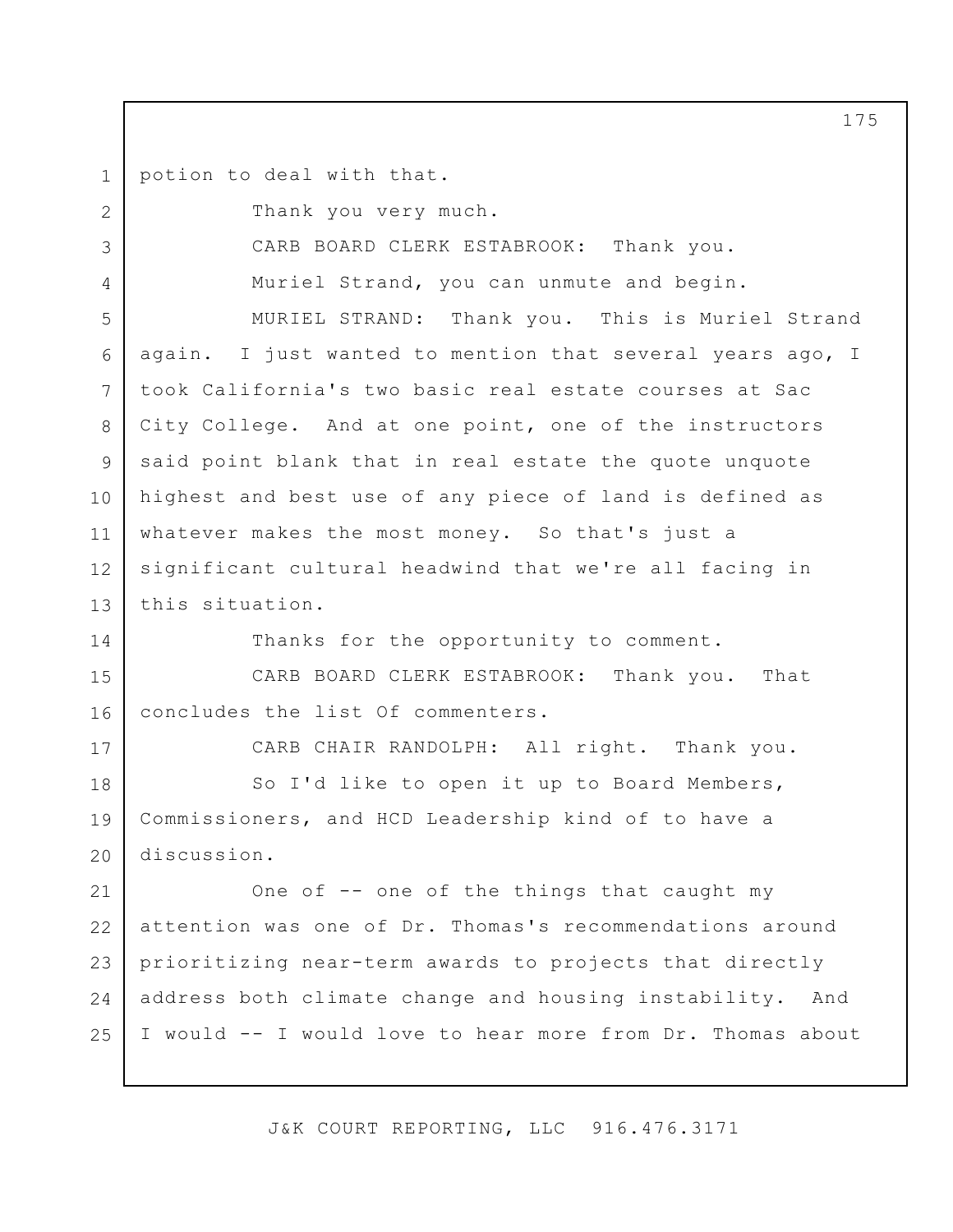3 sort of what you envisioned those kinds of projects as and, you know, would love to have a discussion, because that sort of kind of correctly hits that intersection we're trying to get to.

1

2

4

5 6 7 8 9 10 11 12 13 14 15 16 17 DR. DESTINY THOMAS: Sure. I think that some of the projects that I've seen funded, not to call anyone out, more recently, particularly in the Bay Area and in Los Angeles, great projects, right? It's exciting that folks will be able to get to the new Inglewood Stadium, right? And if we were to use the existing metrics or the metrics that are common in funding mechanisms that just ask you to quantify the number of riders that will be increased along the line, and then you get points if that number is over a certain threshold, without coupling that with the impacts to housing stability adjacent that line, we end up with what we like to refer to lazily as unintended outcomes, right?

18 19 20 21 22 23 24 25 And so while that project is certainly a priority and beneficial to many, it is also very harmful and not beneficial to many. And so we need to start prioritizing projects that serve the dual purpose of connecting folks, improving climate resilience metrics, and improving housing stability across the region. So unfortunately, I can't think of a specific project, because I haven't seen it done before. But I know that there was an opportunity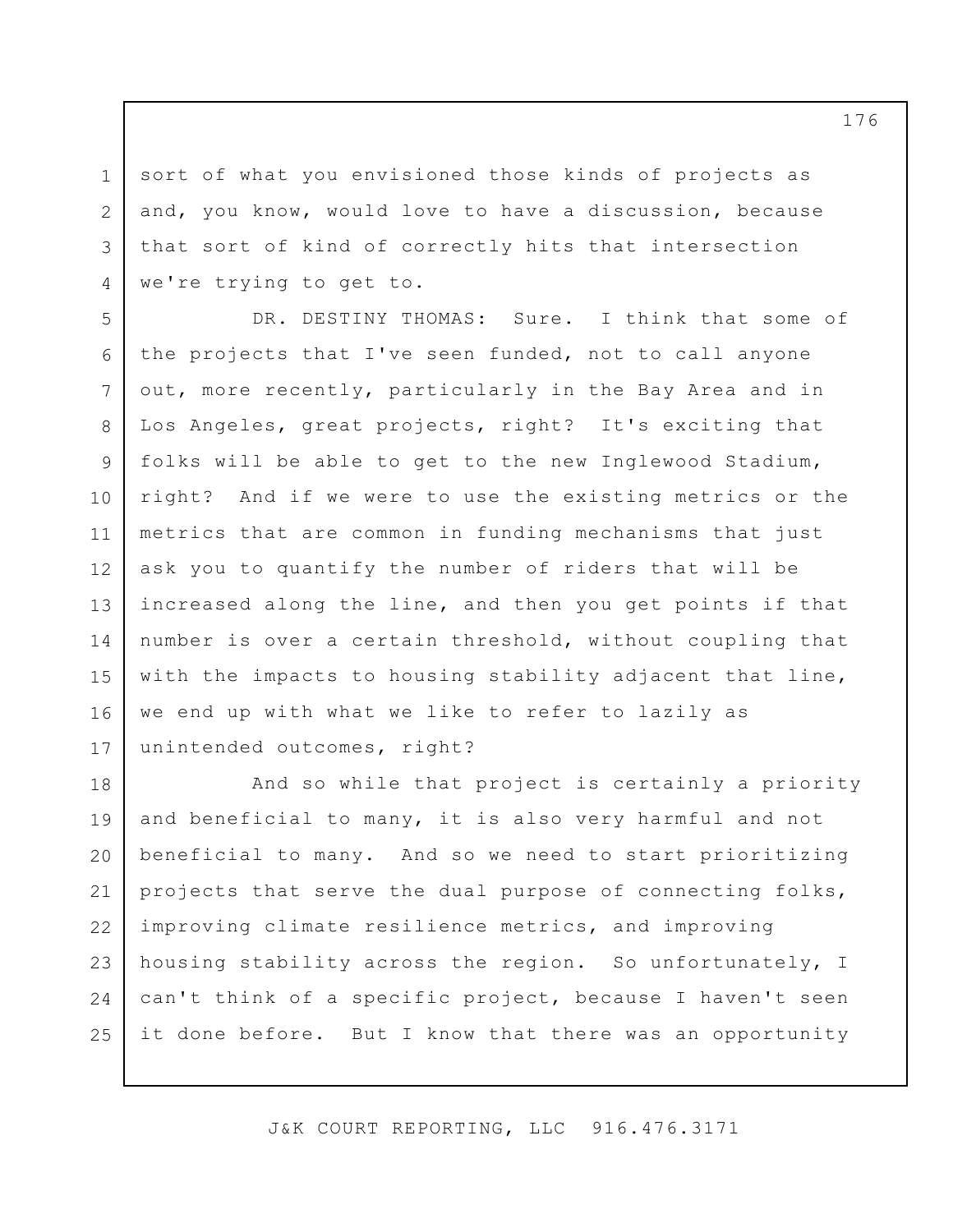1 2 3 4 5 6 7 8 were that Inglewood project to make sure that there was - there were housing -- housing stabilizing and dignified housing options included in that development and that that did not happen, and that although there were folks like myself who were in rooms advocating for that, there was not the political will or the mechanism within the agencies that were funding the project to make those types of mandates.

9

12

CARB CHAIR RANDOLPH: Okay. Thank you.

10 11 Do any other Board members or Commissioners have any other comments or questions or thoughts?

Okay. Tyrone.

13 14 15 16 17 18 19 20 21 HCD ASSISTANT DEPUTY DIRECTOR BUCKLEY: Good afternoon, everyone. Tyrone Buckley, Assistant Deputy Director of Fair Housing at HCD. I just want to thank the panelists for their presentations. It's always important I think for us who work in State government and government period to hear about the challenges and the lived experience of folks who are sort of on the other end of the policies that we're trying to implement. So I just want to express my appreciation for that.

22 23 24 25 My question was for Dr. Thomas. I really appreciate the way you laid out the barriers and recommendations for solutions to get around some of those barriers. One of the things I heard in your -- in your

J&K COURT REPORTING, LLC 916.476.3171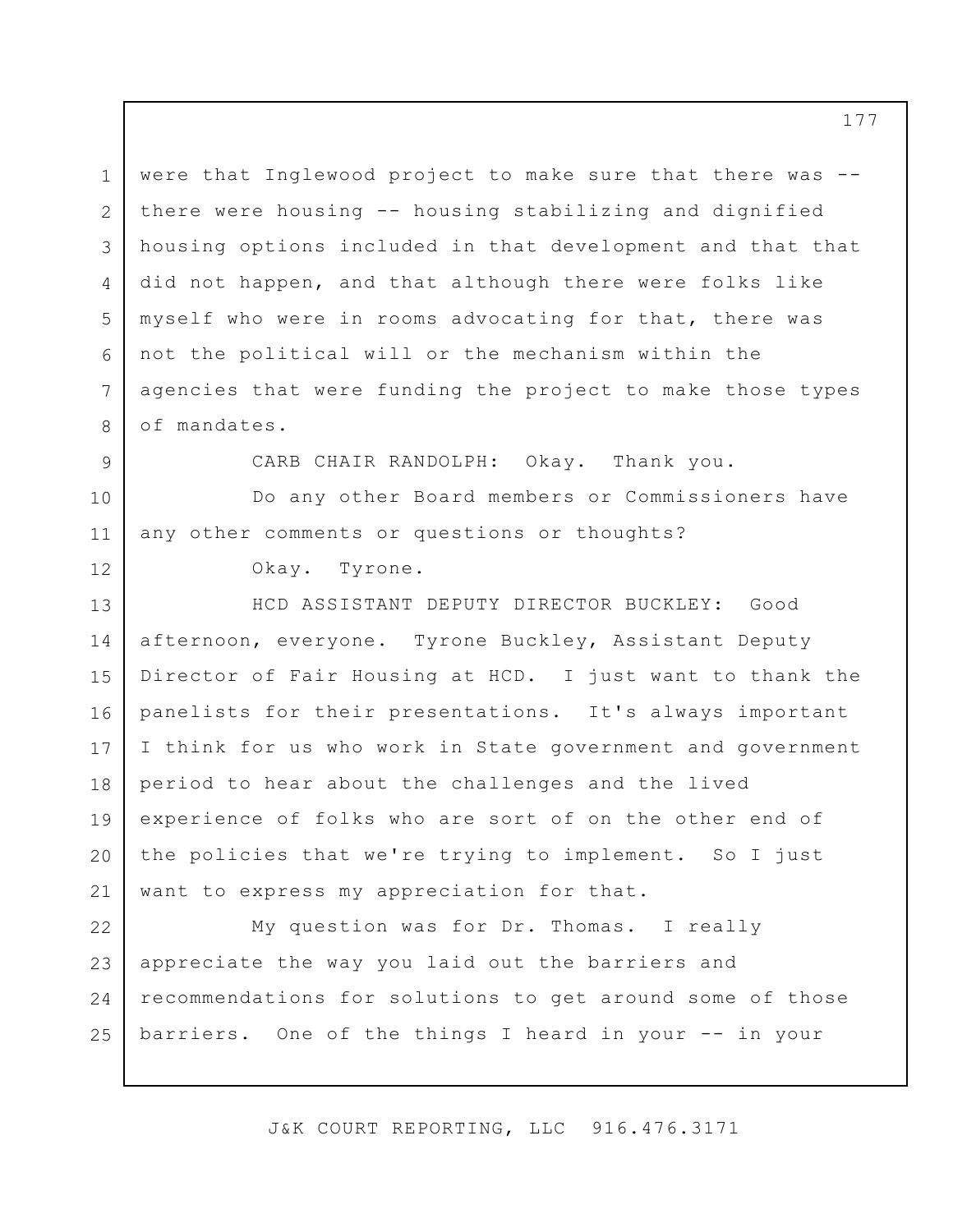remarks was around the failures of existing democratic processes to meet the needs of communities. And I was just wondering if you can unpack that a little bit more for us and then talk about maybe some solutions to that shortcoming.

1

2

3

4

5

6 7 8 9 10 11 12 13 14 15 DR. DESTINY THOMAS: Certainly. This is something that I experienced while working in civil service, but certainly experienced it more so now that I'm a consultant. What is required to determine feasibility or political will for a project usually boils down to are there few enough affluent people who disagree with the project, such that we can implement it and still be elected next term, right? Essentially, even the planning agencies work at the behest of the local elected officials.

16 17 18 19 20 21 22 23 24 25 And so one of the ways we as civil service employees and now as consultants are asked to verify political will and feasibility of a project is simple. Have a public comment period and if the majority of people who have commented agree with it, then we'll do it. If not, we won't. And so what we find is that people who are retired, people who come out of professions like engineering, people who have a lot of money and, you know, aren't working hourly jobs can come and participate in these processes much more frequency -- frequently.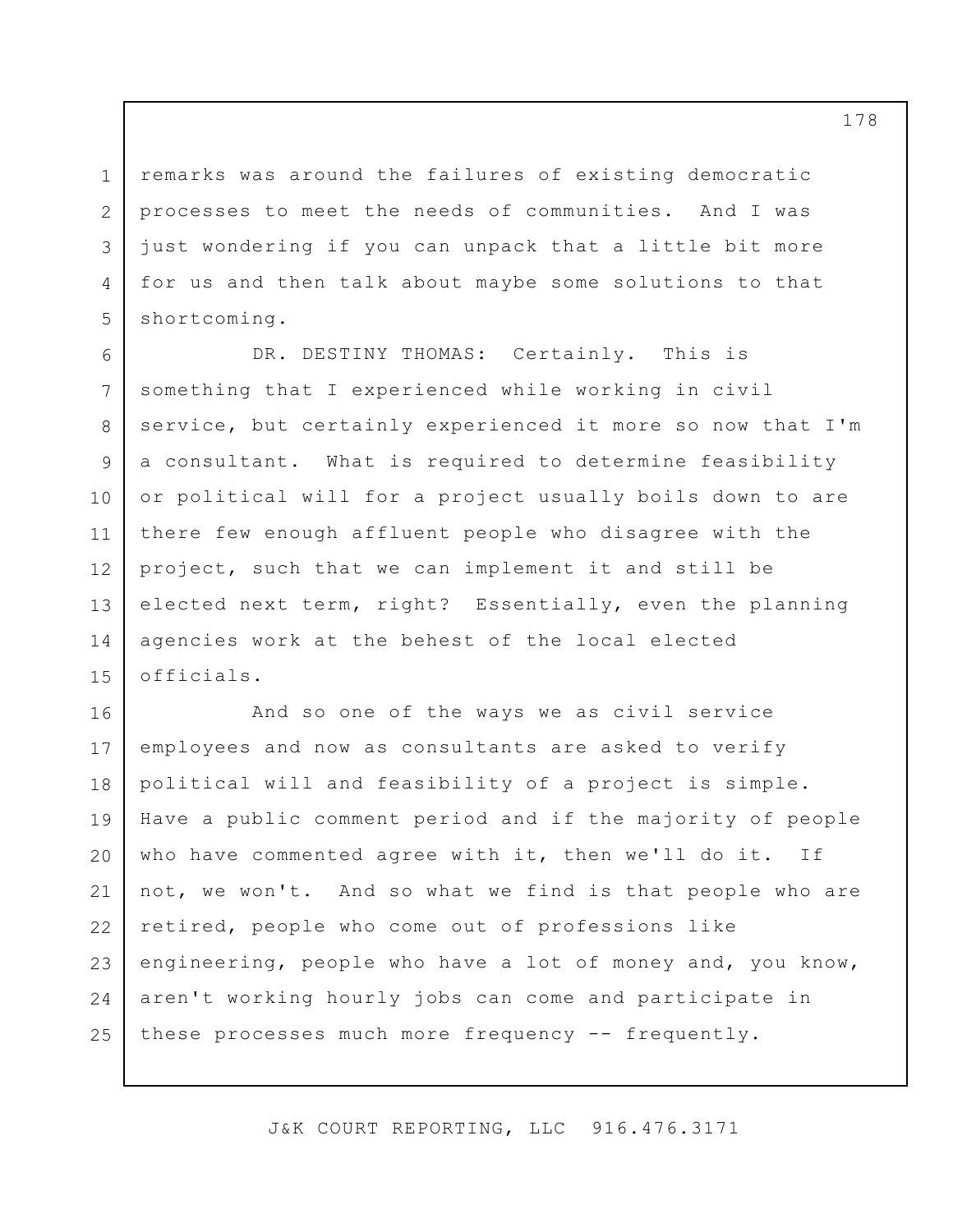They're much louder. They are -- they are able to digest some of the complex documents that our planning agencies put out. And so their comments are more represented in these processes.

1

2

3

4

5

6

7

8

9

10

11

12

13

We recently did the here-to-stay public comment period in Fresno. And while it was a tremendous success to have close to 300 residents show up and be civically engaged in that process and show up to workshops over a period of four months to weigh in on this, it took one day for a major developer to send a fear-mongering email out to other high income earning predominantly white men saying if the here-to-stay report passes, you know, we're in trouble.

14 15 16 17 18 19 20 21 And then we received 200 comments from rich folks and it completely threw off the balance of the democratic process. One, we weren't even able to validate that those 200 people even lived in the impacted area, but two, it signals to the elected official who would have otherwise had a degree of confidence in implementing these policies, that the people who fund and will fund his next campaign disagree.

22 23 24 25 So we need to explore an alternative to democratic processes in jurisdictions where these processes have lead to historic marginalization of people who will never make up the majority.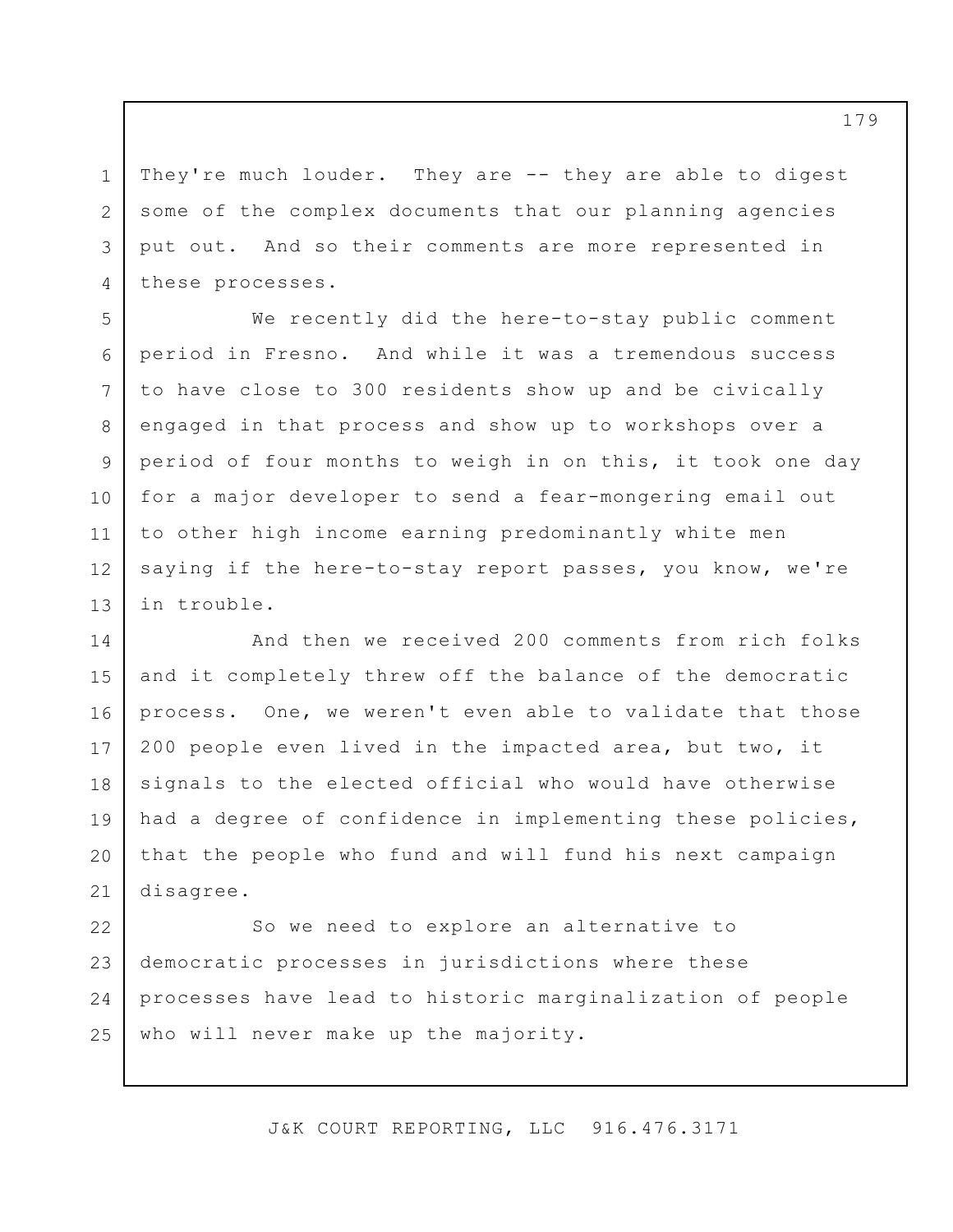HCD ASSISTANT DEPUTY DIRECTOR BUCKLEY: Thank you. Appreciate that.

CARB CHAIR RANDOLPH: Thank you.

Dr. Balmes.

1

2

3

4

5 6 7 8 9 10 11 12 13 14 15 16 CARB BOARD MEMBER BALMES: Just a quick comment, in part in response to your question, Chair Randolph, about right of return. I just wanted to amplify Dr. Thomas's comments. I was actually involved in a project, a funded grant, to look at how improvement of living conditions for kids with asthma in San Francisco in low-income affordable housing that was being -- they were new -- there was new construction being made, so that those -- theoretically the folks living in the old dilapidated housing with kids with asthma would move into the new housing and we'd be able to study how that improved their asthma.

17 18 19 20 21 22 23 24 25 And I was -- it was incredibly hard to recruit participating families, because most of them couldn't afford to move into the new housing. So I just want to say in my own personal experience, in San Francisco, I can support what -- the importance of this right of return that Dr. Thomas so eloquently talked about. CARB CHAIR RANDOLPH: Thank you. Board Member Riordan. CARB BOARD MEMBER RIORDAN: Thank you, Madam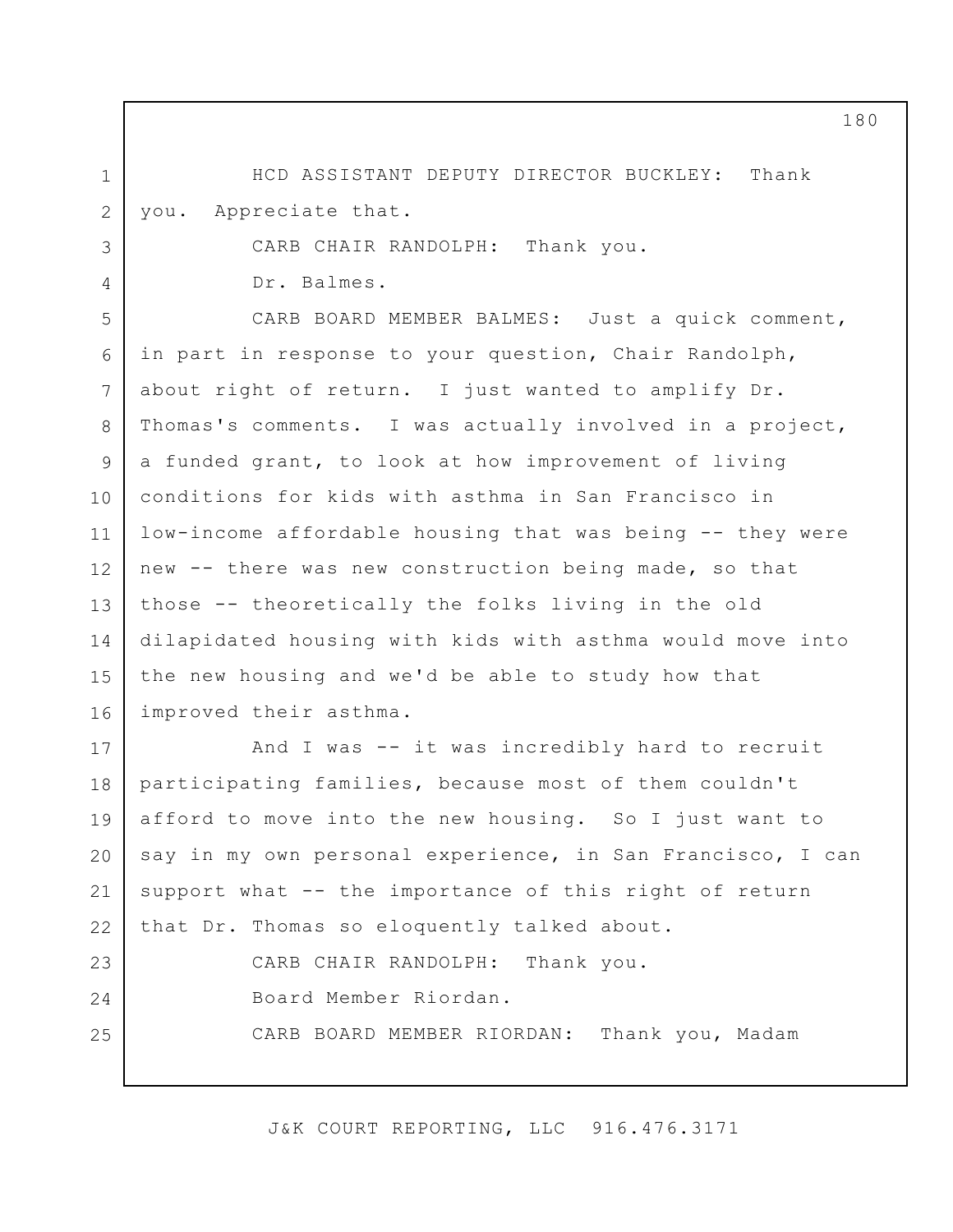1 2 3 4 5 6 7 8 9 10 11 12 13 14 15 16 17 18 19 20 21 22 23 24 25 Chair. I had to unmute myself. I just wanted to say thank you to the City Heights Community Development Corporation. I think it is wonderful to have specific projects discussed, at least for myself, because it gives us an opportunity, if we can arrange the time and the ability to go there and to see actually what happens when a community comes together and stays together. That's the important thing I think I took from this effort was not only did you, you know, come together for a particular reason, but you've stayed together. And I think we can learn from that and replicate that perhaps in other areas. That's a particularly important feature of your presentation that I really took to heart. So some day I hope to contact you and come and visit. Thank you very much. CARB CHAIR RANDOLPH: All right. Thank you. Any other comments before we move on. Commissioner Falcon. CTC COMMISSIONER FALCON: Yeah. Thank you. I appreciate Ms. Riordan's comments regarding the City Heights CDC. I've -- just anecdotally, I've worked with them when I was in the Legislature and contemplating, you know, parks and amenities for the nearby residents on the 15 when the 15 was being built. And, you know, they were -- they're very tenacious with us when you were in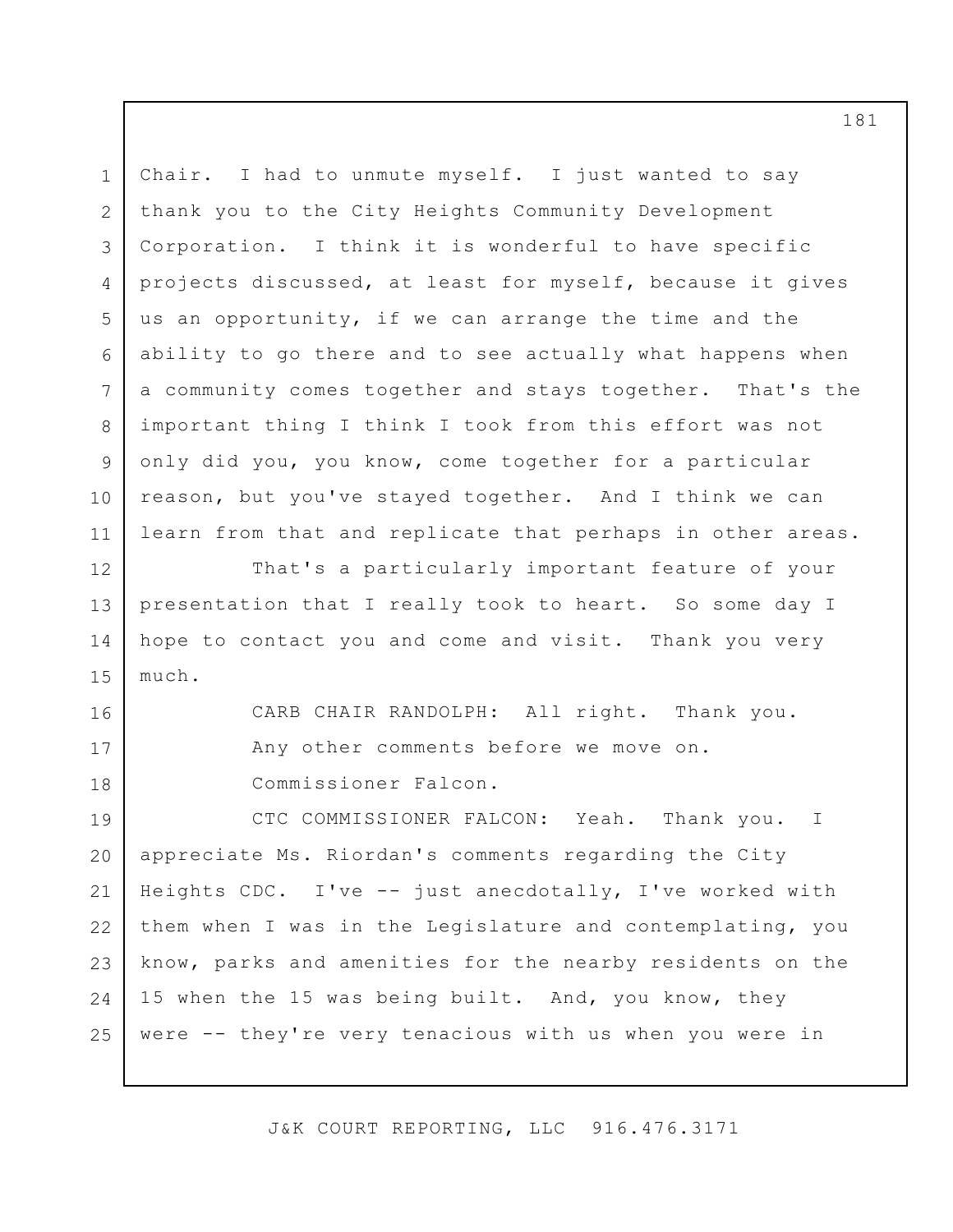the Legislature in ensuring that, you know, we have the proper green spaces, you know, for the community there.

1

2

3 4 5 6 7 8 9 10 11 12 13 It's a challenge, you know, to try to engage, you know, the community and continue to have folks engaged in the process. And I'm just kind of interested in, you know, from the CDC, how you continue to engage your community there? And kind of, you know -- you know, just tying in with some of Dr. Thomas's, you know, comments about, you know, the -- some of the failures of the democratic process in these processes. I just want to kind of tie that together and see what kind of successes that you had, CDC, in addressing, you know, some of those challenges.

14 15 LAURA ANN FERNEA: I'm going to let Randy answer this with some of his current projects. Thank you.

16 17 18 19 20 21 22 23 24 25 RANDY TORRES-VAN VLECK: Thanks, Commissioner Reyes Falcon. Appreciate that question. I'd say that one of the most essential things is to, you know, create a meaningful community engagement opportunity that residents find value in, that we value their time, we appreciate their time, we respect their time. It's important for them to see how their input is influencing the project and the outcome, so like building in like that clear communication like circle, so they understand that feedback loop about how their input is -- what is -- what

J&K COURT REPORTING, LLC 916.476.3171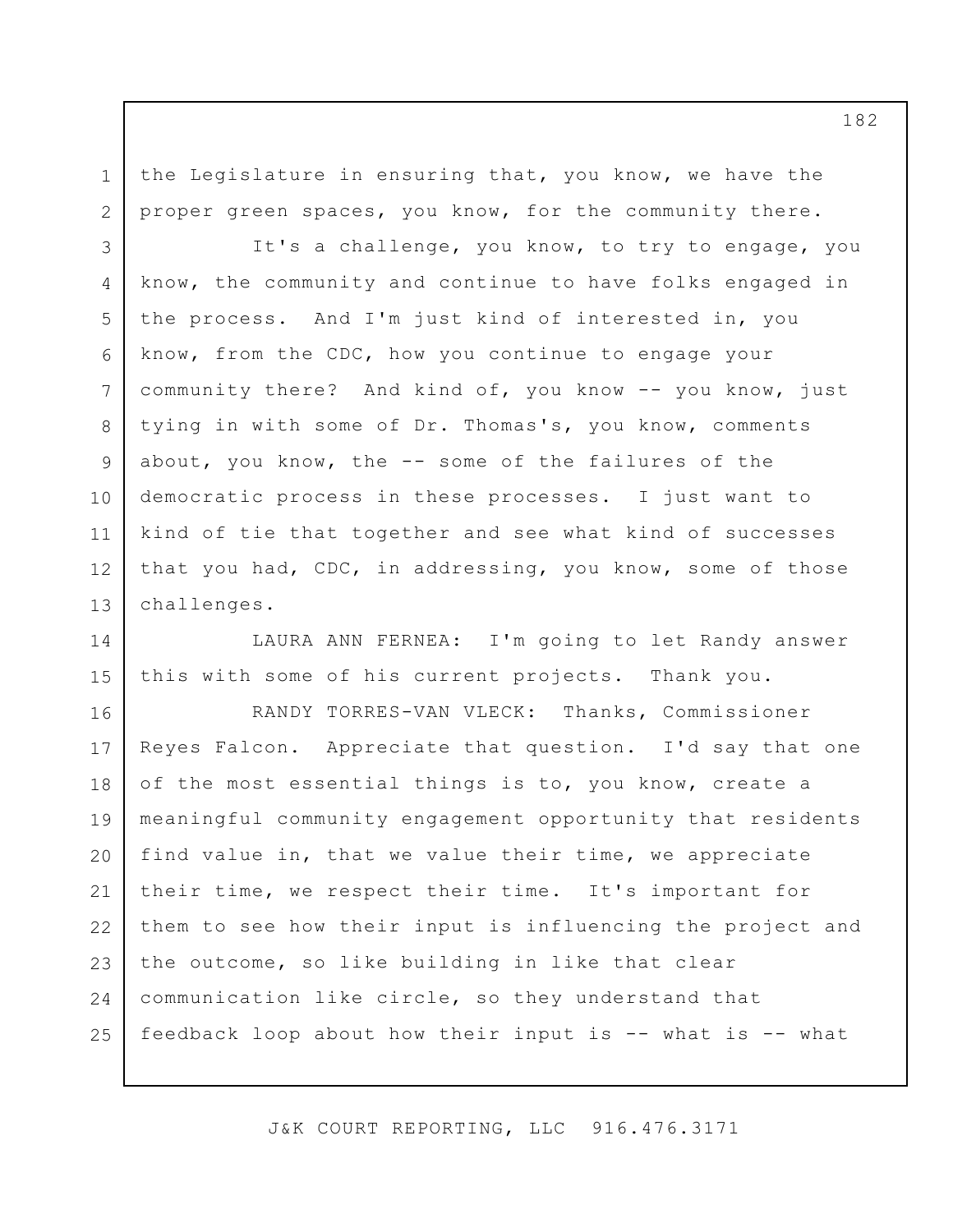1 2 3 4 5 6 7 it's leading to, what is changing, also trying to build projects and budgets with incentives for residents, whether it's food, stipends, funding other CBOs that work with different residents, and then making the experience meaningful and fun for them, and recognizing that their time is valuable, and that we do our best to appreciate and respect their time.

8 9 CTC COMMISSIONER FALCON: Thanks for that, Randy. And obviously, tacos are helpful too.

(Laughter.)

10

20

11 12 13 14 15 RANDY TORRES-VAN VLECK: Definitely. CTC COMMISSIONER FALCON: Thank you. CARB CHAIR RANDOLPH: All right. Thank you. Any other comments before we move on to our next panel?

16 17 18 19 Okay. Thank you so much for that discussion and the engaging presentations. It was really great seeing the photographs and hearing the experiences, and look forward to continuing to work with you in the future.

Thank you.

21 22 23 24 25 Okay. So we are moving on to our next agenda item, number two. And we've had some presentation and discussions about these linkages. And now, we get to hear about research related to the California Transportation Assessment, which was required by AB 285 to assess how the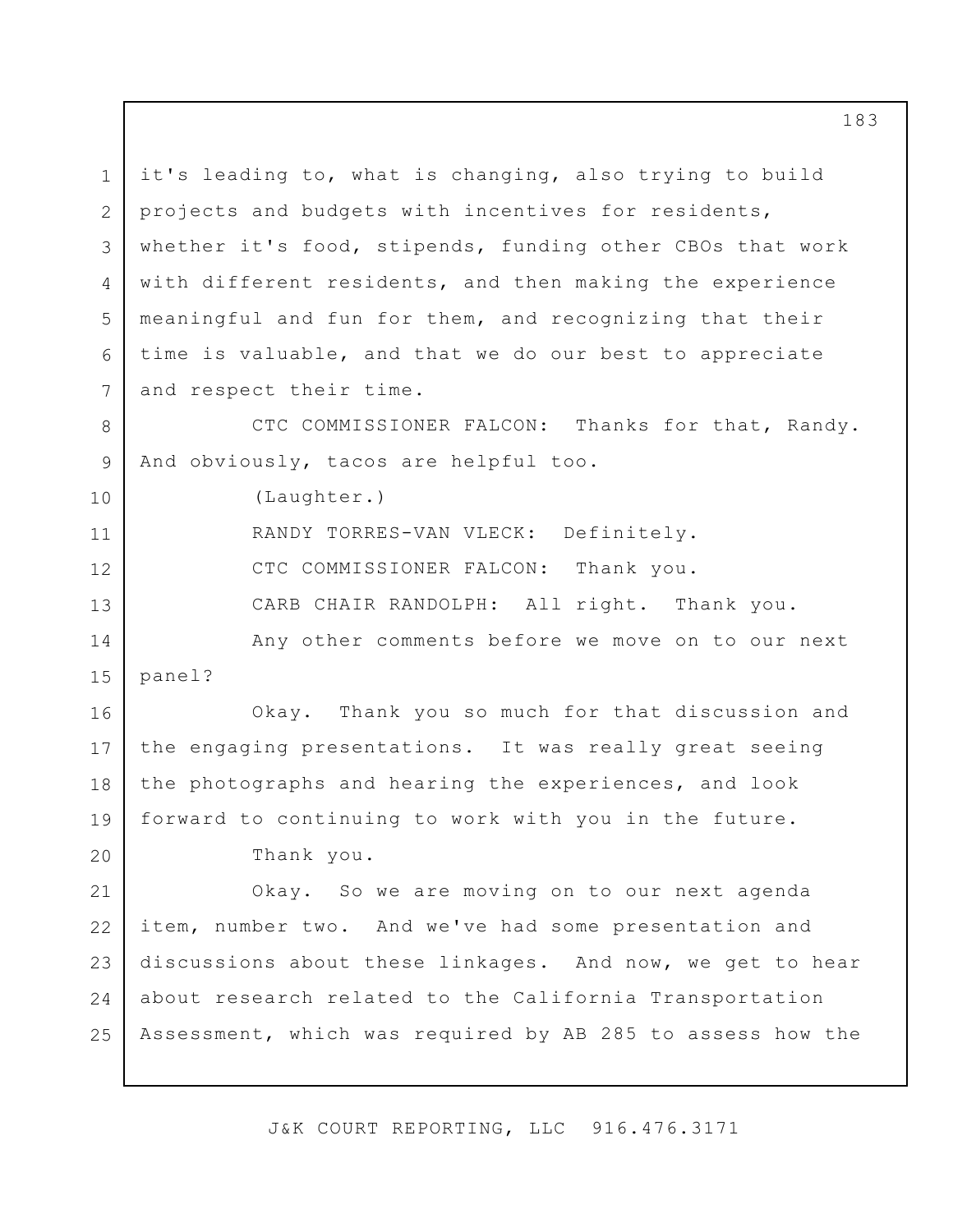state's transportation planning and funding systems are designed to meet California's climate goals.

1

2

3 4 5 6 7 8 9 10 11 12 13 14 15 These systems provide the institutional context in which transportation agencies make decisions that have implications for the development of sustainable, equitable communities. The Strategic Growth Council has been working with researchers and other State agencies to conduct this transportation assessment and prepare an upcoming report to the Legislature. And today, we'll hear and update on the research into how local, regional, State, and federal partners plan and fund transportation in California, while advancing our long-term goals, including climate and equity goals. We'll hear from speakers who will be delivering a combined presentation on the background and status of the research.

16 17 18 19 20 21 Our first speakers are Lynn von Koch-Liebert sorry if I mispronounced your name - Executive Director of the California Strategic Growth Council and Egon Terplan, Senior Advisor for Economic Development and Transportation at the Governor's Office of Planning and Research and the Strategic Growth Council.

22 23 24 25 Prior to being appointed as SGC's Executive Director earlier this year, Ms. von Koch-Liebert was Deputy Secretary for Housing at the California Business Consumer Services and Housing Agency. Mr. Terplan is a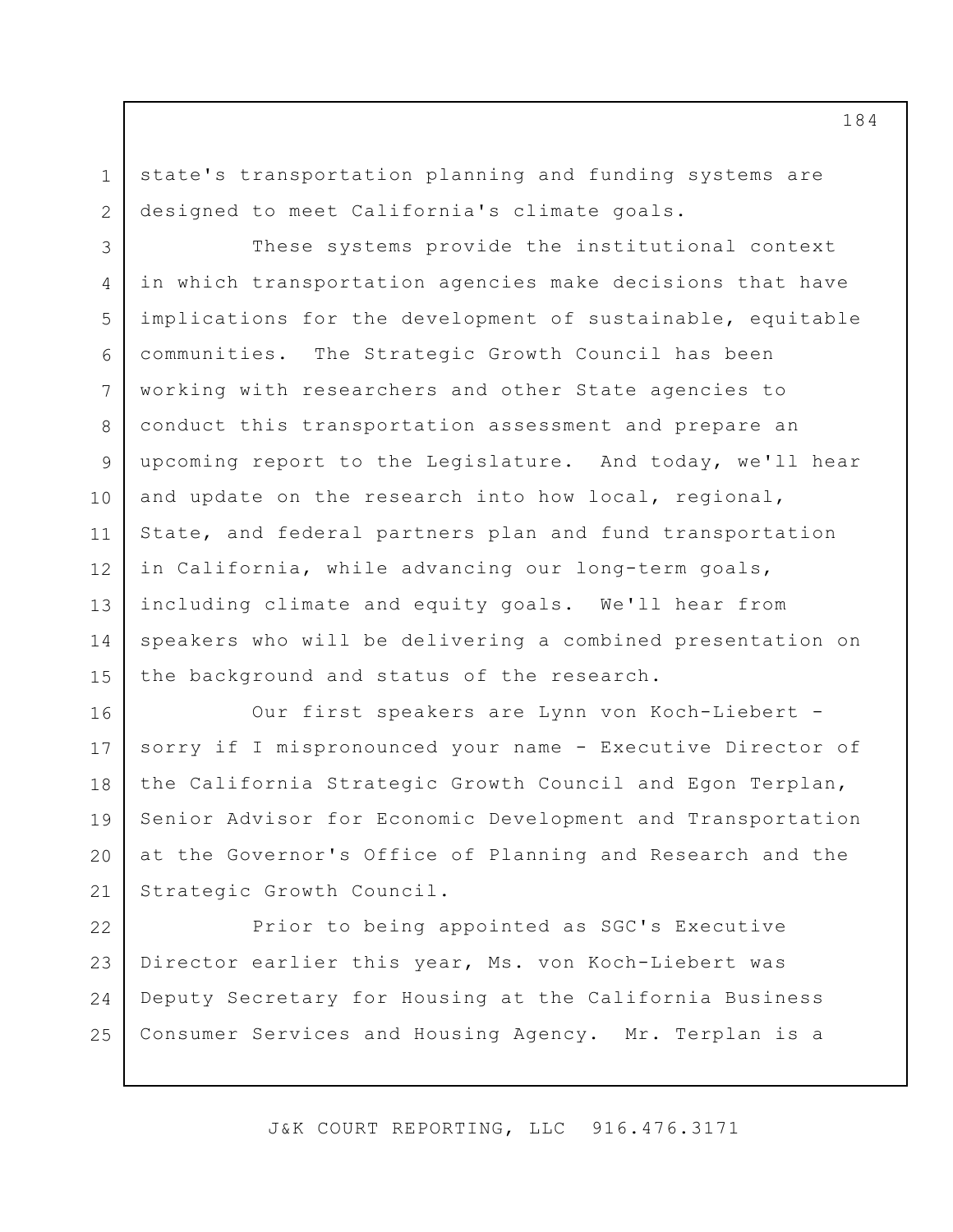specialist in regional economic development, land use, transportation, government reform, and regional policy. He helped lead the Regions Rise Initiative and is currently leading the California Transportation Assessment.

1

2

3

4

5

22

6 7 8 9 10 11 12 They will be joined by Elizabeth Deakin, Professor Emerita of City and Regional Planning and Urban Design at UC Berkeley. She has authored over 300 journal articles, book chapters, and monographs, as well as three books. Among her best known works are articles on sustainable development and sustainable transportation, air quality impacts, and institutional change.

13 14 15 16 17 18 19 After we hear the presentation, we'll open it for Board, Commission, and HCD leadership questions followed by public comment and agency discussion. So if you're going to be providing public comment on this item, please click the raise hand button or dial star nine now and we'll call on you when we get to the public comment portion.

20 21 So I will invite our presentation -- presenters, sorry, to get started. Thank you.

(Thereupon a slide presentation.)

23 24 25 CALIFORNIA STRATEGIC GROWTH COUNCIL EXECUTIVE DIRECTOR VON KOCH-LIEBERT: Thank you, Chair Randolph and good afternoon, Board members and Commissioners, HCD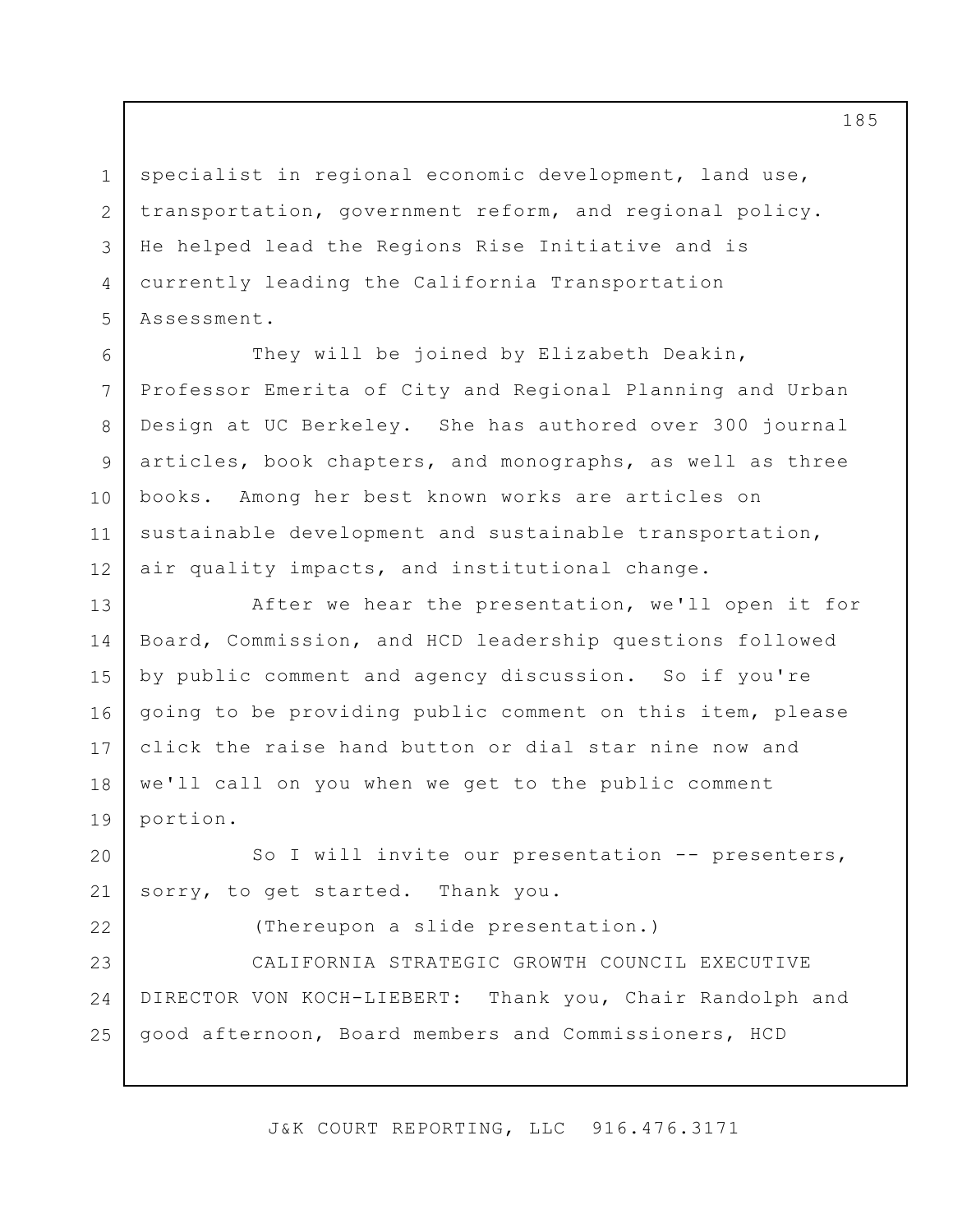1 2 3 4 leadership, and members of the public. It is very nice to be with you this afternoon. And a giant thank you to CARB, CTC, and the HCD team who invited us to join the meeting today.

6 7 So as the Chair mentioned, we are very pleased to speak with you about the California Transportation Assessment. Our focus today is on sharing the context for the work, our methodology and research, and we will also be providing a heads-up on the path forward for SGC to share the report findings and the recommendations in the coming weeks and months.

12

13

5

8

9

10

11

So next slide, please.

 $--000--$ 

14 15 16 17 18 19 20 21 22 CALIFORNIA STRATEGIC GROWTH COUNCIL EXECUTIVE DIRECTOR VON KOCH-LIEBERT: Great. So just a little bit of background to really kick this off. So in 2019, the Legislature passed Assembly Bill 285, which was authored by Assembly Member Laura Friedman. This bill tasked SGC with producing a report on transportation planning and funding in California and its alignment with our long-term goals. The legislation includes specific requirements for this report, which are listed here on this slide.

23 24 25 But the big picture question is how is our planning and funding activities? Do they support our long-term common goals, including climate and equity?

J&K COURT REPORTING, LLC 916.476.3171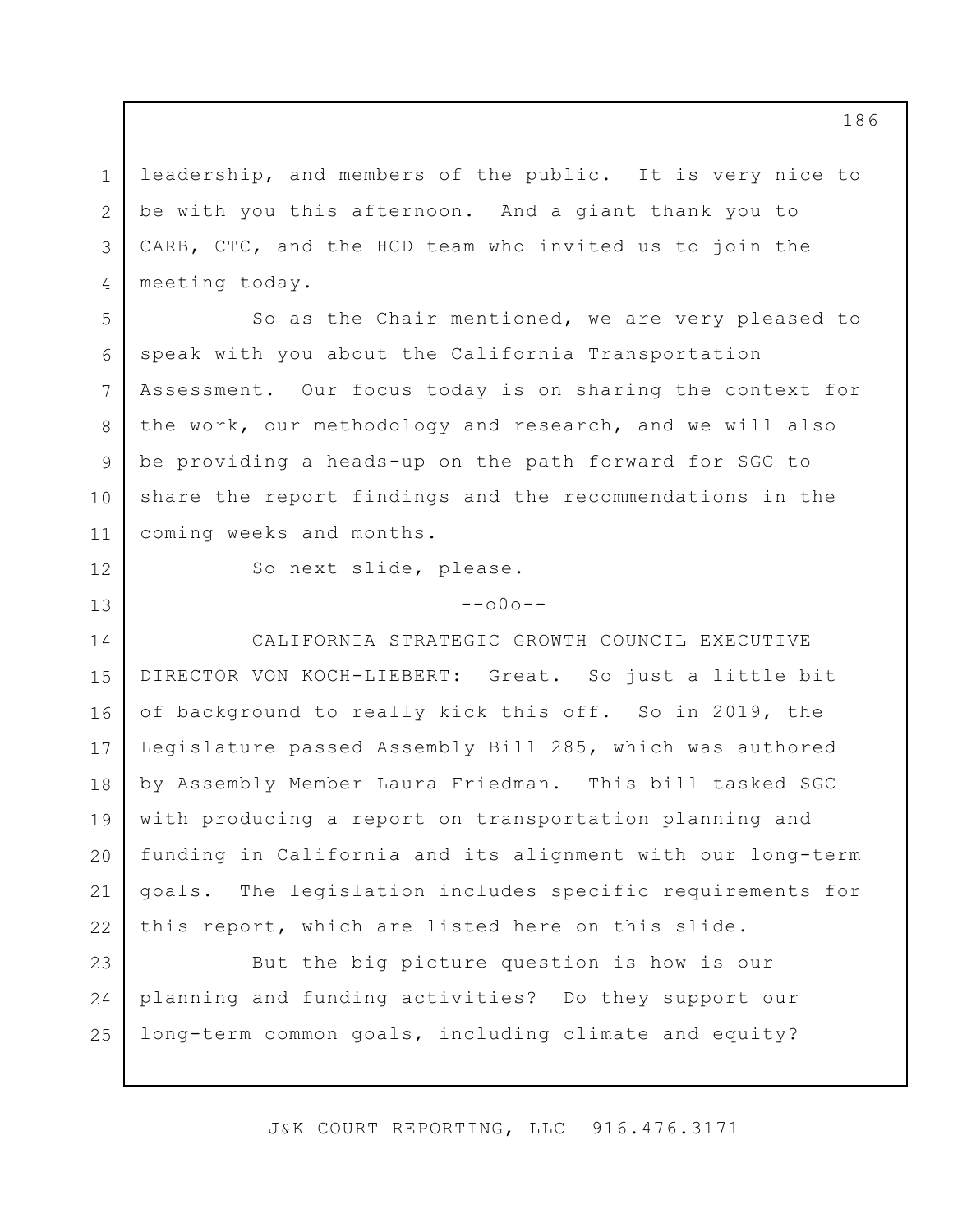1 2 3 4 5 6 7 8 9 10 11 12 13 14 15 16 17 18 19 20 21 22 23 24 25 Okay. Next slide, please.  $--000--$ CALIFORNIA STRATEGIC GROWTH COUNCIL EXECUTIVE DIRECTOR VON KOCH-LIEBERT: So we wanted to take just a moment and discuss why the Strategic Growth Council was asked to produce this report. So the Strategic Growth Council is an interagency body that is tasked with coordinating and working collaborating to achieve sustainability, equity, economic prosperity, and quality of life for all Californians. We work across agencies with multi- -- with multiple stakeholders to achieve long-term common goals. So it really makes sense that SGC was asked to lead our -- lead the development of this report. And also, they will assess our policies and programs to support multiple objectives. SGC also does fund transportation projects and two of our investment programs are named in the legislation. So next slide, please.  $--000--$ CALIFORNIA STRATEGIC GROWTH COUNCIL EXECUTIVE DIRECTOR VON KOCH-LIEBERT: So for those who may not be familiar with SGC, our council is made up of six Agency Secretaries and the Director of the Governor's Office of Planning and Research. And we also have three public

J&K COURT REPORTING, LLC 916.476.3171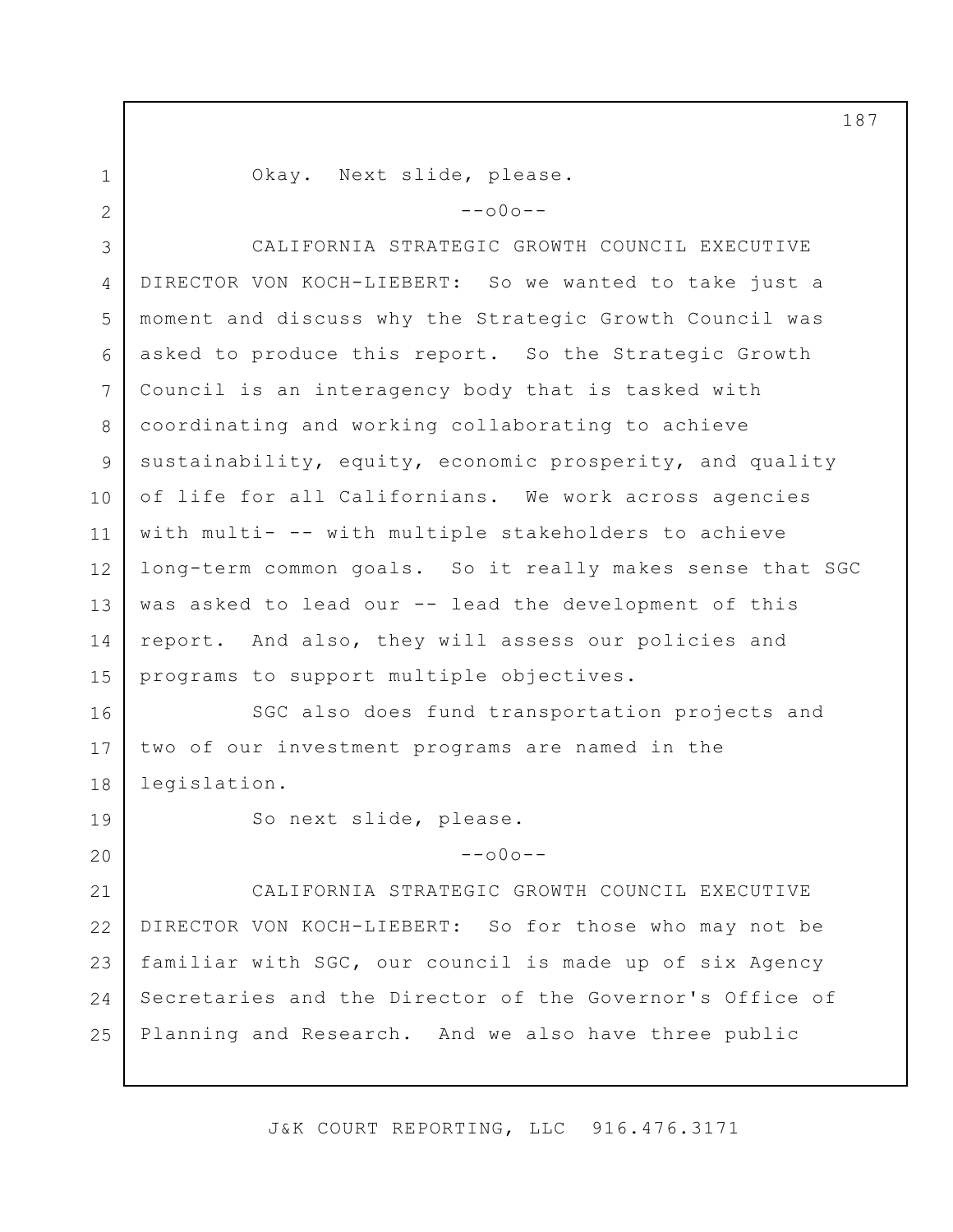1 members that sit on the Council.

2 3 4 5 So with this leadership structure, we are uniquely positioned to take up this legislative mandate and to use the process and the findings to help spur constructive dialogue and solutions.

Next slide.

 $--000--$ 

8 9 10 11 12 13 CALIFORNIA STRATEGIC GROWTH COUNCIL EXECUTIVE DIRECTOR VON KOCH-LIEBERT: Okay. So with that introduction, I will hand over to Egon Terplan, who is the Senior Advisor for Economic Development and Transportation at SGC and OPR, who will help us by setting the context for this assessment.

14

6

7

Egon, over to you.

15 16 17 18 19 20 21 22 23 EGON TERPLAN: Great. Thank you very much, Lynn, and thank you very much, Board members, Commissioners, and the public for participating in the conversation. I just wanted to set a little bit of the context for the work and walk through a little bit of background. Some of this are pieces that you may be familiar with from other presentations you've heard earlier today. Next slide, please.  $--000--$ 

24 25 EGON TERPLAN: The first and really the reminder is - and you've see this slide earlier - the State of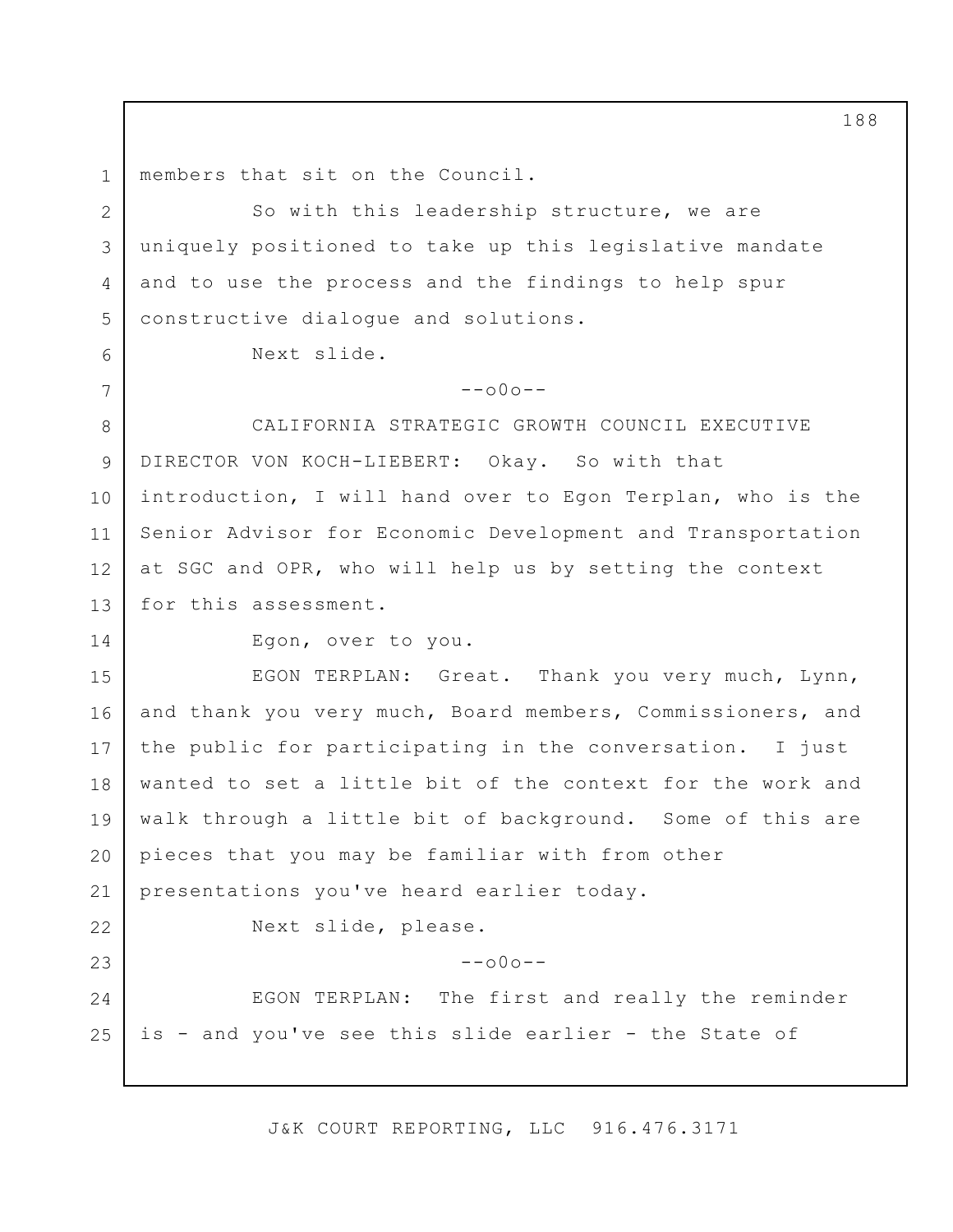1 2 3 4 5 6 7 8 California has ambitious economy-wide commitments to greenhouse gas reduction. So in this particular graphic, you can see the 2030 target of 40 percent GHG reduction below 1990 levels by 2030. And I think what we know from the conversations you're all having, that 2030 is really a milestone on the way to achieving carbon neutrality and greater reductions by 2050, all of which requires actions across the entire economy.

9

10

18

19

 $--000--$ 

11 12 13 14 15 16 17 EGON TERPLAN: But within greenhouse gas emissions at large, the largest source of GHG emissions in California comes from transportation specifically, and that's 41 percent of GHG emissions alone, but we also know that it's even more if we look at some of the aspects of the industrial emissions that are associated with the transportation sector.

Next slide.

Next slide.

 $--000--$ 

20 21 22 23 24 25 EGON TERPLAN: But when we dig a little bit more into the transportation question, we -- in looking at mobile sources specifically, we know that while the expansion of zero-emission vehicles is a critical and necessary part of our transportation climate strategy, it's necessary but also not sufficient. And what this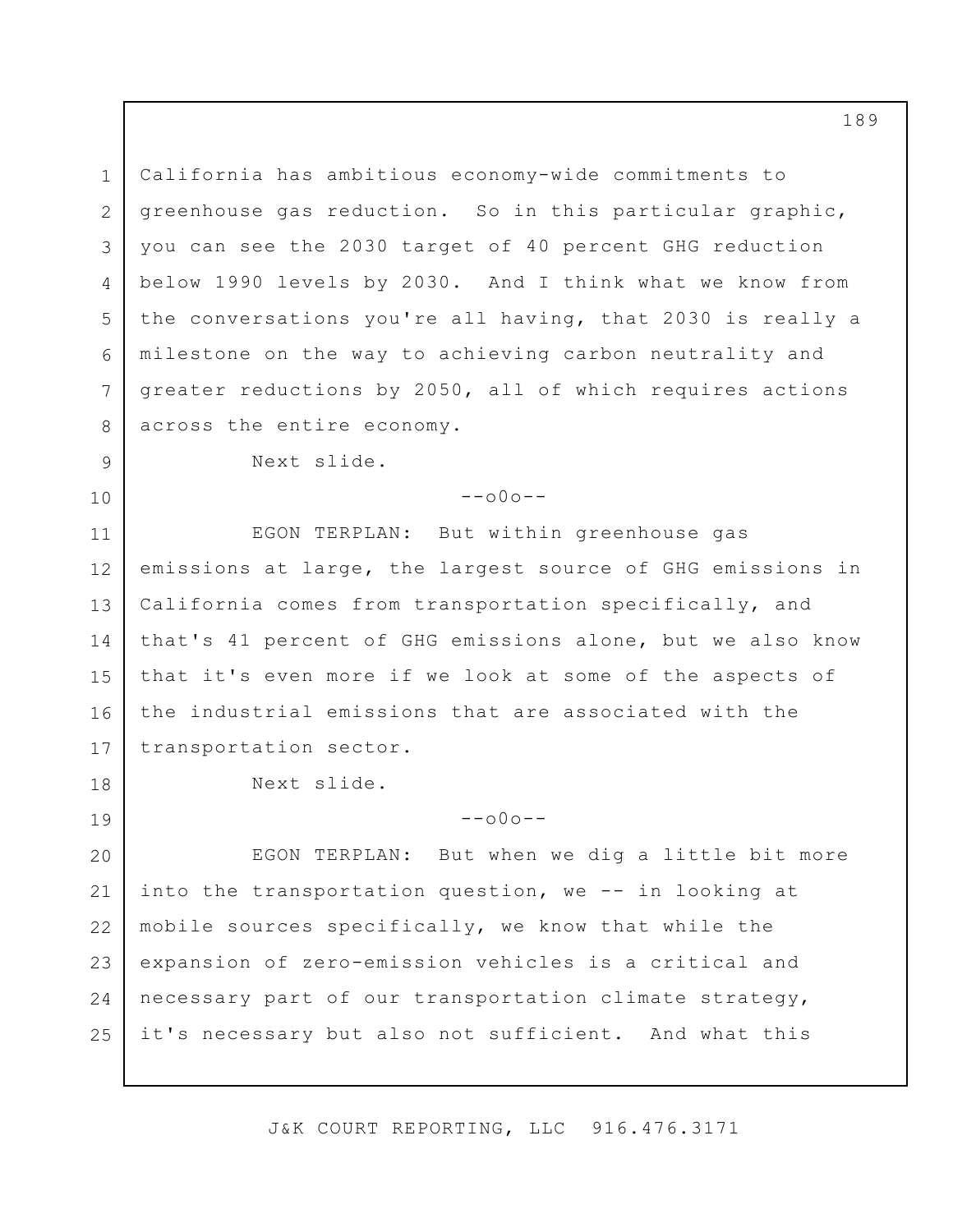1 2 3 4 5 6 7 8 9 10 chart from CARB shows is that even with a hundred percent zero-emission vehicle sales in 2035 and a rapid expansion to then and beyond then, there still are going to be a significant number of non-zero-emission vehicles on the road for many decades, shown here on the chart as I-C-E, ICE, or internal combustion engines. And so as a result, the amount we drive, and reducing the amount we drive, and the distances we drive is essential in order for us to meet our climate commitments. So VMT reduction becomes a core part of our climate strategy.

Next slide.

11

12

## $--000--$

13 14 15 16 17 18 19 20 21 22 23 24 25 EGON TERPLAN: What we also know is that reducing VMT, vehicle miles traveled, has many other co-benefits. And I think we've heard a lot today from other presenters about some of these co-benefits. We can see here clearly some relate to air quality and public health outcomes, as well as cost savings from reduced investment in new infrastructure. But, in fact, how much we drive overall really relates to the larger land use and transportation system, and I think we heard this from some prior presenters, where our homes are located, where our jobs, our schools the land use pattern at large, and then the options that we have to get around with variety of choices including not having to rely on a single occupant vehicle.

J&K COURT REPORTING, LLC 916.476.3171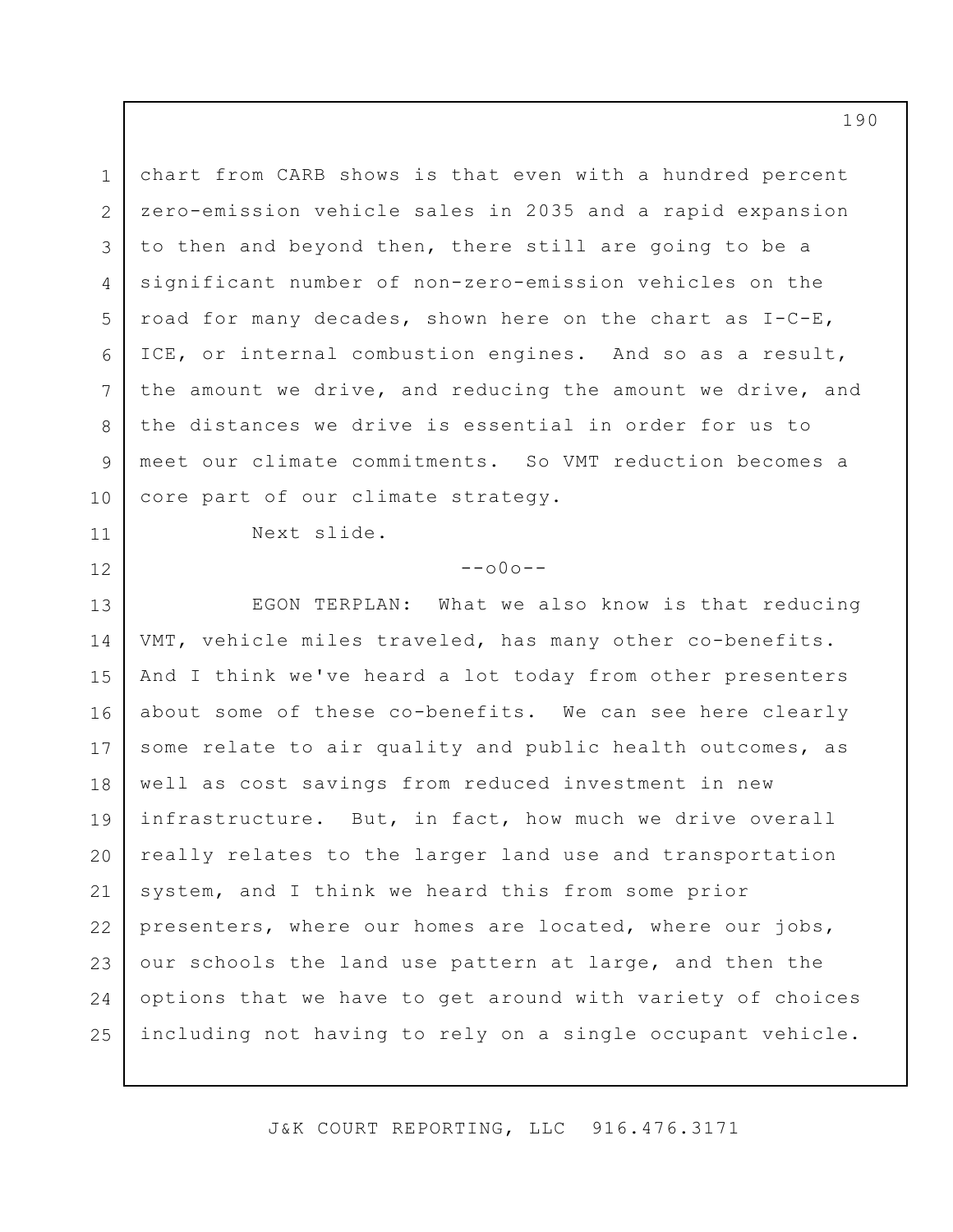1 2

15

16

Next slide.

 $--000--$ 

3 4 5 6 7 8 9 10 11 12 13 14 EGON TERPLAN: The other part of background that we heard is that unfortunately despite all the efforts we've made, we're still not fully on track to meet our GHG and VMT reduction goals. And you can see so on the graph here that both VMT and carbon di -- CO2 emissions and GHG emissions are both increasing. And so part of the mandate under AB 285 is to explore the larger system that is producing these outcomes. What are the collective planning and funding decisions, and funding processes that are leading to the patterns we're seeing? And the question then becomes what are ways that we can ultimately change that and move closer towards our shared goals?

Next slide.

 $--000--$ 

17 18 19 20 21 22 23 24 25 EGON TERPLAN: But then turning specifically to what is this actual system. We begin from a starting point and an understanding that transportation is a very complex system. It's complex in the funding. It's complex on the planning side. And there are many levels at which it takes place. The federal level, the State level, the regional level, and the local level. And I think here we have CalSTA listed in the umbrella agency of CalSTA with several agencies under it. But Lynn mentioned

J&K COURT REPORTING, LLC 916.476.3171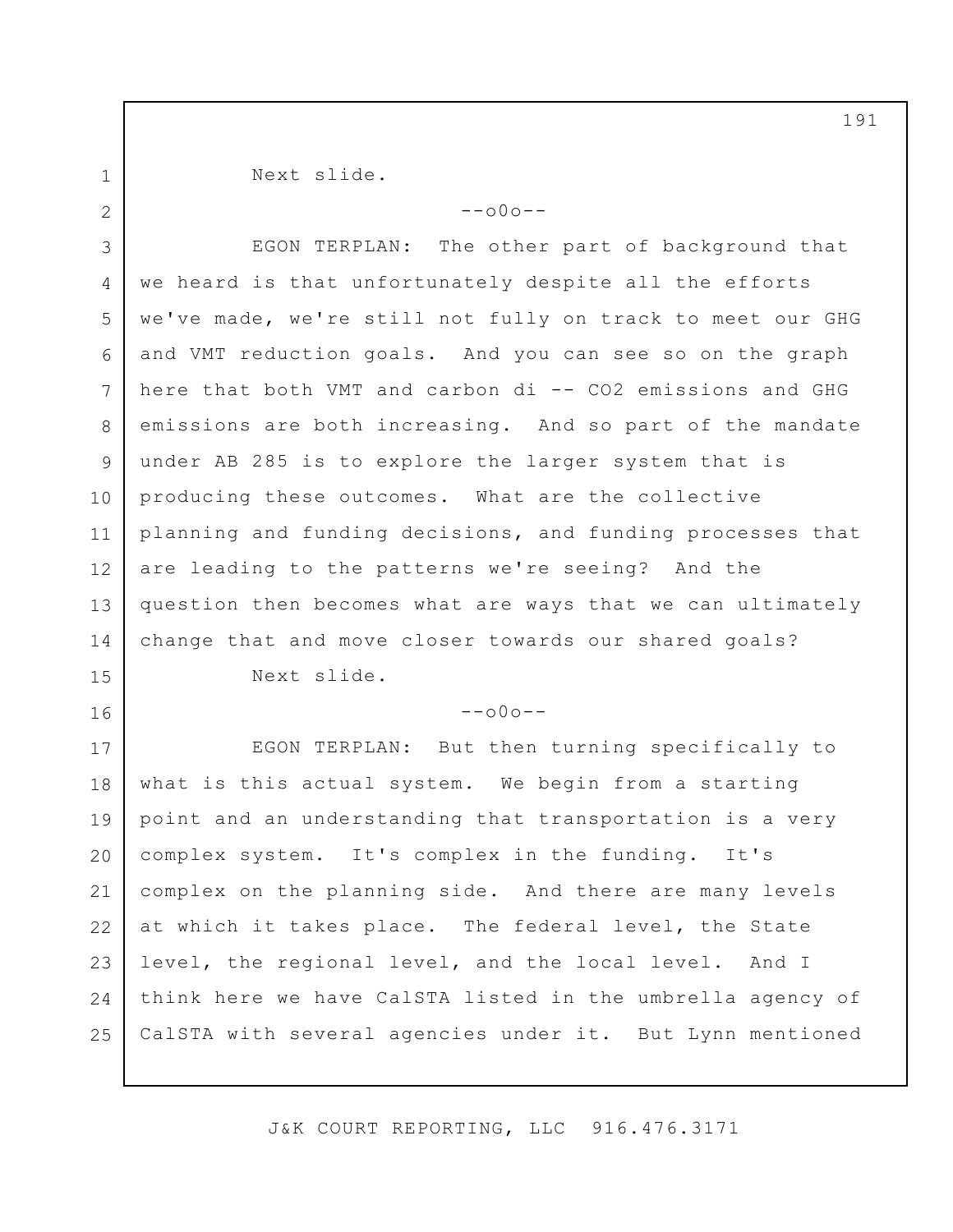before that there's transportation spending happening at SGC. There's transportation spending happening at CARB.

4 5 6 And so the fact that this transportation is occurring even at the State level in multiple places is an important starting point as we try to make sense of and unpack this larger transportation funding and planning system.

8 9

7

1

2

3

Next slide, please.

## $--000--$

10 11 12 13 14 15 16 17 18 19 20 21 22 23 EGON TERPLAN: And then we also recognize that the State of California, in particular through Caltrans, puts forth many plans to meet the goals of the transportation system. So the legislation specifically is asking us to look at the California Transportation Plan, as well as a series of modal plans that Caltrans puts forward. And a couple of them are referenced here, but there's, you know, also a State Rail Plan, a Highway System Management Plan, and High-Speed Rail itself, for example, also has a business plan. So these are all related and important State plans that are connected to the larger State planning goals in transportation. Next slide.  $--\cap 0 \cap --$ 

24 25 EGON TERPLAN: And then in particular, the California Transportation Plan, the kind of larger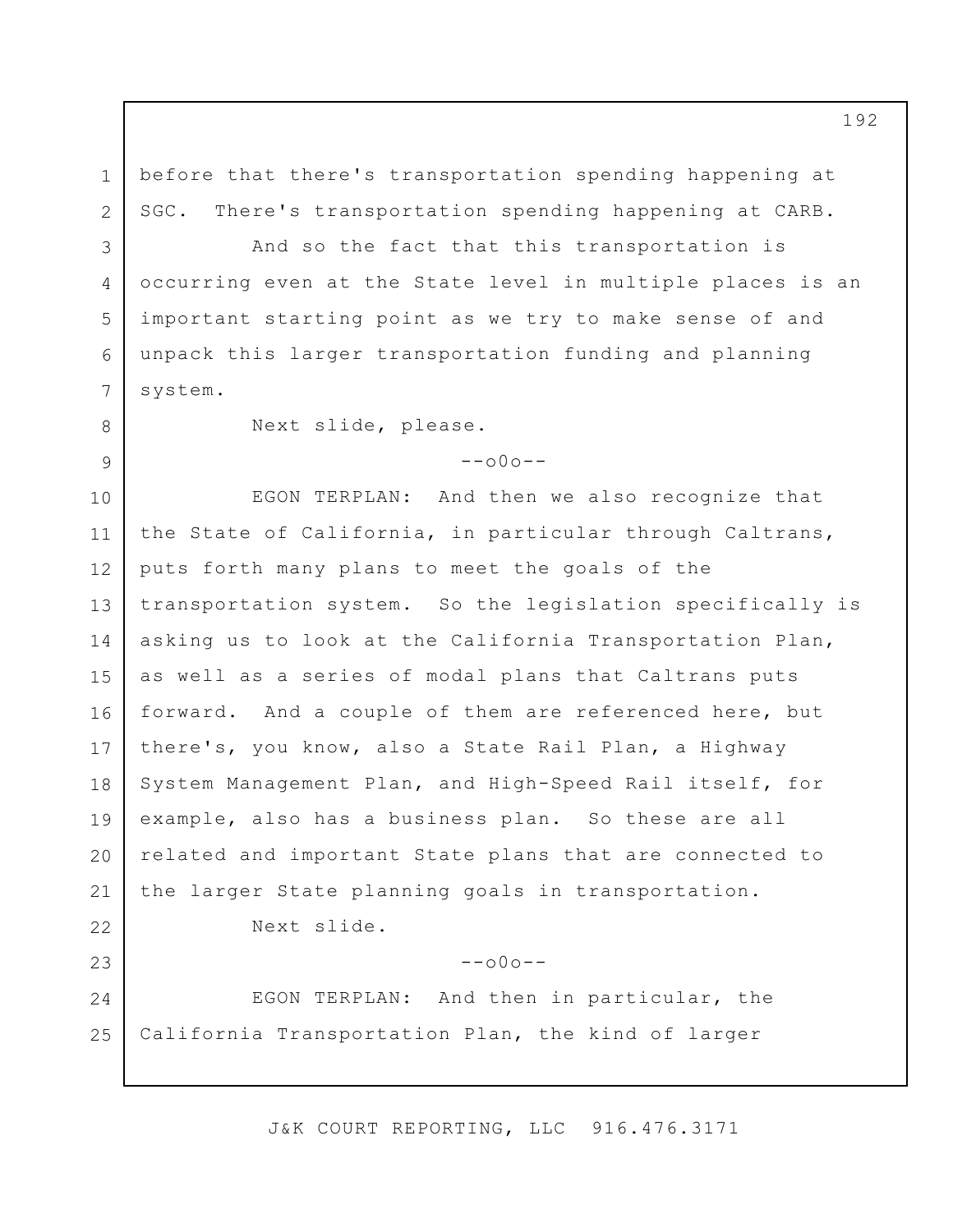1 2 3 4 5 6 7 8 umbrella plan, which we were asked to explore in more depth in AB 285, it includes a wide range of goals, the kind of outcomes we're trying to see in the system. And you can see the eight of them referenced here, from equity, to climate, to safety, to the economy. And so balancing those at all of these levels of government is part of what we're trying to make sense of in the transportation system.

9 10 11 12 We also recognize and we hear this from many, that the CTP itself is a visionary plan. It's a direction we're trying to get to and it's not required to be financially constrained.

13

14

And so next slide.

 $--000--$ 

15 16 17 18 19 20 21 22 23 24 25 EGON TERPLAN: And then turning to really a core question that we're asked to look at in AB 285 is this relationship between the State Transportation Plan and then the regional planning system that we've established. And we've heard reference today about SB 375 and the Sustainable Communities Strategies, and that's a core part of this regional planning system that many State agencies are involved in. And I think many of you know this, but that each of the regional agencies is required -- to the 18 Metropolitan Planning Organizations is required to put forth a strategy of how it will achieve GHG reductions,

J&K COURT REPORTING, LLC 916.476.3171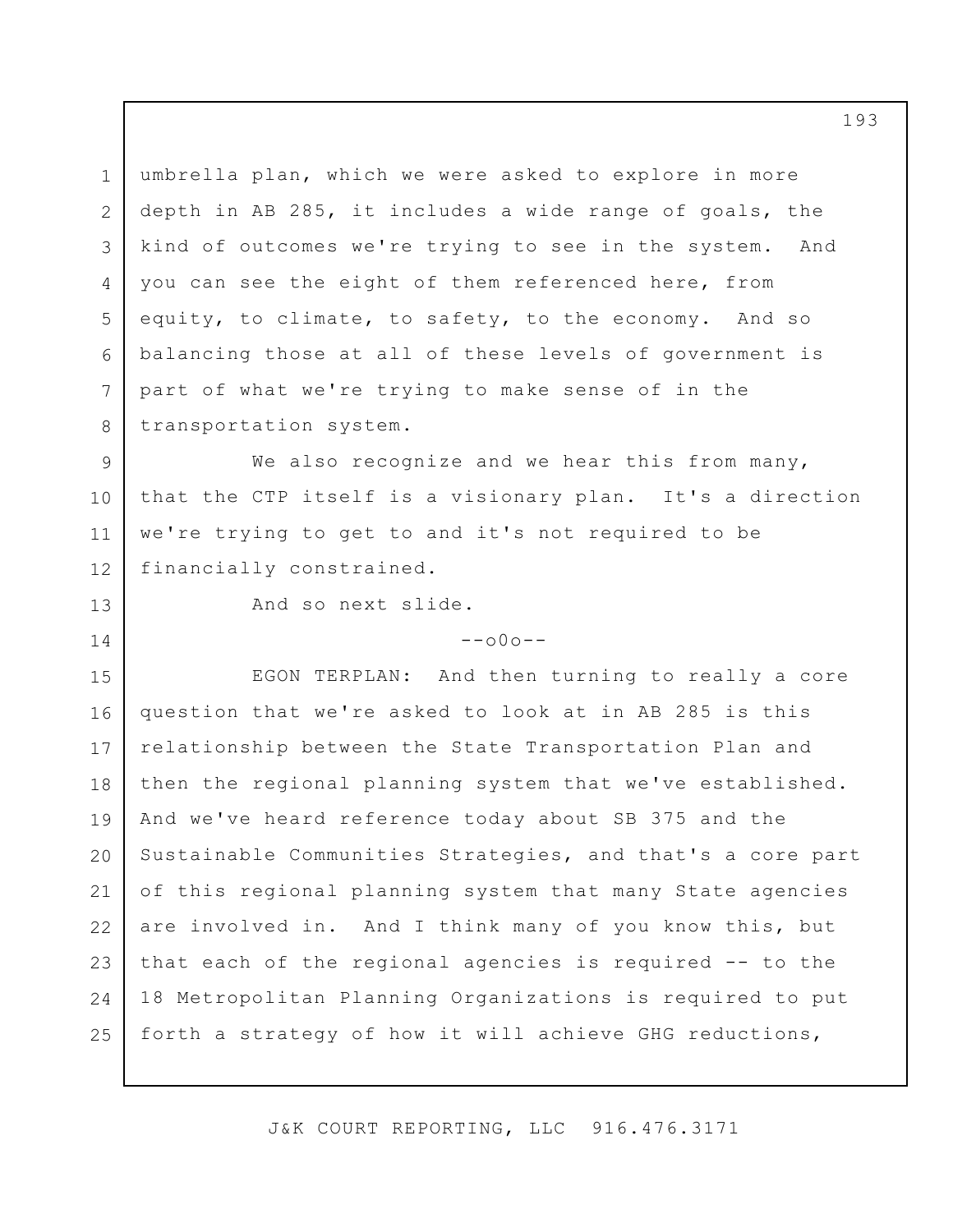1 2 3 4 5 6 7 8 9 10 11 12 13 14 15 16 17 18 19 20 21 22 23 24 25 mostly from less driving, in a way that is financially constrained and is connected to the land-use system, and as we heard earlier is also connected to RHNA. So the agencies that are on this particular call are all part and parcel of helping make sense of that system and ultimately achieve its goals. So next slide.  $--000--$ EGON TERPLAN: Given that as context, given that as background as sort of work that we do, work that we understand, we were asked to take on the mandate of exploring AB 285. So to the next slide.  $--000--$ EGON TERPLAN: And so when we received the assignment from the Legislature, we did a couple things. First, we decided to enter into a contract with UC Berkeley's Institute of Transportation Studies. In a moment, I'm going to turn it over to professor Elizabeth Deakin to share the approach that she and her team have taken. But before doing that, I also want to mention the fact that as this research team was getting started in the work -- on our end was getting started, we've also collaborated very closely with many of the staffs of your

J&K COURT REPORTING, LLC 916.476.3171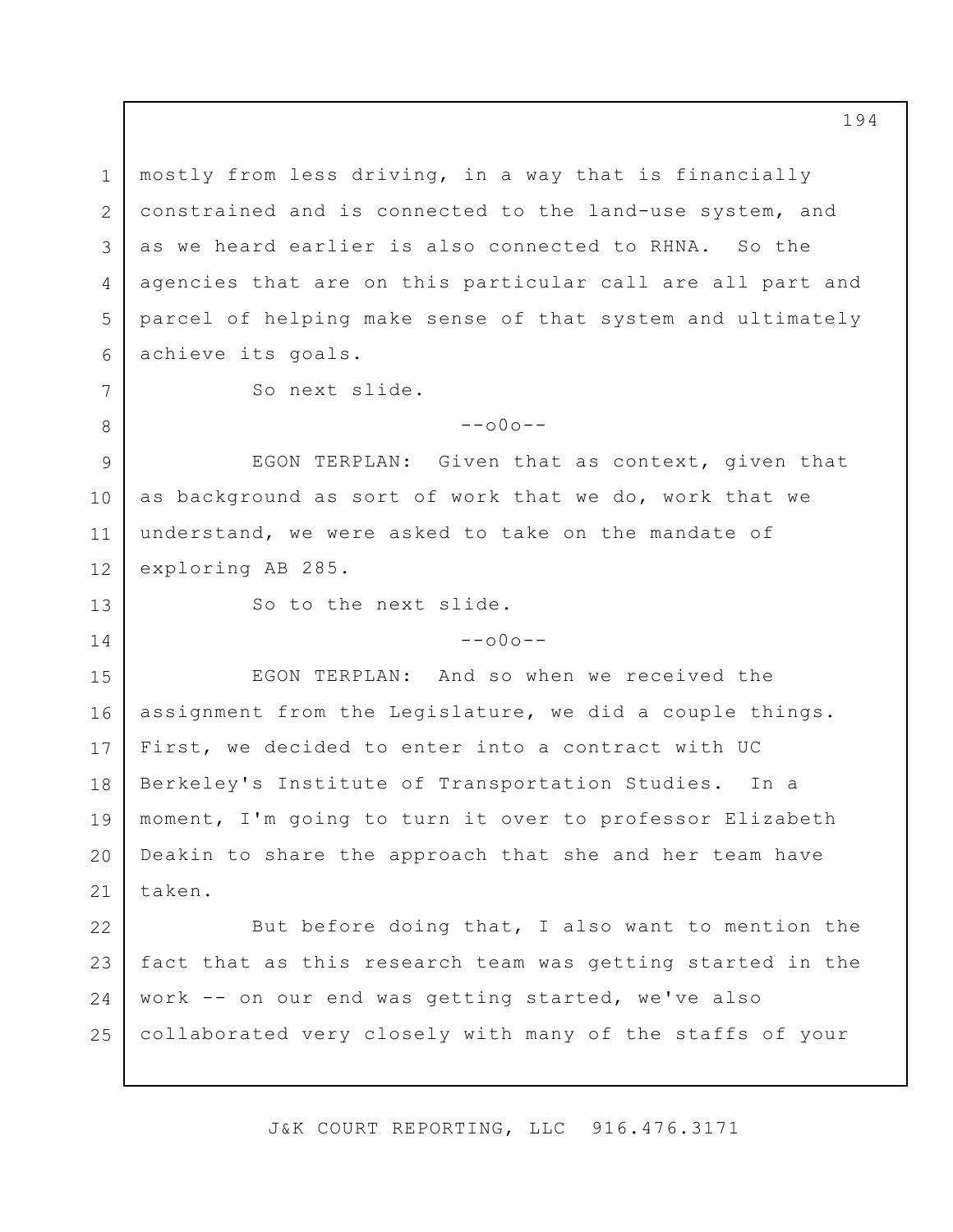1 2 3 4 5 6 7 8 9 10 agencies, as well as with some of the efforts that are ongoing, including the implementation of CAPTI, the Climate Action Plan for Transportation Infrastructure, as well as the SB 150 report that CARB is involved with the update to the analysis of how all the regional plans are going forward. So in the spirit of the collaboration you see in this particular meeting you've heard before, we have taken that on in the work that we're carrying forth in this work. And today's conversation and sharing with you is

also part of that.

11

12

13

21

22

So with the next slide --

## --o0o--

14 15 16 17 18 EGON TERPLAN: -- I'd like to -- it's my great pleasure to introduce Professor Elizabeth Deakin who will introduce the approach that she's taken and the broader team that she has brought together for this work. Betty, now to you.

19 20 ELIZABETH DEAKIN: Thank you, everybody. It's a pleasure to be here with you this afternoon.

Next slide, please.

 $--000--$ 

23 24 25 ELIZABETH DEAKIN: So let me say just a little bit about the research approach we took. We were lucky to have a team of colleagues across several campuses who had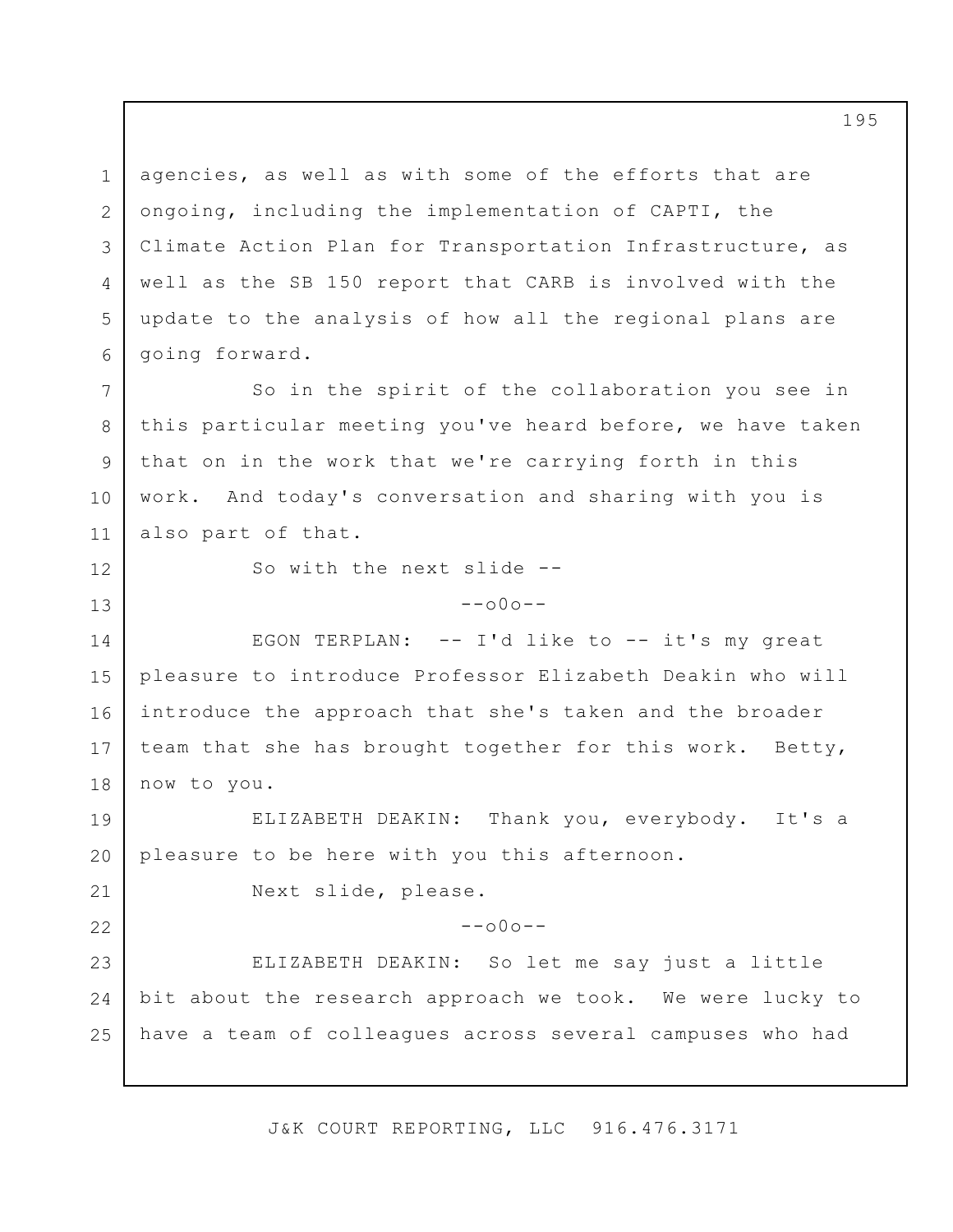1 2 3 4 5 6 7 8 9 10 already been working on many of these topics. So at Berkeley, in addition to myself, I recruited people from the Berkeley Law School, who had been working on housing, transportation, and environmental issues. At UCLA, my colleague Marty Wachs, who unfortunately passed away before the project was really underway, and I put together a team of UCLA researchers who have done a lot of work on transportation finance and have worked with several of your agencies to make sure that we're reflecting best ideas in the plans that are being developed.

11 12 13 14 15 16 17 And at UC Davis, Susan Handy, and Elisa Barbour, and Amy Lee have been working on metropolitan planning, and analysis methods, and the programming of projects that stem out of the plans, including the Sustainable Communities Strategy. And so this is a team of people who've already been working on this and could draw on their previous work in doing this.

18 19 20 21 22 23 24 25 We also consulted not only with the relevant agencies, but also with a number of stakeholders. And we conducted over 80 interviews. I personally conducted over 70 interviews with elected officials, advocates, academic researchers, and staff of State agencies, transit agencies, cities and counties, the MPOs, and many community groups. And we did that in part because we wanted to make sure that it wasn't just our opinions as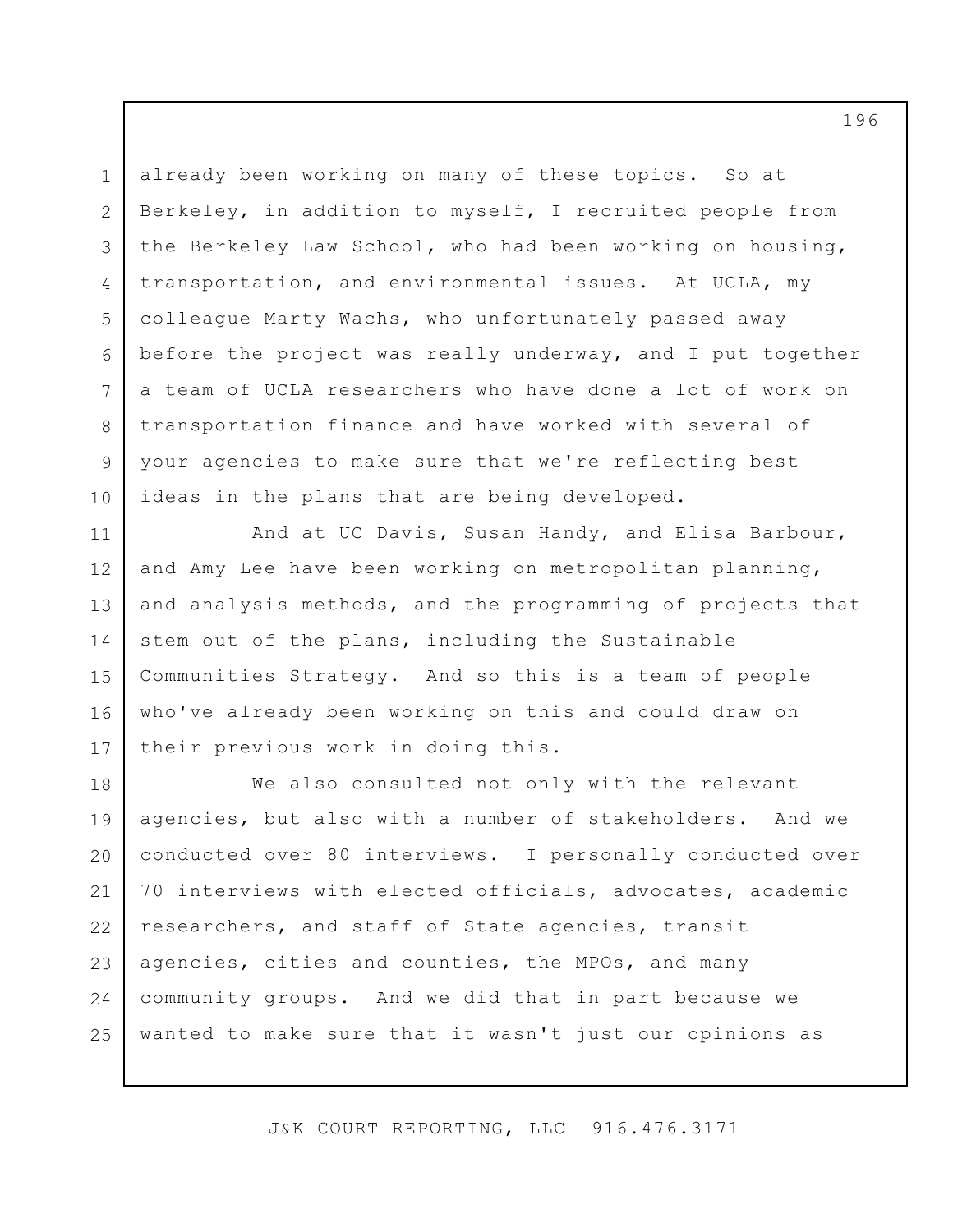1 2 3 experts, but also we were gathering information from a much broader set of stakeholders on what they felt were the key issues.

And in looking at these documents, we wanted to make sure we were not just looking at what was written, but also identifying gaps, perhaps looking at what wasn't being said.

8 9

10

4

5

6

7

Next slide, please.

 $--000--$ 

11 12 13 14 15 16 17 18 19 20 ELIZABETH DEAKIN: So the first paper is a history of transportation. And this looks both at the technology that transportation uses and the institutions that were developed to deliver transportation services. And as I think we all know, California developed around a few roadways and then the rail came and linked it to the rest of the country. And then we had about a hundred years of highway building that really shaped our transportation system coupled with some investments strategically in transit, especially in our major cities.

21 22 23 24 25 The paper covers this development process and the way that the institutions that were delivering the transportation services were shaped by the demands that they were facing. And it also looks at implementation issues and the roles that have been created by the complex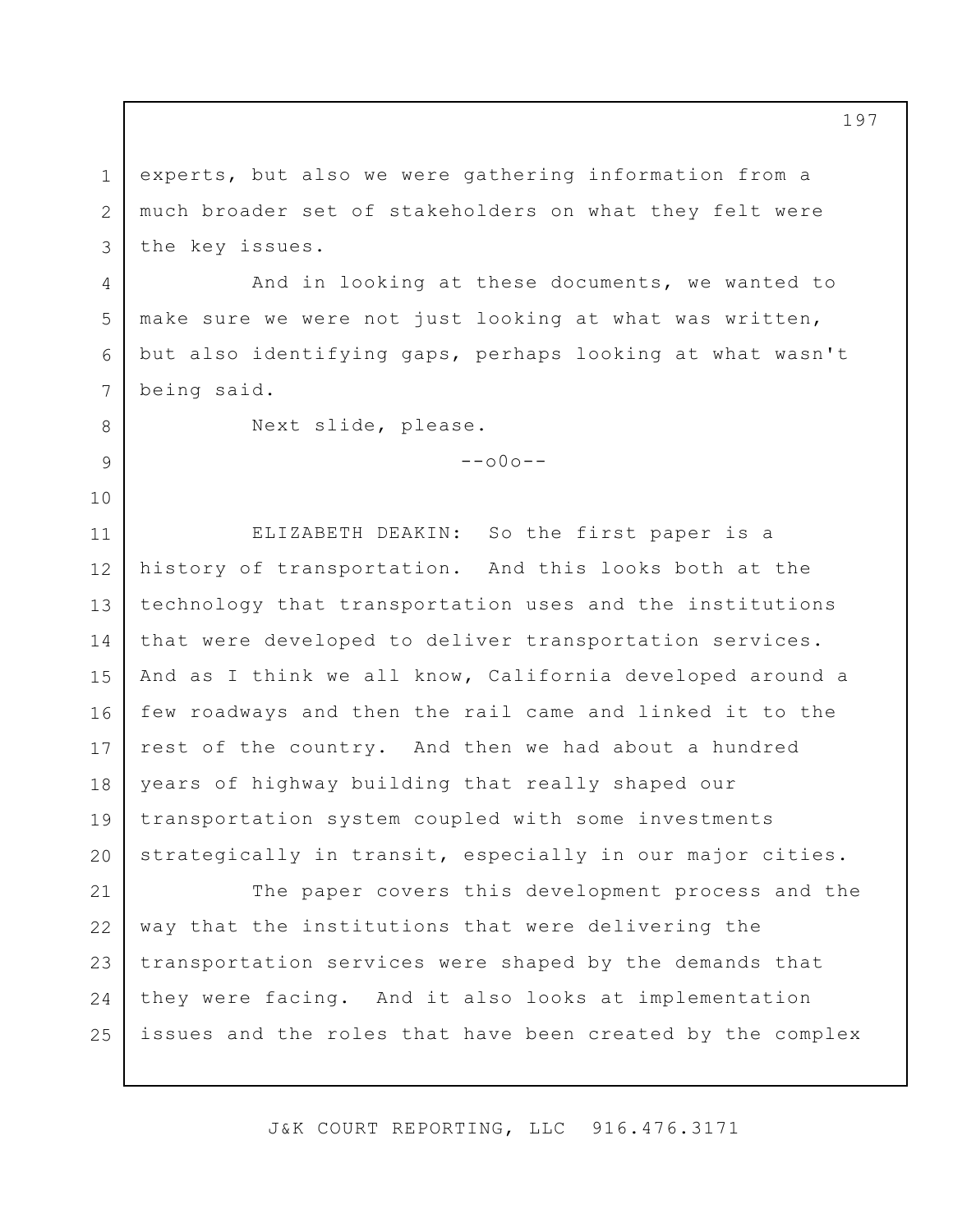senate institutions that we now have that are delivering transportation problems. This -- these problems aren't new, and the solutions aren't new, and they're not limited to California either, but California does have a couple of very specific practices that make it stand out.

6 7 8 9 10 11 12 13 14 15 One is that California is very highly decentralized compared to most other states and other countries. And so the amount of responsibility and authority given to local governments, to cities and counties, is quite exceptional in California. And the second thing is that I think California has been exceptional in being willing try new ideas and to think about reforms that make it a leader in many aspects, including in aspects of greenhouse gases, and I'm hoping going forward, in equity issues as well.

1

2

3

4

5

16

17

Next slide, please.

 $--000--$ 

18 19 20 21 22 23 24 25 ELIZABETH DEAKIN: The second working paper that we're putting together is on State plans. And that's really asking the question how does the California Transportation Plan and other key statewide transportation plans shape the transportation systems that we actually see on the ground, that is actually being delivered. We focus on surface transportation issues and especially on passenger transport, but we also touched on the freight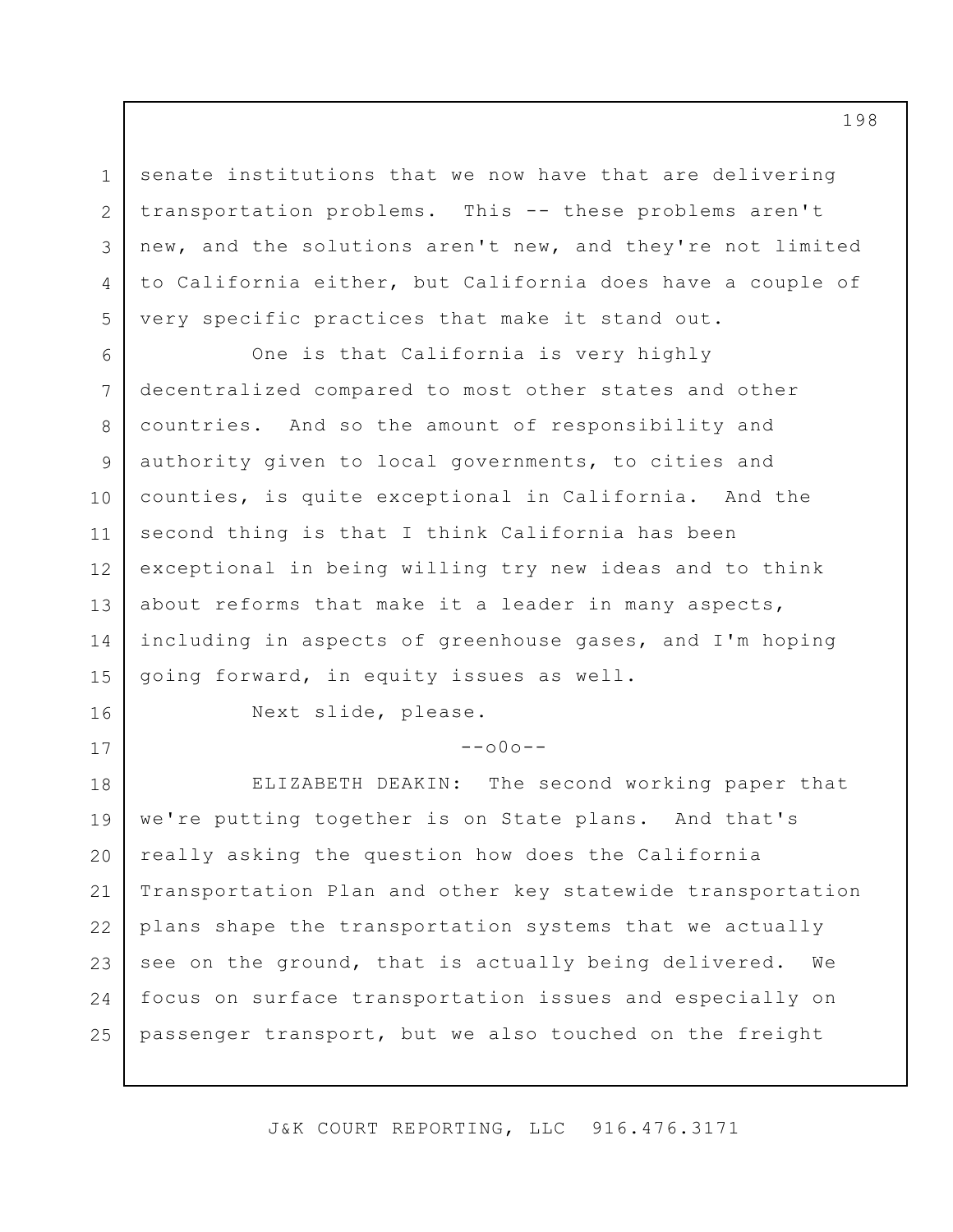system, which is, of course, a growing piece of the puzzle that we're dealing with in California.

1

2

3 4 5 6 7 8 9 10 11 12 13 14 15 16 17 And a couple of things that we noted was that there literally are thousands of pages of plans that have been put together. There are 28 plans and related supporting documents that are listed in the California Transportation Plan 2050 as important resources that help shape the plan. The modal plans alone have over 1,500 pages, that and the CTP together. So there's a lot that's been written. And yet, still we think there is some - not only quite a bit of overlap in the way they've been put together, but some missing pieces that when we discuss findings in the next couple of weeks, we will elaborate on more, and the papers go into that. The process that we looked at in putting together this working paper was to do a really deep text analysis of the CTP and a somewhat quicker analysis of several of the other plans.

18 19 20 21 22 23 24 25 And when we  $-$ - when I say a deep text analysis, we actually will cite in the paper the page numbers and some quotations that I think will reveal some of the issues that we want to be highlighting. And then we also use the interviews to look at the processing, which the plans were being developed, as well as concrete steps being taken, and even the format of the plans, something that was discussed.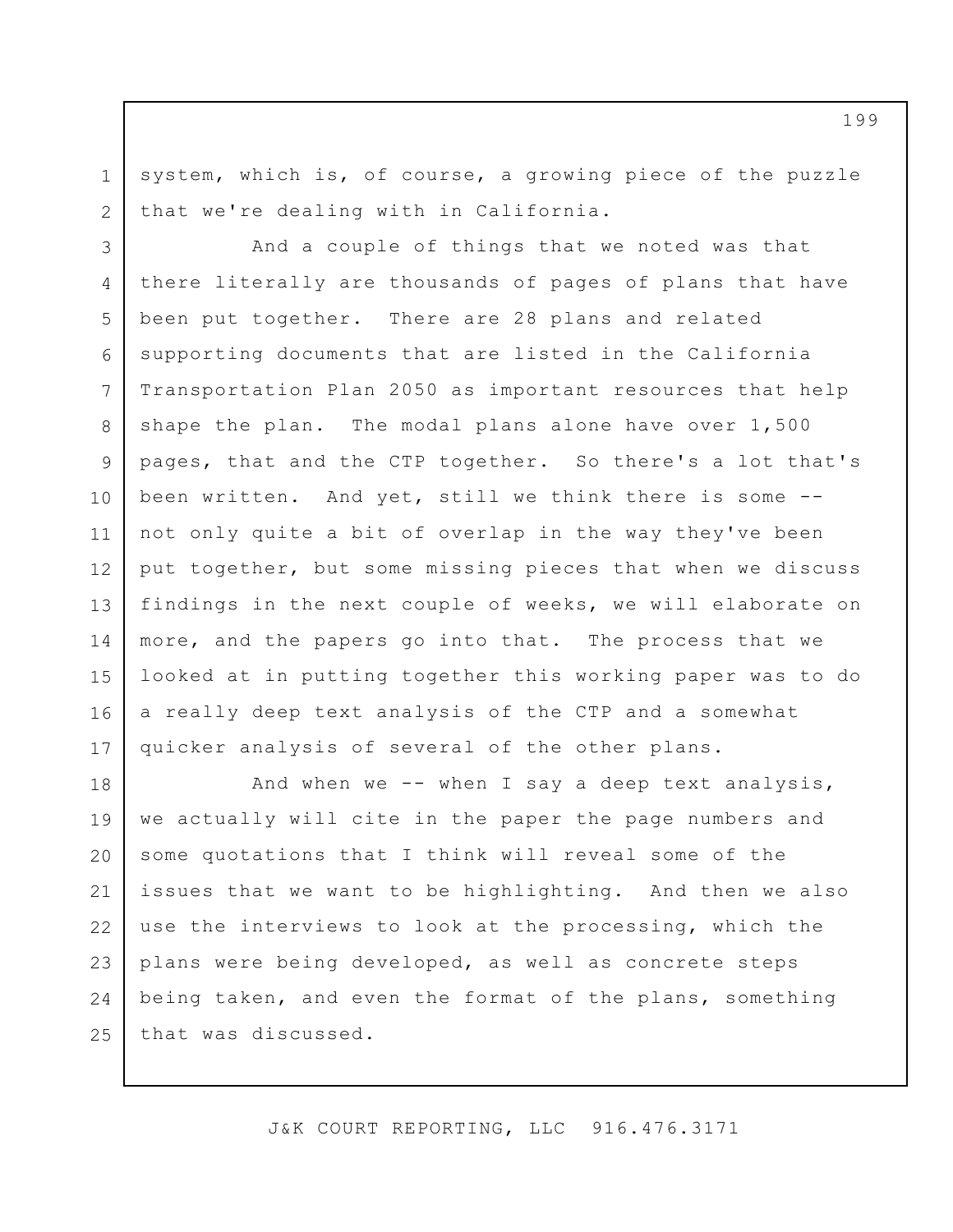1 2 Next slide please.

 $--\cap 0 \cap --$ 

3 4 5 6 7 8 9 10 11 12 ELIZABETH DEAKIN: My colleagues at UC Davis are taking the lead on looking at regional plans. And here, the question is how do the Metropolitan Planning Organization Plans, and especially the Sustainable Communities Strategies, which are part of those plans, shape California's transportation system? And in looking at that, it looks at a diverse -- at all 18 MPOs and then takes a more focused look at a diverse subset of the plans from different parts of the state and different sizes of MPOs.

13 14 15 16 17 18 19 20 21 So one part of the paper examines the relationship between the MPO plans and their Sustainable Communities Strategies. Another part of the paper looks at the relationship between what actually gets programmed and what's in those plans and Sustainable Communities Strategies using a detailed analysis of the Short Range Transportation Improvement Programs for five MPOs in California. And that's revealing some implementation issues and some gaps there as well.

22 23

 $--000--$ 

Next slide, please.

24 25 ELIZABETH DEAKIN: The funding analysis being led by John Gahbauer and Juan Matute, graduate students at

J&K COURT REPORTING, LLC 916.476.3171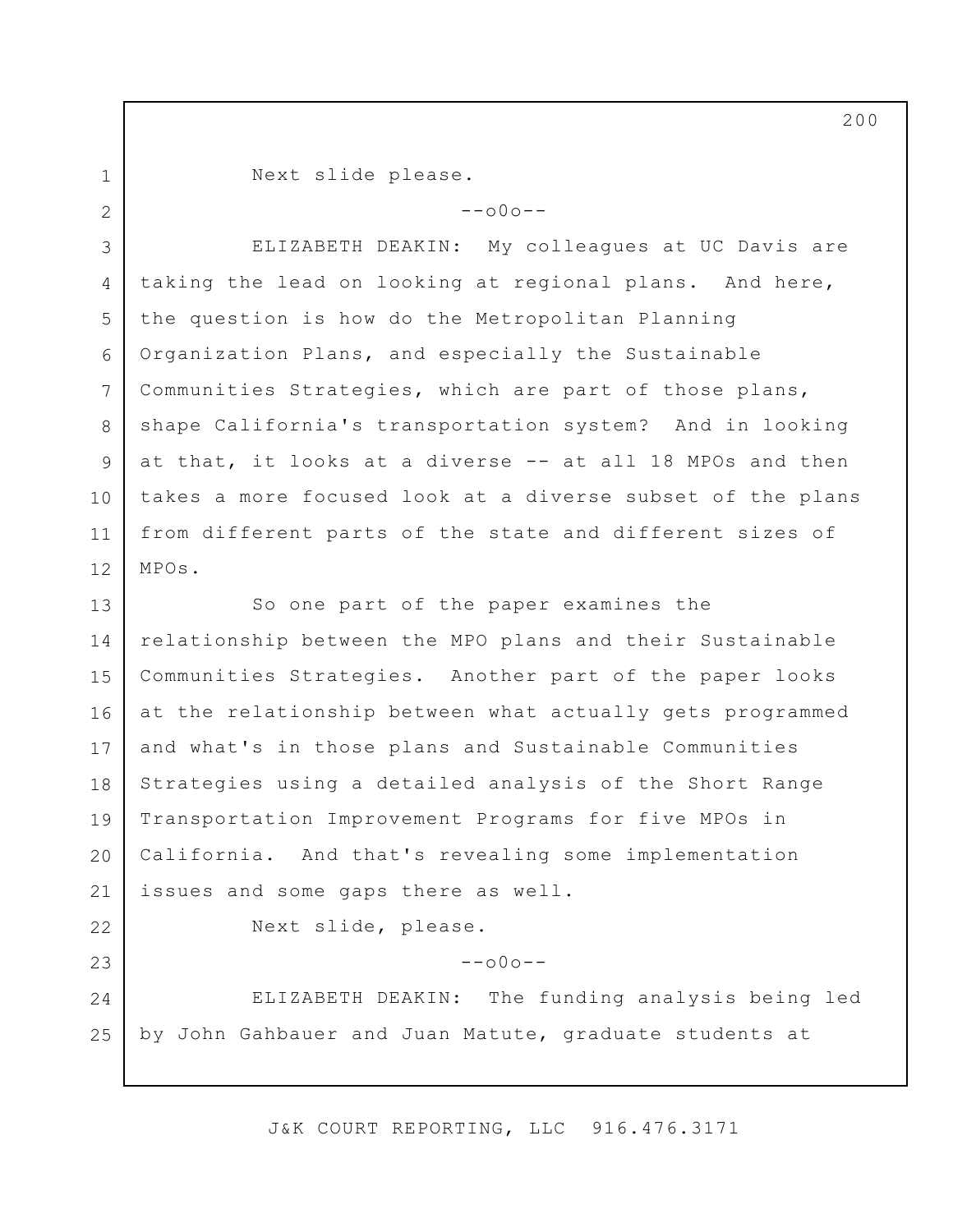1 2 3 4 5 6 7 8 9 10 UCLA, is looking at the question of where the funding is coming from in what quantities, but also what goals and motivations are set forward in the legislation line that authorized each of the major funds and how that affects this. And one of the things that they tried to do is map the historical context to which the programs were developed, their relative magnitude, and degree to which they actually align with contemporary State goals for transportation, including greenhouse gas reduction, environmental protection, and social equity.

11 12 13 14 15 16 So that's what that paper is doing. And it turns out that that's a trickier topic than I think we thought it was going to be when we started out with it, because there are so many different plans and programs, but the UCLA team has gotten its arms around the key funding programs, and that's what this paper will discuss.

And then the final plan -- next slide, please.

 $--000--$ 

19 20 21 22 23 24 25 ELIZABETH DEAKIN: The final paper is a legal analysis of this. And what this working paper does is examine the issues that might be associated with redirecting transportation funds to meet contemporary State goals. That was motivated by comments that were received really as we were getting started on this, or even before, from previous work that several of us had

17

18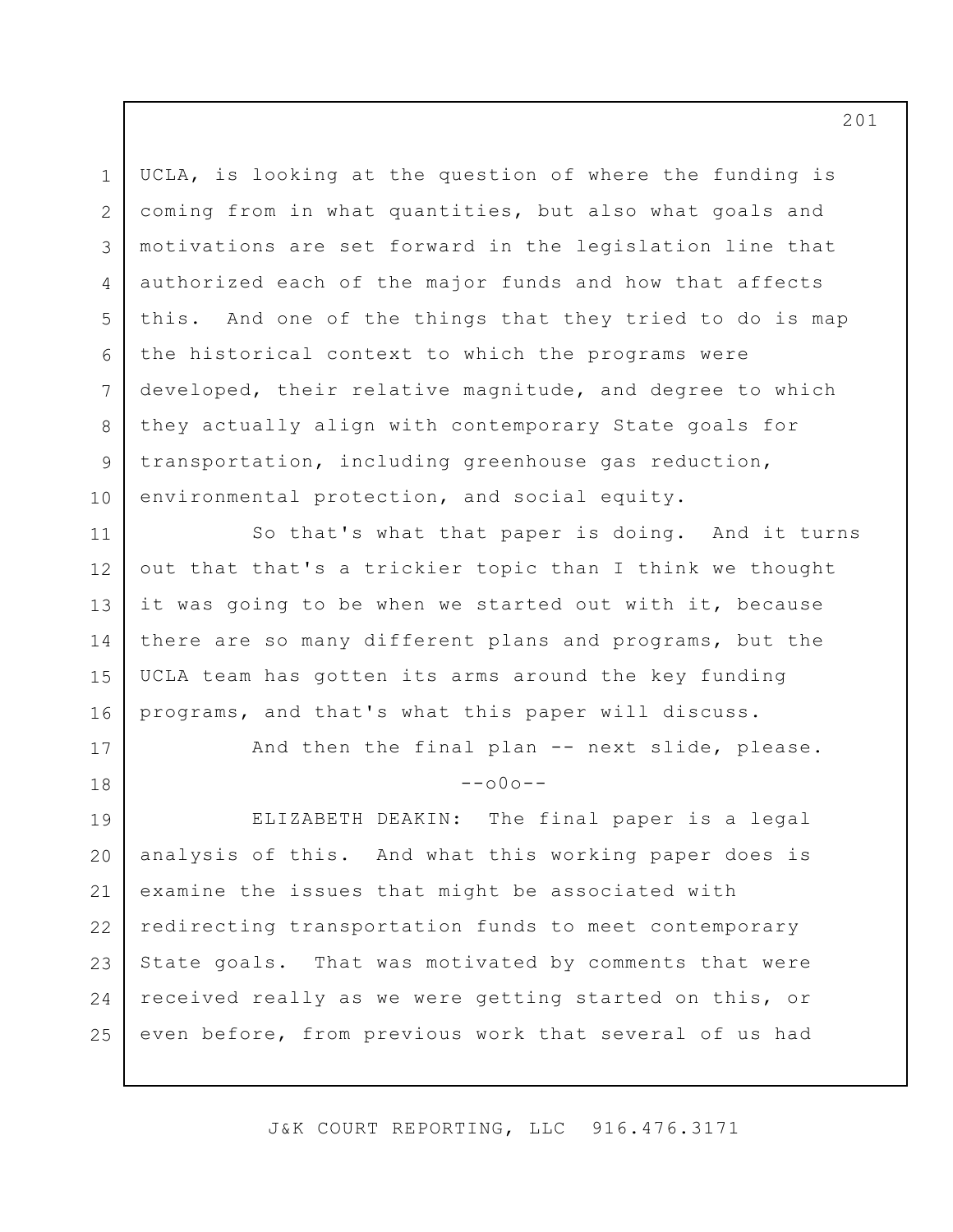done, where we were told that there was relatively little flexibility and many prior commitments and promises that had been made. And so that was certainly a topic we wanted to look into in more detail.

1

2

3

4

5 6 7 8 9 10 11 12 So in this working paper, the issue that's the focus is are there legal issues associated with reprioritizing funding to meet contemporary goals, what are those issues, how much funding flexibility is available under existing laws, and how might we be able to create additional flexibility to pursue the goals, especially the greenhouse gas and equity goals that are so important to us today?

13 14 15 16 17 18 19 20 21 22 23 24 25 So we -- we're putting these five papers together. We've assembled a draft report in which each of the working papers is a chapter and we've also prepared a summary report that digests the key findings and some recommendations that the team would like to put forward. This is an independent university review and an independent university set of recommendations. So I will say right now that what we recommend and what eventually is recommended after there's been much more discussion might not be identical, but you'll get to see what we have to say very shortly. We'll be finished with this project at the end of December and then the reports will be public. So I'd like to, with that, say thank you.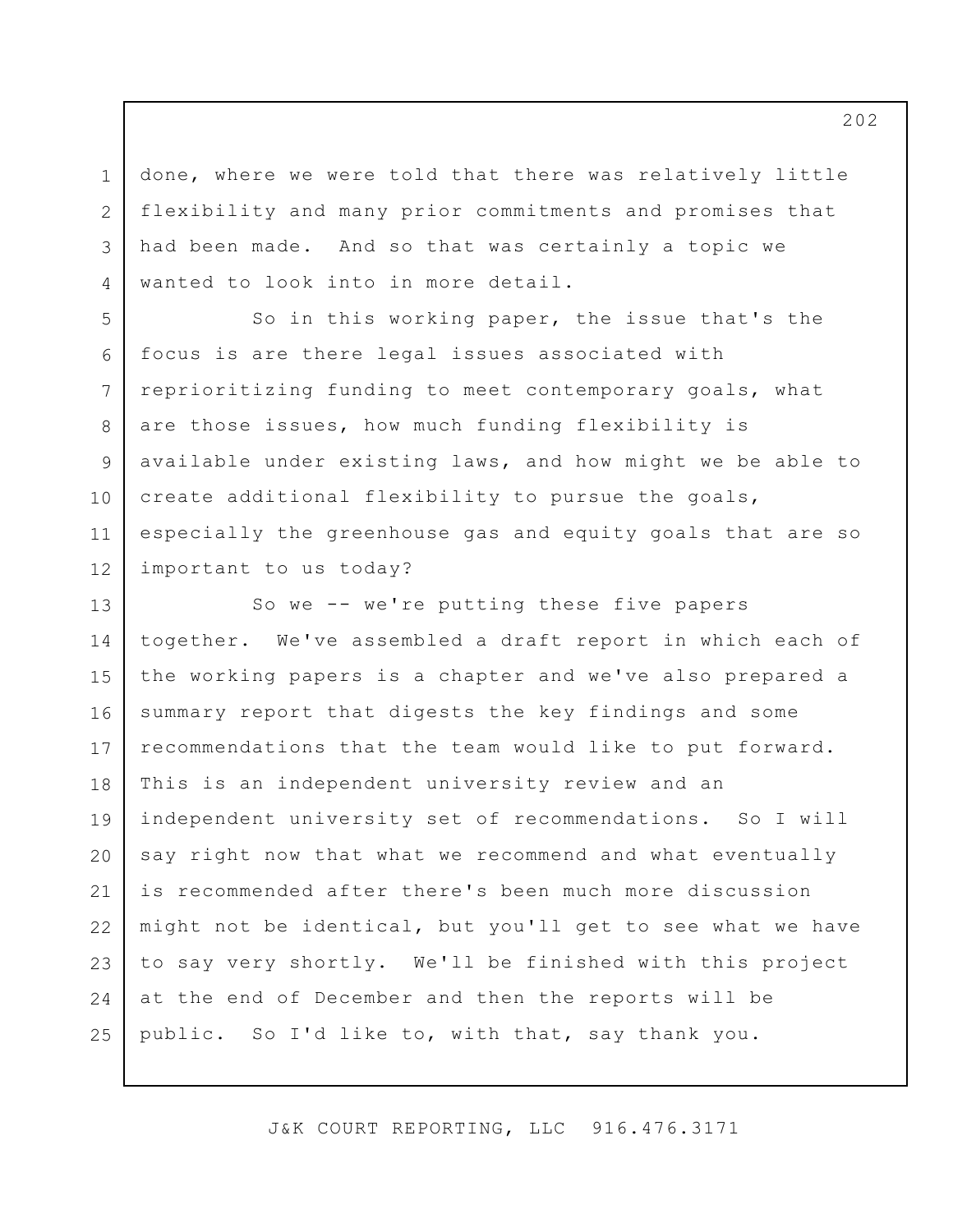1 2 3 4 5 CALIFORNIA STRATEGIC GROWTH COUNCIL EXECUTIVE DIRECTOR VON KOCH-LIEBERT: Thank you, Dr. Deakin. We really appreciate you presenting your method and the contents of the reports, and just really appreciate your partnership as we have gone through this process together.

Can you go back one slide, please.

6

7

## $--000--$

8 9 10 11 12 13 14 15 CALIFORNIA STRATEGIC GROWTH COUNCIL EXECUTIVE DIRECTOR VON KOCH-LIEBERT: Great. So what I wanted to do before we open for questions and feedback is really to go over the next steps. So the next major milestone for us is that as we have our Strategic Growth Council meeting on November 16th, we will be coming back and Dr. Deakin and her team will be presenting not only the method that you saw today, but also a discussion on the findings.

16 17 18 19 So we would invite and welcome everybody to attend that meeting and learn, as we learn, what the researchers have found with this -- these important questions.

20 21 22 23 24 25 We'll also be inviting the public to provide feedback at that time as a way to be able to gain information and feedback that will help shape our next steps as we work towards hitting the early 2022 report deadline that the Legislature has set for us. We would like to come back to this group and share a project update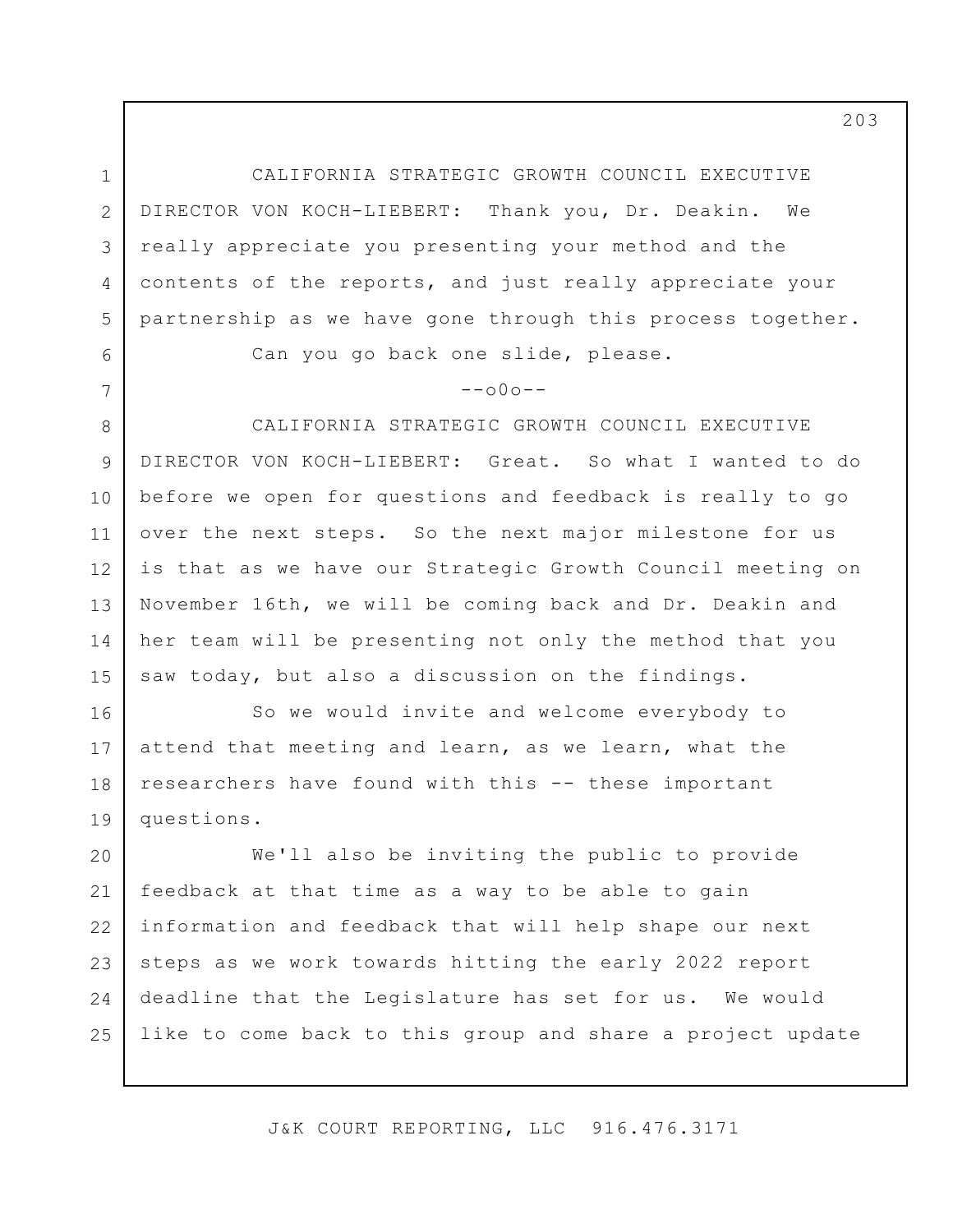1 2 3 4 5 with you in 2022. We think that as we move forward with this information, are able to have the facilitated dialogues and stakeholder engagement, that this will continue to be a very helpful and useful process for the State.

> So with that -- next slide, please.  $--000--$

8 9 10 11 12 13 CALIFORNIA STRATEGIC GROWTH COUNCIL EXECUTIVE DIRECTOR VON KOCH-LIEBERT: -- we'd just like to thank you again for inviting us to be here today and for your attention while we provide -- while we provide this presentation. And we are here to answer any questions or to hear any thoughts and opinions that you have.

14

CARB CHAIR RANDOLPH: Thank you very much.

15

6

7

So, Dr. Sperling is ready to go.

16 17 18 CARB BOARD MEMBER SPERLING: Yes. I've known Betty for may decades, my friend Betty, so I'd like to direct some questions to her.

19 20 21 22 23 24 25 So I've not been involved in that study and so I -- so I do have some questions. I know there's a big reveal coming soon and you can't tell us all the details, Betty, but, you know, I start -- we started out this meeting, I made a comment that, you know, we created this car-centric transportation system that's marginalized a lot of -- you know, many groups, many parts of our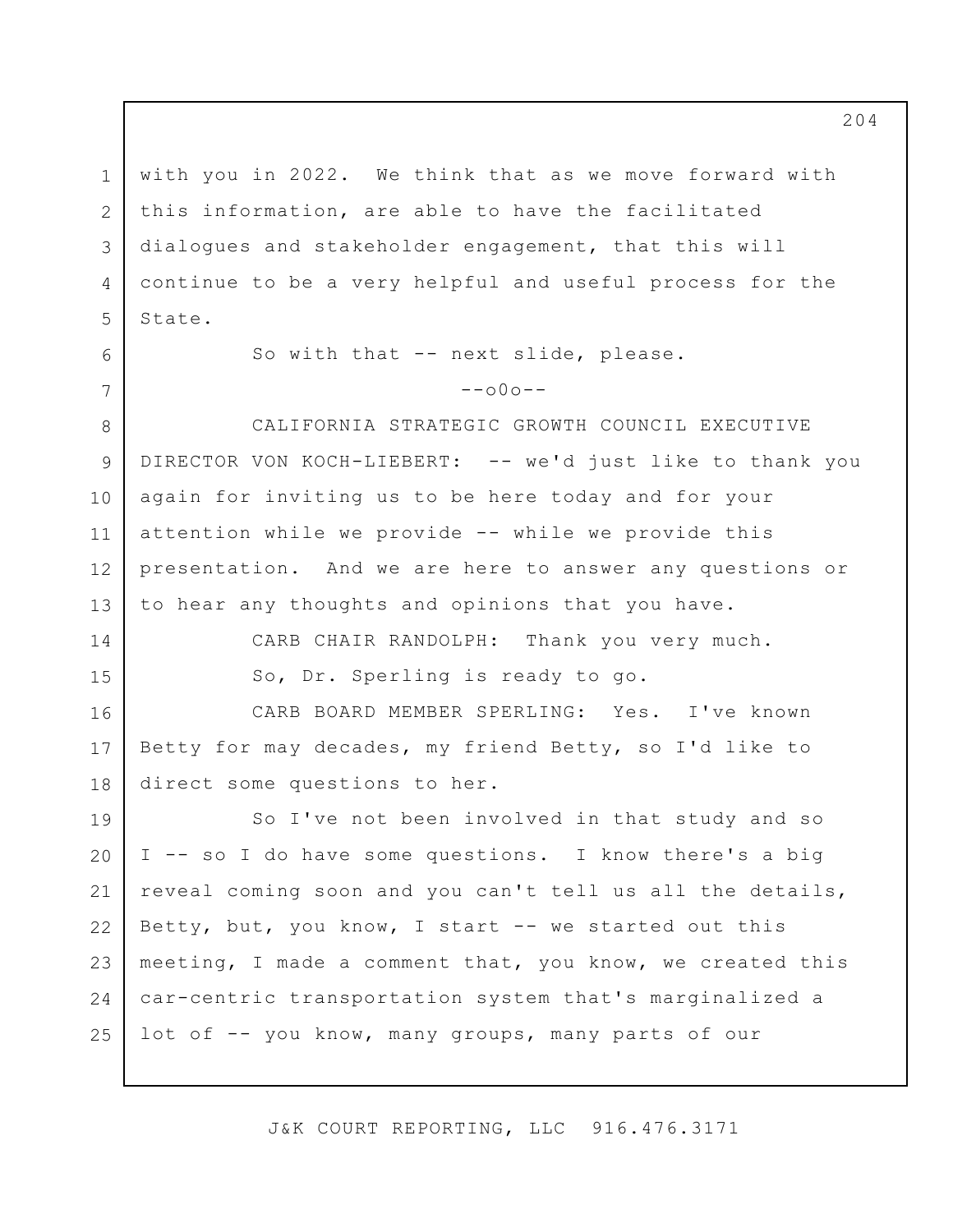3 6 society. And on top of that, you know, adding to what you were talking about, Betty, is that, you know, we've seen big changes kind of starting to evolve in the last decade or so, the focus on climate change, the emergence of a lot of new technologies and business models, you know, scooters, and electric bikes, and ride-hailing, and microtransit. And we'll probably see automated vehicles in a few years.

1

2

4

5

7

8

9 10 11 12 13 14 And at the same time, we have government that's really, you know, local government -- you know, you point out local government has a lot of responsibility and authority, but it's also kind of been starved for many years. And so does it really have the capacity to do some of the things we're talking about in this era of change.

15 16 17 18 19 20 21 So the question is, given that there's been essentially this stasis in the transportation sector for, you know, a long, long time, half a century in both -- in how we do things, how we travel, everything and now we want these big changes, what are the prospects for, and what are -- you know, what can we look toward, you know, what's the framework in terms of going forward?

22 23 24 25 It seems like one of the things is we need major restructuring of how we finance transportation and the different modes. And we heard lots of case studies today that really highlighted some of the challenges and

J&K COURT REPORTING, LLC 916.476.3171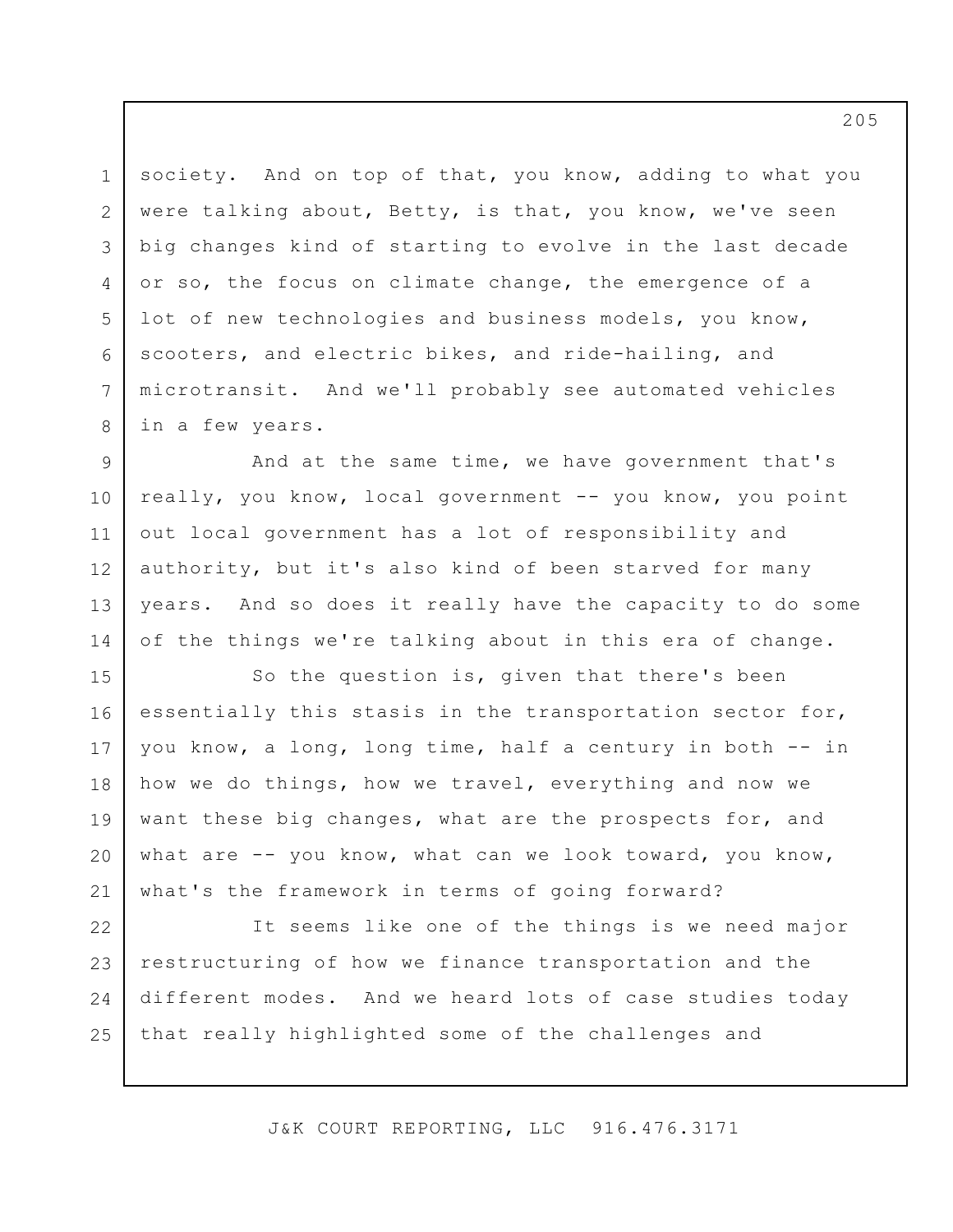1 opportunities.

Can you -- I know that's a big question, but you're really good at big questions. Can you give us some insight?

5

8

9

2

3

4

CARB CHAIR RANDOLPH: You're on mute.

6 7 10 ELIZABETH DEAKIN: The first question on can - who could actually pull this off, who can actually carry this out has led me to go back and read Jeffrey Pfeffer of Stanford who has written a lot about changing organizations and how you do that.

11 12 13 14 15 16 17 And one of the things that I think is striking about the history of all institutions, not just California's institutions is that they often develop over time by accretion, that is we add policies on top of previous policies without necessarily going back and rethinking or restructuring that set of previous mandates or previous policies.

18 19 20 21 22 And so it leaves us in the situation where there's a certain amount of cloudiness in any visions that we can have about the future, quite apart from the uncertainties that come along with technological change and the risks that are associated with that.

23 24 25 And so that's -- we certainly are addressing this issue and a number of the comments that we received from the people that we talked to we did those interviews not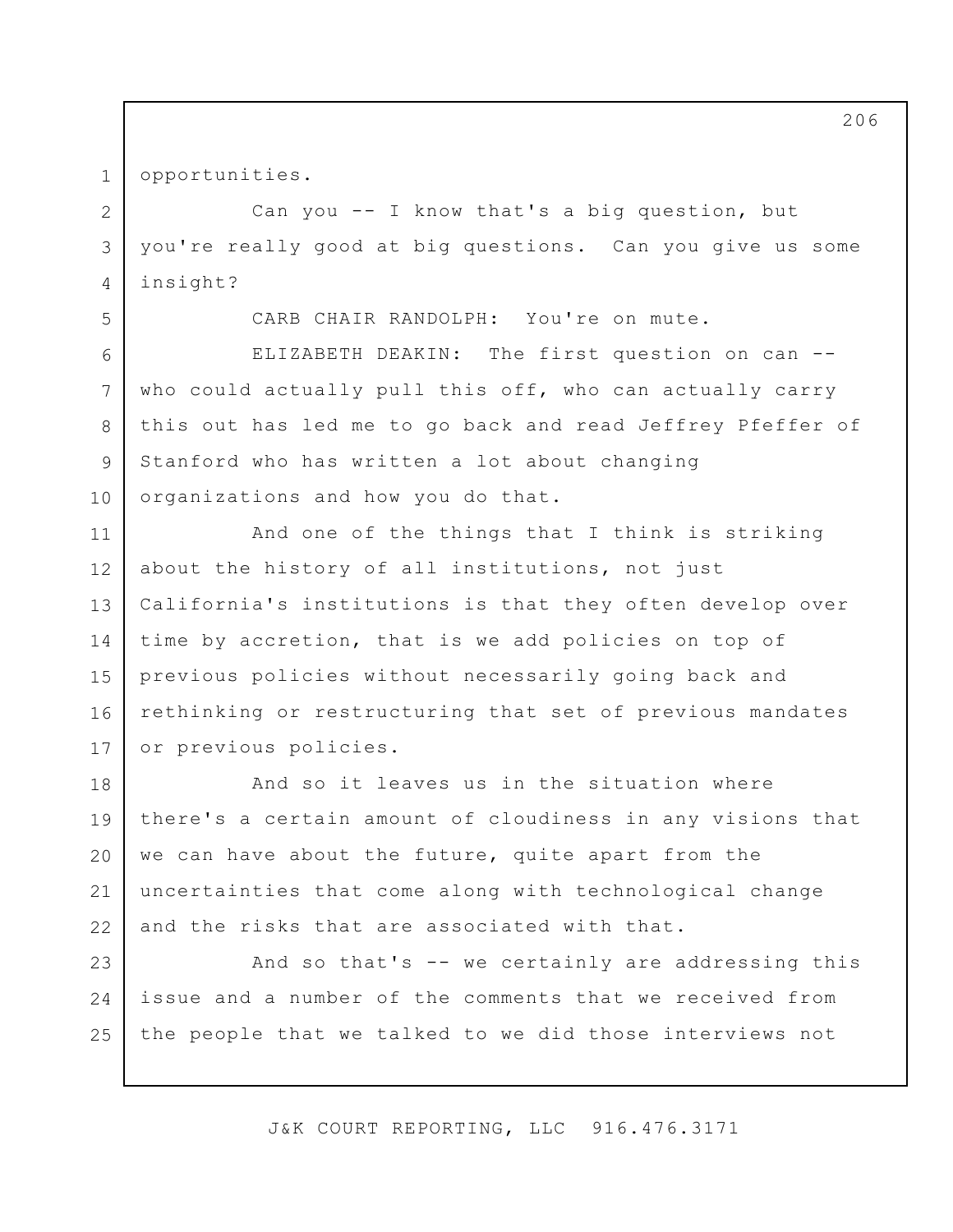1 2 3 4 5 6 7 8 because we didn't think there had already been a lot of public involvement and outreach to other stakeholders and collaborations among State agencies, but because sometimes people will say things in private conversations when they can step back that they might not be comfortable saying in a public forum. And so we wanted to give people that opportunity to have that kind of a discussion with us about this.

9 10 11 12 13 14 15 16 17 18 19 20 So we will be reflecting that in this. And you're quite right, technology is changing fast, hard and soft technology. And part of -- the second working paper on the State plans, one of the things we actually did is we ran a text analysis piece of software on the -- on the California Transportation Plan 2050 and counted the number of times the terms like new technology, micromobility, automated vehicles, TNCs, et cetera came up. And so you'll see that relatively small piece of the overall study with that analysis in there. And certainly we're - there's a lot of counting on new technology to do a lot of this.

21 22 23 24 25 And yet, I think Egon made the point that the analyses that we've seen in the CARB reports, which again are not -- this is not news to us. These are -- these are analyses we've seen now for 30 years, have said we can't rely entirely on technology. It's a little bit risky.

J&K COURT REPORTING, LLC 916.476.3171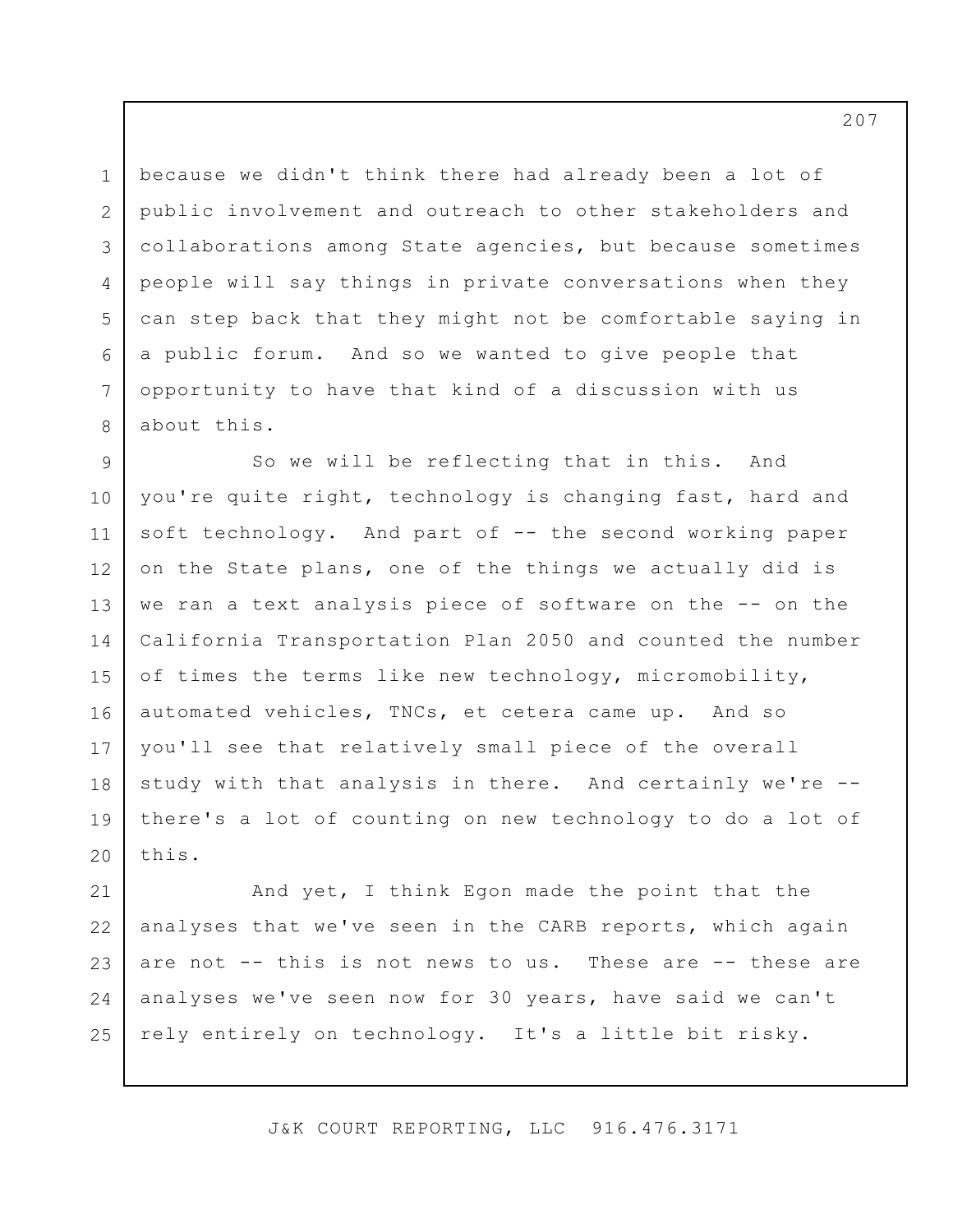It's a little bit uncertain how fast it's going to come along.

1

2

24

25

3 4 5 6 7 8 9 10 11 12 13 14 15 16 17 18 In this case, we have to watch out for what the federal government might decide to do about stepping in on some of the things that California might want to do in future years, lots and lots of issues that go along with that. And so we need to be looking at what we can do about our land use, transportation, and environmental planning process to do this. And at the same time, we have, I think, very pressing social equity goals, and we need to be reflecting those in a much more robust way than we have in the past. And, you know, 1960 -- 60s were when we passed civil rights acts and housing acts that were intended to change the way we do business in the housing area. And as was said earlier, we're still trying to figure out how to implement those things in a way that actually has a meaningful result on the ground. So we have our work to do on that.

19 20 21 22 23 And we will be addressing both -- both of those issues in the findings. So, Dan, I hope you will join us at the presentation where we roll this out with the Strategic Growth Council because your views would be very welcome.

> CARB BOARD MEMBER SPERLING: I'll be there. ELIZABETH DEAKIN: Okay.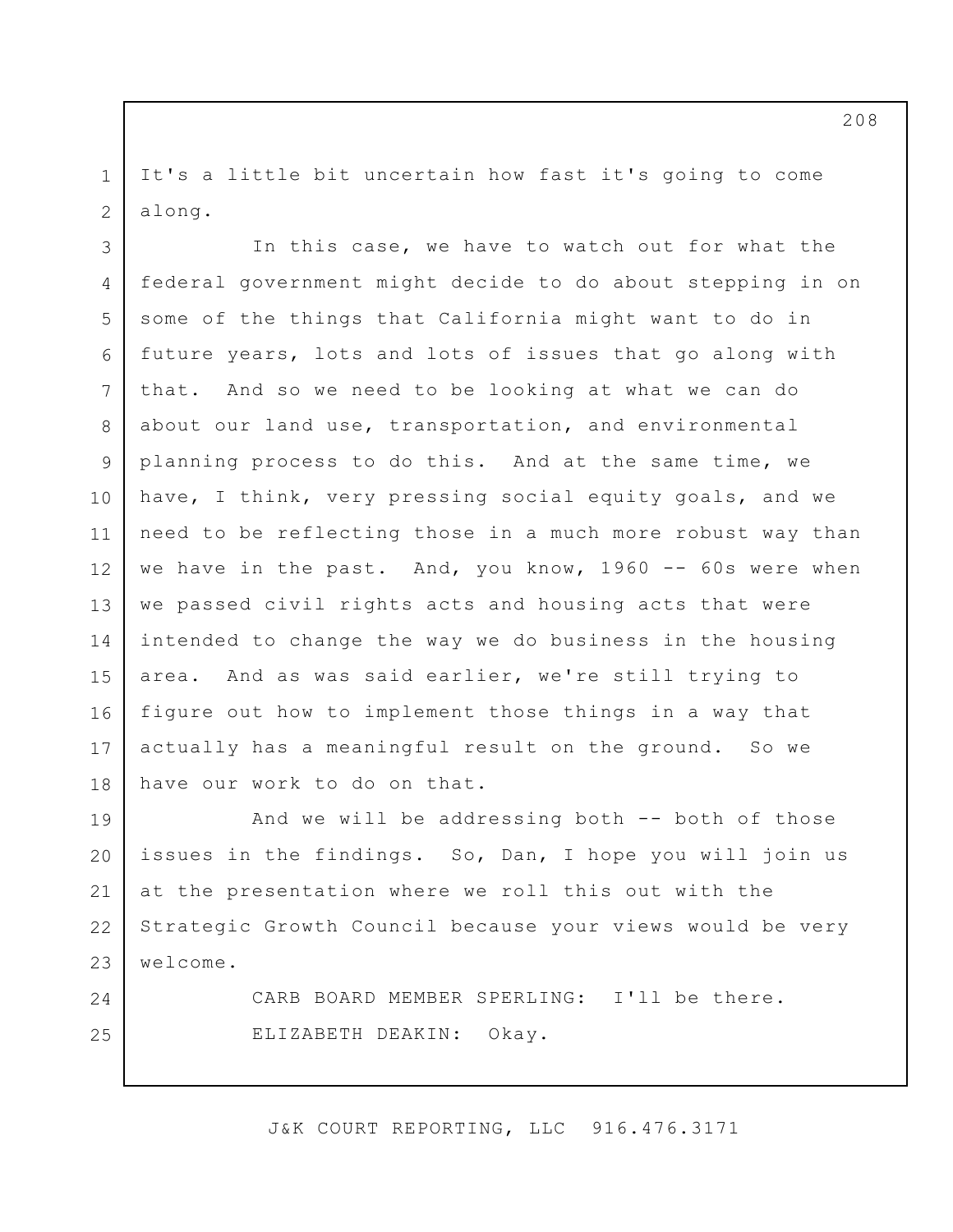1 2 3 CARB CHAIR RANDOLPH: Thank you. Okay. Any other Commissioners, or Board members, or HCD leadership who would like to pose questions or share some thoughts?

4

5

6

7

8

Okay. We will now have public comment on this item. If you'd like to comment on it, click -- raise your hand in Zoom or dial star nine, if you are calling in by phone, and the Board Clerk will call the commenters.

CARB BOARD CLERK ESTABROOK: Thank you.

9 10 Our first two commenters today are Mike Bullock and Steve Birdlebough.

11 12 So Mike, I have activated your microphone. You can unmute and begin.

13 14 15 16 17 18 19 20 21 22 23 24 25 MIKE BULLOCK: Yeah. Thank you very much. I have to go back to something because of what Mr. Terplan said from the SGC. Yes, State mandates are important. But when you write an Environmental Impact Report, it's about what happens in the physical world, not the legislative number. It's what are the climate scientists saying is going to happen. In other words, does the project contribute to climate destabilization, where we lose all ability to stop the climate from creating a disaster or not, or does it contribute to stabilization. And I'll know that we have a much better chance when people use stabilization, destabilization, stabilizing, they use those words and more than they talk about State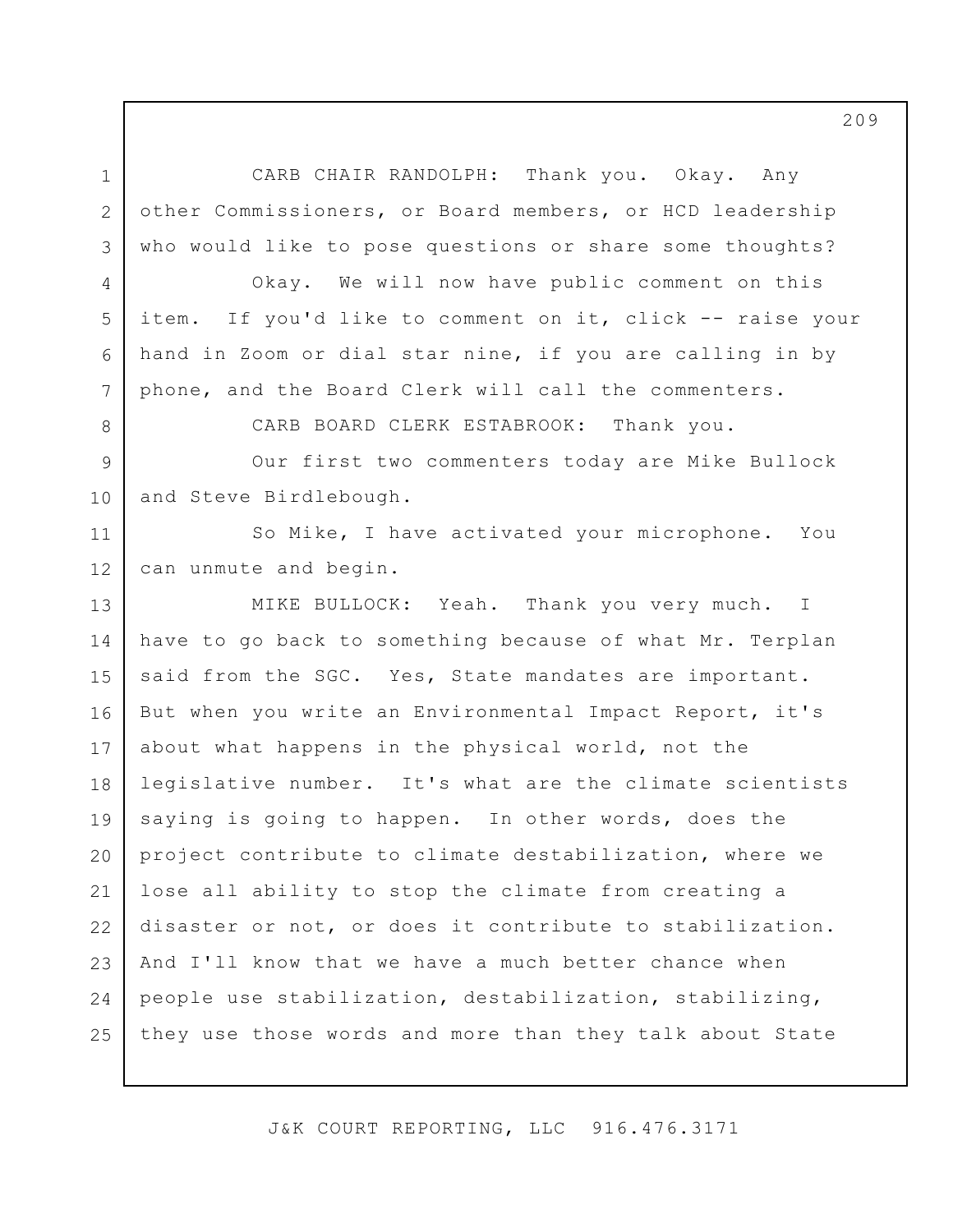mandates.

1

2 3 4 5 6 7 8 9 10 11 12 13 The OTHER thing I wanted to mention is that we talked a little bit about democracy. And the MPOs are not very good democratic organizations, because it is not a proportional representation. And we fixed that problem here in San Diego and what a huge change it made. And it was Lorena Gonzalez's AB 805 and it said that the weighted vote could be called for and the weighted vote would make the decision. And we have Executive Director Hasan Ikhrata an honest man, a man who listens to facts and acts accordingly, and what a huge change. And every MPO should do that. The problem with AB 805 is it wasn't statewide. It only fixed the problem down here for one single MPO.

14 15 16 17 18 19 20 21 22 23 And the representation, you talk about equity, you talk about the BIPOC community, it doesn't take much analysis to see that the tally vote who was being disenfranchised. And, you know, John Lewis suffered a fractured skull and lucky he wasn't killed. What a brave and wonderful American, but we don't seem to take note and we let these MPOs operate with this tally vote, where each municipality gets one vote. That's not quite right. They gave San Diego two votes in the tally vote and -- but they had half the population. And so it was not even close.

24 25 I want to talk about freeway lids. I want to talk about -- that's being proposed down here, and I want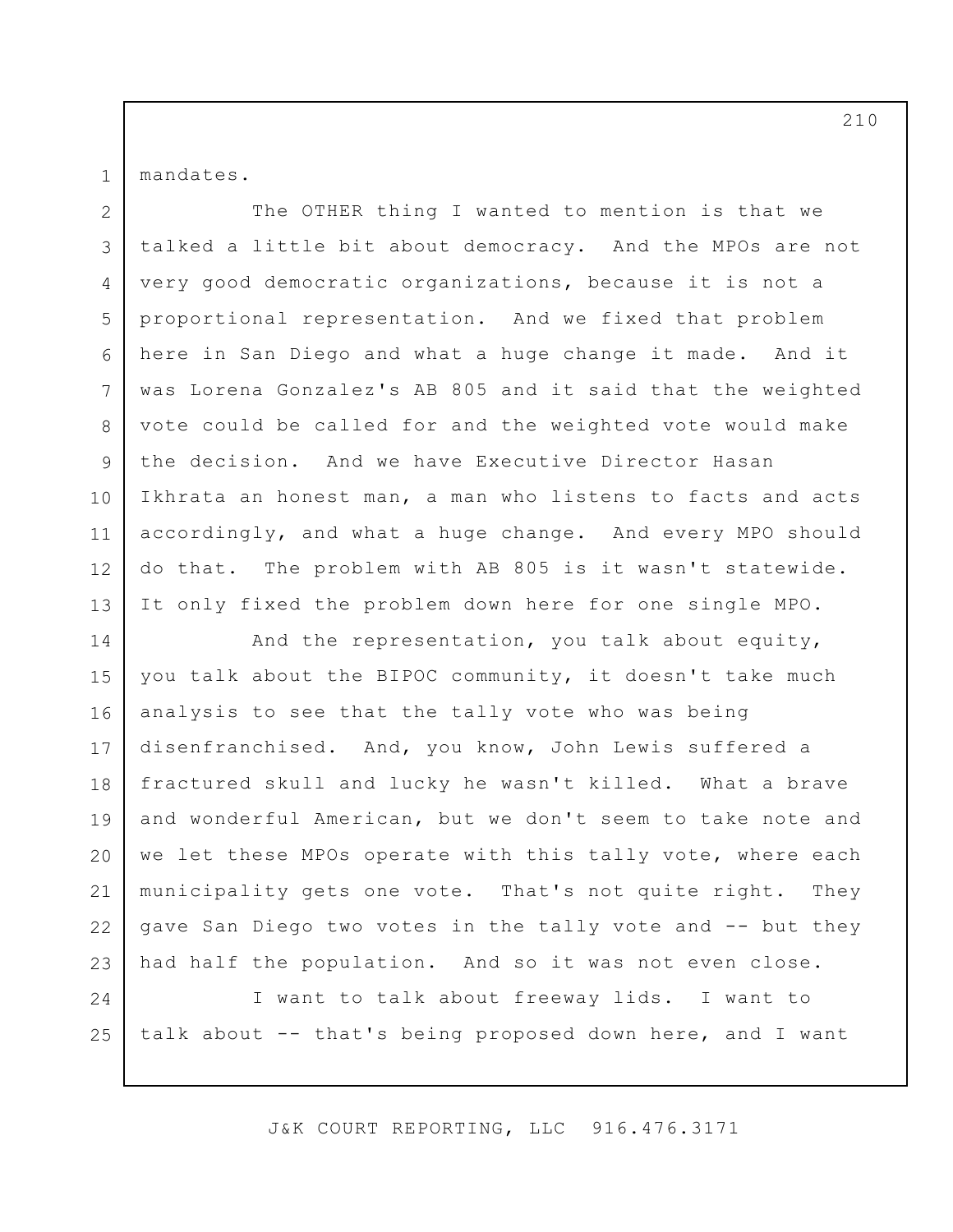1 2 3 4 5 to talk about induced traffic demand in reverse, and that is if you reduce the number of lanes, you will not increase congestion, when steady state occurs, you'll have the same congestion. That's because people adjust. So it goes both ways.

I could say more, but I'm out of time. Thank you very much.

6

7

8

CARB BOARD CLERK ESTABROOK: Thank you.

9 10 Steve Birdlebough. You may unmute yourself and begin.

11 12 13 14 15 16 17 18 STEVE BIRDLEBOUGH: Yes. Here at the other end of the state, we are attempting to deal with the VMT problem and we're attempting to do it in a very short period of time. Sonoma County wants to carbon neutral by 2030. That's a very, very ambitious goal and -- but we want to focus on it. And what we've come up with is that we need to reduce the amount of driving by about five percent per year for each household.

19 20 21 22 23 24 25 As we've examined the right -- the VMT in households, we've found that 16 percent of the households are responsible for 52 percent of the GM -- of the VMT. These are the super commuters. And the rest of them are going very short distances and most of those distances could easily be done -- most of those trips could easily be done on an electric bike.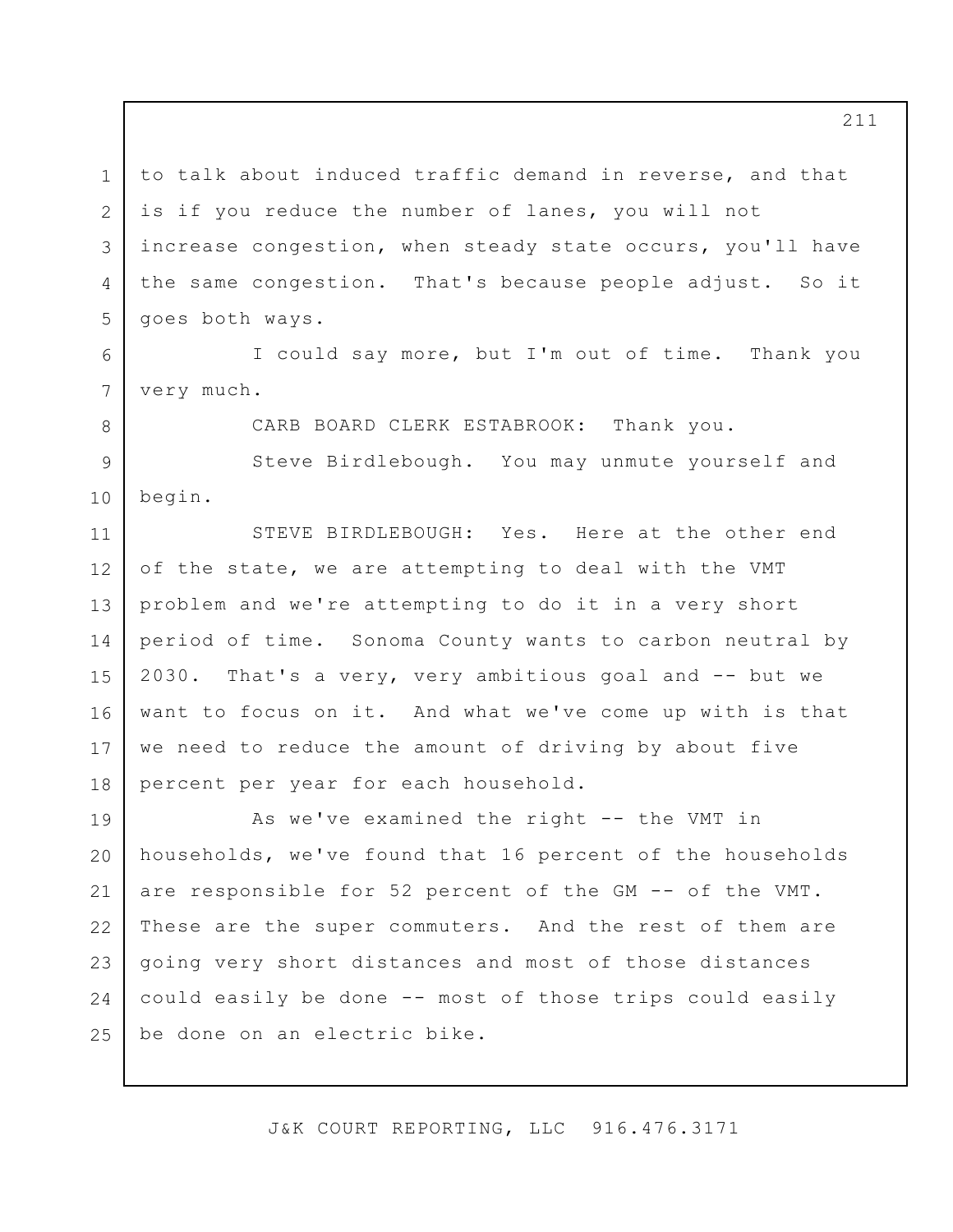1 2 3 4 5 6 7 8 9 10 11 12 13 14 15 16 17 18 19 20 21 22 23 24 25 And so we're really looking at the possibility of shifting a large number of people from hopping in the car every time they need to go two or three miles to using their bicycles and making the road structure that already exists into something that is really attractive for people who want to cycle or walk. And we don't expect that that will solve the entire problem, but I think it does pay the right amount of attention to existing networks that can be adapted to the new -- the new priority of getting us out of our cars and into other methods of transportation. And I think one piece that can be a big part of that in small neighborhoods is to make sure that there's a shop on many, many more street corners than now exists. We don't need to go to a strip mall in order to buy groceries. So those are just some of the local issues that contribute to what it is we're trying to accomplish here. Thank you for the time. CARB BOARD CLERK ESTABROOK: Thank you. Kevin Ma, I have activated your microphone. You can unmute and begin. KEVIN MA: Good afternoon agencies. I'd like to echo the same concerns that the last two speakers have said is that a lot of the local jurisdictions are making plans to address AB 32 goals, as well as further goals. For instance, my previous City of Palo Alto has an 8530

J&K COURT REPORTING, LLC 916.476.3171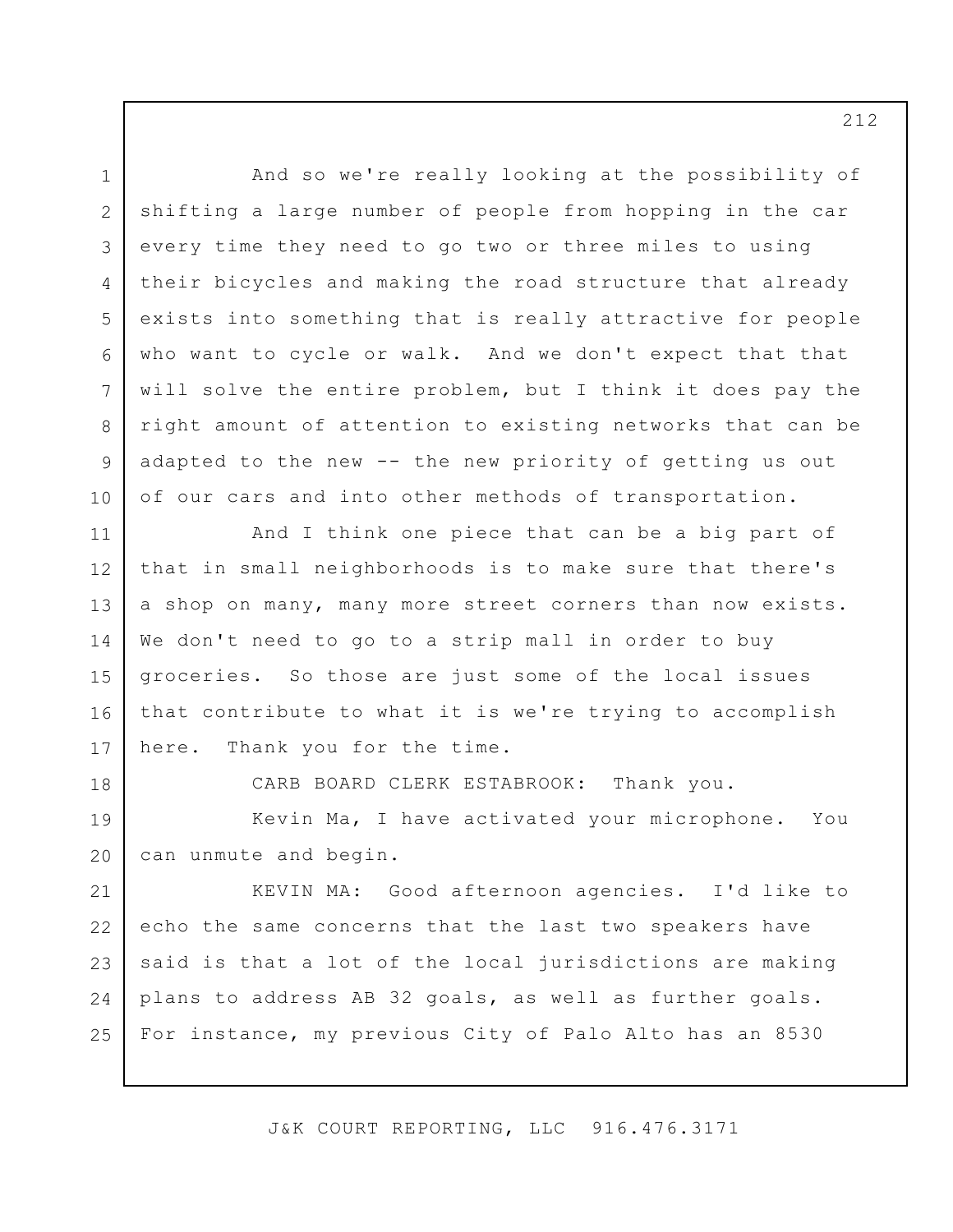1 2 3 4 5 6 7 8 9 10 11 12 13 14 15 16 goal, which is extremely ambitious, especially given that vehicle and transportation emissions make up a large amount of the GHG emissions of the city, and that EVs are kind of what they're banking on, because the issue with locally -- local jurisdictions that's fundamentally a lot of people do run on campaigns of reducing traffic usually by increasing the amount of highways, lands in their area, because there's a general -- there's a large amount of opposition to perhaps locally beneficial changes, such as bike lanes, or, you know, anything that's not car related transportation improvements that we've seen a streamlining effort passed in the Legislature last year to try to address those issues, because locally we've seen CEQA against sidewalks, against bike lanes, because they take away parking, against anything that does not benefit me as a driver fundamentally.

17 18 19 20 21 22 23 24 25 And that I feel like there should be either greater streamlining efforts made for things that aren't highway expansions, for instance in Downey for things that actually can make improvement changes, such as you know HSR having spent a billion dollars on an EIR. That just seems, at this point, more and more further away than any of our lifetimes, and that we should be encouraging or, at this point, mandating local jurisdictions to start speeding up feasibilities to make bike and pedestrian

J&K COURT REPORTING, LLC 916.476.3171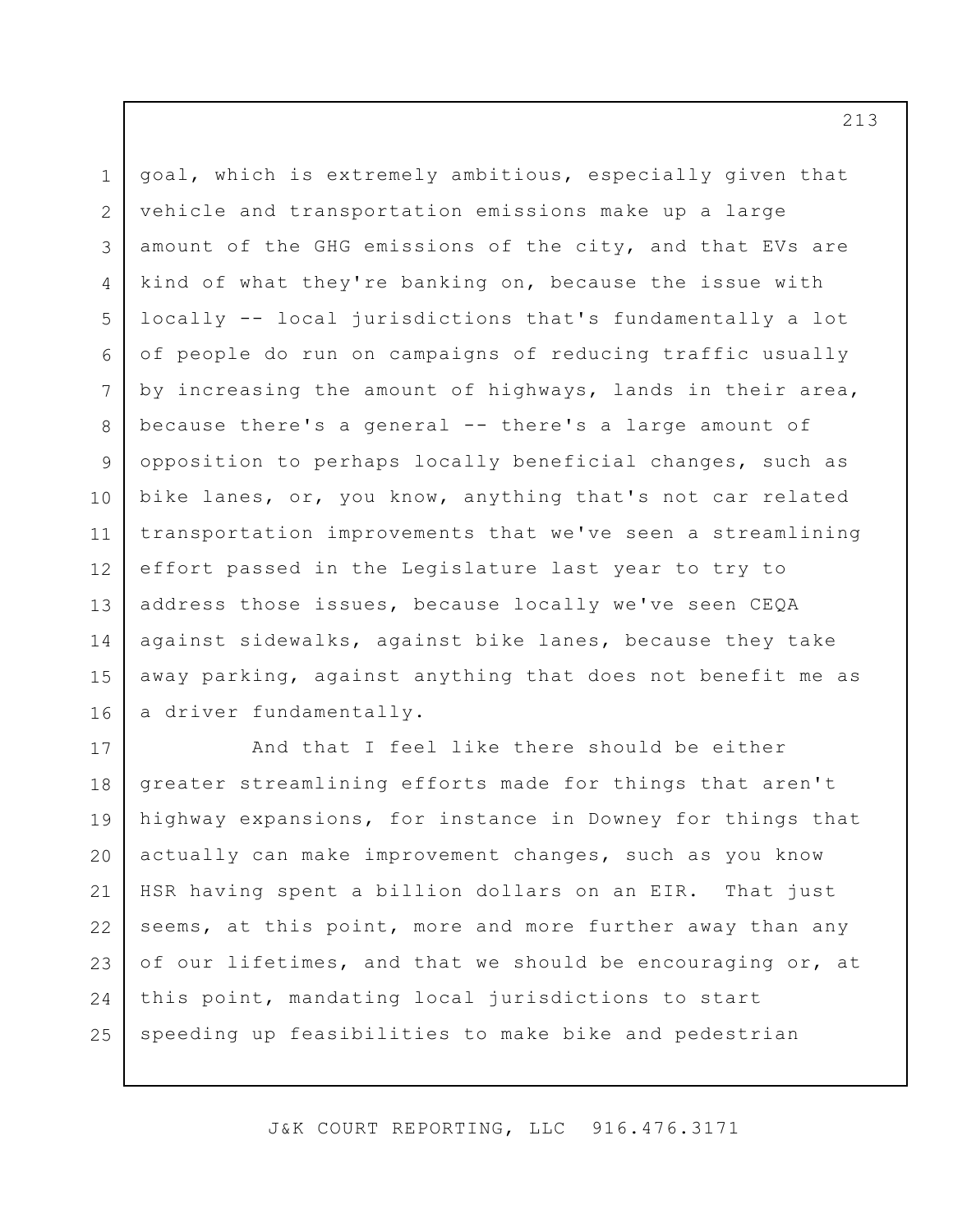improvements, because fundamentally, if -- again, since a lot of people were kvetching about SB 743's change from a level of service to VMT, we are still slowly seeing cities catch up to it.

1

2

3

4

5 6 7 8 9 10 11 12 13 14 15 16 17 18 19 20 21 22 23 24 25 It's just that the inertia amongst the populace with the inertia on staff is a great barrier against that, especially since base -- the opposition would pose basic changes. They're thinking like why do I care about transit on developments if I don't prove that everyone of them takes transit, or that people who think about VMT in very local terms. We see San Jose debate about zoning changes that people who say that VMT is in - unmitigatable without looking at the greater context of where people are trans -- commuting from, you know, Modesto, from the Central Valley, even some from San Diego for God sakes, that it becomes very localized. And the issue with our MPOs, our MPOs are made up of the same elected officials who have the same local concerns about local control, about what their constituents want in the overall framing can be detrimental to our general VMT and GHG reduction goals. Thank you. CARB BOARD CLERK ESTABROOK: Thank you. Chair, the concludes the commenters. CARB CHAIR RANDOLPH: Thank you very much.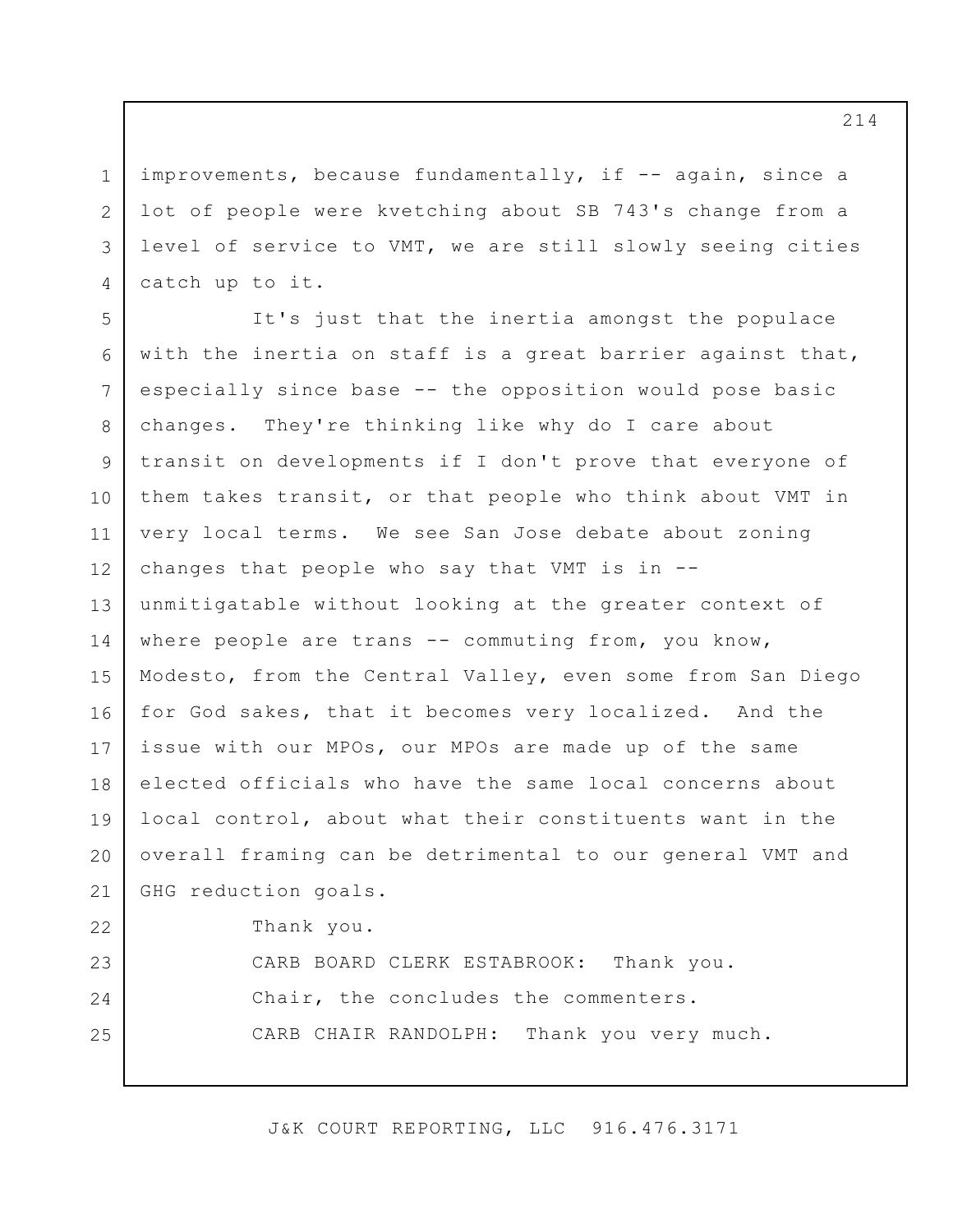1 2 3 4 5 6 7 8 9 10 11 12 13 14 15 16 17 18 19 20 21 22 23 24 Okay. So the next item on our agenda is an update on our joint agency work. And so I'd like to invite CARB's Executive Director Richard Corey to provide a brief update and then summarize some of the key themes and next steps from today's meeting. CARB EXECUTIVE OFFICER COREY: Yes. Thanks, Chair, and confirming I can be heard? CARB CHAIR RANDOLPH: Yes. (Thereupon a slide presentation.) CARB EXECUTIVE OFFICER COREY: Good. Thank you. Hey, I want to first, as you noted, Chair, thank the guest speakers provided really great insights and recommendations and help maximize community benefits, avoid unintended impacts. And I was reflecting on the first meeting actually of the CARB-CTC. I think we're coming up on three and a half. For three and a half years we'll note, come a long way in terms of the conversation, the recognition, honest discussion of the issues and the inclusion of HCD who was brought in later, and the collaboration. It's super exciting. We all obviously have a lot of work in really improving community engagement going forward. But the recognition of the issues, the challenges, and the optimism in terms that we can

collaborate going forward. It's pretty exciting. That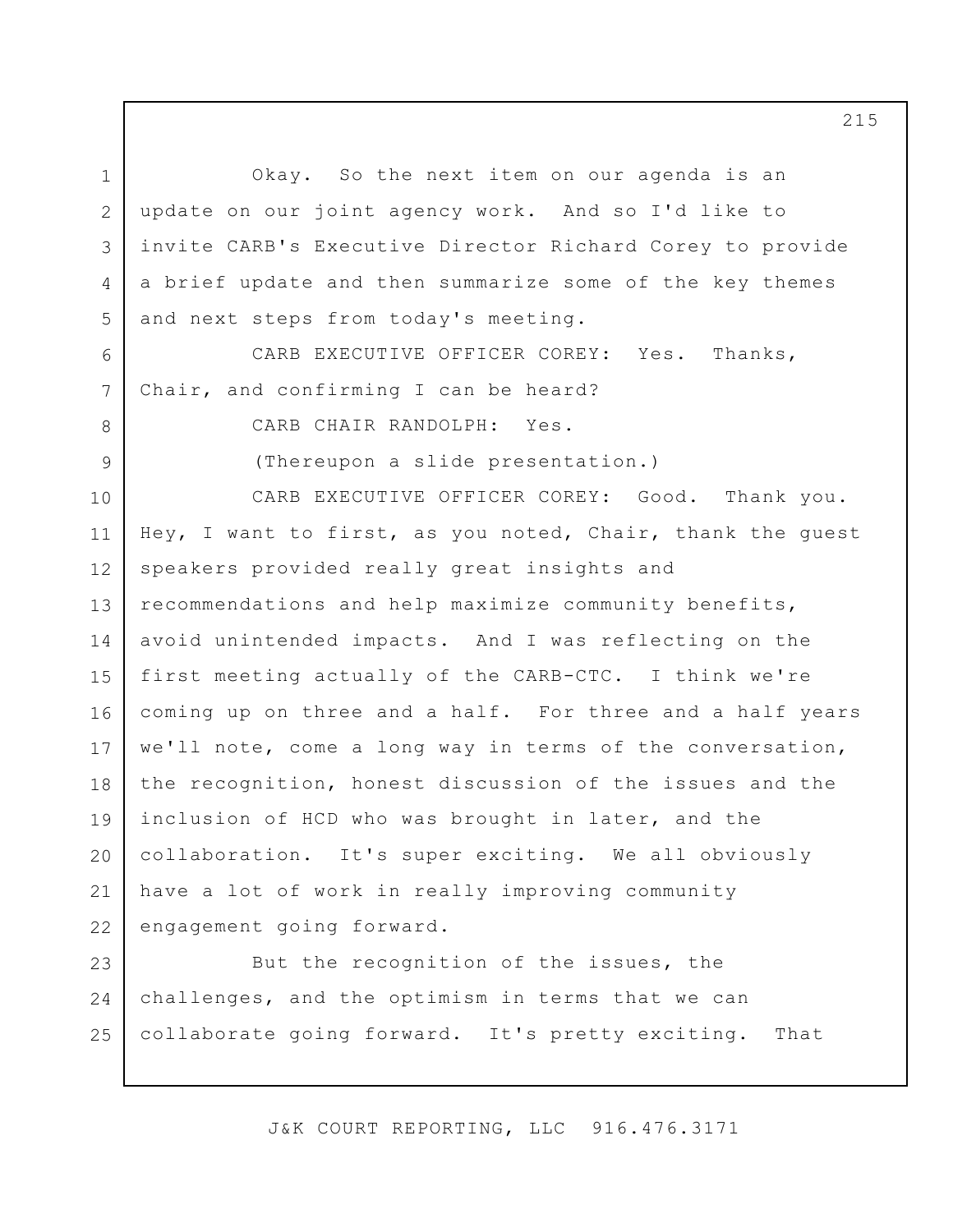1 2 3 three and a half years, again a lot has happened and it is exciting I think for our respective teams in terms of where we are.

4

5

6

7

8

9

10

11

 $--000--$ 

CARB EXECUTIVE OFFICER COREY: I have a few announcements and then we're shifting the updates, as you noted. For the three agencies, we previously provided during these meetings from doing individual or siloed updates about what each of our agencies is doing and now we're focusing these updates on our work together, how are we collaborating and how is that moving together.

12 13 14 15 16 17 18 19 But to ensure all the public information about the work our agencies are doing is available for you all available the public. We posted that information on our website. It provides more detail on our joint accomplishments as well as our joint updates. It also includes some of the upcoming events that we're connected on through our joint work. So I encourage people to take a look and engage in that forum as well.

20 21 22 23 24 25 I'd also like to briefly highlight the two key planning processes that involve multiple agencies and some of the themes that were touched on over the course of today's discussion. Many of the agencies and stakeholders are participating in the process to update the Climate Change Scoping Plan. And it will contain actions the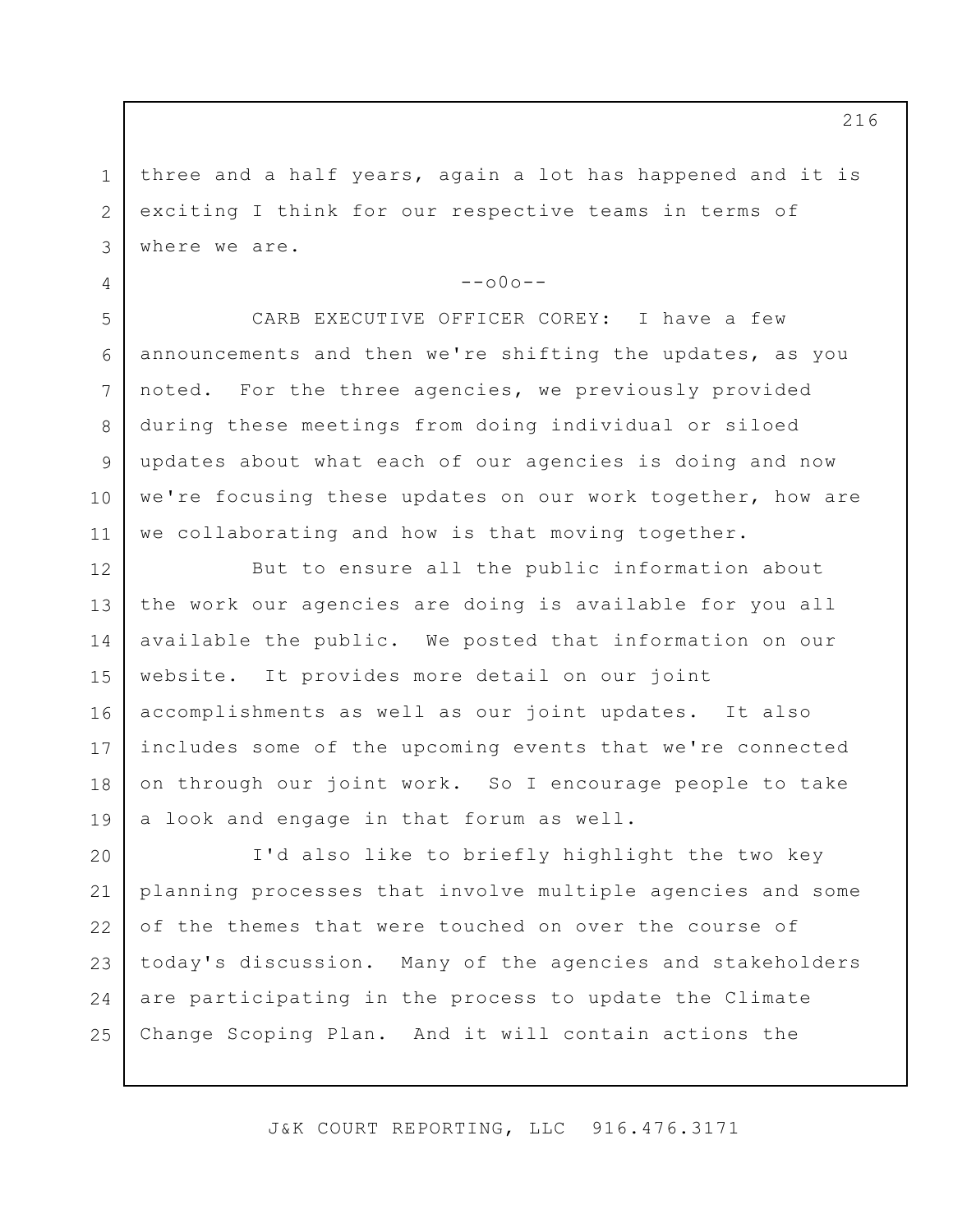State agencies could take to create more sustainable and equitable communities, reduce VMT, which we've talked a lot about today, and reach carbon neutrality by mid-century.

1

2

3

4

16

5 6 7 8 9 10 11 12 13 14 15 Also the upcoming State Implementation Plan will build on the 2020 Mobile Source Strategy, which includes strategies that we've talked about at these joint meetings, transitioning to zero-emission vehicles, achieving greater VMT reductions, and stronger focus on helping communities that are disproportionately impacted by our transportation system. The posted document includes more details on both of these efforts, but really significant efforts over the next year as the plans are developed and brought before the Board towards the end of 2022.

 $--000--$ 

17 18 19 20 21 22 23 24 25 CARB EXECUTIVE OFFICER COREY: And I also wanted to highlight some of the exciting budget news really on multiple agencies, and that is the final State budget included the biggest climate package in history for the State and billions of dollars for housing and homelessness investments. This slide highlights the budget package that includes more than 1.5 billion -- \$1.5 billion to support the transition to zero-emission vehicles and infrastructure, as we discussed during the April joint

J&K COURT REPORTING, LLC 916.476.3171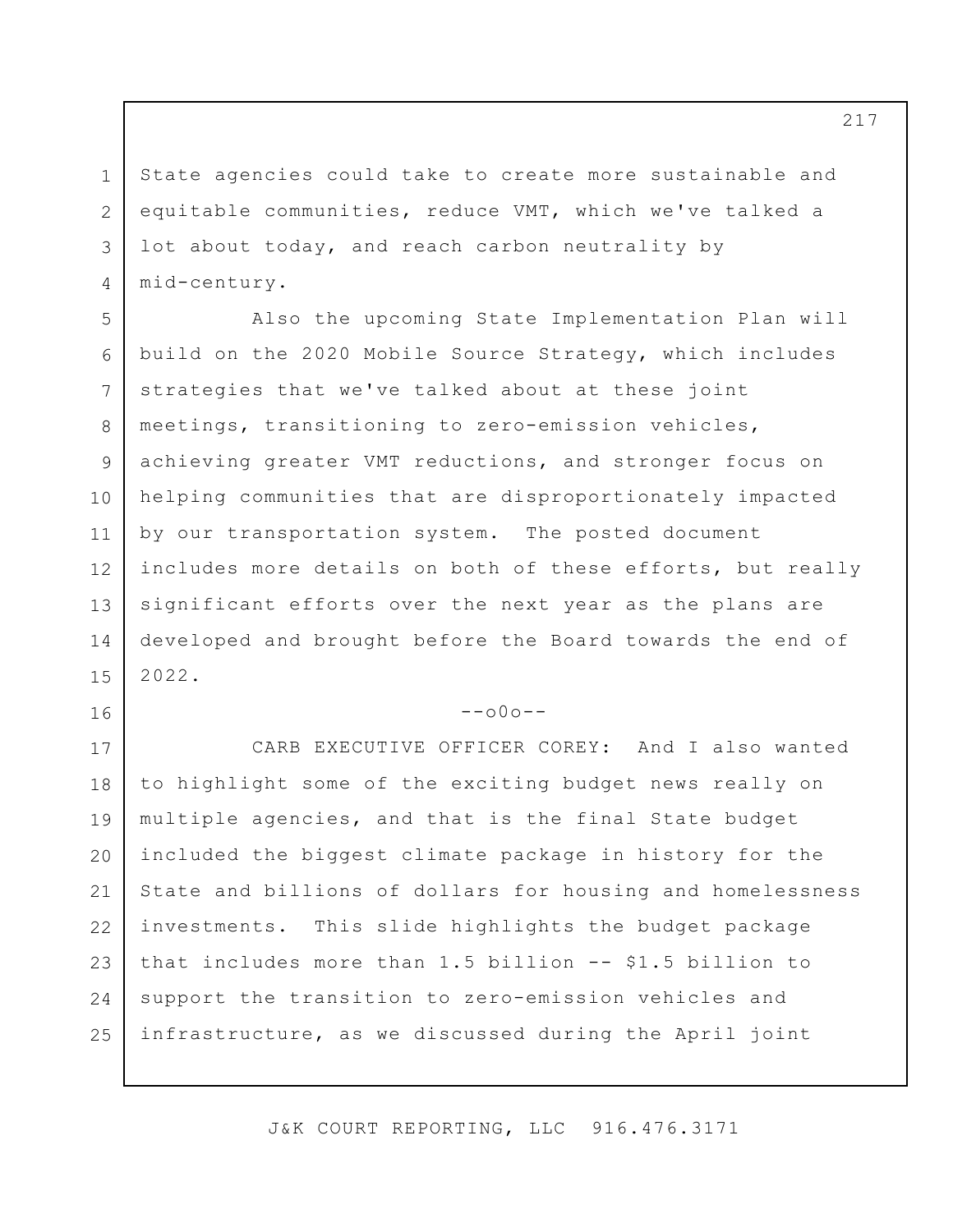1 2 3 4 5 6 meeting, including a focus on drayage trucks, transit buses, zero-emission school buses, all of which moves us forward with respect to climate target GHG reductions, but also with respect to reductions of toxic pollutants as well as pollutants that contribute to our regional air quality problems with respect to ozone and PM2.5.

## $--000--$

7

8 9 10 11 12 13 14 15 16 17 18 19 20 21 CARB EXECUTIVE OFFICER COREY: This year, the Governor signed a landmark -- a landmark slate of legislation authorizing a total of 22 billion to meet California's housing needs in concert with the State's climate and equity goals. The list highlights key investments included in the building infrastructure, creating the financing for development, giving local and regional agencies new tools in funding services to end and prevent homelessness, all necessary to promote location-efficient complete communities, also discussed quite a bit over the course of today, and by creating denser housing closer to California's daily destinations and expanding access to that housing for all Californians through services.

22 23 24 25 These investments aim to meet housing needs while shrinking commutes, adding mobility options, so it's not -- the car is not the only solution and path to get from point A to point B, and ultimately reducing GHG

J&K COURT REPORTING, LLC 916.476.3171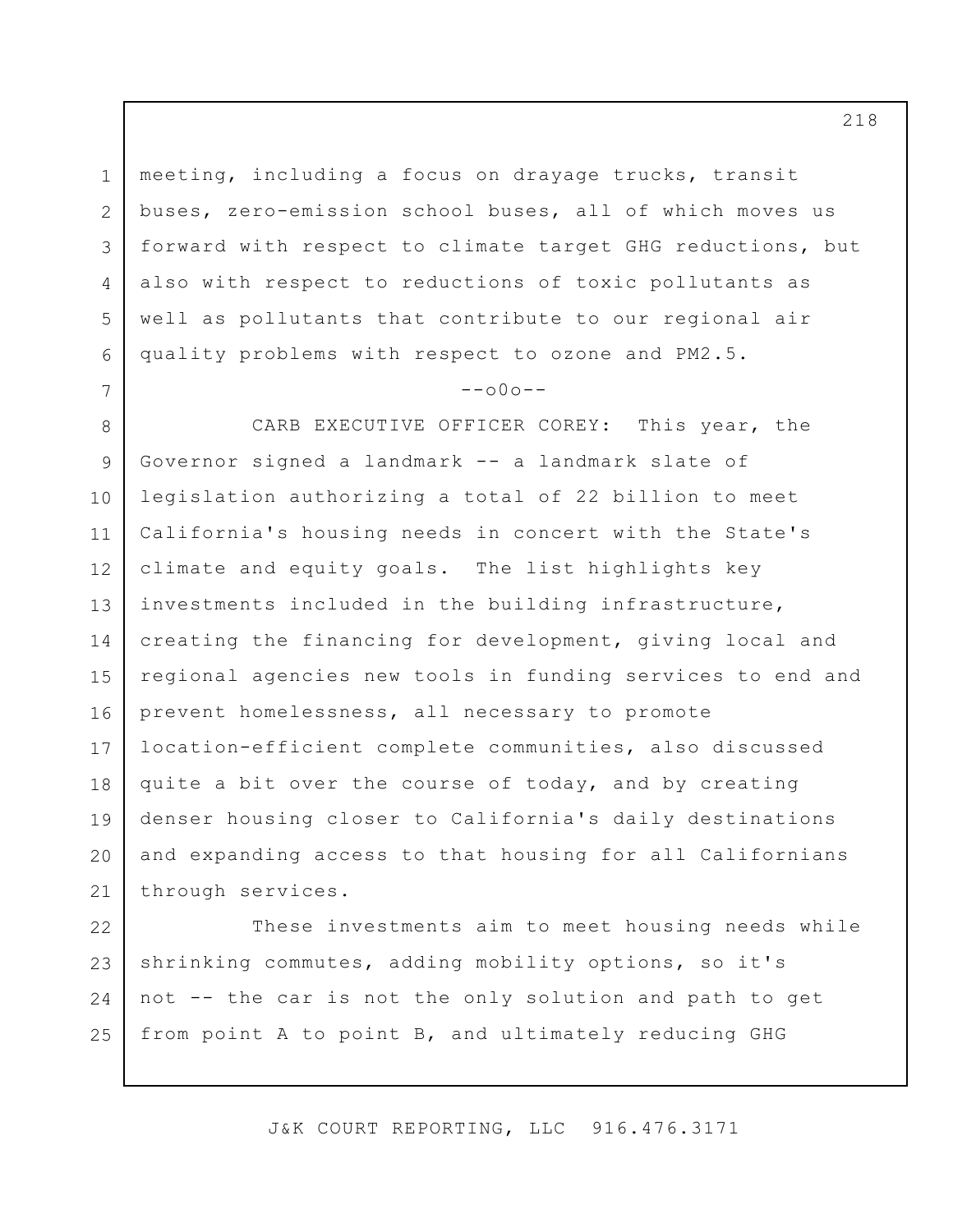1 2 3 4 5 emissions. Implementing these investments will utilize new and existing partnerships between HCD, CARB, CTC, our growing partnership here, among other State agencies, and communities to monitor and drive California's progress towards these goals.

6

## $--000--$

7 8 9 10 11 12 13 14 15 16 CARB EXECUTIVE OFFICER COREY: The California Transportation Commission is preparing several calls for projects in 2022, specifically the Active Transportation Program will call for projects in spring and the SB 1 competitive programs, the first three listed programs on this slide, will call for projects in summer and -- over the course of the summer. These programs fund a variety of multi-modal transportation infrastructure, including rail, transit, active transportation, and highway improvements throughout California.

17 18 19 20 21 22 23 24 25 The CTC continues to request increased funding for active transportation and transit projects. Last month, the Commission requested a one-time augmentation of two billion from the general fund surplus for the active transportation program, and 2.5 billion to fund transit projects in the State Transportation Improvement Program. The proposed funding would promote mobility options that reduce vehicle miles traveled in alignment with California's ambitious climate goals, as well as provide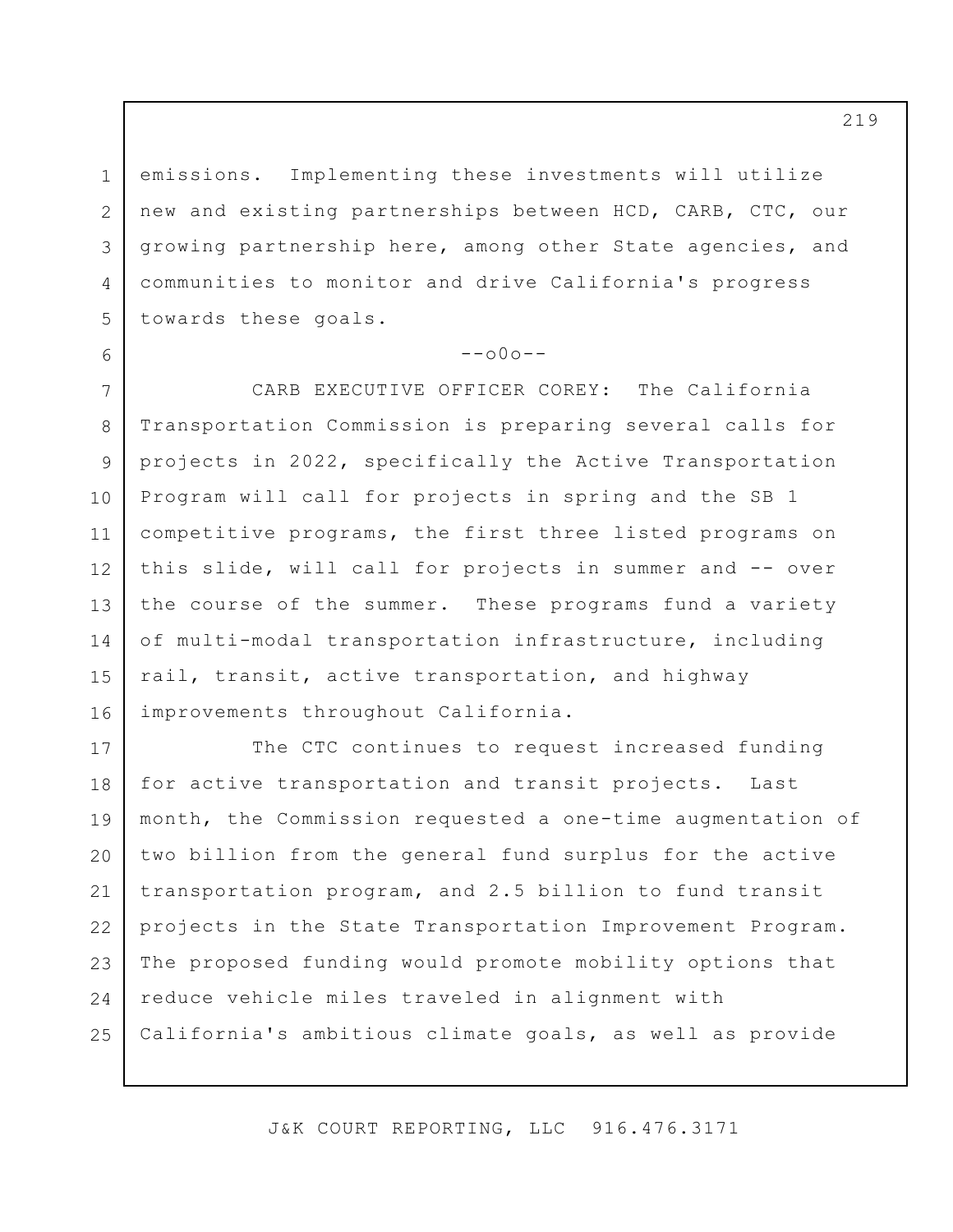1 2 enhanced connectivity to housing, jobs, services, and recreation.

3

4

5

6

7

8

9

10

Now we just need to turn all these resources into action and we look forward to future joint meeting discussions where we can talk about the continuing efforts to better align our investments, and as I indicated earlier, the enthusiasm and passion of the representatives from our teams is infectious. It's a really exciting time.

 $--000--$ 

11 12 13 14 15 16 17 18 19 20 21 22 23 CARB EXECUTIVE OFFICER COREY: So to wrap-up. Today's meeting further illuminated the complexity of fostering a sustainable and equitable community, as well as state. Some of the key elements, affirmatively furthering fair housing, increasing development in infill areas, providing more transportation choice, and creating environments that support walking, biking, and transit, and reducing driving, have been situated in their own unique institutional structures. And as we saw today, the beginning efforts that our agencies are taking to align some of these considerations and processes to better achieve better outcomes, and address our respective mandates.

24 25 So the goal is to create more sustainable communities that support emission reductions and VMT as an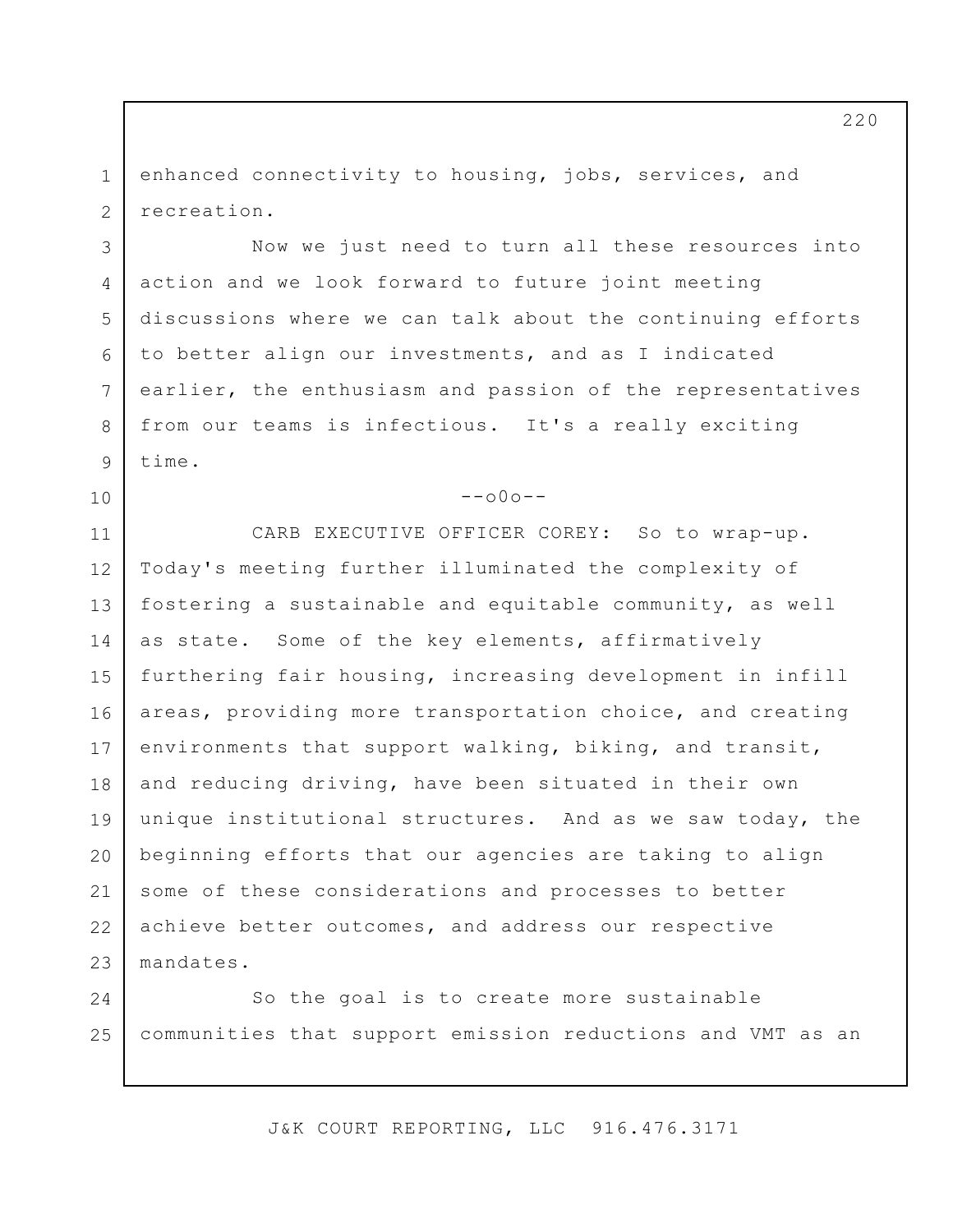important metric - we talked about that - to consider as it is connected in so many ways to the issues that we focus on with housing, air quality, toxics, community, GHGs. It's really connected across the Board, housing equity, transportation systems, public health, and the development of sustainable communities.

1

2

3

4

5

6

25

7 8 9 10 11 12 13 14 15 16 17 18 19 So we're looking very forward to using these joint meetings to work on these really big picture, big picture challenges, as well as opportunities that they present. So we clearly have a lot at stake, all of us, in ensuring -- the State in ensuring that California can build enough housing for all people, and that we do so in forums and places that also advance climate and equity goals. And even though CARB and CTC are not housing agencies, there are things we can do to help support location-efficient housing production. Similarly, HCD's efforts to promote housing in low-VMT, high-opportunity areas will help the State meet its commitments to reduce GHGs and improve air quality.

20 21 22 23 24 The presentations from the community-based organizations show how we can strengthen the community benefits of our investments with complementary policies and actions to ensure that the State investments support local priorities and better local resident experience.

And finally, the research for the -- for

J&K COURT REPORTING, LLC 916.476.3171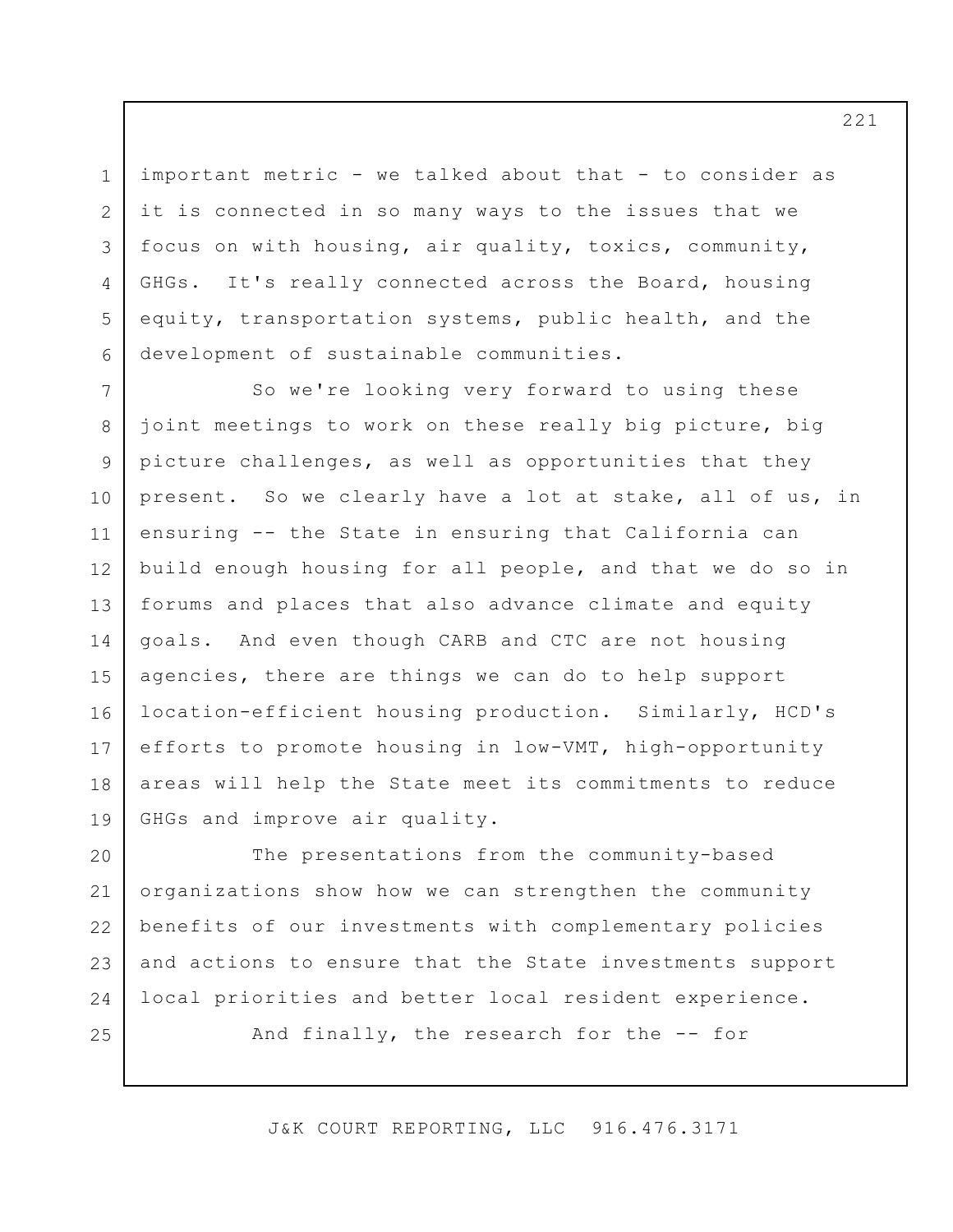California transportation assessment really makes us think about our current transportation planning and funding systems and the need for alignment with our long-term goals. I think the next steps from this meeting are for our staff to continue collaborating on Board interagency efforts, or rather, broad interagency efforts, like CAPTI implementation, the Climate Change Scoping Plan, and the State Implementation Plan for air quality.

1

2

3

4

5

6

7

8

9 10 11 12 13 14 15 16 17 18 19 20 21 And as the Chair indicated, we're really encouraging staff, encouraging staff to think big what are the big things we need to do, how do we authorize transportation pricing strategies and implement them in a way to ensure equity? How do we take the findings from the AB 285 report and reshape our transportation planning and funding systems, such that they better support our equity, climate, and housing objectives? How do we incentivize local actions that are necessary to support the successful implementation of regional, sustainable communities strategies? We need to keep pushing for solutions and it's going to take transformative actions, transformative actions.

22 23 24 25 Looking ahead to our future meetings, we already have dates for the next year's joint meetings April 7th and November 3rd, 2022, so I'm especially looking forward to the joint meetings next fall when we'll hear our first

J&K COURT REPORTING, LLC 916.476.3171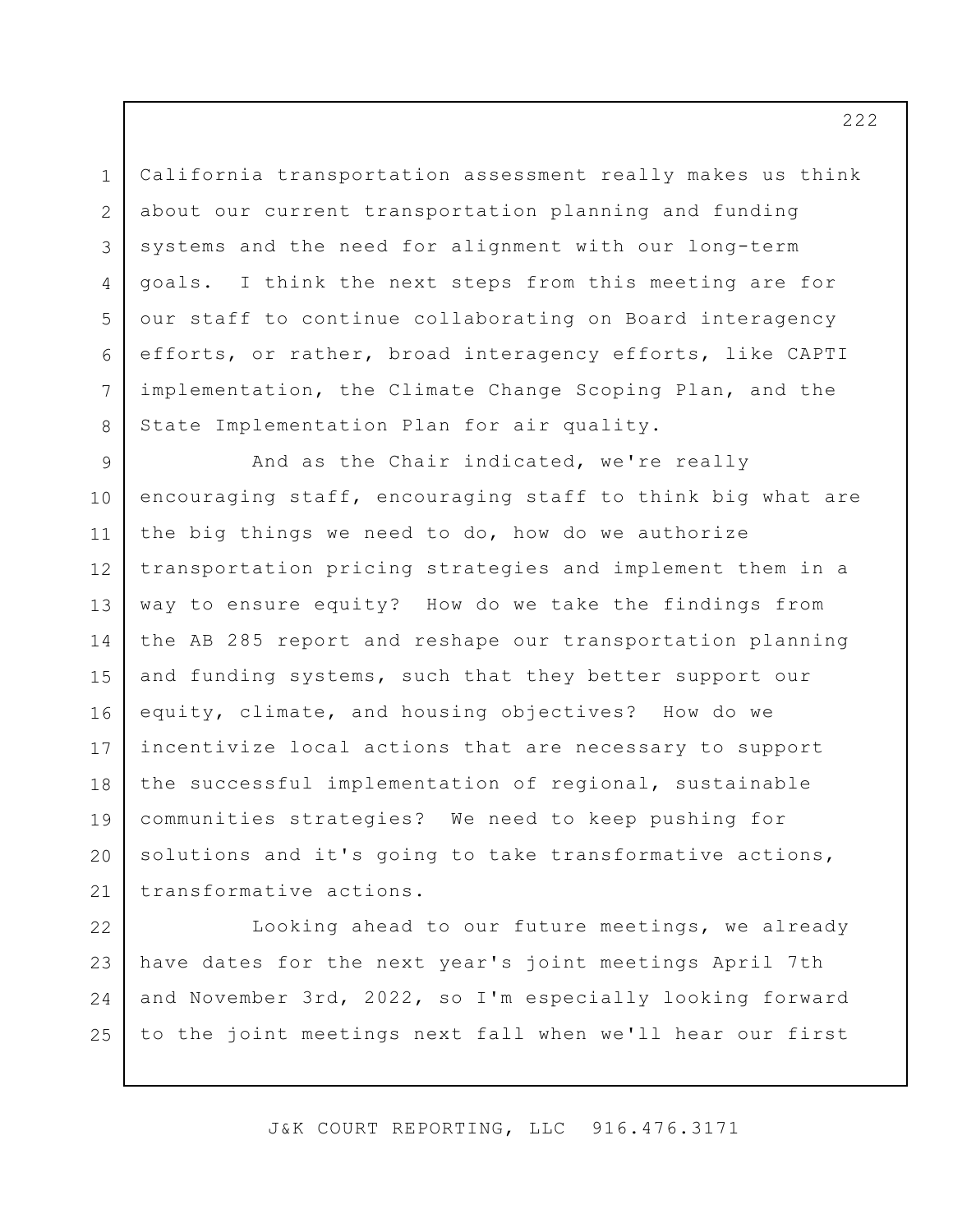1

progress report on the implementation of CAPTI actions.

2 3 4 5 6 7 8 9 10 11 12 13 And finally, I'd like to acknowledge the distinguished career of someone who has been critical to the development of these joint meetings as a venue for collaboration between our agencies. Monique Davis, who is a Staff Air Pollution Specialist with CARB is in our Sustainable Communities and Transportation Division is retiring after 21 years at CARB. So during her tenure here, Monique has played key roles in some of our most important and visible efforts, including most recently establishing a collaborative process to plan these joint meetings with our respective agencies with a clear focus on community engagement and equity.

14 15 16 We're going to miss Monique and really thank her for her service. And with that, Chair, I turn the mic back to you. Thank you.

17 18 19 20 21 22 CARB CHAIR RANDOLPH: I will echo our thanks Monique who has done a fabulous job at CARB over the years. And this meeting is a testament to her dedication and thoroughness in how she approaches her work. So we're deeply appreciated -- appreciative of her -- of her service.

23

Yay, Monique.

24 25 Okay. Chair Norton, would you like to make any closing comments for the meeting today?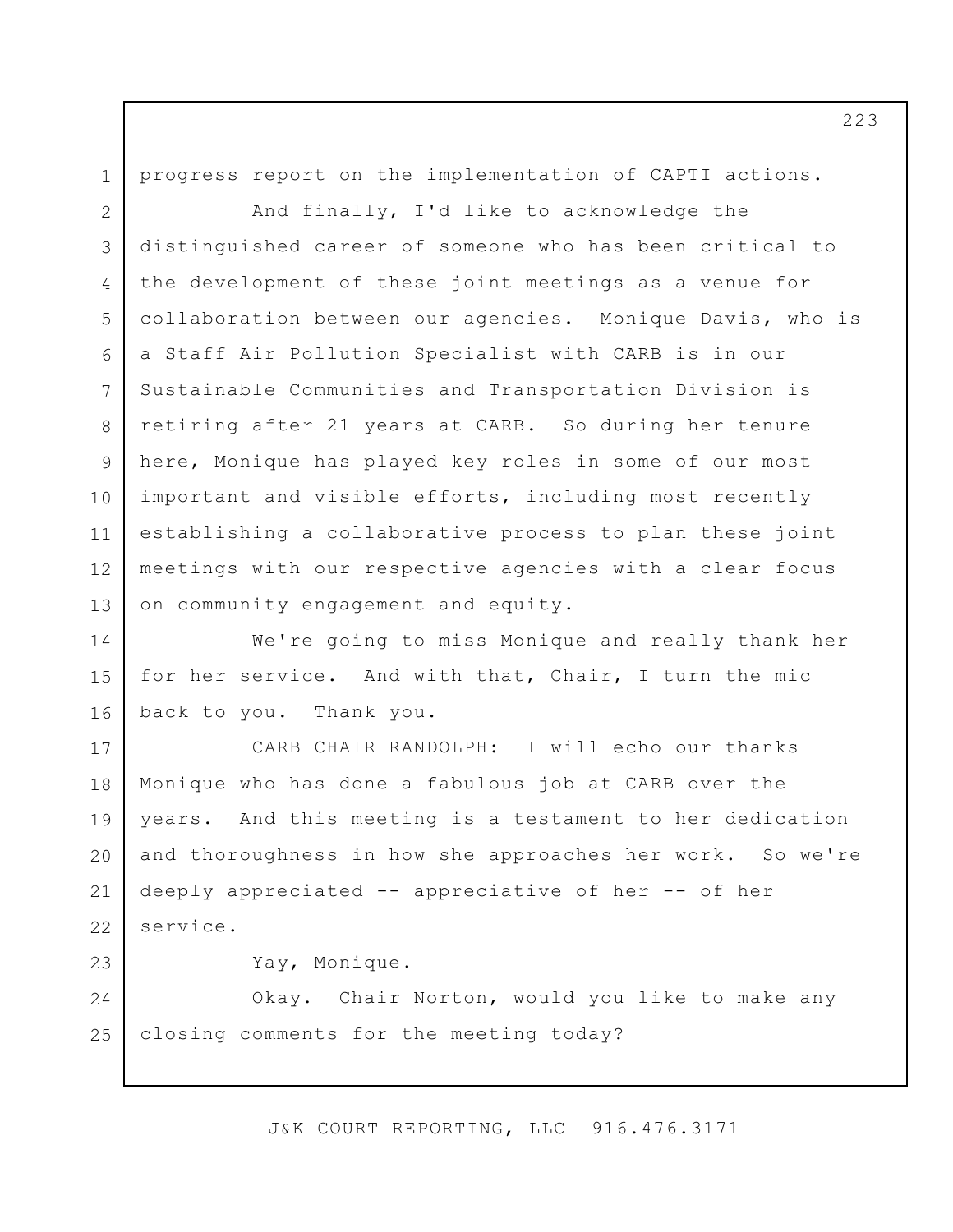3 6 CTC CHAIR NORTON: I sure would. I want to thank you -- as my screen comes back on. I want to thank you for a wonderful meeting. And I think this is emblematic of the type of work we are doing together every day. These meetings that we have every -- twice a month -- a year is not emblematic of where we are working together and achieving common goals together.

1

2

4

5

7

8 9 10 11 12 13 14 15 16 And so I love that this meeting was reflective of the ways in which we are interacting, the ways in which we are goal setting together and how we are recognizing our interdependence. We don't have control over where jobs go. We have some vision about where housing should go. But as we look at that interplay, we certainly can add to the opportunities to move people better and to achieve goals for reduced emissions and greater opportunities for access for equity across the board.

17 18 19 20 21 22 I really love your quote Chairwoman Randolph that equity has to be a foundation and not an accessory. I am going to take that with me from this meeting today. I thought that it was brilliant. I also loved Dr. Destiny Thomas's quote of I believe in planning at the speed of dignity. It was remarkable.

23 24 25 And I will thank all of you who prepared your presentations and have included them, so that people can go over them, and look at them, and review them, and still

J&K COURT REPORTING, LLC 916.476.3171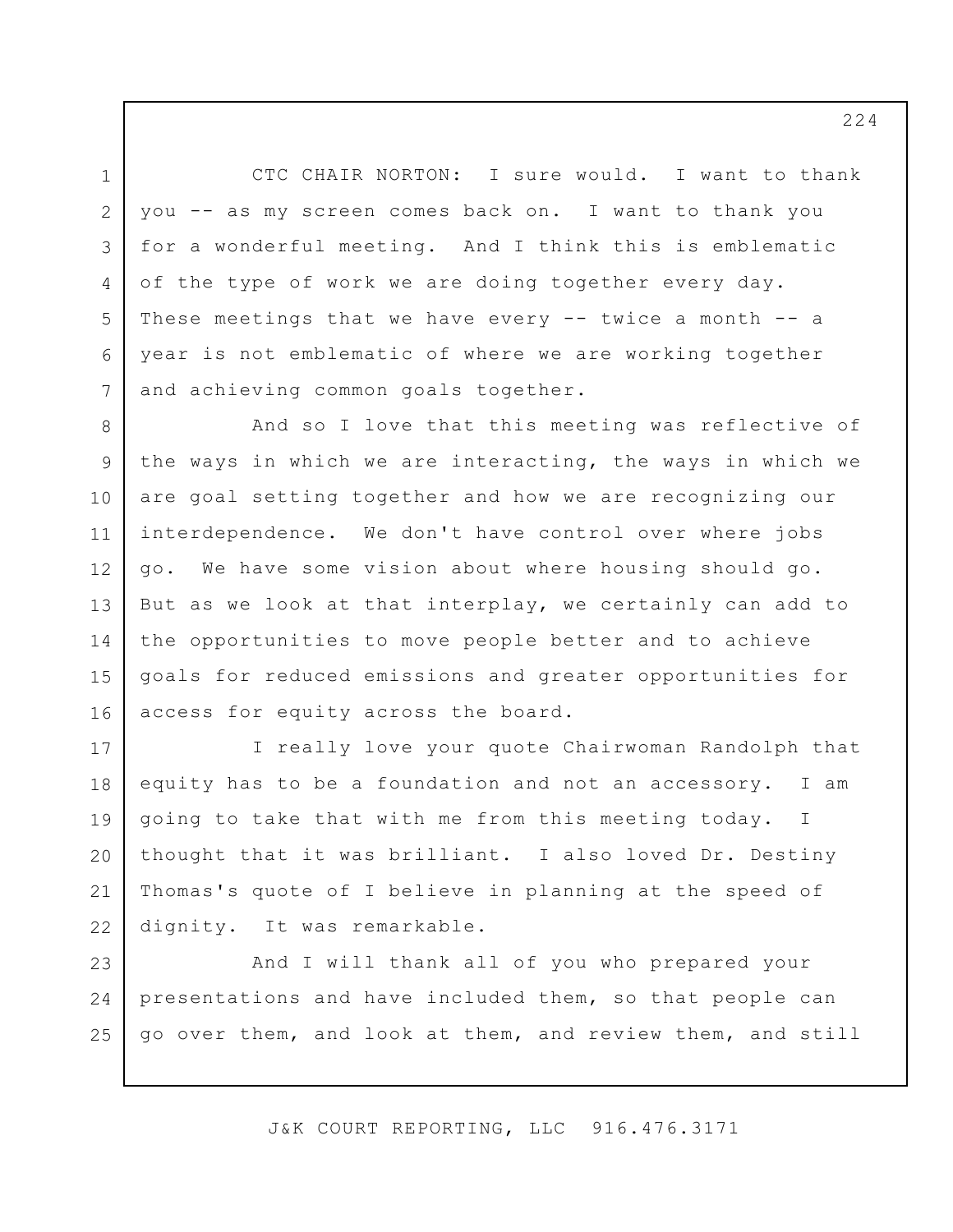1 2 3 4 5 reflect on them, and allowed yourselves to be on-call as we want to reflect and ask more insightful questions after this meeting. Just because we didn't ask questions in public comment doesn't mean that we don't have tons of them. We just need to percolate on them a little bit.

6 7 8 9 10 11 12 13 14 I want to thank the agency staff of all the agencies and our external partners for the engaging presentations we heard today. I also want to thank our stakeholders and the public for attending and providing valuable public comment. I want to thank my Commission colleagues who've been here through this meeting and have asked insightful questions, and for the questions that have been asked by everybody that are moving us to better places together.

15 16 17 We look forward to seeing you at the next joint meeting of CTC, CARB, and HCD which will be held on April 7th and hosted by the CTC.

Thank you.

18

19 20 21 CARB CHAIR RANDOLPH: Thank you, Chair Norton. Commissioner Alvarado, did you want to make a comment as well?

22 23 24 25 CTC VICE CHAIR ALVARADO: Thank you, Madam Chair. My term is up and I'm not going to seek another term on the CTC, so I won't be at the next meeting. But I would just like to -- you know, as we go through, and develop,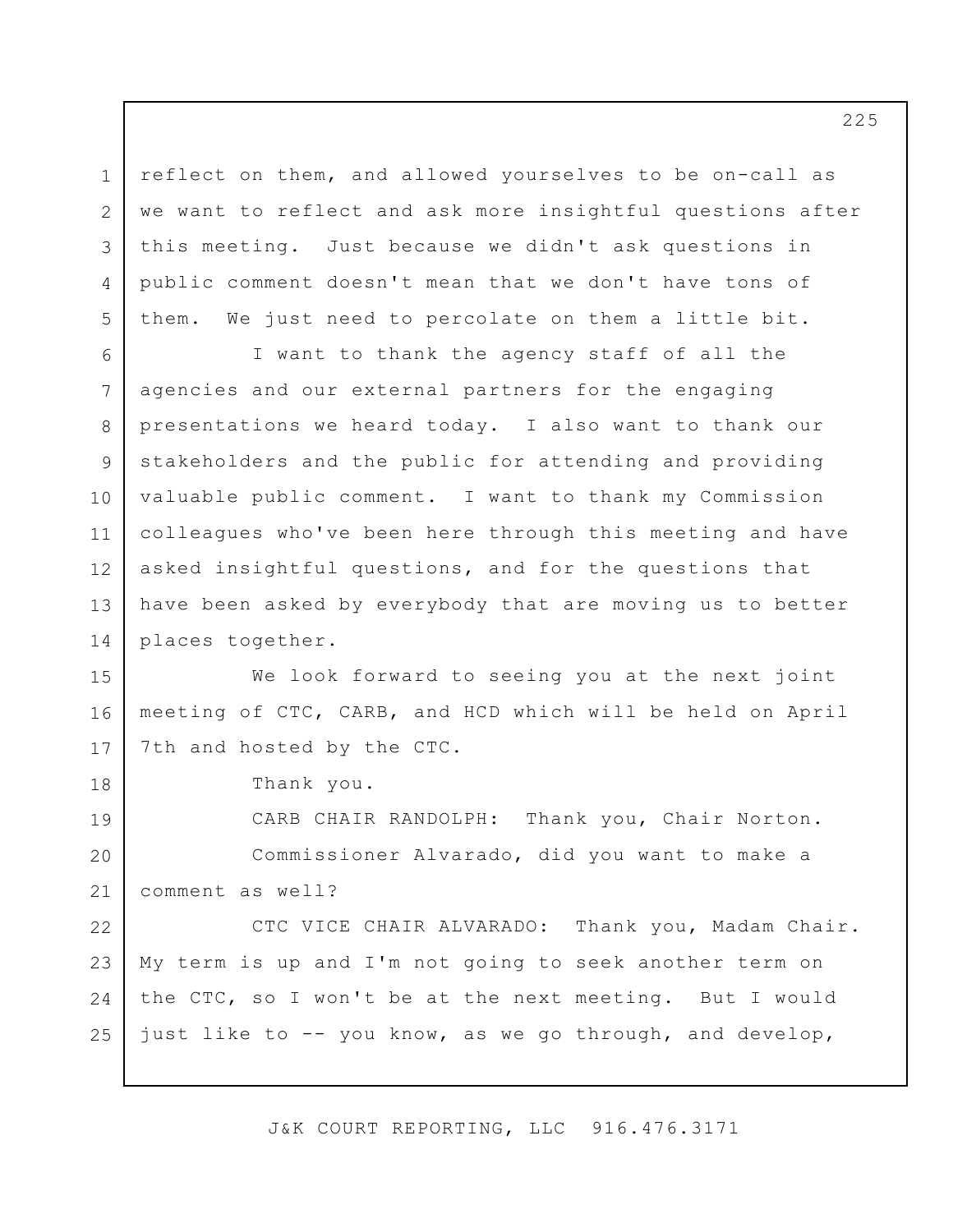and implement these policies, I want us to put our shoes -- put ourselves in the shoes of those poor and middle income folks. You know, as we develop -- like I said, you know again, as we develop and implement these policies, we have to -- we have to understand that, you know, we're working two jobs. We're dropping kids off at child care, schools, sports, being a part of that super commuter, and you can't do that on public transit.

1

2

3

4

5

6

7

8

9 10 11 12 13 14 15 16 So I just want to just remain vigilant about their plight and hope that as we manage this VMT and GHG, that we take those folks into consideration. That's all, but it's a great meeting. I really enjoyed it. I want to again, as you both said, thank the staffs. It's just - they've done an amazing job keeping everybody on track. And thank you very much to CARB for hosting this meeting today.

17 18 19 20 21 22 23 24 25 CARB CHAIR RANDOLPH: Thank you very much. I think today's discussion was excellent. It was, you know, very, very substantive detailed. It was really a great opportunity to hear how all of our agencies are working together and bringing equity into all of the work that we do, and really, you know, achieving these climate, transportation, and housing goals. But I -- you know, I really appreciated the panelists from the community organizations who were basically clearly saying this is

J&K COURT REPORTING, LLC 916.476.3171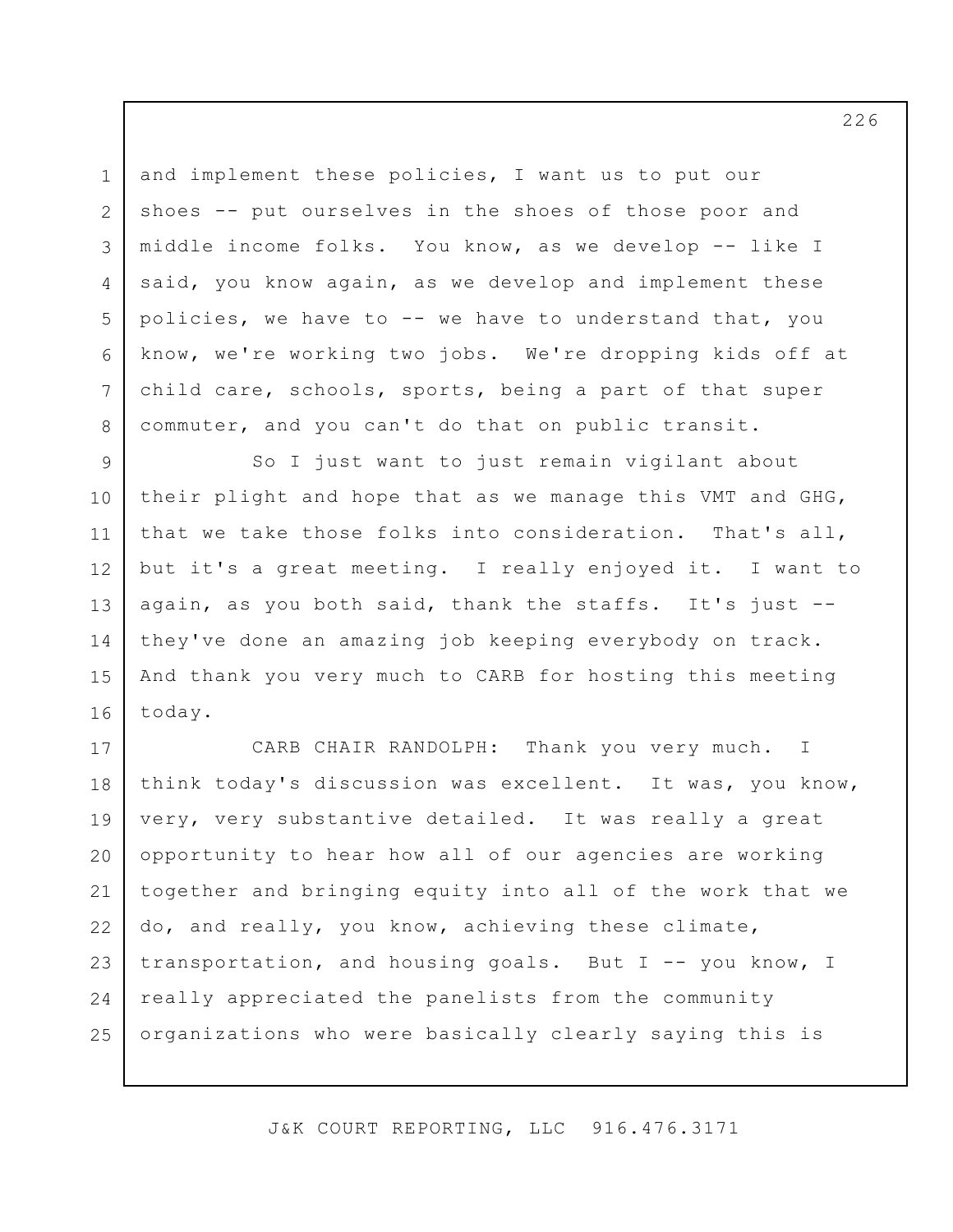3 6 great. You need to do more and giving us some actionable, you know, real-world examples, and recommendations, and next steps to think about as we're operationalizing this, and the importance of ensuring that there are equitable outcomes for the low-income residents, for the super commuters, for -- you know, for those who have to grapple with difficult challenges and who have been bearing the burden of the California economy for decades.

1

2

4

5

7

8

24

25

9 10 11 12 13 14 15 And so I really appreciated that clear perspective and substantive direction and recommendations. And so I'm looking forward to working with our sister agencies to operationalize those recommendations, and to keep moving forward, and to keep working hard to achieve these goals, and make sure that benefits are felt by everyone and that the harms are not exported to the few.

16 17 18 19 20 So thank you so much for a great day. Thanks to the staff. Thank you again to Monique. We will -- we will miss you. I really appreciated this -- the structure of this meeting and it's really a testament to your vision and hard work.

21 22 23 So I think that is it. And I look forward to seeing most of you at the April joint meeting and we are adjourned.

> (Thereupon the California Air Resources Board, California Transportation Commission, and

J&K COURT REPORTING, LLC 916.476.3171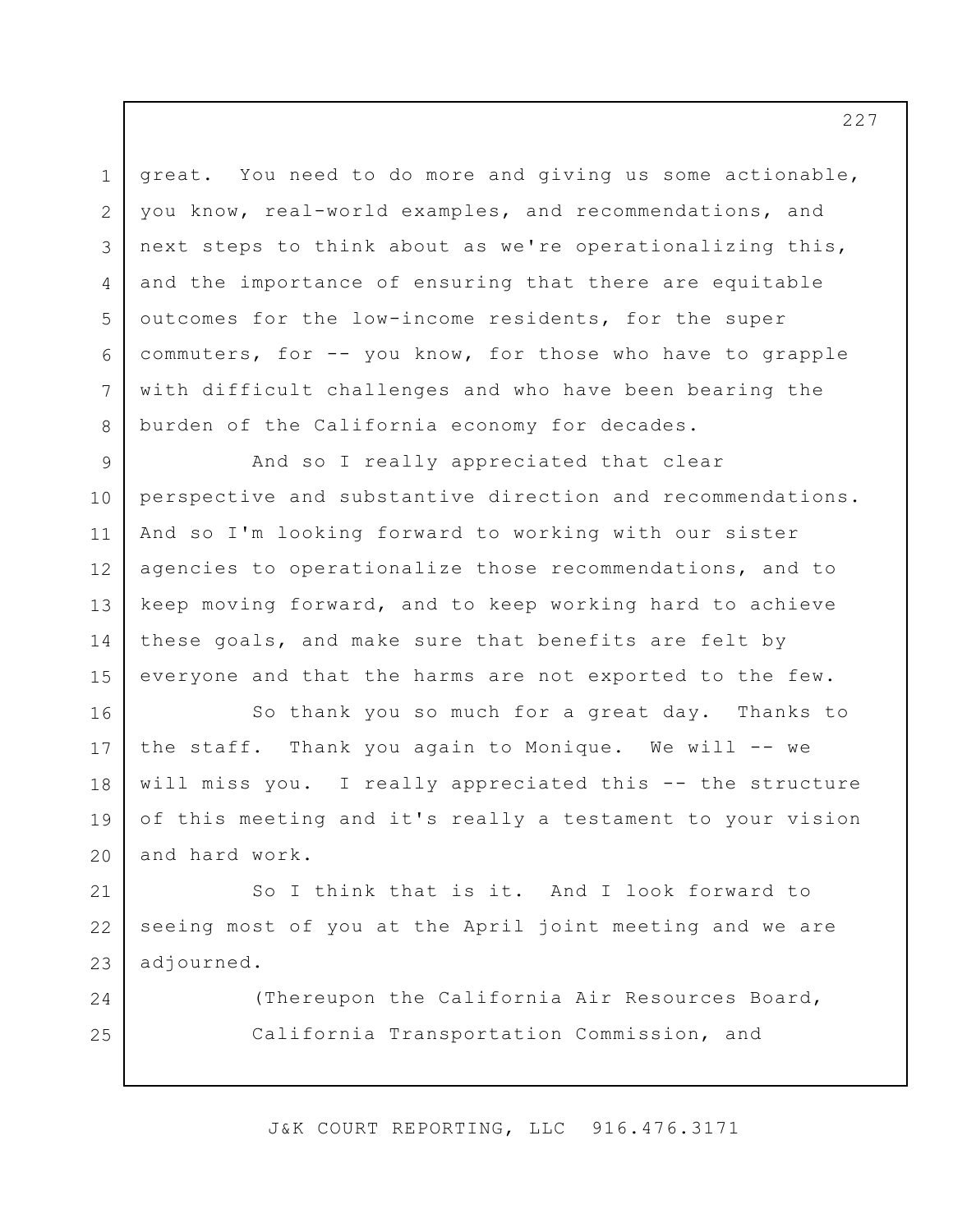|                  |                                                | $228$ |
|------------------|------------------------------------------------|-------|
| $\mathbf 1$      | California Department of Housing and Community |       |
| $\mathbf{2}$     | Development meeting adjourned at 2:43 p.m.)    |       |
| $\mathfrak{Z}$   |                                                |       |
| $\overline{4}$   |                                                |       |
| $\mathbf 5$      |                                                |       |
| $\epsilon$       |                                                |       |
| $\boldsymbol{7}$ |                                                |       |
| $\,8\,$          |                                                |       |
| $\mathsf 9$      |                                                |       |
| $10$             |                                                |       |
| $11$             |                                                |       |
| $12$             |                                                |       |
| $13\,$           |                                                |       |
| 14               |                                                |       |
| $15$             |                                                |       |
| 16               |                                                |       |
| $17$             |                                                |       |
| $18\,$           |                                                |       |
| 19               |                                                |       |
| 20               |                                                |       |
| 21               |                                                |       |
| $2\sqrt{2}$      |                                                |       |
| 23               |                                                |       |
| 24               |                                                |       |
| 25               |                                                |       |
|                  |                                                |       |

Г